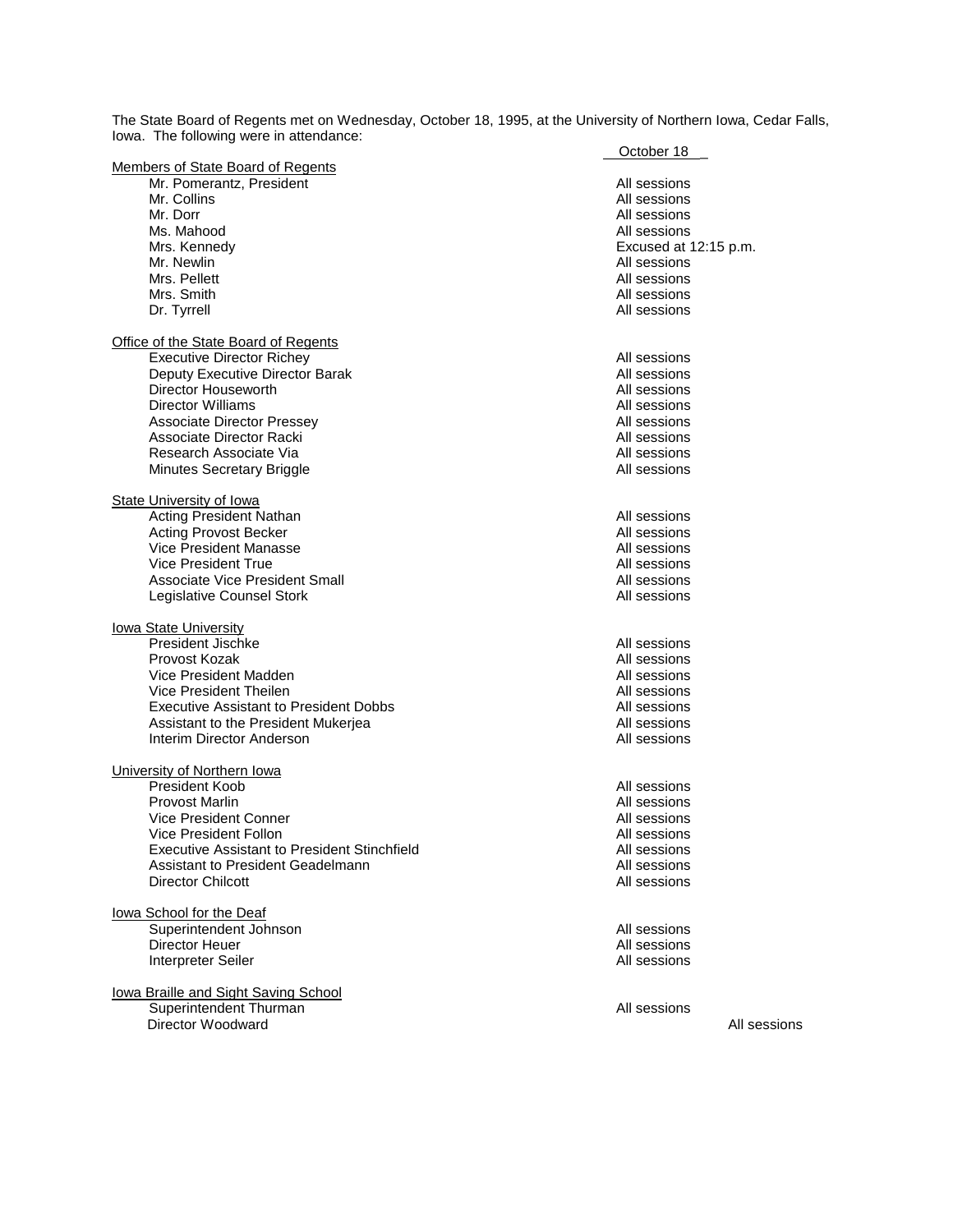### GENERAL

The following business pertaining to general or miscellaneous business was transacted on Wednesday, October 18, 1995.

**APPROVAL OF MINUTES OF BOARD MEETINGS OF SEPTEMBER 20 AND OCTOBER 2, 1995**. The Board Office recommended the Board approve the Minutes, as written.

President Pomerantz asked for corrections, if any, to the Minutes.

Regent Mahood asked for corrections to the attendance page and page 241 of the September 20, 1995, Minutes.

ACTION: President Pomerantz stated the Board approved the Minutes of the September 20 and October 2, 1995, meetings, as corrected, by general consent.

**CONSENT ITEMS**. The Board Office recommended the Board approve the consent docket, as follows:

Approve the request of Iowa State University to change the name of the Center for Immunity Enhancement in Domestic Animals to the Ames Center for Animal Health;

Receive the status report on the Board Office budget for fiscal year 1996;

Approve the Board Meetings Schedule;

Refer the Iowa State University request to change the name of the Iowa Transportation Center to the Interinstitutional Committee on Educational Coordination and the Board Office for review and recommendation;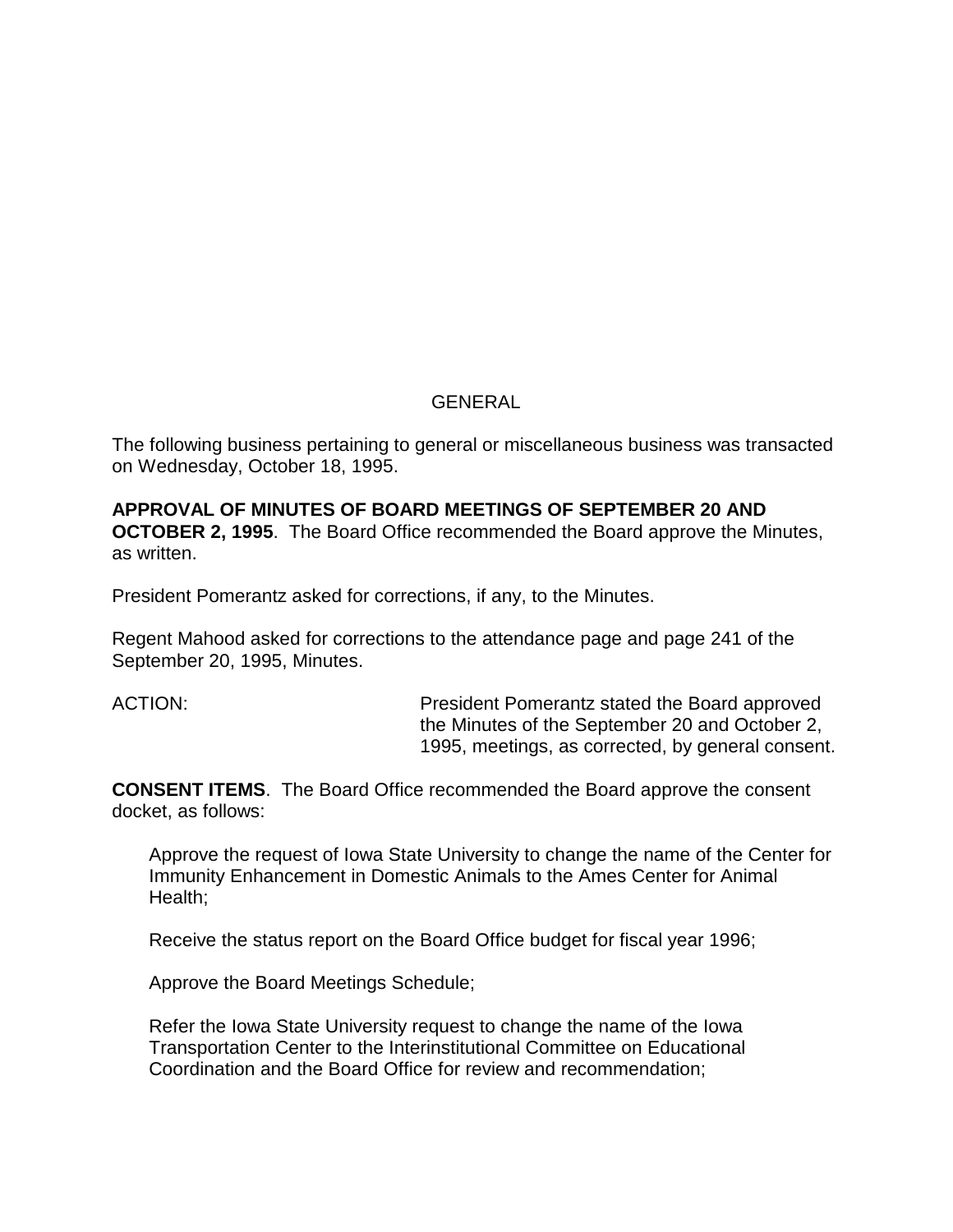Receive the Register of Capital Improvement Business Transactions for the Iowa Braille and Sight Saving School (none); and

Approve three temporary contracts between Iowa Braille and Sight Saving School and Evelyn Bruns-Seybert, Ruby Eschen, and LeeAnn Back to be itinerant teachers of students with visual impairments.

MOTION: Regent Newlin moved to approve the consent docket, as presented. Regent Collins seconded the motion. MOTION CARRIED UNANIMOUSLY.

**INTERINSTITUTIONAL COMMITTEE ON EDUCATIONAL COORDINATION**. (a) Renaming of Iowa State University Center the Ames Center for Animal Health. The Board Office recommended the Board approve the request to change the name of the Center for Immunity Enhancement in Domestic Animals to the Ames Center for Animal Health.

The university's request was reviewed by the Interinstitutional Committee on Educational Coordination and the Board Office, and both recommended approval.

The Ames Center for Animal Health (ACAH) is a cooperative effort between Iowa State University, the USDA Animal and Plant Health Inspection Service, National Veterinary Services Laboratories and the USDA Agricultural Research Service National Animal Disease Center. The Center is closely linked to the College of Veterinary Medicine as the Dean of the College is one of three Directors of the Center.

The proposed name change better reflects the center's relationship with other entities.

Funding for the center is provided in a \$200,000 grant from the U.S. Department of Agriculture.

MOTION: Regent Newlin moved to approve the request to change the name of the Center for Immunity Enhancement in Domestic Animals to the Ames Center for Animal Health. Regent Collins seconded the motion. MOTION CARRIED UNANIMOUSLY.

(b) New Institute with Iowa State University to be called the Institute for International Cooperation in Animal Biologics. The Board Office recommended the Board approve the request to establish a new center to be called the Institute for International Cooperation in Animal Biologics.

The university's request was reviewed by the Interinstitutional Committee on Educational Coordination and the Board Office, and both recommended approval.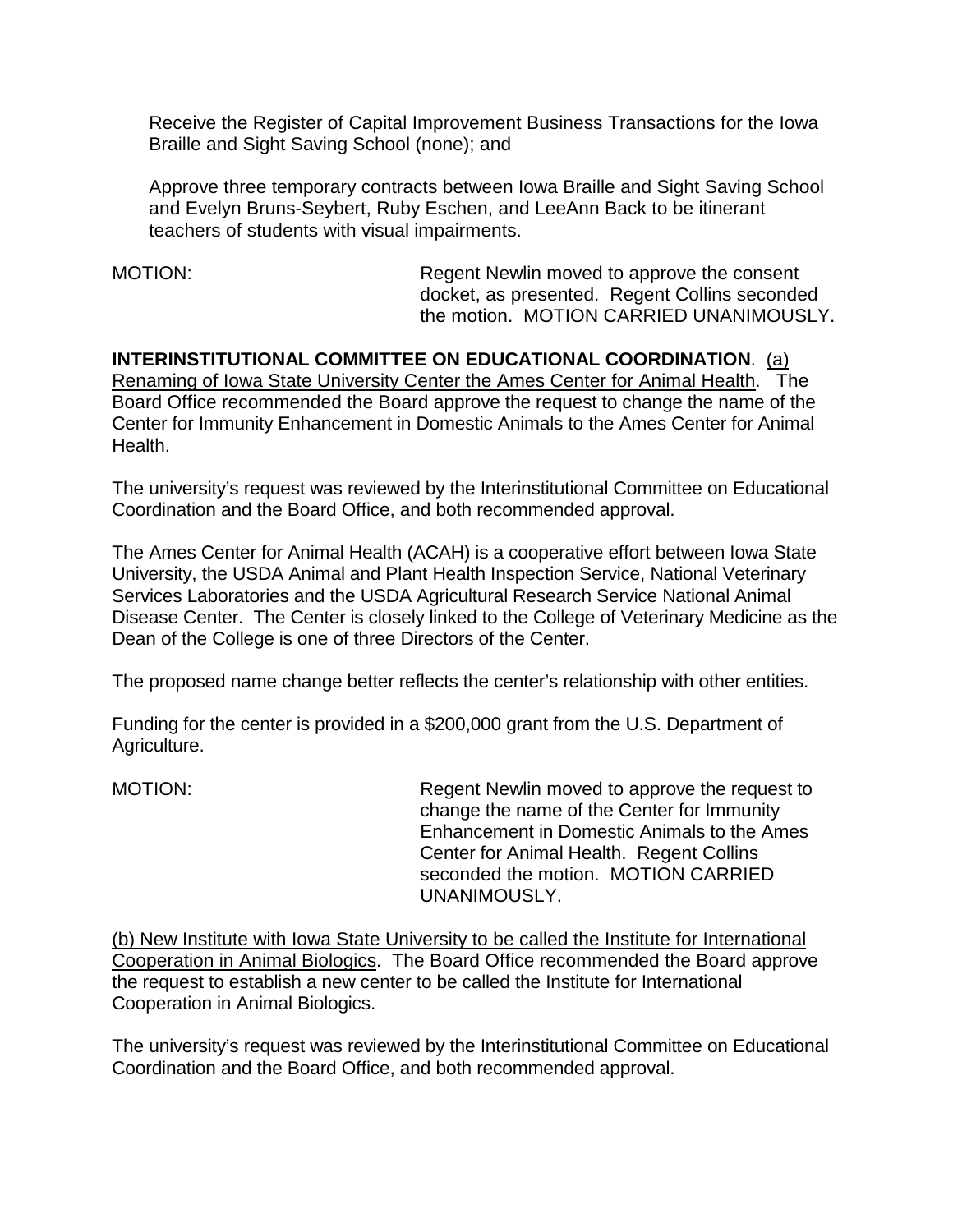This institute is a cooperative effort between Iowa State University, the USDA Animal and Plant Health Inspection Service and the USDA Agricultural Research Service.

The overall goal of this institute is to improve the availability, safety, efficacy and use of veterinary biologics throughout the world. The institute was being formed because of the need for greater international exchange in research, training and regulatory issues related to animal biologics.

Funding for the institute is as follows:

|                                  | <b>Annual Amount</b> |
|----------------------------------|----------------------|
| Iowa State University            | \$50,000             |
| <b>Iowa State University</b>     |                      |
| (College of Veterinary Medicine) | \$50,000             |
| <b>USDA</b>                      | \$100,000            |

No new additional funds were requested. Moneys from the general fund and the College of Veterinary Medicine budget were reallocated.

MOTION: Regent Newlin moved to approve the request to establish a new center to be called the Institute for International Cooperation in Animal Biologics. Regent Pellett seconded the motion. MOTION CARRIED UNANIMOUSLY.

(c) New Center for Energy and Environmental Education at the University of Northern Iowa. The Board Office recommended the Board approve the establishment of a Center for Energy and Environmental Education.

University of Northern Iowa officials requested approval to establish a programmatic Center for Energy and Environmental Education (CEEE) to be housed in a building with the same name. This request was reviewed by the Interinstitutional Committee on Educational Coordination and the Board Office, and both recommended approval.

The facility (CEE) was funded by a \$4 million U.S. Department of Energy grant and opened in Fall 1994. University officials now wished to formally establish a programmatic center to more efficiently organize these educational initiatives and externally funded projects. The primary mission of the center will be to support development of curriculum and training in both energy education and environmental education.

The programmatic work of the center will be characterized by a collaborative model that directly involves teachers in all stages of the curriculum process.

The funding to establish the center was committed by the university through reallocation. The FY 1996 budget of \$154,523 will provide for the salary and fringe benefits of a director for the center, a secretary, and supplies and services. This amount included the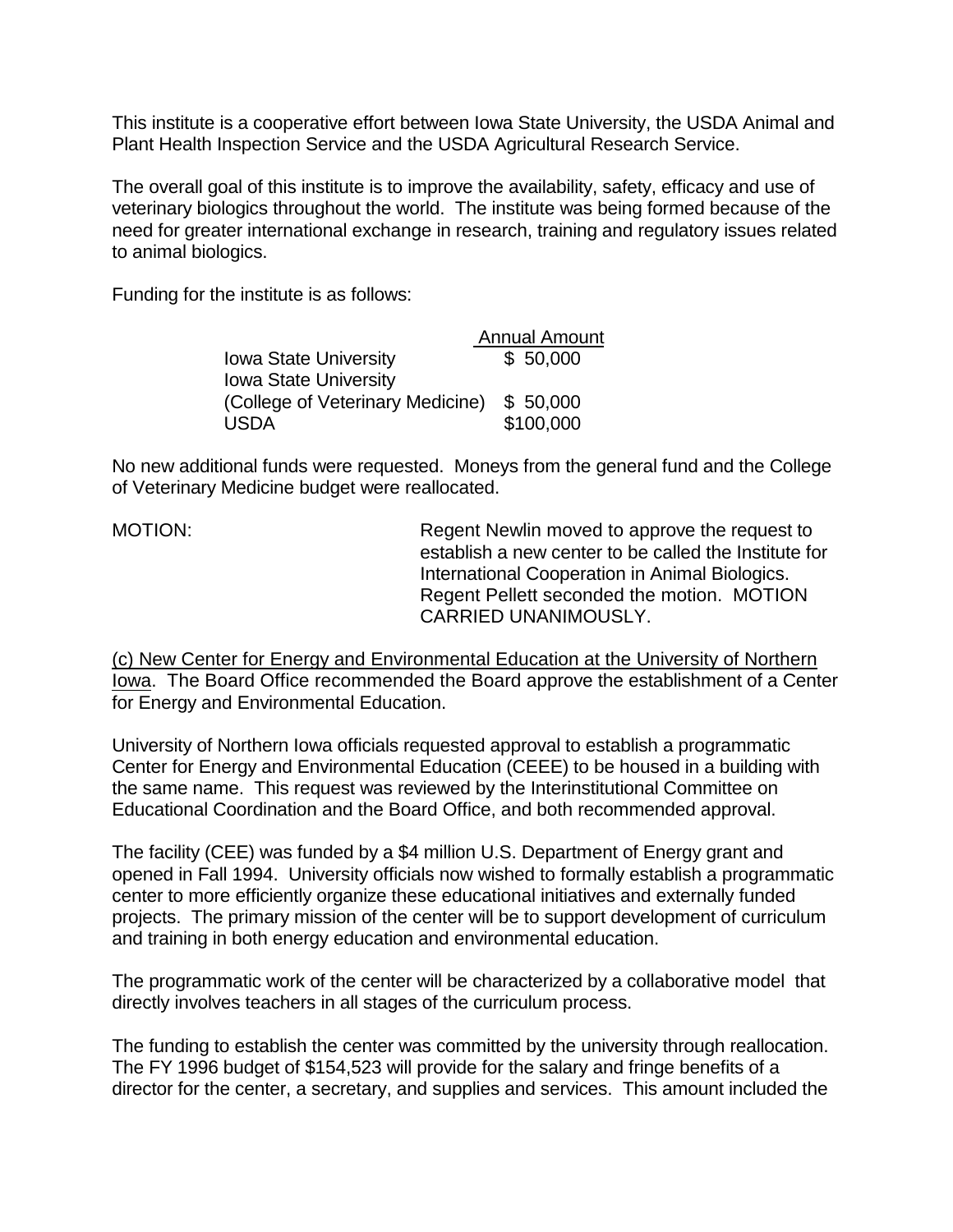\$6,600 reallocated as a result of the termination of the Institute for Environmental Education which was approved by the Board of Regents in July 1995.

MOTION: Regent Kennedy moved to approve the establishment of a Center for Energy and Environmental Education. Regent Mahood seconded the motion. MOTION CARRIED UNANIMOUSLY.

Regent Dorr said it seemed like there was no end to the establishment of new centers. President Pomerantz said Regent Dorr's concern was so noted.

# **ACCREDITATION OF ORAL AND MAXILLOFACIAL SURGERY AT THE**

**UNIVERSITY OF IOWA**. The Board Office recommended the Board receive the report.

The Commission on Dental Accreditation of the American Dental Association reaccredited the Oral and Maxillofacial Surgery residency program at the University of Iowa.

The program is for dental residents who have completed their DDS degrees. The program is four years long and prepares dentists for specialty practice in oral and maxillofacial surgery.

The program has been accredited since 1973 and the current accreditation will run through 1999. The accreditation process consisted of a self study, a site visit and report by a review team, the program's response to the review team's report and recommendations, and a final review by the Commission on Accreditation.

A continuing stipulation of the accreditation is that enrollment be limited to 3 residents a year.

The accreditation of the University of Iowa program is at the highest level offered by the commission, meaning that it is an established program that meets or exceeds the basic standards for accreditation and has no serious deficiencies or weaknesses.

The review team's report noted the program's strengths include a dedicated and enthusiastic faculty, outstanding facilities and resources, excellent off-service rotations with enthusiastic directors, and a well-organized basic science curriculum.

Vice President Manasse referred to the accreditation report which had previously been distributed to the Regents, and said the program had received full accreditation through 1999. Implementation of all of the suggestions had begun.

ACTION: President Pomerantz stated the Board received the report, by general consent.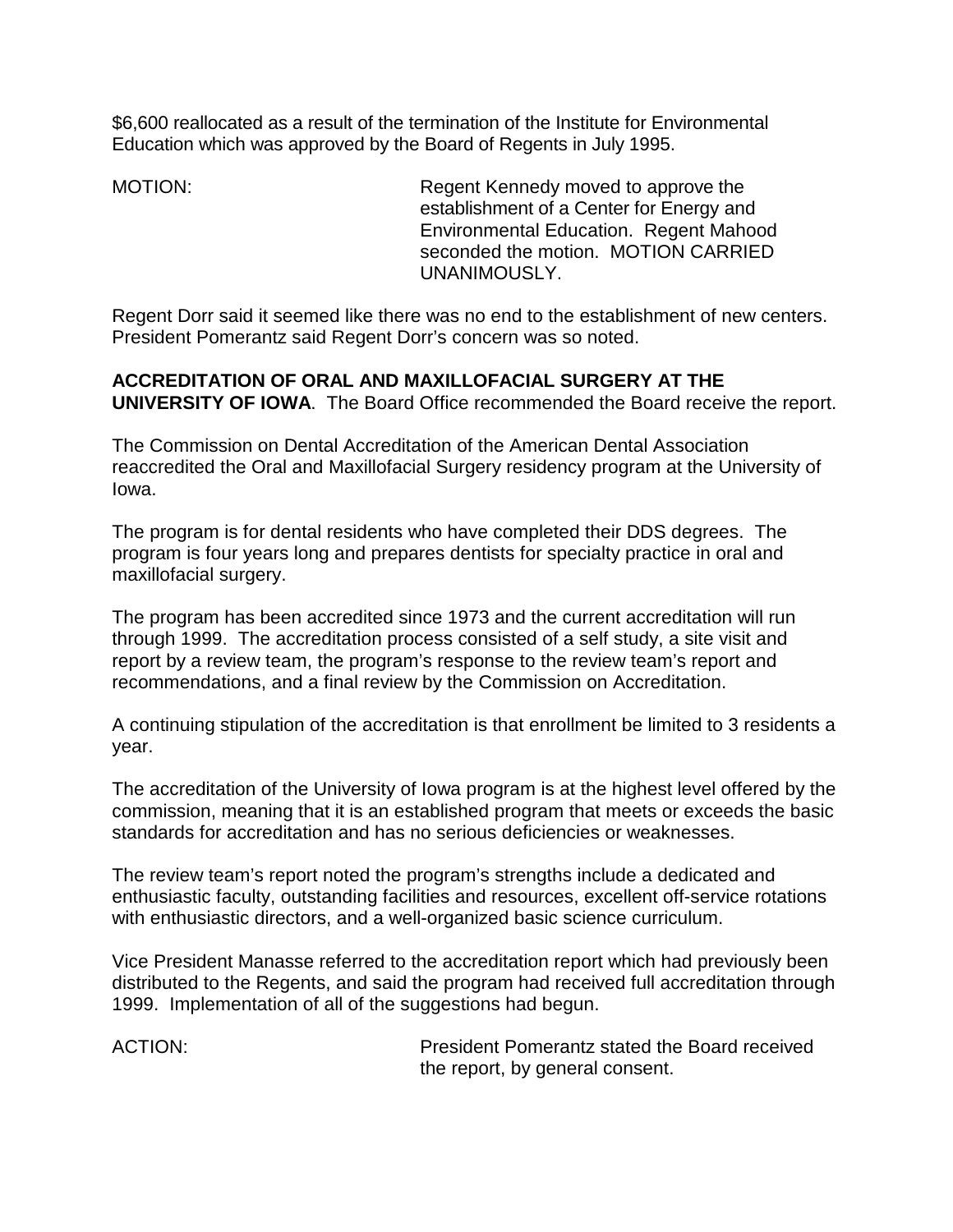# **REPORT ON JOINT MASTERS DEGREE PROGRAM FOR THE IOWA**

**COMMUNICATIONS NETWORK**. The Board Office recommended the Board receive the report on the cooperative graduate training program in Early Childhood Special Education.

The Board members were presented with a report on a cooperative graduate program in Early Childhood Special Education. The program is a joint endeavor of the three Regent universities and the Iowa Department of Education, Bureau of Special Education, and is funded by a grant from the U.S. Department of Education.

The program was developed in response to a documented need for a substantial increase in the number of early childhood educators and other professionals capable of providing appropriate guidance and nurturance to infants, toddlers, and young children experiencing a broad array of developmental disorders and conditions.

The three-year program will use distance learning technologies available over the Iowa Communications Network (ICN) for dissemination. The goal of this program is to enhance Iowa's capacity to serve the diverse needs of young children with disabilities and their families through each Regent university cooperatively sharing the expertise particular to its campus with sister institutions.

Each Regent university will recruit 9 graduate students into this cooperative program for a total of 27 students. The students will have access to courses not previously available at their home campus through cooperative offerings via the ICN.

Tuition will be paid by grant funds provided by the U.S. Department of Education.

A Project Management Board composed of project personnel and other statewide experts in the area of early childhood education and special education will provide project management and oversight functions.

Thomas Switzer, Dean, College of Education, University of Northern Iowa, stated that Regent universities officials had been talking for years about the benefits that can be derived through collaboration. He said it was that kind of thinking which resulted in the report before the Regents at this meeting. There was great interest in communication technology. He introduced Dr. Sandra Alper, University of Northern Iowa.

Dr. Alper addressed the teacher shortage in the area of special education. She stated that the Department of Special Education at the University of Northern Iowa had tried to respond to the need for teachers of special education. She said the most innovative and unique effort was the early childhood Regents grant. She then introduced Joan Clary, a consultant with the Iowa Department of Education's bureau of special education.

Ms. Clary stated that the Regent universities and the Iowa Department of Education had worked together for the last 5 years to seek funding for early childhood special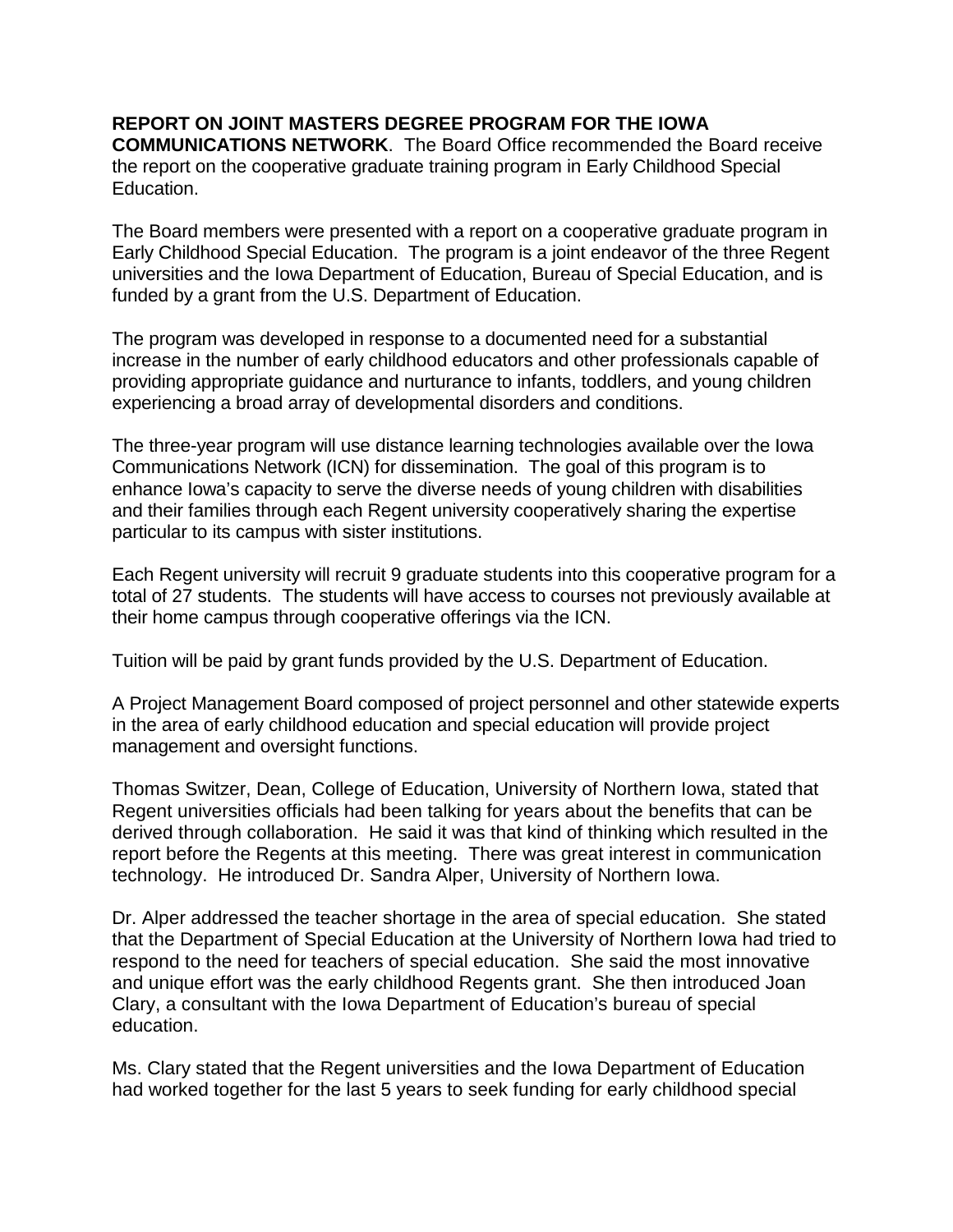education to serve children with disabilities from birth to age 5. The program before the Regents emphasized the unique strengths of each of the Regents education programs. She said there is a great need for future leaders in this area. The ruralness of Iowa presents unique barriers to teacher training. She said the first application for funding was developed by Dr. Healy in close collaboration with Dr. Barak. The first application was not funded. The second application was also not funded. The program proposal was rewritten to include the Iowa Communications Network for delivery of the program and was subsequently funded. She then introduced Donna Raschke, Special Education Professor, University of Northern Iowa, for an overview of the project.

Ms. Raschke stated that each Regent institution contributing to this program had a different focus and included different components. The University of Iowa emphasis was on medical technology. The emphasis of Iowa State University was on families and child development. The University of Northern Iowa emphasis was on relationships to pedagogical aspects of teaching special education. Each university identified two unique courses to be taught and provided teachers to present courses on the Iowa Communications Network. The program will have 27 students; 9 students will affiliate with each of the three Regent universities. She said institutional officials would try to continue to offer Regent programs collectively. She then introduced Mary Jane Brotherson, Iowa State University, Assistant Professor of Human Development.

Ms. Brotherson stated that she teaches courses in early childhood special education. She said there was tremendous interest in this newly-developed program. She was amazed at the response level of people in the field. There have been 14 applicants at the University of Iowa, 24 applicants at the University of Northern Iowa, and 36 applicants at Iowa State University. There is an interdisciplinary interest in the program. She said 27 students would be selected to enroll in the program. The first course will be offered in the spring of 1996. Each course builds on the unique strengths of the campus. She then introduced Harriett Healy, former director of the Northern Iowa Instructional Laboratory, to discuss the uniqueness of the program.

Dr. Healy shared her ideas of how the program uses faculty expertise, facilities and programs. She described one program as an example of the quality of programming. Regent university officials are in the process of developing a clinical Iowa Communications Network studio at the University Hospital School to interact with facilities around the state which would demonstrate the needs of children targeted to be served.

Ms. Clary summarized the presentation for the Regents. She expressed her pride in this cooperative effort, stating that it was exemplary for the nation.

Regent Tyrrell asked for the amount of the grant. Ms. Clary responded that the grant was approximately \$125,000/year, most of which goes to the students.

Regent Tyrrell asked about the future of the program once the three-year grant period is completed. Was the intention to have the program adopted as a Regent program?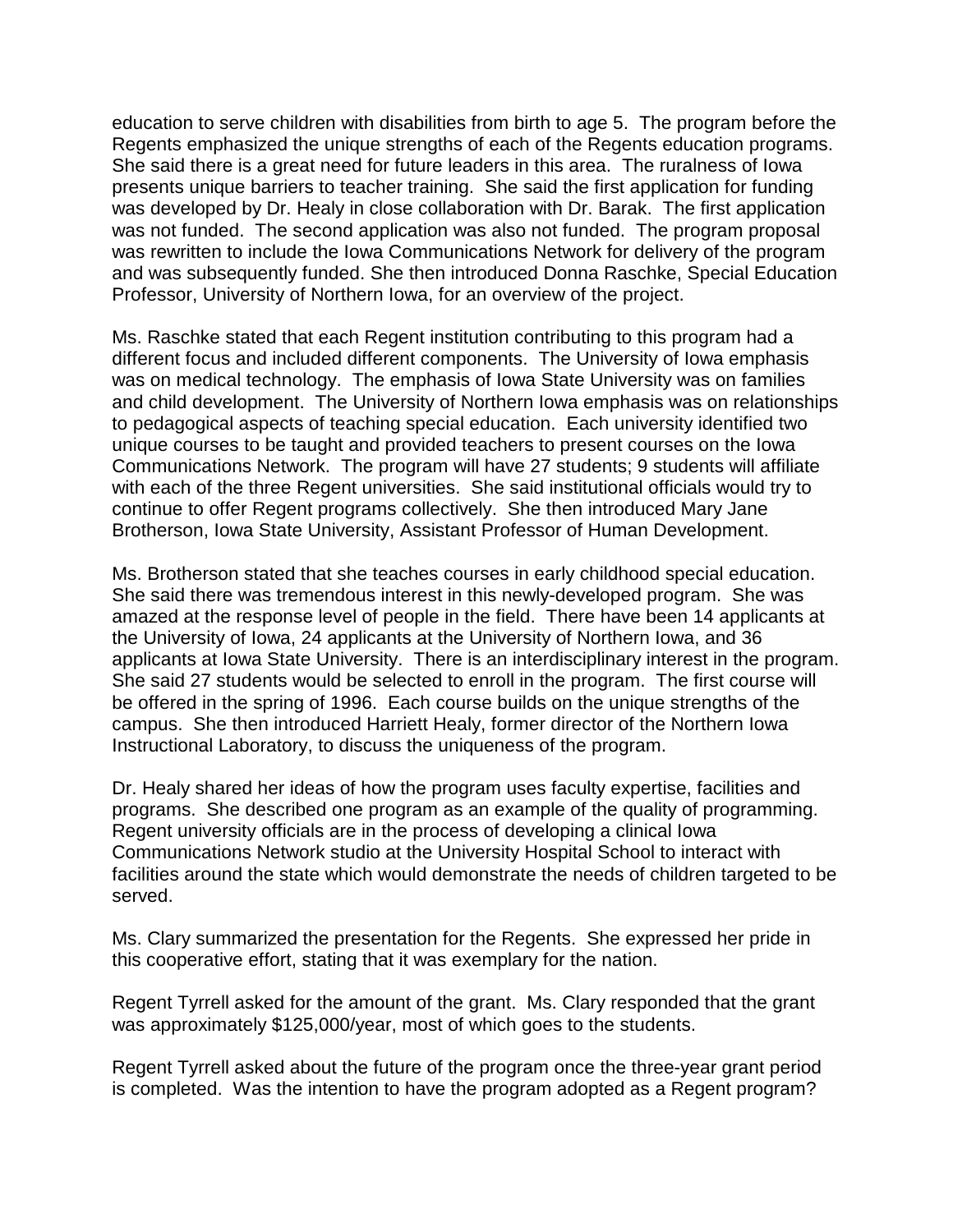Ms. Clary responded that the Federal funding mainly provided tuition funds to students. To continue the program after the initial three-year period, the Regents would need to fund costs for the faculty and Iowa Communications Network charges.

Regent Pellett commended those involved in this effort. She then asked whether more students could be accepted if they were willing to pay their own tuition.

Ms. Clary responded that it becomes an issue of how many students a faculty member could handle because of grading and follow-up with students.

Regent Dorr noted that this program was designed to cooperatively provide graduatelevel training to special education teachers. The specific need was to provide assistance to children with disabilities. Would it be more effective to go directly to the families rather than focusing solely on degree-type programs?

Ms. Clary said she hoped that at some point a project like that suggested by Regent Dorr could be incorporated into the program. She said it was a very good concept to be kept in mind.

Regent Smith asked if the focus of the program was teacher training. Ms. Clary responded affirmatively, stating that the program would provide instructional and support staff.

President Pomerantz encouraged university officials to think about how the program could be expanded, recognizing the resource issue. He wished them the best of luck in the program and asked that they come back to the Board and share their successes.

ACTION: President Pomerantz stated the Board received the report on the cooperative graduate training program in Early Childhood Special Education, by general consent.

**FALL ENROLLMENT REPORT - PART I**. The Board Office recommended the Board receive the first of two parts of the enrollment report for Fall 1995.

Fall 1995 enrollment at the three Regent universities was 64,830, an increase of 0.36 percent over Fall 1994. There was an overall increase of 231 students.

The University of Iowa and the University of Northern Iowa, respectively, reported headcount enrollments of 27,597 students and 12,802 students with increases of 298 students (+1.1 percent) and 230 students (+1.8 percent).

Iowa State University reported a headcount enrollment of 24,431 students, a decrease of 297 students (-1.2 percent) primarily in the graduate student population.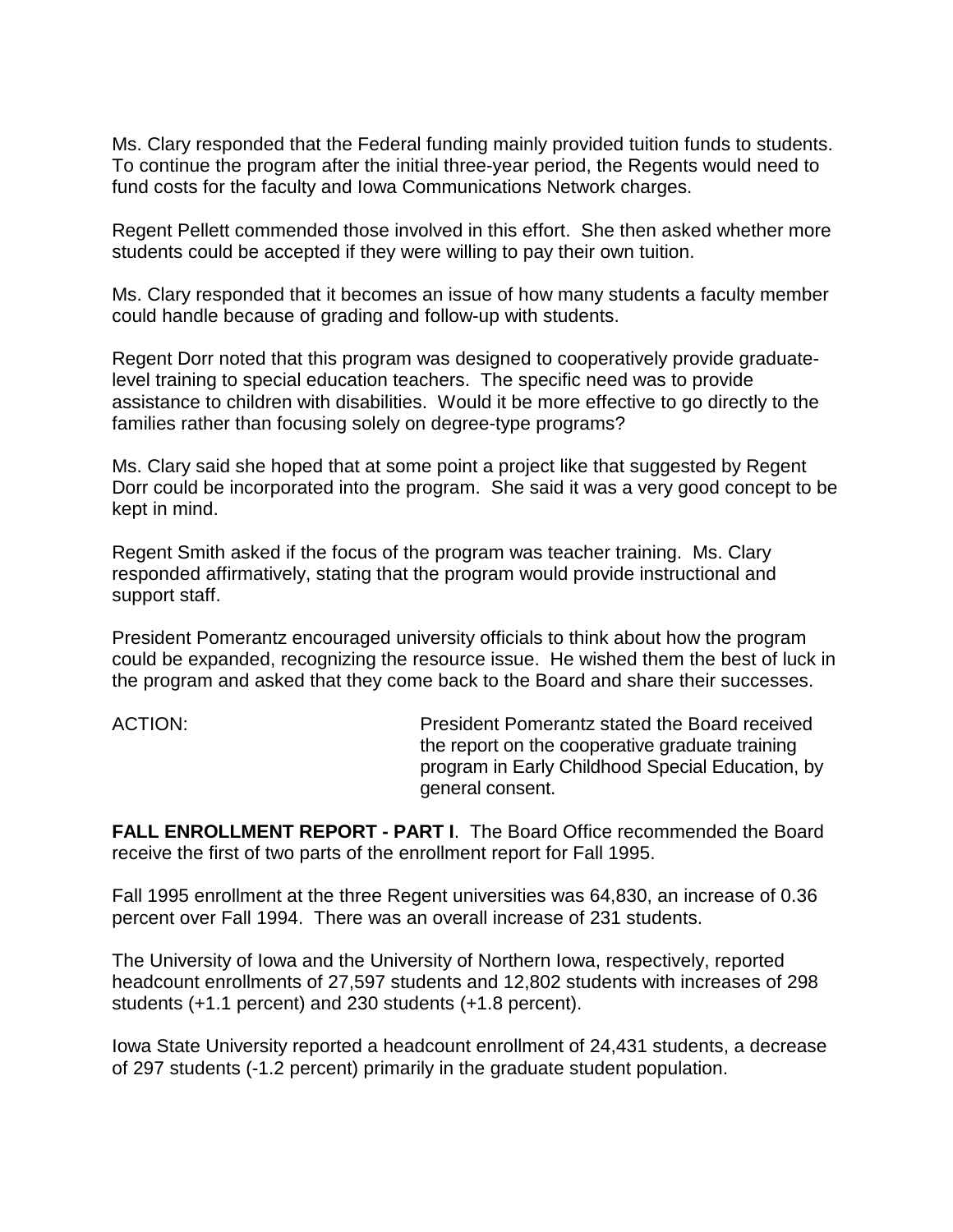Full-time equivalent enrollments grew at the University of Iowa and the University of Northern Iowa and decreased at Iowa State University.

Resident enrollment gains accounted for much of the University of Iowa and University of Northern Iowa enrollment increases. Non-resident enrollment decreases at Iowa State University accounted for 2/3 of that institution's enrollment loss.

Resident undergraduate enrollments increased 518 students. Non-resident undergraduate enrollments increased 31 students.

Resident graduate enrollments decreased 172 students. Non-resident graduate enrollments decreased 146 students.

New freshmen increased 4.46 percent at the three universities. New resident freshmen increased 6.27 percent (398 students). New non-resident freshmen decreased 0.57 percent (13 students).

This fall there were 9,010 new freshman enrolled at the universities. Of these, 6,741 were residents of Iowa (75 percent) and 2,269 were non-residents (25 percent).

Minority enrollments increased overall within the Regent institutions. The University of Iowa showed marked growth while the University of Northern Iowa increased minority enrollments by one. Iowa State University experienced a 5.08 percent decline in minority enrollments.

New freshman enrollments of minority students were down across Regent institutions. Only the University of Iowa reported an overall increase in minority freshmen.

Regent special schools reported Fall on-campus student headcounts of 120 at Iowa School for the Deaf (+7 students) and 54 at Iowa Braille and Sight Saving School (+1 student). Direct service off-campus enrollments numbered 62 at Iowa School for the Deaf and 78 at Iowa Braille and Sight Saving School.

President Pomerantz referred to the enrollment figures for Iowa State University and asked if university officials were prepared to engage in a more active marketing program. President Jischke responded that new student enrollment numbers were up slightly but could be better. He said the challenge was in retention which he believed was due in part to the non-resident tuition policy. Graduate students who are not being retained are not on support; therefore, it was a financial issue. Additionally, enrollments nationally in areas of engineering, agriculture and veterinary medicine are soft. The enrollment goal for Iowa State University is 25,000.

President Pomerantz stated that in-state tuitions were probably appropriate. With regard to out-of-state tuition, he said different issues were involved. He suggested that President Jischke might want to present a well thought-out marketing program and incentives around out-of-state tuitions.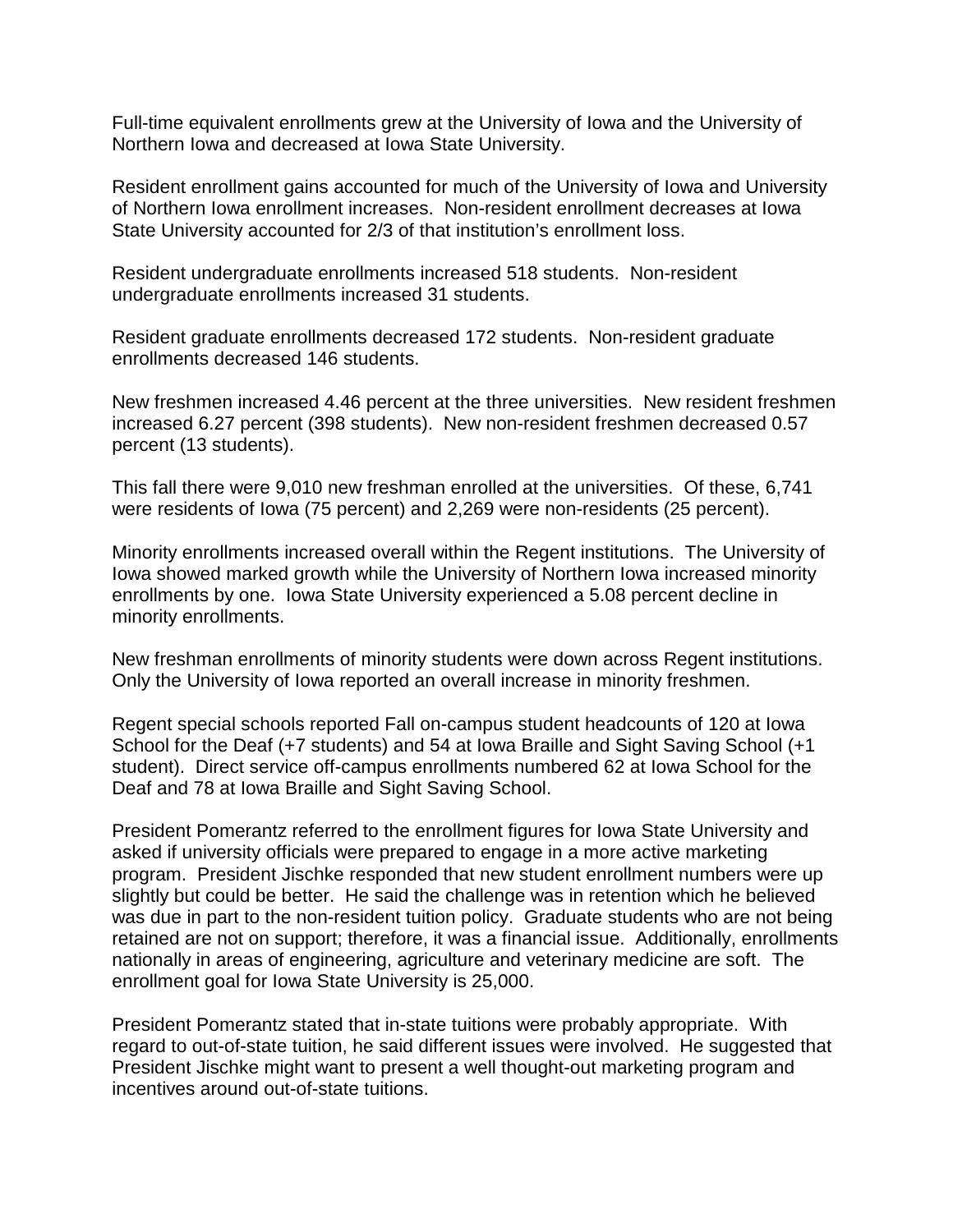President Jischke suggested that one policy change could be to increase non-resident tuition no higher than the rate that in-state tuition is increased.

President Pomerantz noted that the policy was that out-of-state tuition should cover the full cost of educating those students. Other Regent universities are attracting substantial numbers of out-of-state students. Iowa State University may just need a stronger marketing effort. He then asked for the enrollment goals of the other two universities.

President Koob responded that the University of Northern Iowa's approximate enrollment goal was 14,000.

Interim President Nathan stated that enrollment of 28,000 was an ideal figure for the University of Iowa. University officials expect to reach that level within the next 2 years.

President Pomerantz stated that there was still capacity at each of the Regent universities. They need to reach their goals in terms of enrollment and he hoped there would be accelerated programs to do so.

Regent Dorr questioned the amount of surplus capacity as students embark on the 4 year graduation program. Interim Provost Becker suggested that the opposite may be true. As students carry more hours, the cost/student/year increases. President Pomerantz said Interim Provost Becker referred to a variable cost increase. Total cost was a different matter.

President Jischke said that in the short run if students increase the number of hours they take, the cost will go up. Students ultimately take the same total number of hours. If students graduate more quickly there could be increased capacity but the net result was greater production and maybe greater cost.

Regent Dorr said the net effect was greater production and greater production efficiency that will justify adding more people. He hoped they were all operating under that premise.

President Pomerantz stated that the Regent institutions have huge fixed costs. The more students they have, the less cost per student under the fixed cost portion.

President Jischke said the fact that student interests shift could not be ignored.

Interim President Nathan said he believed that the Regents' four-year graduation program would lead to increased interest of out-of-state students.

ACTION: President Pomerantz stated the Board received the first of two parts of the enrollment report for Fall 1995, by general consent.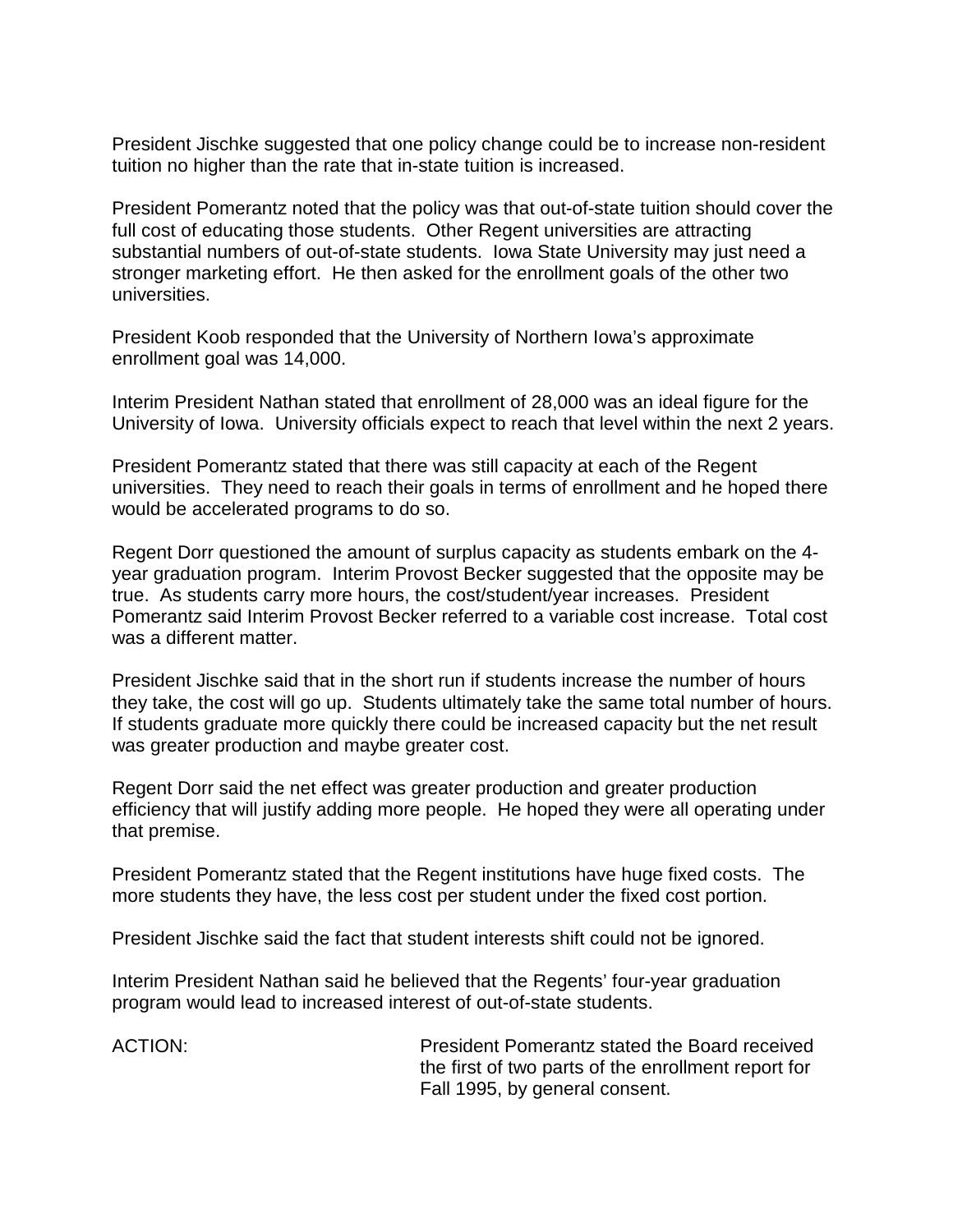### **FINAL ACTION ON FULL-TIME TUITION RATES AND MANDATORY FEES**. The Board Office recommended:

- (1) That the Board approve academic year tuition rates and mandatory fees, effective with the summer session 1996, as shown in Table 1 and described below:
	- a. Increase all tuition categories at Iowa State University and the University of Northern Iowa by 3.5 percent;
	- b. Increase all resident tuition categories at the University of Iowa except Undergraduate Pharmacy, Pharm. D., and Law by 3.5 percent.
	- c. Increase all nonresident tuition categories at the University of Iowa except Undergraduate Pharmacy, Pharm. D., and Law by 5 percent.
	- d. Continue the third year of a 4-year program to implement an entry-level Doctor of Pharmacy program at the University of Iowa by increasing resident Undergraduate Pharmacy and Pharm. D. tuition by a 3.5 percent base increase, plus a 7.5 percent surcharge, and increasing nonresident Undergraduate Pharmacy and Pharm. D. tuition by a 5 percent base increase plus a 7.5 percent surcharge;
	- e. Continue to increase funding to advance the College of Law's strategic planning goals related to strengthening fundamental lawyer skills training by increasing resident Law tuition at the University of Iowa by a base increase of approximately 3.5 percent plus a \$350 surcharge, and increase nonresident Law tuition by a base 5 percent increase plus a \$500 surcharge: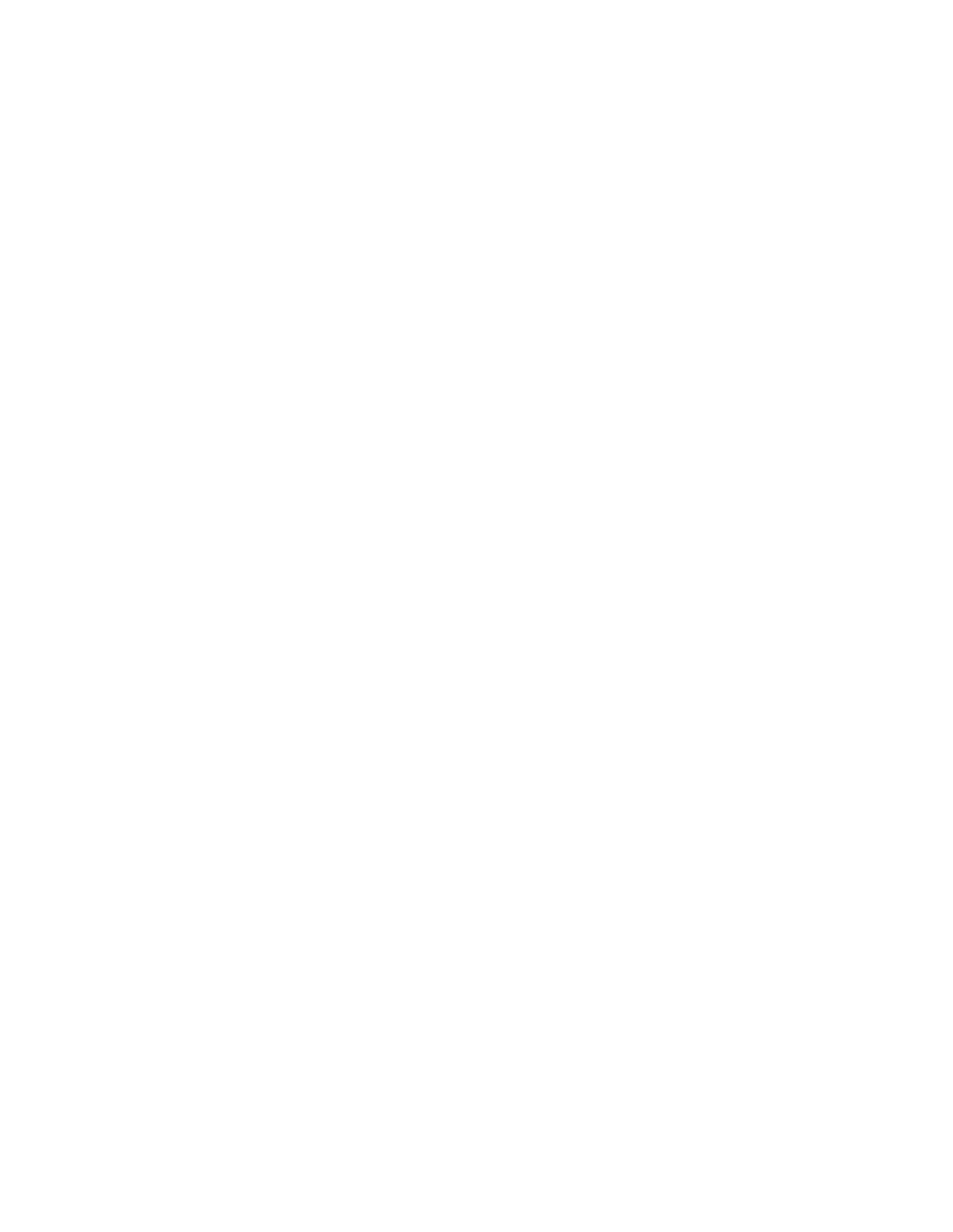- f. Increase the computer fee charged to all students at all three Regent universities, other than Engineering and Law students at the University of Iowa, and Engineering, Computer Science, and Management Information Systems students at Iowa State University, from \$88 to \$92 per academic year.
- g. Increase the computer fee charged Law students at the University of Iowa from \$88 to \$150 per academic year.
- h. Increase the student health fee charged at Iowa State University and the University of Northern Iowa from \$84 to \$88 per academic year.
- (2) That general institutional financial aid for students be increased at the same rate as the proposed increase in tuition and mandatory fees to offset the impact on students now receiving institutional financial aid.
- (3) That the additional tuition revenues be used for:

Implementation of the Doctor of Pharmacy program at the University of Iowa;

Advancement of the University of Iowa College of Law's strategic planning goals;

At SUI: Modernization of classrooms and instructional labs, upgrading library technology and library staff training, upgrading faculty and support staff access to personal computing resources, and acquiring and upgrading instructional equipment;

At ISU: Continued implementation of the 4-year graduation plan, increasing undergraduate and graduate instruction through expanded course offerings and instructional hours, improving student graduation and retention rates, increasing instruction of introductory courses by senior faculty, upgrading instructional support facilities, improving responsiveness to student needs, and accommodating the needs of nontraditional students;

At UNI: Upgrading the technological infrastructure to improve services to students via on-line and telephone access to registration, degree audits, transcript requests, open/closed class lists, financial aid information, etc.; and improving student access to academic and instructional services via networking of library materials and other instructional resources and services.

The recommended 1996-97 tuition and mandatory fees rates were unchanged from those presented at the September Board meeting and were now recommended for final approval. The background information concerning the recommendations can be found in the Minutes of the September 20, 1995, Board of Regents meeting.

*How Do Regent Tuition Rates Compare?*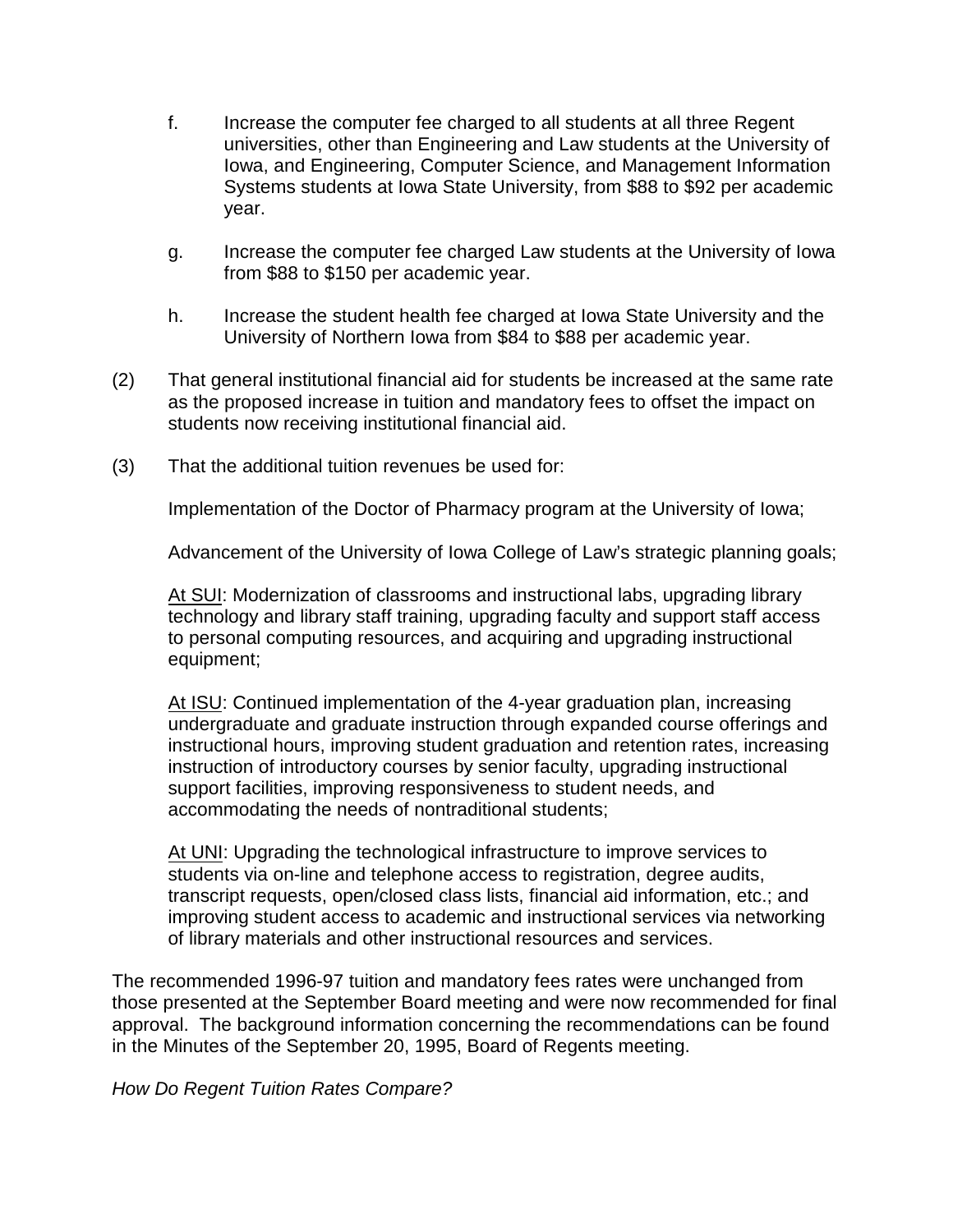|                                    | 1995-96 Res.<br>Undergraduate<br><b>Tuition &amp; Fees</b> | Regent %<br>Diff. From<br>Median/Aver. | Regent \$<br>Diff. From<br>Median/Aver. |
|------------------------------------|------------------------------------------------------------|----------------------------------------|-----------------------------------------|
| University of Iowa                 | \$2,558                                                    |                                        |                                         |
| <b>Iowa State University</b>       | \$2,574                                                    |                                        |                                         |
| University of Northern Iowa        | \$2,558                                                    |                                        |                                         |
| Big Ten Public U. Median           | \$3,706                                                    | $-31.0%$                               | $-$1,148$                               |
| <b>SUI AAU Group Median</b>        | \$3,428                                                    | -25.4%                                 | $-$ \$ 870                              |
| <b>ISU Land Grant Group Median</b> | \$3,165                                                    | $-18.7%$                               | $-$ \$591                               |
| UNI Pub. Comp. U. Group Median     | \$2,814                                                    | $-9.1\%$                               | $-$ \$ 256                              |
| Iowa Independent College Average   | \$11,369                                                   | $-77.5%$                               | $-$ \$8,811                             |

|                              | 1 Year         | 1 Year         | 5 Year         | 5 Year         |
|------------------------------|----------------|----------------|----------------|----------------|
|                              | % Increase     | S Increase     | % Increase     | \$ Increase    |
|                              | 94-95 to 95-96 | 94-95 to 95-96 | 90-91 to 95-96 | 90-91 to 95-96 |
| University of Iowa           | 4.2%           | \$103          | 34.6%          | \$<br>658      |
| <b>Iowa State University</b> | 4.2%           | \$103          | 35.5%          | 674<br>\$      |
| University of Northern Iowa  | 4.2%           | \$103          | 35.6%          | 658<br>S       |
|                              |                |                |                |                |
| Big Ten Public U. Median     | 5.1%           | \$180          | 38.7%          | \$1,035        |
| SUI AAU Group Median         | 6.1%           | \$198          | 58.4%          | \$1,264        |
| <b>ISU Land Grant Group</b>  | 6.0%           | \$179          | 48.6%          | \$1,035        |
| Median                       |                |                |                |                |
| UNI Pub. Comp. U. Group      | 10.1%          | \$257          | 42.0%          | 832<br>\$      |
| Med.                         |                |                |                |                |
| Iowa Independent College     | 2.9%           | \$323          | 38.5%          | \$3,163        |
| Aver.                        |                |                |                |                |

## *Economic Indicators*

| .,,,,,,,,,,,,,,,,,,,,,,,,           | FY1997    | FY1996    | FY1995    | FY1994 | FY1993 | FY1992 |
|-------------------------------------|-----------|-----------|-----------|--------|--------|--------|
| <b>Higher Education Price Index</b> | $4.0\%$ * | $3.9\%$ * | 2.9%      | 3.4%   | 3.1%   | 3.5%   |
| <b>Consumer Price Index</b>         | $3.3\%$ * | $3.2\%$ * | $3.0\%$   | 2.5%   | 3.1%   | 3.2%   |
| Per Capita Personal Income-US**     | <b>NA</b> | ΝA        | ΝA        | 4.9%   | 3.3%   | 4.9%   |
| Per Capita Personal Income-IA**     | $5.6\%$ * | $5.1\%$ * | $5.6\%$ * | 10.9%  | .7%    | 6.2%   |
| Resident Undergrad. Tuit. & Fees    | $3.5\%$ * | $4.2\%$   | $4.4\%$   | 5.6%   | 7.5%   | 9.1%   |

\* = Projected/Proposed

\*\* = Figures are calendar year rather than fiscal year

NA = Not Available

|  | Tuition and Fees as a Percentage of Per Capita Personal Income |  |  |
|--|----------------------------------------------------------------|--|--|
|  |                                                                |  |  |

|                 | 1994 | 1993 | 1992 1991 1990 |                                                                                | 1989 | 1988 |
|-----------------|------|------|----------------|--------------------------------------------------------------------------------|------|------|
| IOWA            |      |      |                | 12.1% 12.9% 12.3% 12.1% 11.4% 11.7% 11.9%                                      |      |      |
|                 |      |      |                |                                                                                |      |      |
| Arizona         |      |      |                |                                                                                |      |      |
| California      |      |      |                | 10.0% 10.2% 9.1% 9.5% 9.5% 9.1% 8.5%<br>19.3% 18.1% 15.0% 12.8% 9.7% 8.5% 8.2% |      |      |
| <b>Illinois</b> |      |      |                | 15.6% 15.5% 15.9% 15.4% 14.8% 15.4% 16.0%                                      |      |      |
| Indiana         |      |      |                | 15.3% 14.9% 14.6% 14.4% 13.2% 13.1% 13.7%                                      |      |      |
| Michigan        |      |      |                | 24.5% 24.9% 23.3% 21.6% 20.2% 19.3% 19.2%                                      |      |      |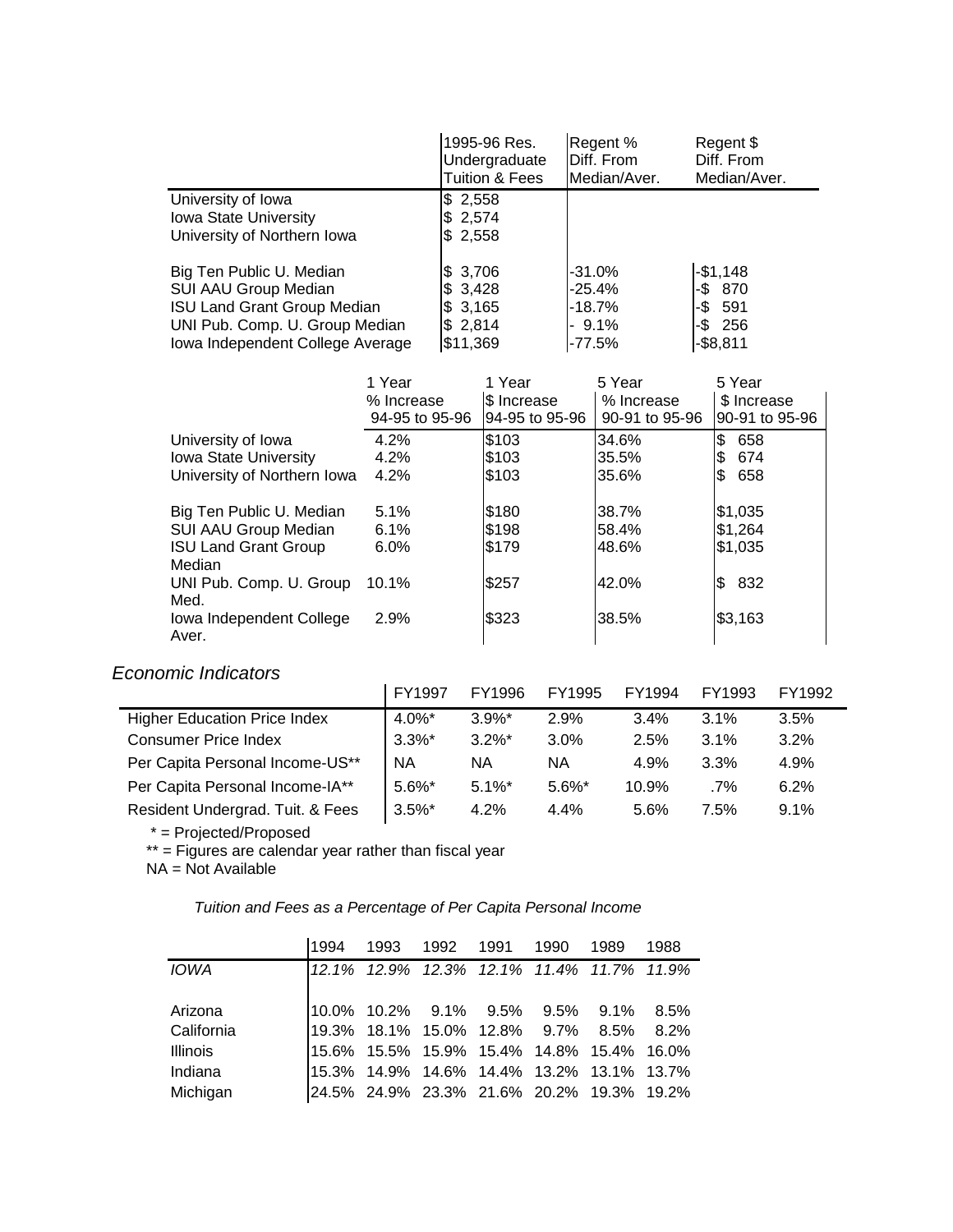| Minnesota        |  | 16.1% 16.5% 16.2% 15.2% 14.5% 14.2% 14.9% |  |  |
|------------------|--|-------------------------------------------|--|--|
| Missouri         |  | 16.4% 15.8% 14.7% 13.9% 11.9% 11.5% 11.4% |  |  |
| Nebraska         |  | 11.8% 11.6% 11.0% 11.3% 11.0% 11.3% 11.2% |  |  |
| North Carolina   |  | 7.7% 7.6% 7.0% 7.2% 6.5% 6.5% 6.1%        |  |  |
| Ohio             |  | 14.8% 14.9% 14.8% 14.3% 13.4% 13.2% 13.0% |  |  |
| South Dakota     |  | 12.7% 12.1% 12.0% 12.1% 12.0% 12.8% 13.3% |  |  |
| Texas            |  | 8.6% 7.8% 7.7% 7.3% 6.0% 6.2% 5.9%        |  |  |
| Wisconsin        |  | 13.0% 12.8% 12.3% 12.2% 12.1% 12.2% 12.1% |  |  |
| National Average |  | 13.9% 13.6% 13.0% 12.5% 11.6% 11.1% 11.0% |  |  |
|                  |  |                                           |  |  |

# *Tuition and Fees and Institutional Costs*

| University of Iowa                    | % Change<br>1990-91 to<br>1995-96 | 1995-96    | 1994-95  | 1993-94  | 1992-93 | 1990-91 |
|---------------------------------------|-----------------------------------|------------|----------|----------|---------|---------|
| Resident Undergrad. Tuit. & Fees      |                                   | 2558<br>\$ | \$2455   | \$2352   | \$2228  | \$1900  |
| % Increase                            | 34.6%                             | 4.2%       | 4.4%     | 5.6%     | 17.3%   |         |
| Nonres. Undergrad. Tuit. & Fees       |                                   | 8808<br>\$ | \$8313   | \$7740   | \$7192  | \$6240  |
| % Increase                            | 41.2%                             | $6.0\%$    | 7.4%     | 7.6%     | 15.3%   |         |
| Undergraduate Unit Costs              |                                   | $$7167*$   | $$6807*$ | $$6532*$ | \$6069  | \$5731  |
| % Increase                            | $25.1\%$ *                        | 5.3%       | 4.2%     | 7.6%     | 5.9%    |         |
| University Composite Unit Costs       |                                   | $$11,409*$ | \$10826* | \$10346* | \$9676  | \$9179  |
| % Increase                            | 24.3%*                            | 5.4%       | 4.6%     | 6.9%     | 5.4%    |         |
| $\star$ $\blacksquare$ $\blacksquare$ |                                   |            |          |          |         |         |

\* = Estimate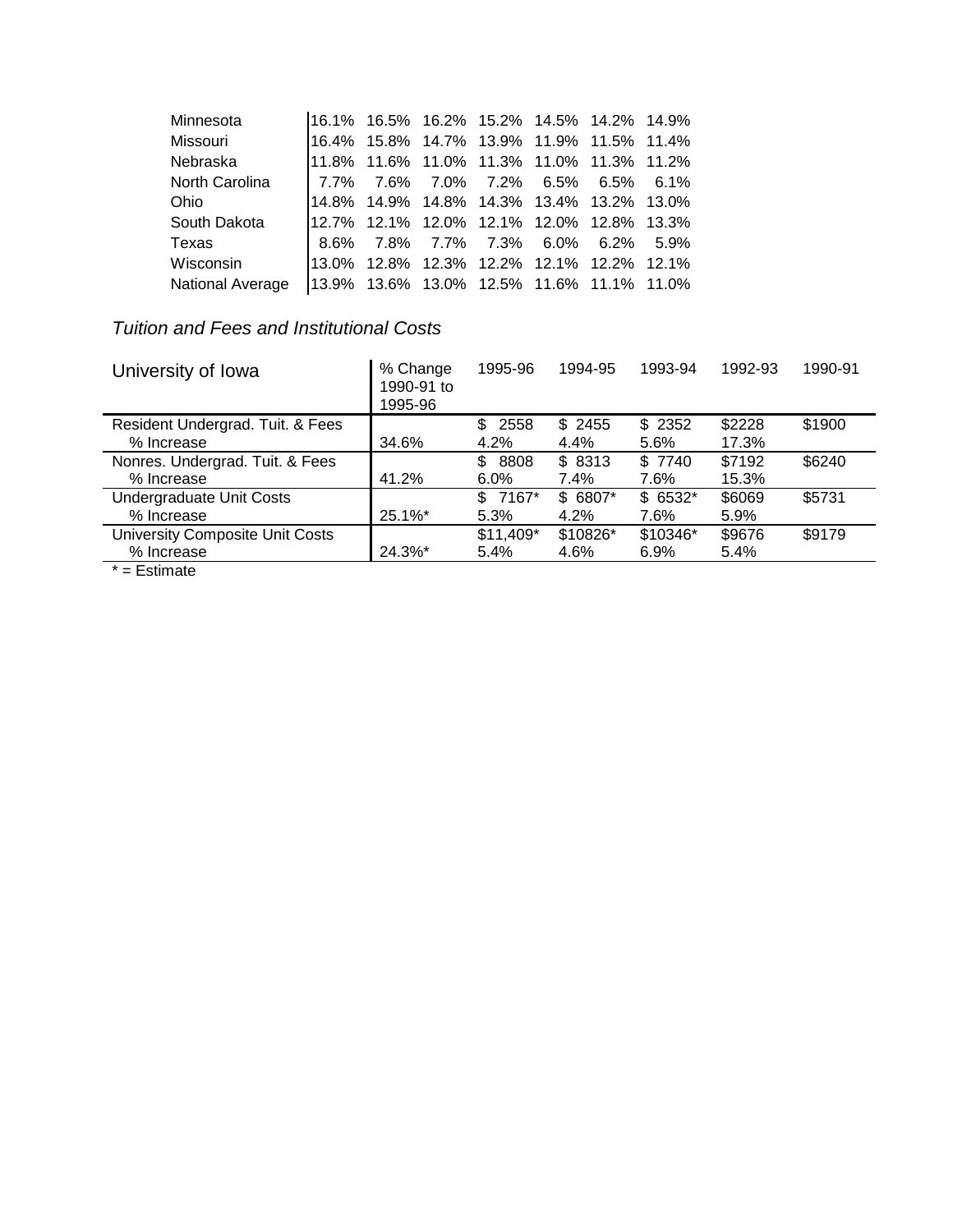| <b>Iowa State University</b>                  | % Change<br>1990-91 to<br>1995-96 | 1995-96 | 1994-95 | 1993-94  | 1992-93 | 1990-91 |
|-----------------------------------------------|-----------------------------------|---------|---------|----------|---------|---------|
| Resident Undergrad. Tuit. & Fees              |                                   | \$2574  | \$2471  | \$2352   | \$2228  | \$1900  |
| % Increase                                    | 35.5%                             | 4.2%    | 5.1%    | 5.6%     | 17.3%   |         |
| Nonres. Undergrad. Tuit. & Fees               |                                   | \$8192  | \$7731  | \$7386   | \$6996  | \$6180  |
| % Increase                                    | 32.6%                             | $6.0\%$ | 4.7%    | 5.6%     | 13.2%   |         |
| Undergraduate Unit Costs                      |                                   | \$7715* | \$7248* | \$6770*  | \$6509  | \$6612  |
| % Increase                                    | 16.7%*                            | 6.4%    | 7.1%    | 4.0%     | $-1.6%$ |         |
| University Composite Unit Costs               |                                   | \$8909* | \$8331* | \$7819*  | \$7592  | \$7662  |
| % Increase                                    | 16.3%*                            | 6.9%    | 6.5%    | 3.0%     | $-.9\%$ |         |
| $* =$ Estimate<br>University of Northern Iowa | % Change                          | 1995-96 | 1994-95 | 1993-94  | 1992-93 | 1990-91 |
|                                               | 1990-91 to<br>1995-96             |         |         |          |         |         |
| Resident Undergrad. Tuit. & Fees              |                                   | \$2558  | \$2455  | \$2352   | \$2228  | \$1900  |
| % Increase                                    | 34.6%                             | 4.2%    | 4.4%    | 5.6%     | 17.3%   |         |
| Nonres. Undergrad. Tuit. & Fees               |                                   | \$6634  | \$6261  | \$5994   | \$5570  | \$4810  |
| % Increase                                    | 37.9%                             | $6.0\%$ | 4.5%    | 7.6%     | 15.8%   |         |
| Undergraduate Unit Costs                      |                                   | \$6689* | \$6526* | $$6343*$ | \$5956  | \$5199  |
| % Increase                                    | 28.7%*                            | 2.5%    | 2.9%    | 6.5%     | 14.6%   |         |
| University Composite Unit Costs               |                                   | \$7102* | \$6942* | \$6787*  | \$6388  | \$5571  |
| % Increase                                    | 27.5%*                            | 2.3%    | 2.3%    | 6.2%     | 14.7%   |         |

 $* =$  Estimate

 *Percentage of General University Revenue from General Funds Met Through Tuition Income*

|          | University of<br>lowa | Iowa State<br>University | University of<br>Northern Iowa | <b>Regent Universities</b><br><b>Combined Total</b> |
|----------|-----------------------|--------------------------|--------------------------------|-----------------------------------------------------|
| 1990-91  | 27.0%                 | 29.3%                    | 26.5%                          | 27.8%                                               |
| 1991-92  | 29.0%                 | 31.0%                    | 29.2%                          | 29.8%                                               |
| 1992-93  | 29.2%                 | 31.2%                    | 26.9%                          | 29.6%                                               |
| 1993-94  | 29.4%                 | 32.1%                    | 27.4%                          | 30.1%                                               |
| 1994-95  | 30.3%                 | 32.0%                    | 27.6%                          | 30.5%                                               |
| 1995-96* | 30.5%                 | 31.4%                    | 27.3%                          | 30.3%                                               |
|          |                       |                          |                                |                                                     |

\* Budgeted

# *The Impact of the Proposed 1996-97 Tuition Rates on Tuition Revenues*

| <b>Gross Tuition Proceeds</b>                                        | University of<br>Iowa                         | Iowa State<br>University        | University of<br>Northern Iowa |
|----------------------------------------------------------------------|-----------------------------------------------|---------------------------------|--------------------------------|
| Basic 3.5% and 5% Inc.<br><b>Pharmacy Surcharge</b><br>Law Surcharge | \$4,020,000<br>207,000<br>\$<br>371,000<br>S  | \$2,714,000                     | \$961,000                      |
| <b>TOTALS</b>                                                        | \$4,598,000                                   | \$2,714,000                     | \$961,000                      |
| <b>Net Tuition Proceeds</b>                                          | University of<br>Iowa                         | <b>Iowa State</b><br>University | University of<br>Northern Iowa |
| Basic 3.5% and 5% Inc.<br><b>Pharmacy Surcharge</b><br>Law Surcharge | \$3,378,000<br>174,000<br>\$<br>311,000<br>\$ | \$2,415,000                     | \$774,000                      |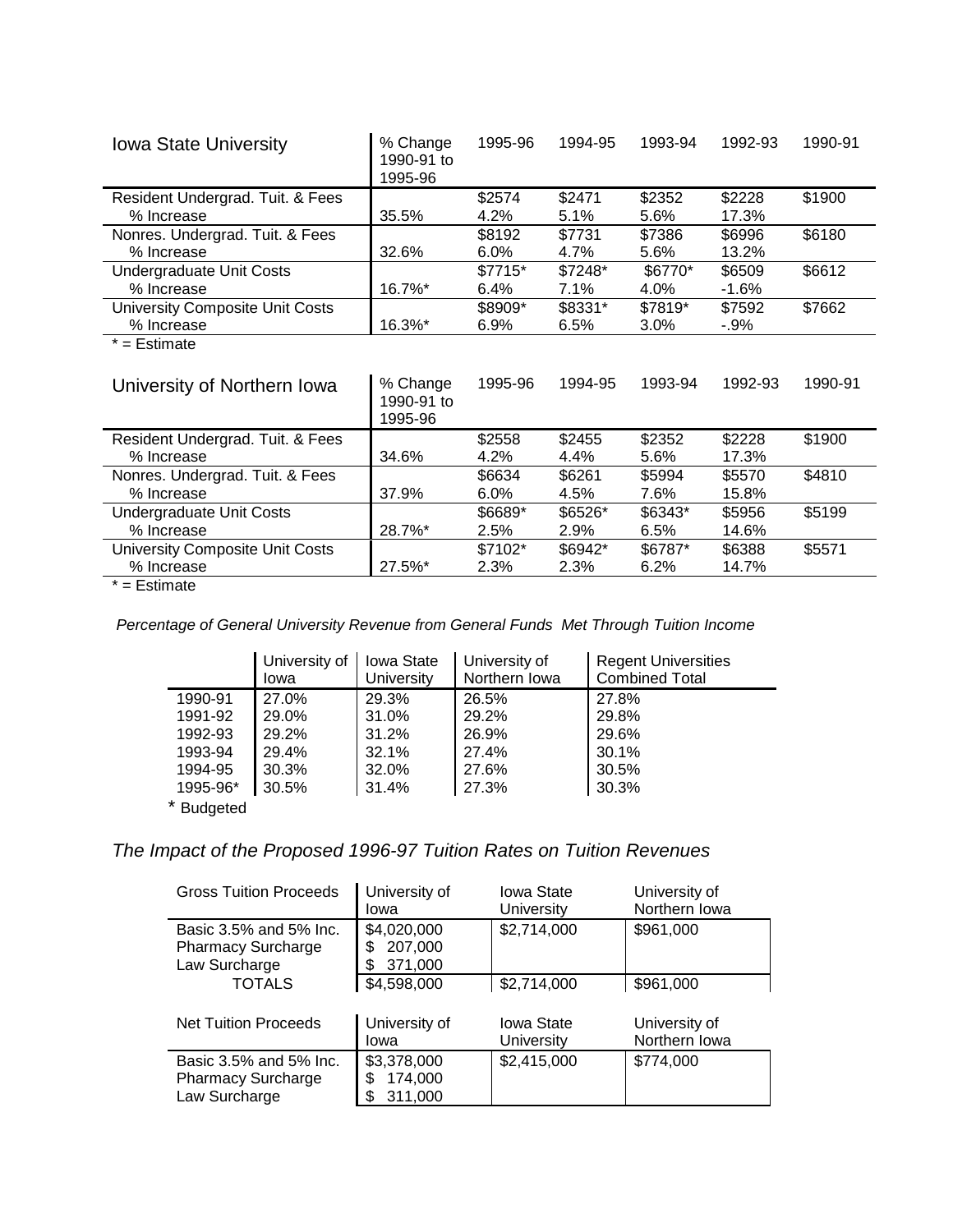TOTALS \$3,863,000 \$2,415,000 \$774,000

MOTION: Regent Kennedy moved to approve the recommended action, as outlined beginning on page 303 of these Minutes. Regent Pellett seconded the motion.

Regent Newlin asked for the reaction of law and pharmacy students to the proposed tuition increases. Interim President Nathan responded that both groups of students understood the need for the tuition increases and were supportive of the recommended action.

VOTE ON THE MOTION: The motion carried unanimously.

**PROGRESS REPORT ON REVIEW OF ORGANIZATIONAL AUDIT**. The Board Office recommended the Board receive the progress report on the organizational audit.

Since the last report to the Board the following actions have been taken on the review of the organizational audit:

A preliminary planning meeting was held with the outside participants/consultants who have been engaged to undertake the review of the organizational audit.

The Pappas Group developed a pre-audit methodology that outlines in matrix form for each institution and the Board Office the tasks from the previous audit that are to be reviewed. The pre-audit matrices were being reviewed at each institution.

The matrices delineate items from the previous Peat Marwick Report including the (a) recommendations, (b) information required by the Pappas Group to review/verify action taken, (c) 1995 status of the recommendation to be completed by each institution and the Board Office, and (d) consultant action needed.

Pre-audit visits to each institution and Board members were in the process of being scheduled. The next step will be to conduct the pre-audit.

Mr. Richey stated that this week Dr. Pappas and staff started visiting with the Board Office and institutions. They had already been at Iowa State University and would be at the University of Iowa next week. They will be on all the campuses within the next 7 to 10 days.

Regent Tyrrell stated that he was not familiar with the pre-audit matrix. He said that as this process moves along the Regents should be kept apprised. He asked that the Regents be provided with the matrix information by the time of their individual interviews with the consultant.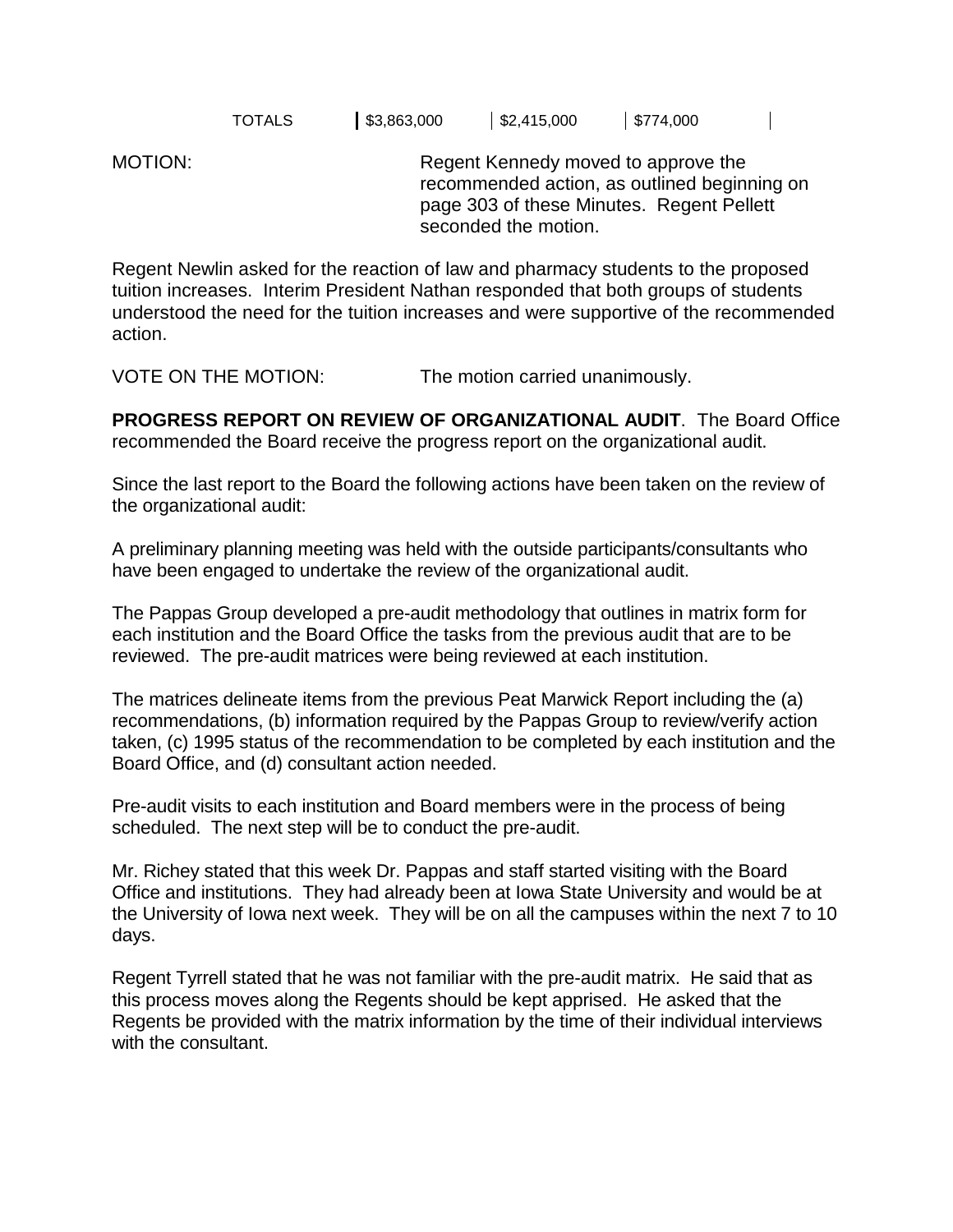Mr. Richey stated that the Board Office would provide the matrix to the Regents; however, it was a lengthy document. Regent Tyrrell said an executive summary would probably be sufficient.

President Pomerantz suggested that the Board Office distribute the entire matrix to the Board members and they could read what they wished. He emphasized that there were no secrets.

ACTION: President Pomerantz stated the Board received the progress report on the organizational audit, by general consent.

**REPORT ON FEDERAL FUND LOSSES AND FEDERAL FUND PLANNING**. The Board Office recommended the Board (1) receive the report and (2) when the Congress and President have reached agreement on specific Federal FY 1996 appropriations, request that the institutions and the Board Office submit comprehensive reports on the appropriations together with plans for adjusting to changes in Federal funds.

The Federal fiscal year 1995 recissions bill left higher education largely untouched and will not significantly affect operations or programs at the Regent universities in State fiscal year 1996.

Many Federal programs impacting the Regents, including most research grants and most student financial aid programs, were forward funded a year in advance. In these forward-funded programs the Regent universities will be using Federal FY 1995 funds during academic year 1995-96 and Federal FY 1996 funds during academic year 1996- 97.

At this time, the status of Federal funding for higher education and the Regent universities for Federal fiscal year 1996 and beyond was uncertain. The major Federal program appropriations affecting the Regent institutions are student financial aid, research grants and contracts, and Medicare-Medicaid.

The Board Office and the Regent institutions have been monitoring Federal developments closely, will continue to do so, and will keep the Board advised.

#### *Student Financial Aid*

Under current Federal proposals most of the major financial aid programs would continue to operate at or near their current levels for 1995-96 and 1996-97.

PELL GRANTS. Both the House and Senate proposed a \$100 increase in the maximum Pell Grant award to \$2440 per year. This was the first increase in the maximum award in several years.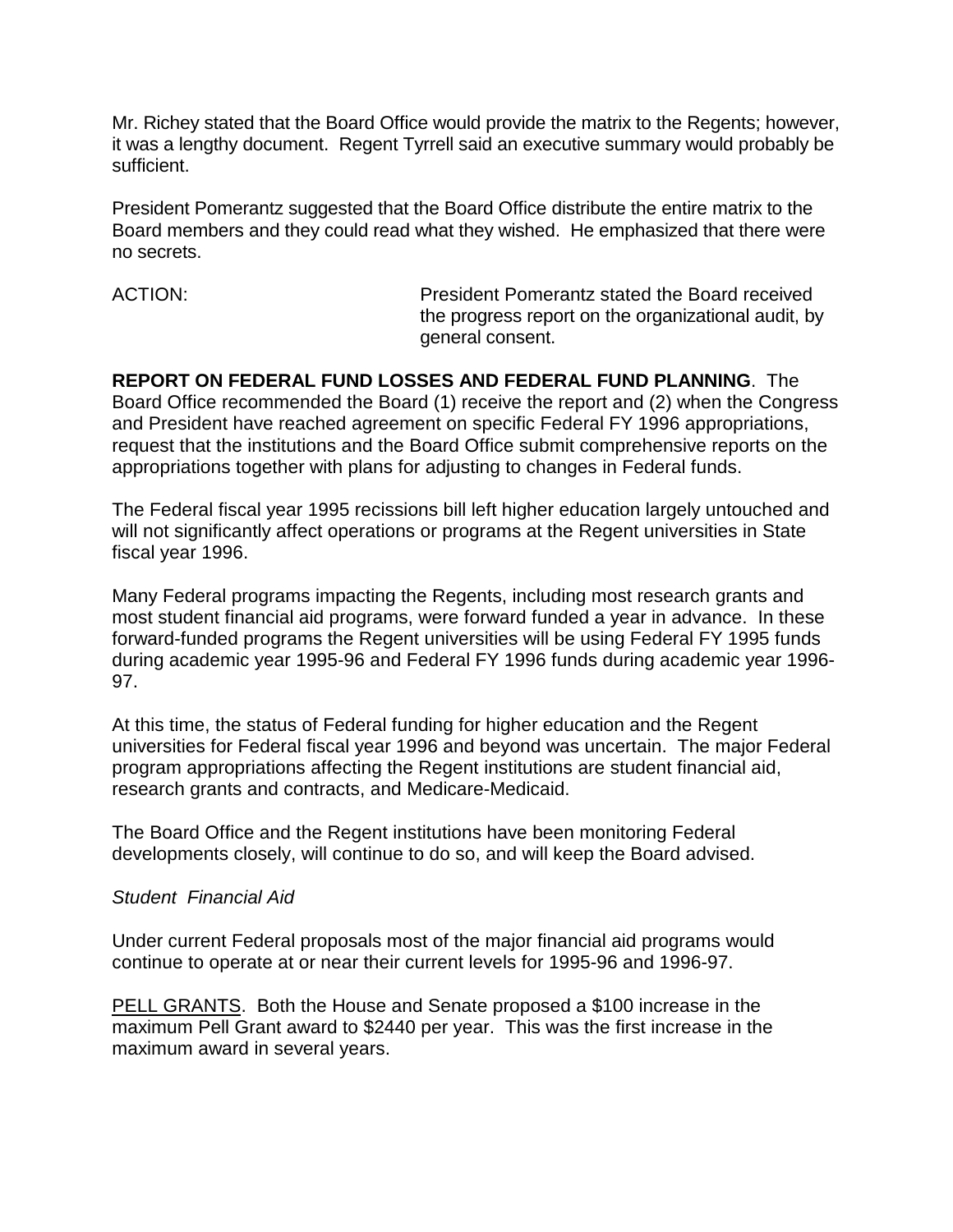The House proposed to pay for the increase by raising the size of the minimum award, with the net effect of reducing the total number of awards. The Senate proposal did not change the minimum award and would not reduce the total number of awards.

STUDENT LOANS. The Senate proposed a "tax" on higher education institutions equivalent to .85 percent of the institution's total student loan volume. The estimated cost of such a tax on the Regent universities was \$1.2-\$1.3 million per year.

A House proposal would eliminate the Direct Student Loan program in which all 3 Regent universities now participate. The Senate proposal would cut the percentage of total student loan volume handled under the direct loan program to 20 percent from its current level of about 38 percent.

#### *Research, Contracts, and Grants*

Research and development funds affecting the Regent universities were relatively unchanged in the Congressional Federal FY 1996 proposals, but the 7-year budget resolution passed by Congress suggests a 33 percent decline in non-defense research and development by Federal FY 2002.

Losses in research grants and contracts will not effect the appropriations requests presented to the State legislature.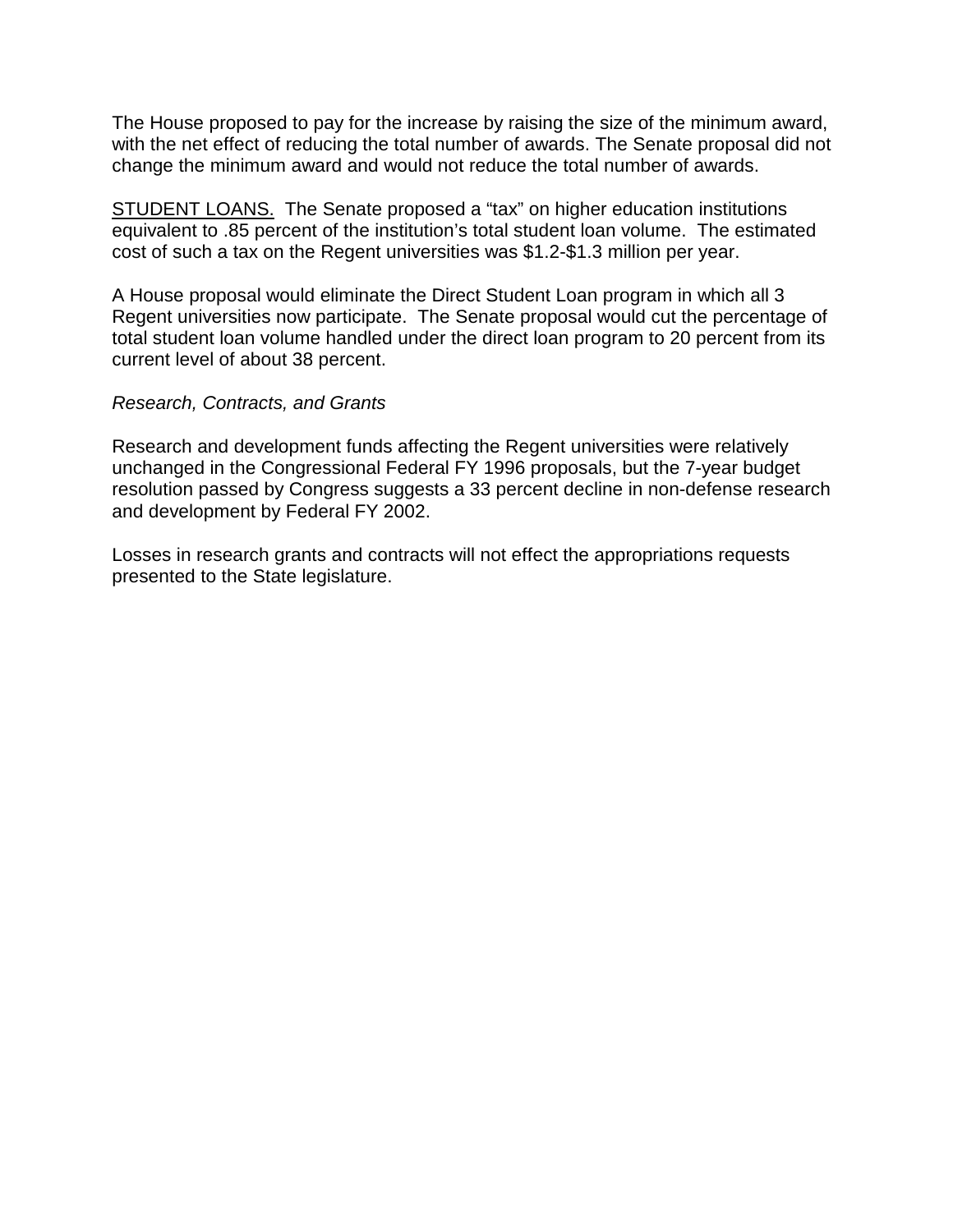#### *Medicare and Medicaid*

Cuts in Medicare/Medicaid payments to cover the cost of training doctors and other medical personnel could have a serious impact on the University of Iowa's health sciences programs.

Mr. Richey said there was still uncertainty as to the outcomes of research programs funding of the universities. Areas of substantial concern are student assistance and the impact of the changes under consideration for Medicare and Medicaid, and its impact on medical training. Student assistance was being monitored closely by the university student financial aid offices. Federal legislation could have an affect on student access to the universities. The Board Office recommended that once it is known what has happened in Congress and with the President, the Regents be provided with a thorough report and plans for coping with the results.

Regent Dorr expressed concern about the student financial aid issue and Federal funding of higher education. He encouraged institutional officials to develop a back-up plan. There has been a tremendous growth in student loans in the last 10 years. He hoped they would develop some fairly significant back-up plans to cope with reduced student aid.

Regent Tyrrell referred to back-up plans, and said the Regents have discussed the importance of scholarship money from private donors at each university. For example, there is a \$5 million tuition grant at Iowa State University. The Regents are on record as encouraging the universities to emphasize this source of assistance with developing scholarship funds for student, and that people should know the need for scholarship funds through private sources. He said that doing so would be one way to fill the void anticipated to be created by a decrease in Federal funding. Universities' officials should continue to be encouraged to pursue private funding.

ACTION: President Pomerantz stated the Board (1) received the report and (2) when the Congress and President have reached agreement on specific Federal FY 1996 appropriations, requested that the institutions and the Board Office submit comprehensive reports on the appropriations together with plans for adjusting to changes in Federal funds

**REPORT OF THE BANKING COMMITTEE**. The Board Office recommended the Board accept the report of the Banking Committee and approve the Resolution for the Sale of \$15,900,000 Telecommunications Facilities Revenue Bonds, selection of an intermediate fund manager, financing for the acquisition of the Oakdale Research Park building, and financing of the Iowa State University Memorial Union remodel.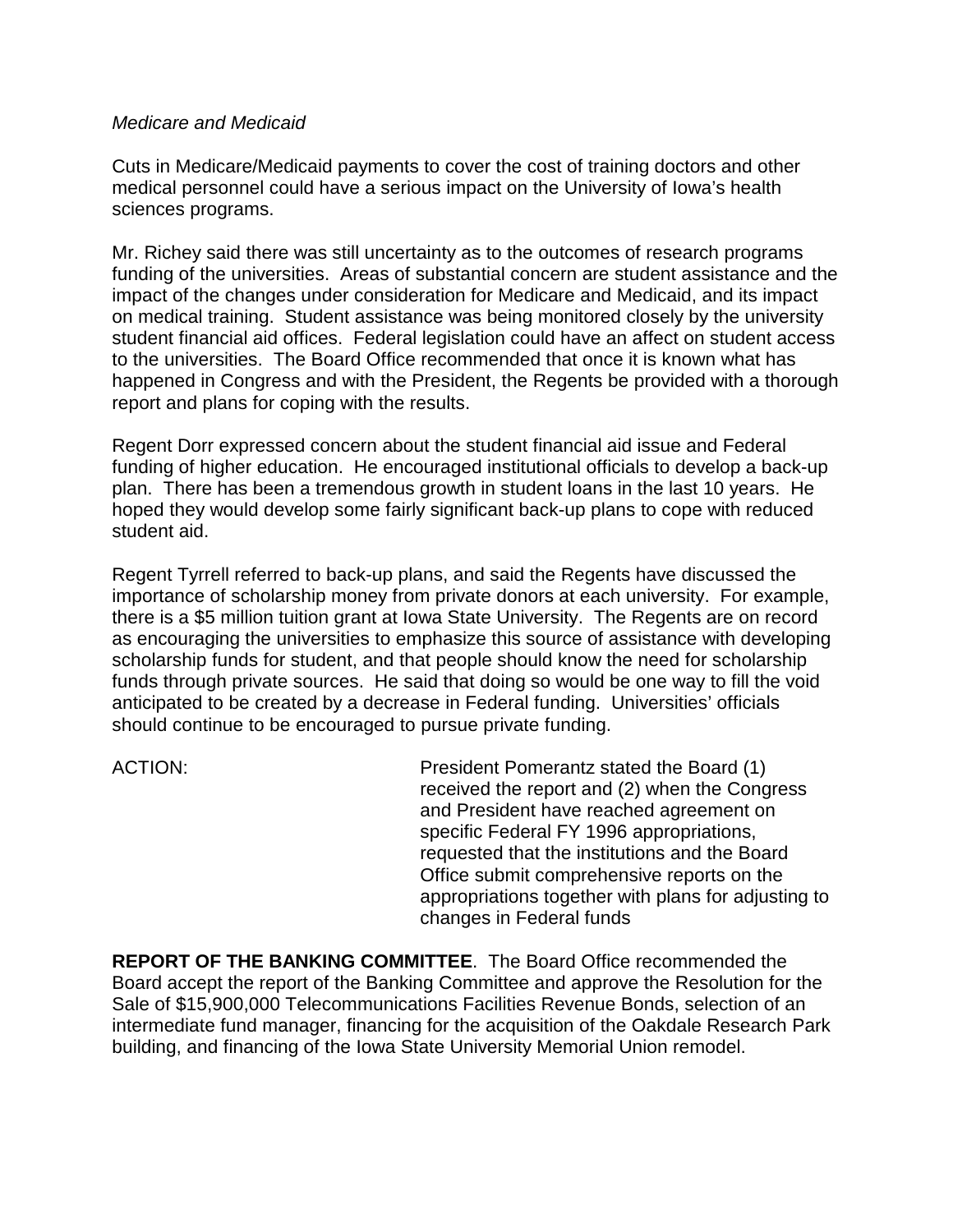Regent Dorr noted that he was pleasantly surprised last week when The Common Fund returned all the Regents' principal that had been tied up in the intermediate account. He stated that the Banking Committee members spent a great deal of time the previous day interviewing firms for selection as intermediate fund manager. He considered the process for the selection of the intermediate fund manager to have been very effective, and he was pleased that they had embarked on the endeavor. University officials and Board Office staff were to be commended for putting together the selection process. The Banking Committee members, after interviewing four firms, recommended the following action:

MOTION: Regent Dorr moved to approve the selection of Hotchkis and Wiley of Los Angeles, California, as intermediate fund manager to replace The Common Fund. Regent Smith seconded the motion. MOTION CARRIED UNANIMOUSLY.

Regent Dorr stated that the Banking Committee members discussed the proposal to finance acquisition of the Oakdale Research Park building, which also required Board action.

MOTION: Regent Dorr moved to authorize financing for the acquisition of the Oakdale Research Park building, as approved by the Banking Committee. Regent Newlin seconded the motion, and upon the roll being called, the following voted: AYE: Collins, Dorr, Kennedy, Mahood, Newlin, Pellett, Pomerantz, Smith, Tyrrell. NAY: None. ABSENT: None.

MOTION CARRIED UNANIMOUSLY.

Regent Dorr stated that last month the Banking Committee members received an indepth review of efforts to remodel the first floor of the Iowa State University Memorial Union. The matter was brought back this month for approval by the Board of Regents.

MOTION: Regent Dorr moved to Adopt a Resolution authorizing the Executive Director to fix the date or dates for the sale of up to \$7,300,000 First Mortgage Notes of the Iowa State Memorial Union, directing publication of notice of intention to issue, and directing the Executive Director to call a public hearing on the proposal to issue said Notes and to set an interest rate and fix a date of sale for the said Notes; and related matters. Regent Tyrrell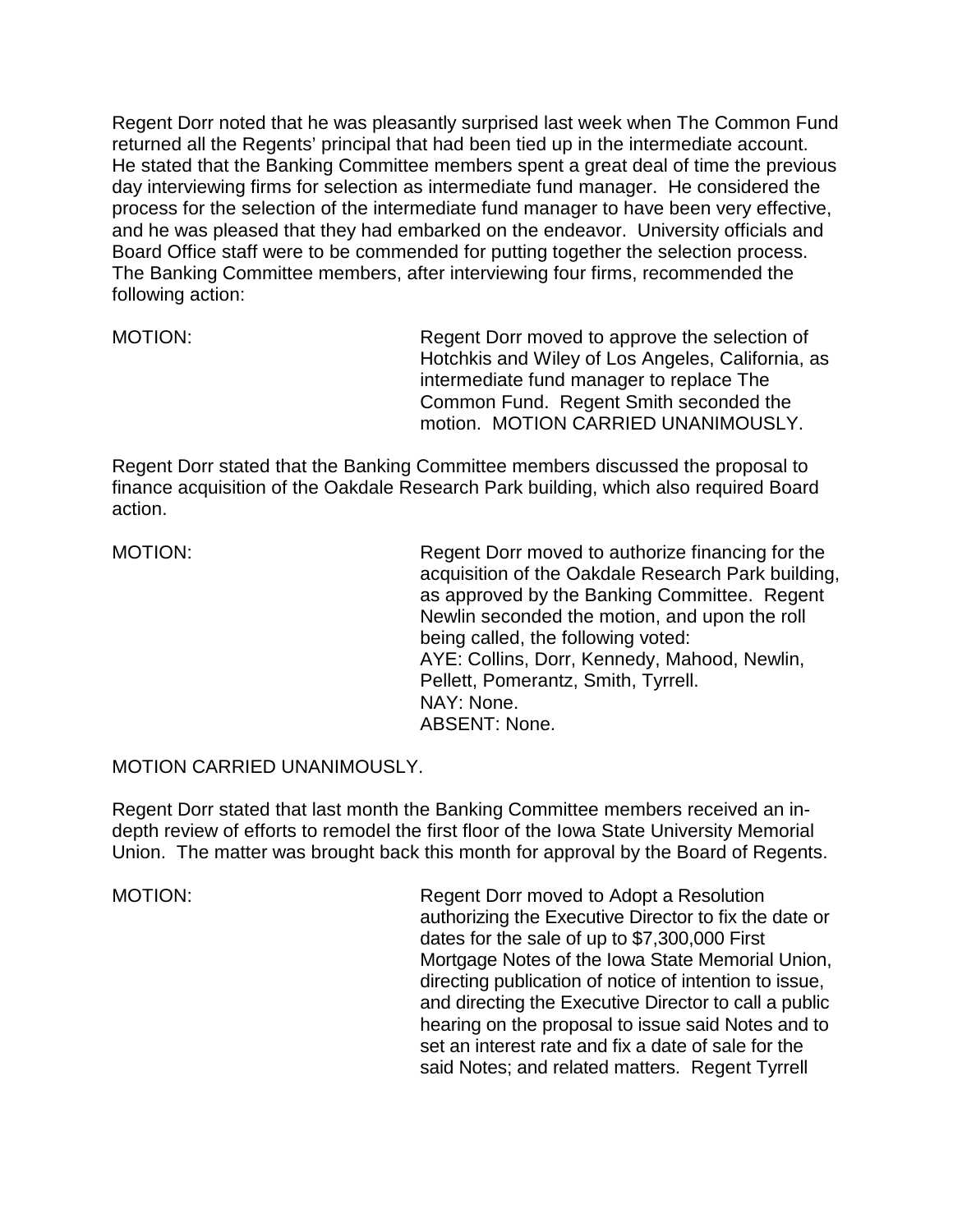seconded the motion, and upon the roll being called, the following voted: AYE: Dorr, Kennedy, Mahood, Newlin, Pellett, Smith, Tyrrell. NAY: None. ABSENT: None. ABSTAIN: Collins, Pomerantz.

#### MOTION CARRIED.

Regent Dorr stated that the Banking Committee members received several reports including the investment and cash management reports for the fiscal year ended June 30, 1995; internal audit functions of the universities; FY 1996 internal audit plans; internal audit reports from Iowa State University, the University of Iowa, and the University of Iowa Hospitals and Clinics; and a semi-annual report on master lease purchases. He noted that the Banking Committee members were quite pleased with the internal audit reports. There was discussion that the internal audit systems appeared to have become quite effective; however, there will be some ongoing need for additional internal audit procedures as various programs are expanded. University officials were encouraged to come back to the Banking Committee with a plan in that regard.

ACTION: President Pomerantz stated the Board received the report of the Banking Committee, by general consent.

**REPORT ON CHANGES IN OPERATING BUDGETS**. The Board Office recommended the Board (1) ratify the adjusted budget for FY 1996 for the University of Northern Iowa and the consequent adjustments to the appropriation requests for FY 1997 and FY 1998 and (2) receive a report on the Wallace Technology Transfer Foundation funding.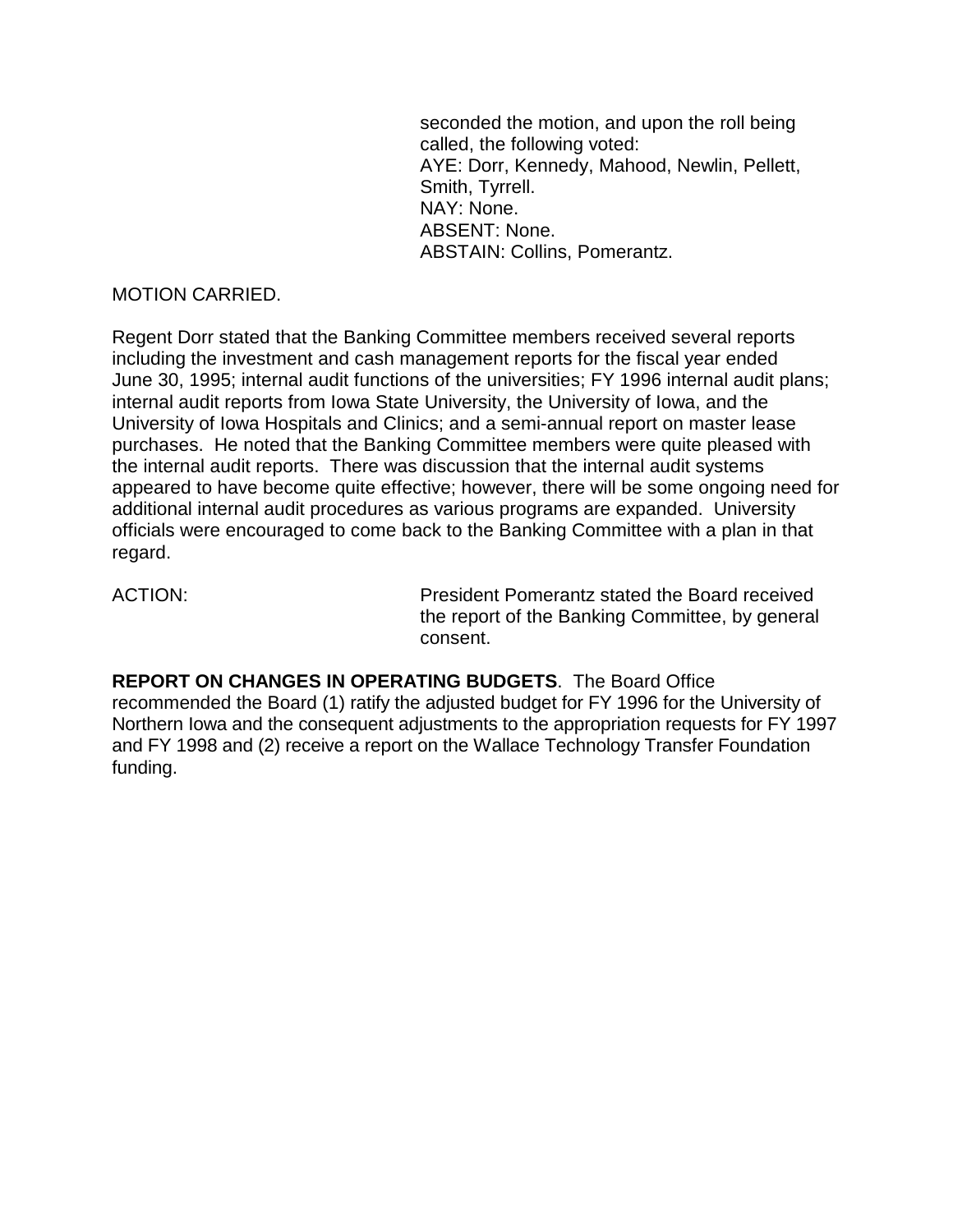#### University of Northern Iowa

As a result of detailed analyses of salary and building repair needs, University of Northern Iowa officials concluded that its building repair budget should be increased by \$1 million in FY 1996; the source of funding is through additional salary savings.

The university and Board Office conducted a more in-depth review of University of Northern Iowa's budget for building repairs, which determined that the \$850,000 budgeted in FY 1996 clearly was inadequate in relation to the building repair needs of the university.

Close examination of the other areas of University of Northern Iowa's budget revealed that the university probably could achieve an additional \$1 million in salary savings.

This change in UNI's FY 1996 operating budget results in an increased request of \$25,000 in FY 1997 and \$25,625 in FY 1998 for price inflation for non-salary items.

The salary adjustment request for FY 1997 will decrease by \$40,000 because of the change in the FY 1996 budget; the sum of the changes is a net reduction of \$15,000 for FY 1997.

#### Wallace Technology Foundation Funding

The Wallace Technology Foundation funding traditionally has been requested by the Department of Economic Development.

At the September 1995 Board meeting, the Board approved the contingency that the Wallace Technology Foundation funding requests would be activated as requests of the Board of Regents in the event that they were not included as a part of the Wallace Technology Transfer Foundation request.

The Department of Economic Development notified the Board Office that the department did not intend to include in its FY 1997 budget request funds currently supporting activities at the Regent institutions through the Wallace Foundation; consequently, in accordance with the contingency approved by the Board in September, the funding requests for these four programs were reflected in the FY 1997 request of the Board of Regents.

MOTION: Regent Pellett moved to (1) ratify the adjusted budget for FY 1996 for the University of Northern Iowa and the consequent adjustments to the appropriation requests for FY 1997 and FY 1998 and (2) receive a report on the Wallace Technology Transfer Foundation funding. Regent Newlin seconded the motion. MOTION CARRIED UNANIMOUSLY.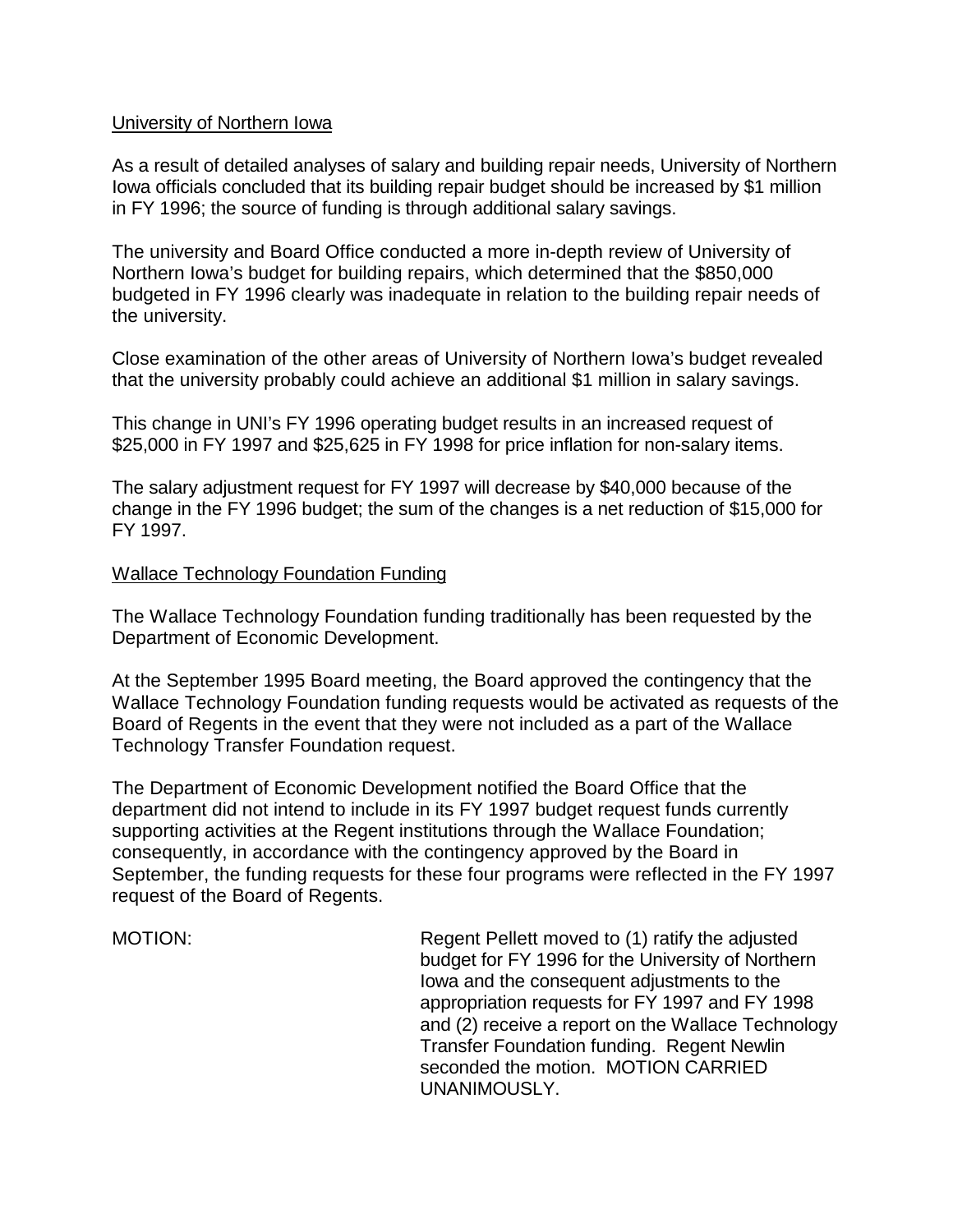**ANNUAL GOVERNANCE REPORT ON REGENTS MERIT SYSTEM**. The Board Office recommended that the Board:

- (1) Receive the governance report on the operation of the Regents Merit System in fiscal year 1995.
- (2) Approve the new classification of Dental Instrument Management Technician, pay grade 405 (\$16,453 - \$21,923) and the deletion of the Dental Dispensary Assistant classification in pay grade 404 (\$15,330 - \$20,405).

In fiscal year 1995, there were 8,585 permanent and probationary employees in the Regents Merit System, an increase of 66 over the previous year-end total. By occupational category, there were 701 supervisory employees, 2,657 blue collar, 116 security, 1,508 technical and 3,603 clerical employees.

The average Regent Merit System employee salary for fiscal year 1995 was \$23,415 excluding fringe benefits. The fiscal year 1996 budgeted expenditure for salaries and fringe benefits for employees in the Regents Merit System was \$287 million total from all funds. The general fund portion was budgeted at \$127 million for merit system salaries and fringes in fiscal year 1996. Only that portion of salaries and fringes attributed to the care of indigent patients at the University Hospitals and Clinics is from the general fund.

Two-thirds of the covered employees are female. Minorities have increased slightly over the year from 4.6 to 4.9 percent.

The majority of the employees, 97 percent, are covered under a statewide collective bargaining agreement; 701 supervisory employees and 132 confidential clerical employees are exempt from bargaining units.

Representatives from the Board Office and Regent institutions participated in the management negotiation team during AFSCME negotiations held in the winter of 1995. These negotiations ended in a voluntary agreement with the union. The new two-year agreement was effective July 1, 1995.

Bargaining unit members received a three percent increase effective July 1, 1995. Nonorganized employees in the merit system also received a three percent increase. Steps increases will be granted in accordance with the collective bargaining agreement or the rules of the Regents Merit System.

Bargaining unit employees will be given a three percent increase effective July 1, 1996, and eligible employees will receive step increases.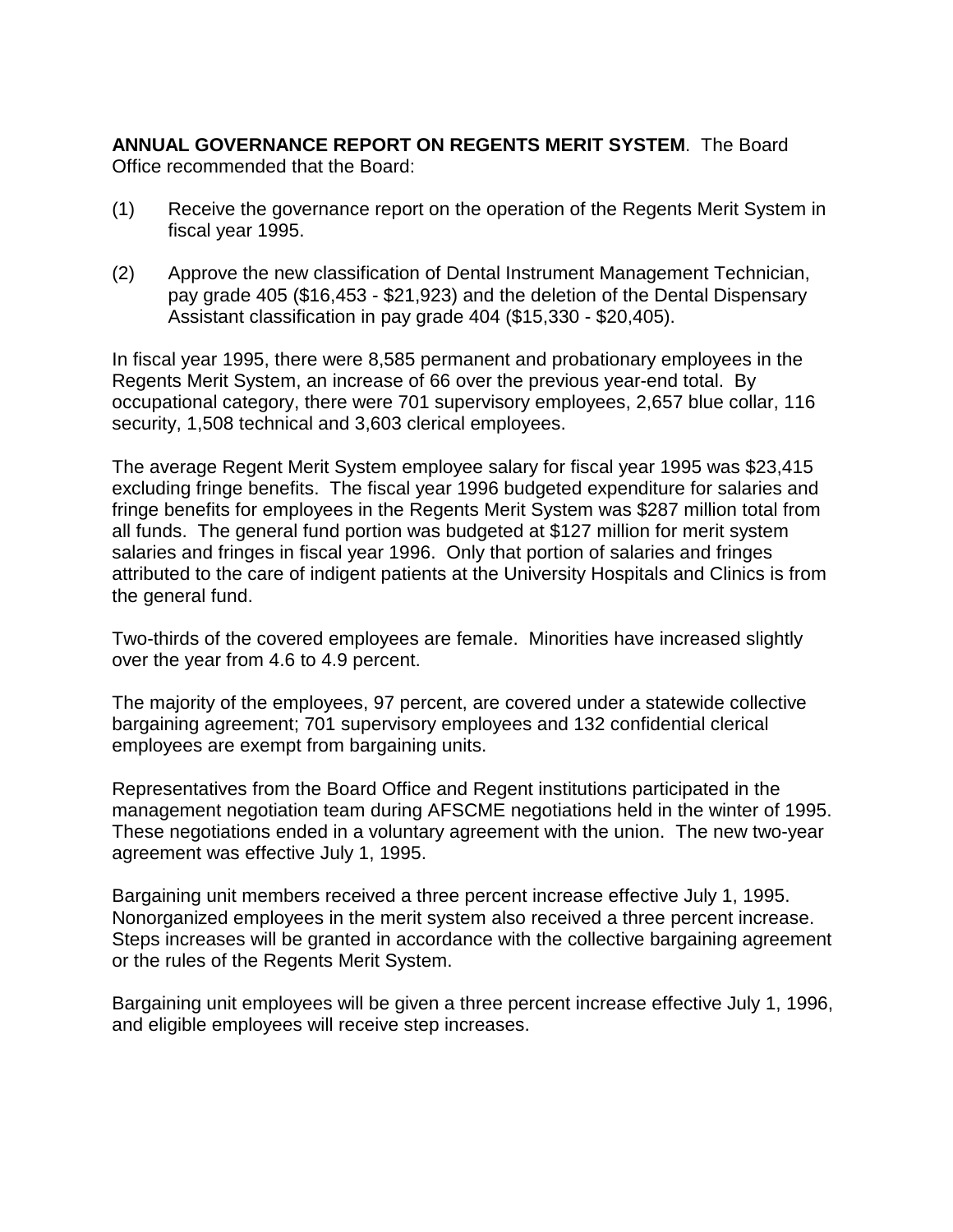In fiscal year 1995, the five merit system pay matrices (supervisory, blue collar, technical, security, clerical) were increased by two percent on July 1, 1994, and again by two percent on January 1, 1995.

Eligible employees receive step increases on their employment anniversary dates. Over half (53 percent) of the merit system employees are on step 8 and do not receive step increases.

In fiscal year 1995, 23,175 employment examinations and evaluations of training and experience of applicants were conducted. There were 817 new appointments to merit system positions during the year.

A total of 353 requests for reclassification were processed. Seven requests were appealed to a classification review committee with three decisions being upheld; two being decided for the employees. Two appeals have been heard, but the committee decisions have not been received.

In fiscal year 1996, the review of classifications will continue with review of the clerical classifications.

University of Iowa officials proposed the classification of Dental Instrument Management Technician in pay grade 405 (\$16,453 - \$21,923) and the deletion of the Dental Dispensary Assistant classification in pay grade 404 (\$15,330 - \$20,405). The classification would be used in the College of Dentistry at the University of Iowa. The addition of this classification will facilitate the college's significant modernization and reengineering in the Sterilization Service and Instrument Management System.

The College of Dentistry is responding to new Federal requirements relating to bloodborne pathogens and minimizing employee risk for occupational exposure to bloodborne pathogens such as Hepatitis B and HIV.

Approximately 16 employees would be reclassified into the new classification. These employees are currently either classified as Central Service Technician I (pay grade 405) or Dental Dispensary Assistants (pay grade 404). The approximate annualized cost, including fringe benefits, of the reclassifications would be \$16,429 of which \$2,051 would be from general education funds. The pay grade for the proposed classification was established through application of the job evaluation instrument.

Since the new classification is in the AFSCME bargaining unit, the union must be given an opportunity to comment. Following approval by the Board of Regents, the proposal will be sent to AFSCME for review. According to the current AFSCME agreement, the union is given 20 days in which to respond to the new classification.

ACTION: President Pomerantz stated the Board, by general consent, (1) received the governance report on the operation of the Regents Merit System in fiscal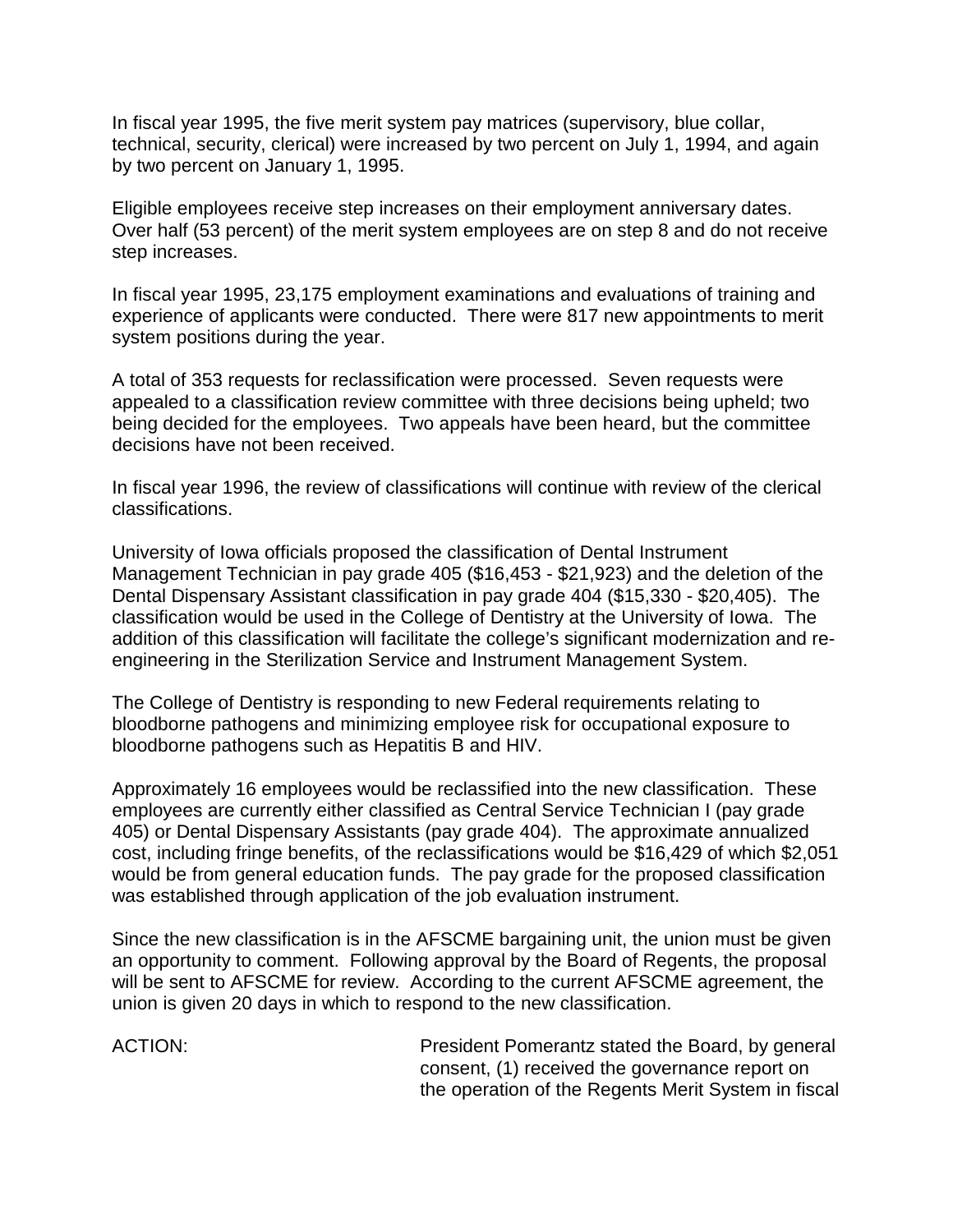year 1995, and (2) approved the new classification of Dental Instrument Management Technician, as presented.

**ANNUAL GOVERNANCE REPORT ON SALARIES**. The Board Office recommended that the Board receive the annual salary report.

The Board of Regents received a net of \$21.1 million in State appropriations for fiscal year 1996 for full funding of salary increases. The Regents' portion of salary adjustment appropriations of \$22.1 million was offset by \$1 million savings from the buy down of state health insurance rates.

### GENERAL HIGHLIGHTS

Average increases given to university faculty for fiscal year 1995-96 were: University of Iowa - 4.0 percent; Iowa State University - 4.1 percent; University of Northern Iowa - 4.0 percent. Average nine-month equivalent faculty salaries for fiscal year 1995-96 were: University of Iowa - \$78,244; Iowa State University - \$58,570; University of Northern Iowa - \$47,560.

From 1994-95 to 1995-96, each university gained one step in overall faculty salary ranking within its 11-member comparison group. The University of Iowa is now in 4th place. Iowa State University is now in 8th place. The University of Northern Iowa is now in 5th place.

Faculty members at the Iowa School for the Deaf were given an average increase of 3.39 percent. The average increase in faculty salaries at the Iowa Braille and Sight Saving School was 4.08 percent.

Average increases given to professional and scientific employees for the 1995-96 fiscal year were:

| University of Iowa            | 4.23 percent |
|-------------------------------|--------------|
| <b>Iowa State University</b>  | 4.2 percent  |
| University of Northern Iowa   | 4.2 percent  |
| lowa School for the Deaf      | 4.68 percent |
| Iowa Braille and Sight Saving | 6.22 percent |

Average university P&S salaries for the 1995-96 fiscal year are: University of Iowa - \$37,010; Iowa State University - \$40,571; University of Northern Iowa - \$39,512.

Mr. Richey stated that the Board approves the fundamental policies that were reflected in this report.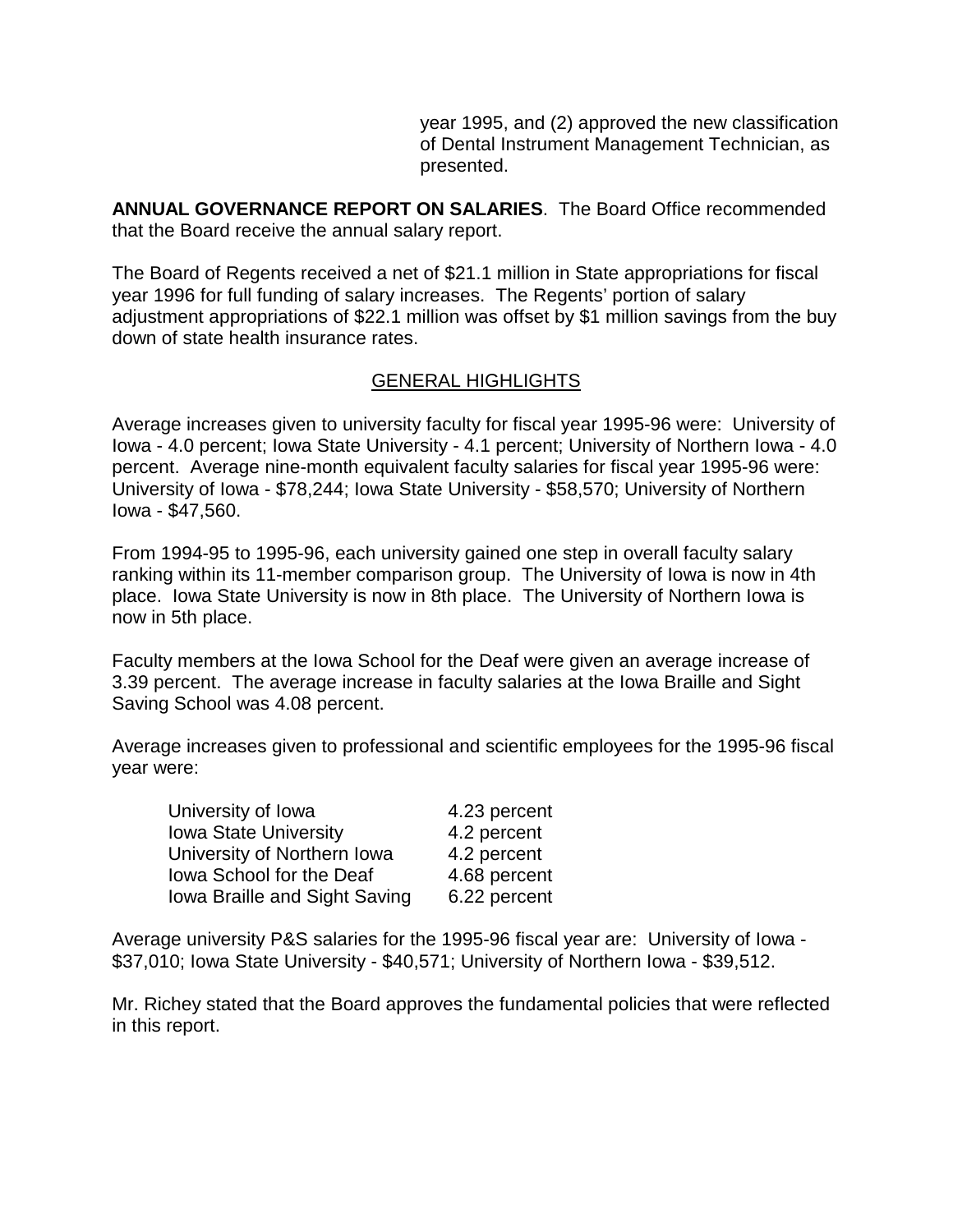Regent Pellett asked what percent of employees are 9-month employees. Mr. Richey responded that he would provide the answer to her question once he had a definitive number.

President Jischke stated that Iowa State University has 6,000 FTEs. Approximately 20 percent of those are 9-month employees; therefore, at Iowa State University the number of 9-month employees was approximately 2,080.

President Pomerantz stated the report indicated that the University of Iowa is in the middle ranking of the Big 10 with regard to salaries. He suggested the ranking should be higher than that and was an issue on which the administration should focus. In terms of recruiting, the higher salary rankings would help much more than they would cost.

Mr. Richey stated that the mix of faculty affects the average salary. A university could have a higher ranking individually but a lower overall ranking. For example, in the professor ranks, the salaries generally rank higher for full professors than for assistant professors and instructors.

Regent Tyrrell asked about the base used for the comparisons. Why are the rankings so much lower within a comparison group and more favorable within a conference?

Interim Provost Becker stated that for the University of Iowa, for example, in its comparison group there are simply more universities with substantially higher salary scales for faculty.

President Pomerantz stated that there are very strategic issues regarding quality goals and the effect of salaries on their ability to achieve those goals.

ACTION: President Pomerantz stated the Board received the annual salary report, by general consent.

**BOARD OFFICE PERSONNEL ACTIONS**. The Board Office recommended the Board ratify the Register of Personnel Transactions which included the following items:

Approve the reorganization of the Board Office and the establishment of the following new positions:

Board Office Professional and Scientific Classification System: Associate Director, Human Resources, pay grade 5 (\$40,715 - \$67,059)

University of Iowa Professional and Scientific Classification System: Regents Affirmative Action Officer/Assistant Director, Business and Finance, pay grade 10 (\$33,410 - \$59,000)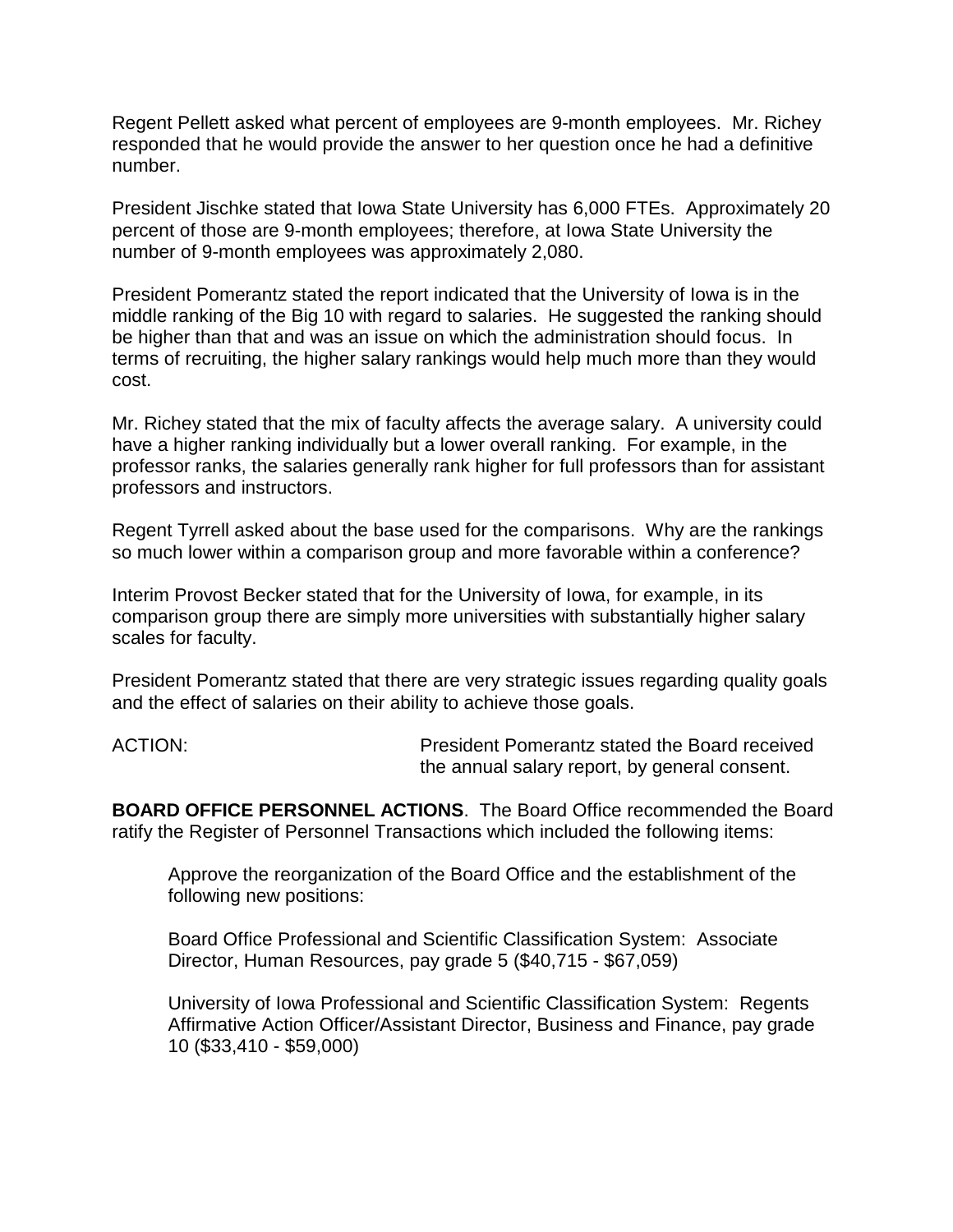Promotion: RICHARD TIEGS from Research Analyst to Research Associate at an annual salary of \$36,000, effective September 22, 1995.

MOTION: Regent Newlin moved to ratify personnel transactions, as presented. Regent Kennedy seconded the motion. MOTION CARRIED UNANIMOUSLY.

**EQUAL OPPORTUNITY REPORTS**. (a) Annual Targeted Small Business. The Board Office recommended the Board (1) receive the annual reports on targeted small businesses and (2) encourage Regent institutions and the Board Office to continue working with the Departments of Management, Economic Development, and Inspection and Appeals in order to increase purchases from Iowa targeted small businesses.

Regent institutions spent a total of \$458,185,532 in fiscal year 1995 for construction, goods, supplies and services of which \$10,145,743 (2.21 percent) was spent with targeted small businesses. Regent institutions have spent \$85,557,823 with targeted small businesses since 1986.

A shortage of targeted small businesses capable of providing goods, supplies and services in the commodities typically purchased by the Regent institutions continues to exist. Regent purchasing officers continue to report that the current targeted small business vendor base in not capable of supporting a targeted small business procurement goal of 10 percent.

Mr. Richey stated that this issue was covered in depth by the Priority Study Group on Affirmative Action, which is led by Regent Smith.

Regent Smith said the Study Group members continue to encourage the Board Office to work with different agencies to increase the utilization of targeted small businesses. She noted that the study group members and institutional officials had a good discussion of the issues.

ACTION: President Pomerantz stated the Board, by general consent, (1) received the annual reports on targeted small businesses and (2) encouraged Regent institutions and the Board Office to continue working with the Departments of Management, Economic Development, and Inspection and Appeals in order to increase purchases from Iowa targeted small businesses.

(b) College Bound Program and Iowa Minority Academic Grants for Economic Success (IMAGES). The Board Office recommended the Board receive the annual report on College Bound and Iowa Minority Academic Grants for Economic Success (IMAGES) programs.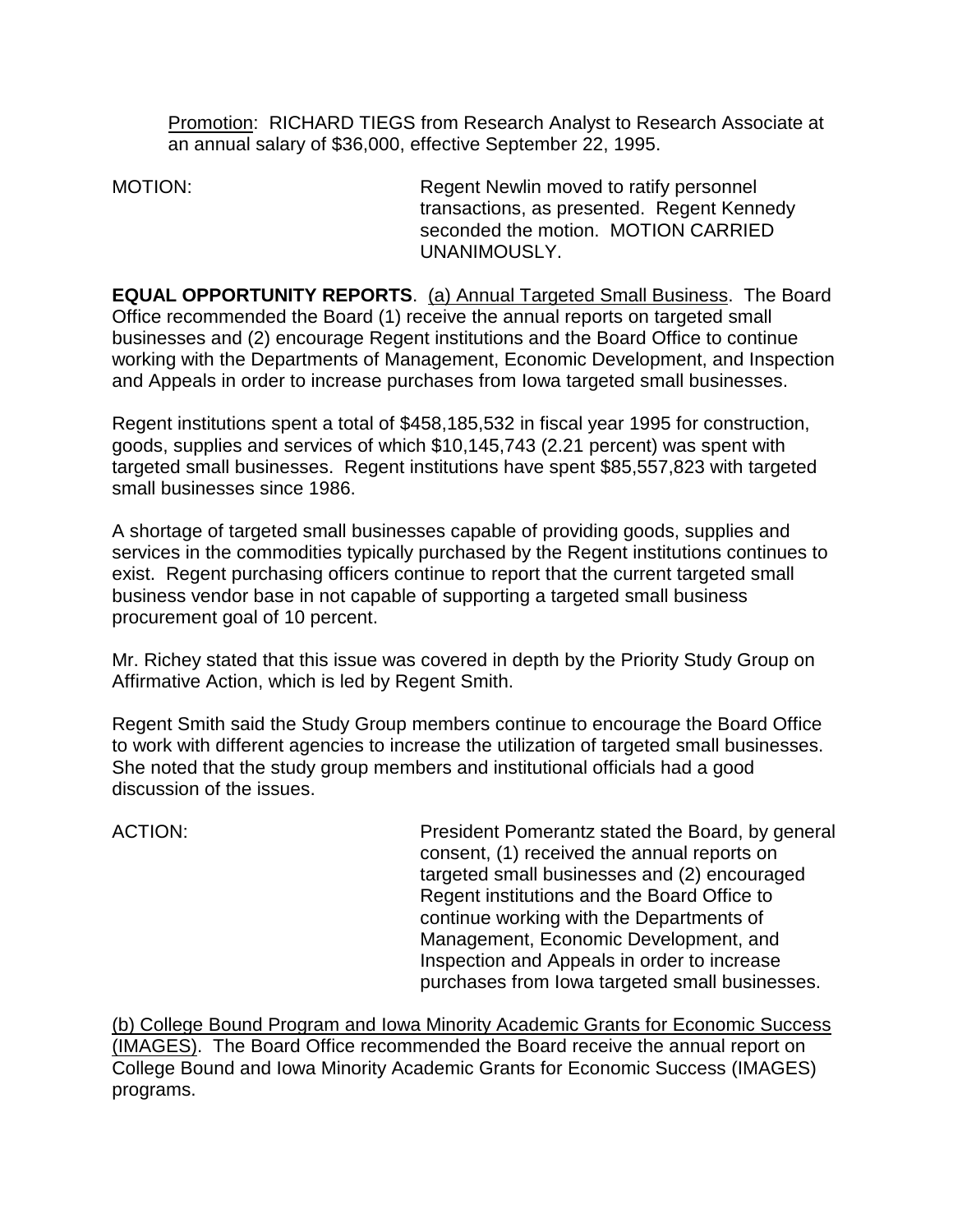The budget allocated to the College Bound and IMAGES programs in fiscal year 1996 was \$1,870,427.

|                              | <b>IMAGES</b> | <b>College Bound</b> |
|------------------------------|---------------|----------------------|
|                              | Program       | <b>Program Costs</b> |
| University of Iowa           | \$630,000     | \$110,000            |
| <b>Iowa State University</b> | 672,937       | 90,625               |
| University of Northern Iowa  | 286,865       | 80,000               |
| Total                        | \$1,589,802   | \$280,625            |

The following table identifies the number of minority students by race/ethnicity who were assisted with IMAGES grants in fiscal year 1996.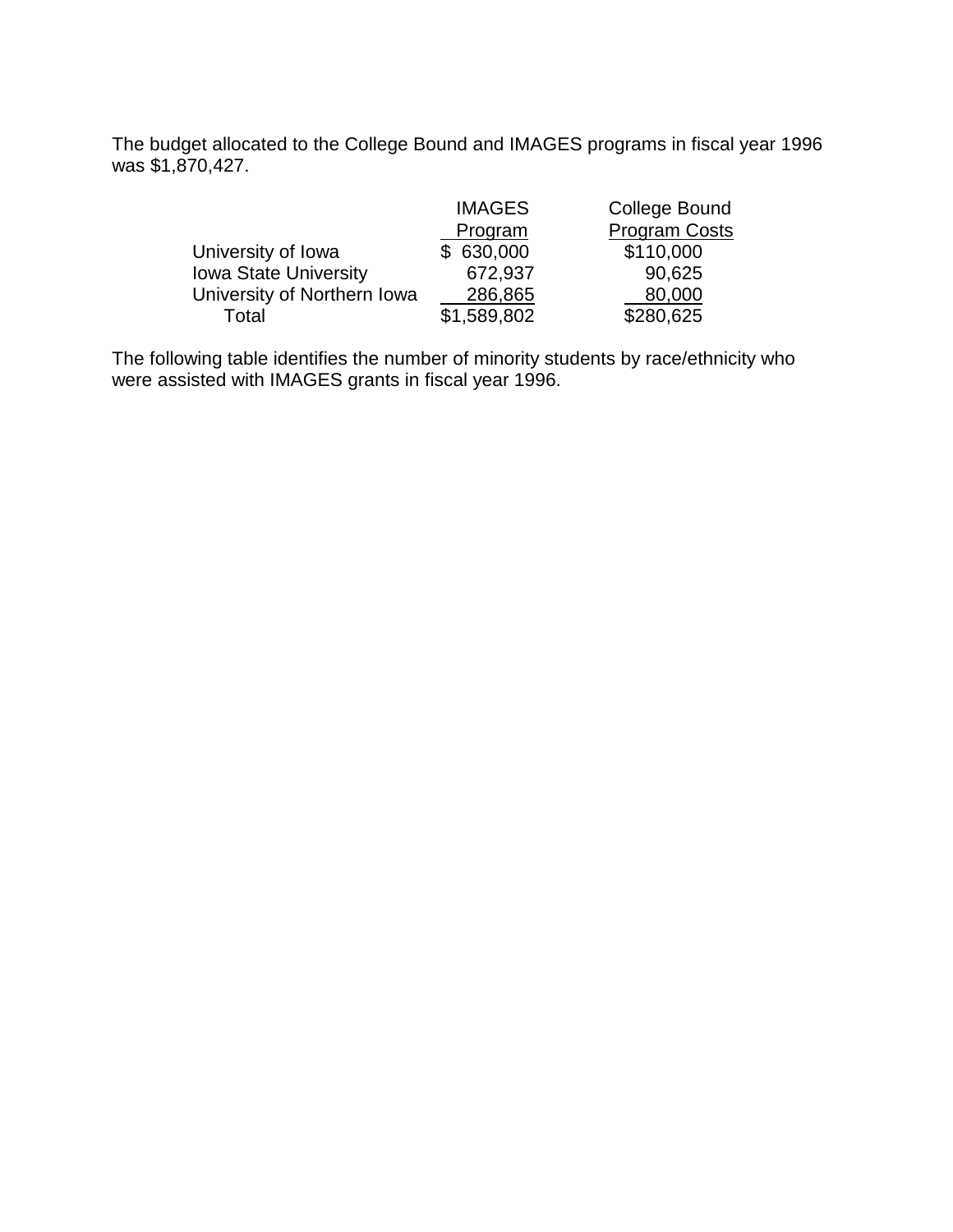|                  | SUI  |      | ISU  |      | UNI  |      | Total |           |
|------------------|------|------|------|------|------|------|-------|-----------|
|                  | 1995 | 1996 | 1995 | 1996 | 1995 | 1996 | 1995  | 1996      |
| African-American | 74   |      | 74   | 66   | 72   | 70   | 220   | 213       |
| Hispanic         | 42   | 39   | 69   | 69   | 19   | 44   | 130   | 152       |
| Asian            | 154  | 159  | 154  | 155  | 43   | 9    | 351   | 323       |
| American Indian  | 6    |      | 16   | 15   | 12   | 25   | 34    | <u>48</u> |
| Total            | 276  | 283  | 313  | 305  | 146  | 148  | 735   | 736       |

Patterns of distribution of IMAGES grants among classes of students varied significantly among institutions.

|                | SUI  |      | ISU  |             | UNI  |      | Total |      |
|----------------|------|------|------|-------------|------|------|-------|------|
|                | 1995 | 1996 | 1995 | 1996        | 1995 | 1996 | 1995  | 1996 |
| Freshmen       | 69   | 51   | 84   | 79          | 60   | 55   | 213   | 185  |
| Sophomores     | 57   | 56   | 56   | 56          | 35   | 44   | 148   | 156  |
| <b>Juniors</b> | 64   | 72   | 58   | 49          | 43   | 33   | 165   | 154  |
| <b>Seniors</b> | 86   | 104  | 115  | <u> 121</u> | 8    | 16   | 209   | 241  |
| Total          | 276  | 283  | 313  | 305         | 146  | 148  | 735   | 736  |

MOTION: Regent Smith moved to receive the annual report on College Bound and Iowa Minority Academic Grants for Economic Success (IMAGES) programs. Regent Tyrrell seconded the motion.

Nancy Rusty Barcelo, Acting Director of Opportunity at Iowa, said the Opportunity at Iowa program was established in 1987. She discussed its purpose, history and accomplishments. For the second year in row minority enrollments at the University of Iowa have increased, to 9.2 percent of the total student body. The goal set by the Board of Regents is 8.5 percent. She described activities that need to take place to continue to increase the cultural diversity of the University of Iowa.

Regent Dorr stated that university officials had worked very hard to attract minority students to the University of Iowa campus. He questioned whether university officials had the ability to track what has happened to those individuals since they left the university.

Acting Director Barcelo stated that university officials are working to develop that type of data base. She reported that just from the notes and telephone calls received from former students, all indicators are that those students are making some outstanding contributions to society.

Regent Dorr urged university officials to work diligently to develop that data base so that individuals such as former Regent Furgerson could know that their efforts had paid off.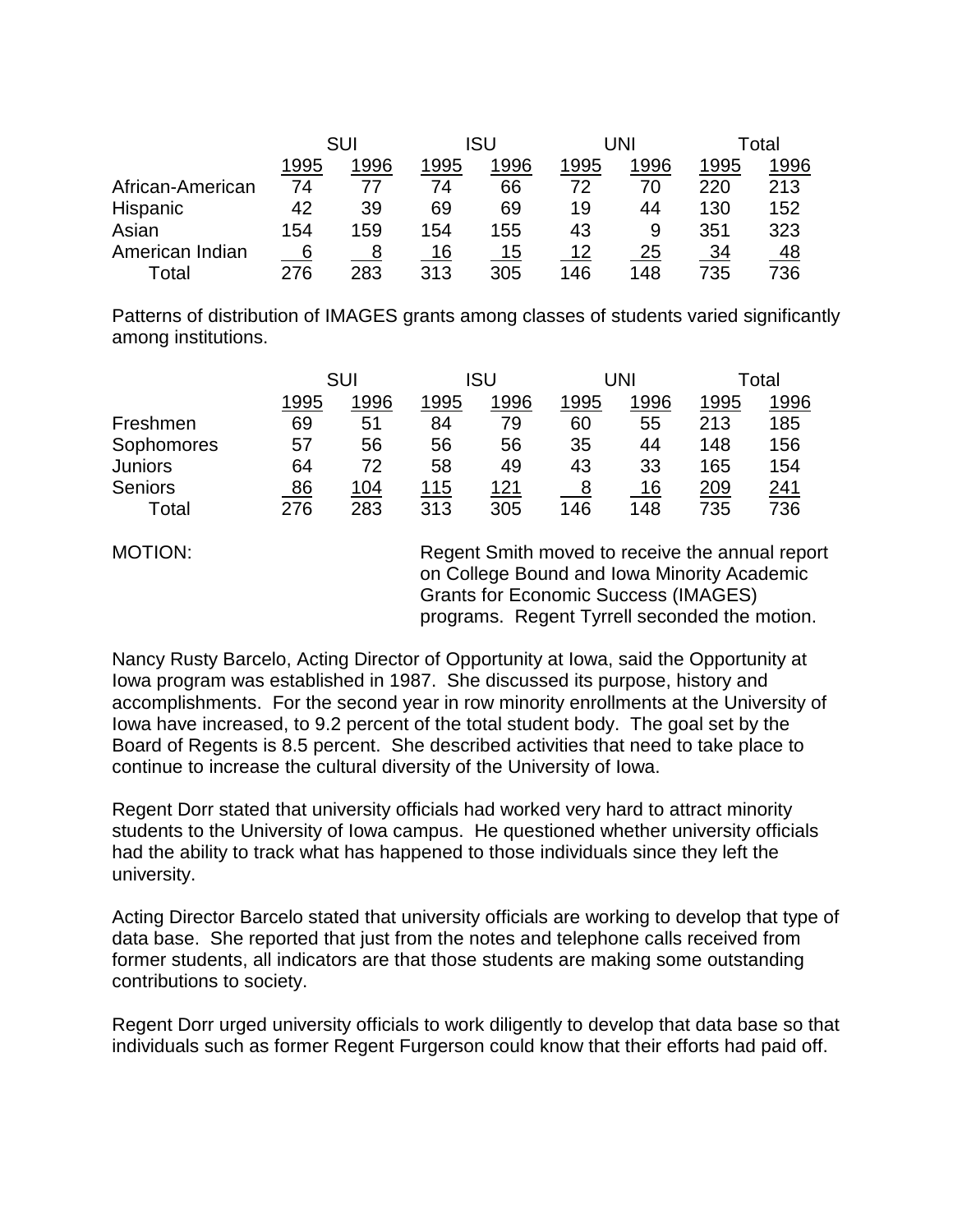Regent Tyrrell asked about the inclusion of parents in conferences and other recruitment-types of activities. Acting Director Barcelo responded that Opportunity at Iowa officials first meet with school personnel and then move to the next stage which includes parents. She stressed that all of the programs at this time include a strong parent component.

Regent Tyrrell referred to activities of Opportunity at Iowa staff in various communities and asked if successful minority alumni are included in the presentations to students. Acting Director Barcelo responded that they do try to include alumni; they have found that some of the university's best advocates are its students, present and former. Certainly when prospective students are brought on campus university officials also involve current students. She cited an example of an African American alumnus who is an attorney in Waterloo; he is warm and generous in giving of his time.

Regent Tyrrell asked from where support comes for recruiting and retaining out-of-state students, in addition to IMAGES funds.

Ms. Barcelo responded that non-residents are not enrolled in the IMAGES program. For minority students with demonstrated need there are some Federal programs that are not state based.

VOTE ON THE MOTION: Motion carried unanimously.

(c) Regents Minority and Women Educators' Enhancement Program. The Board Office recommended the Board receive the report on Minority and Women Educators Enhancement Programs.

The continuation of appropriations and reallocations from prior fiscal years combined with university funds results in a total FY 1996 budget of \$595,975 for the program.

| University of Iowa           | \$383,975 |
|------------------------------|-----------|
| <b>Iowa State University</b> | 172,000   |
| University of Northern Iowa  | 40,000    |
| Total                        | \$595,975 |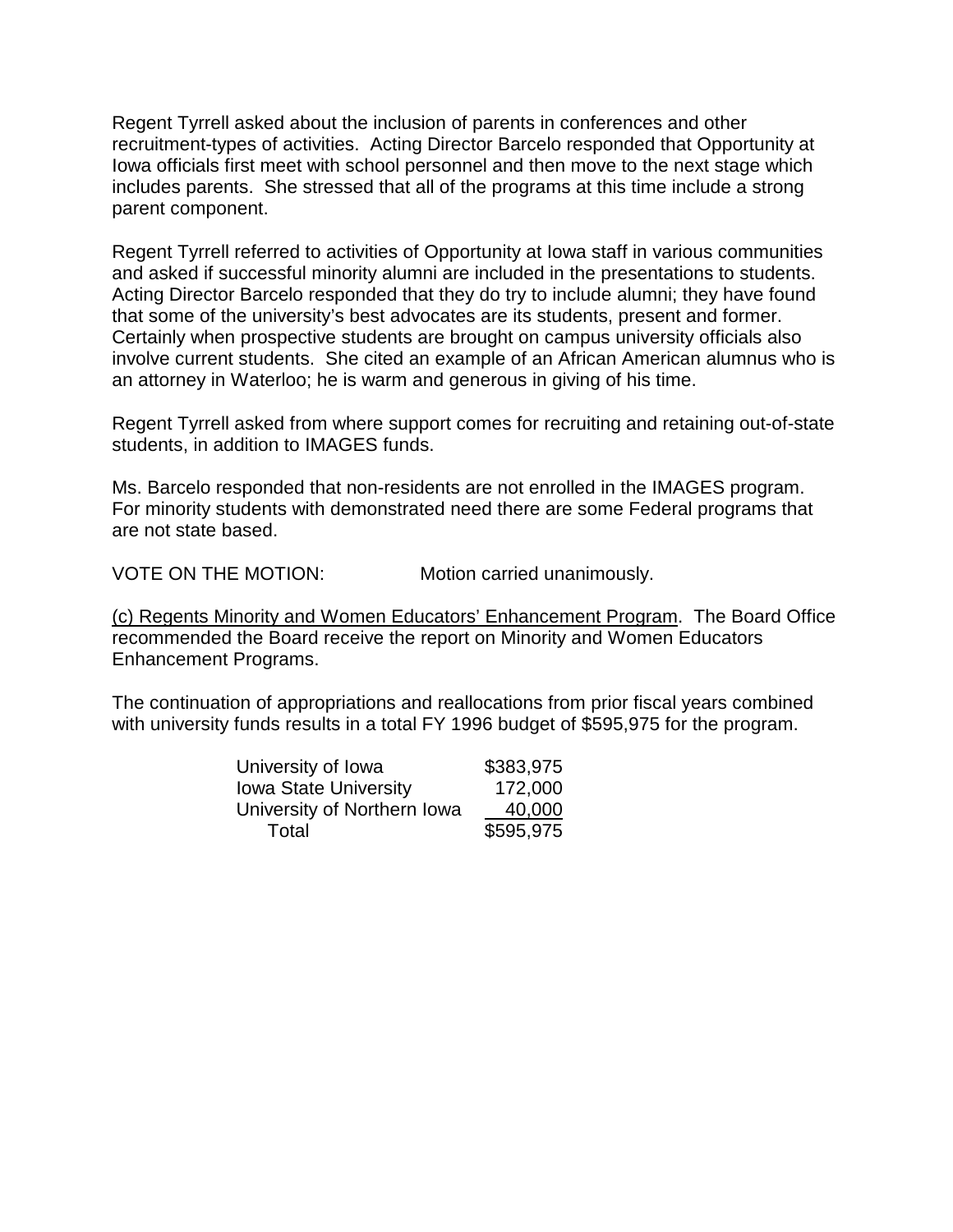The University of Iowa's program, begun in FY 1993, is administered by the Director of Opportunity at Iowa and the funds are used to support the first several years of newlyrecruited faculty members' tenure at the institution. During FY 1996, the University of Iowa is using the program funds to support seven faculty positions in the College of Dentistry, the College of Engineering, the College of Law, the College of Liberal Arts, and the College of Pharmacy.

Since the program was initiated in FY 1990, Iowa State University has provided full or partial funding for 18 women or minority faculty members at a cost of \$758,700.Iowa State University is using its funds in FY 1996 to support two new tenure-track faculty appointments, and continue the faculty mentor program and the university-level internship program.

Other programs to enhance the hiring, retention, and advancement of minority and women educators at Iowa State University include the University Community Childcare and the Faculty Women's Network.

The University of Northern Iowa began its program in 1989 by supporting a minority faculty member for the Political Science Department and in 1990 adding support for an administrative/academic position of Associate Dean for the Graduate College and a faculty member in the Department of Educational Administration and Counseling. The FY 1996 University of Northern Iowa funds will be used for the continued support of the Political Science Department faculty member and the administrative/academic position.

MOTION: Regent Tyrrell moved to receive the report on Minority and Women Educators Enhancement Programs. Regent Smith seconded the motion. MOTION CARRIED UNANIMOUSLY.

**REVISION TO THE REGENTS POLICY ON PURCHASING AND MOVING EXPENSES, AND CAPITAL PROCEDURES CONTAINED IN THE PROCEDURAL GUIDE**. The Board Office recommended the Board approve revisions to the Procedural Guide related to purchasing, capital procedures and moving expenses as detailed below.

The following changes were proposed to Chapter VIII, Purchasing:

- o Change references of chief executive officer to institutional president or superintendent and purchasing agent to purchasing director to provide greater clarification and reflect current job titles.
- o Add services to the type of purchases made by the institution's chief business officer since they are a significant percentage of total acquisitions.
- o Delegate low dollar procurement authority to institution units through the use of credit cards or other appropriate instruments to reflect current practice.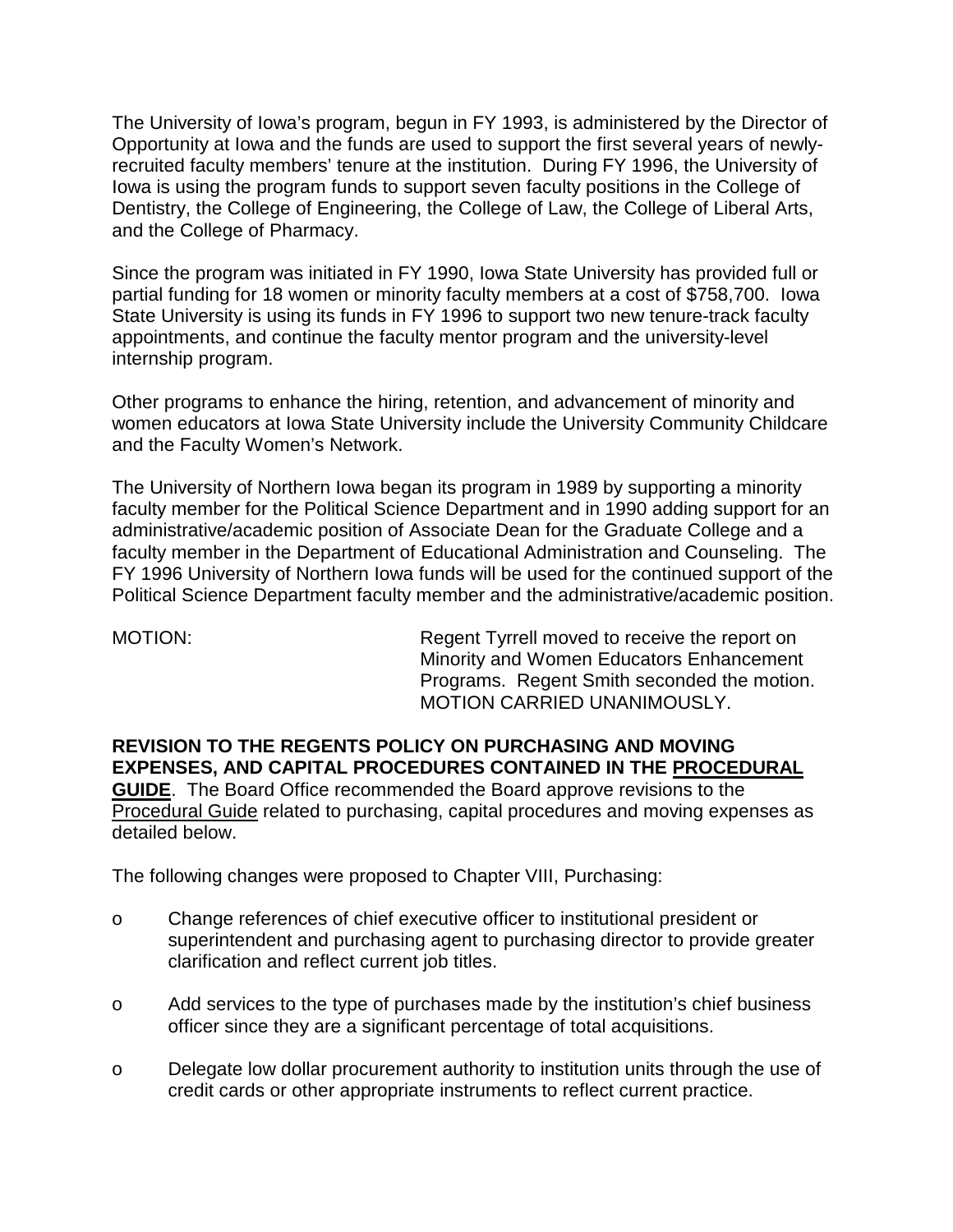- o Add failure timely to cure one or more noncompliant deliveries to the list of reasons that suppliers may be removed from the master list; occasionally the financial ramifications are significant to the institution.
- o Change references to reflect current law, rules, and/or Board policy for targeted small business, bidding, exceptions to Iowa State Industries purchases, movable equipment, and cooperative purchasing.
- o Open and read bids at the date and time specified in the written notice unless otherwise indicated in the bid documents to reflect current policy.
- o Allow the purchasing director's designee to review the recommendation of a buyer to award a bid to other than the low compliant bid and monitor the low bid rejections to reflect current practice; purchasing director shall review activity on a quarterly basis.
- o Delete the requirement that documentation for bid withdrawals be sent to the Board Office, since most withdrawals are due to accidental or insignificant errors resulting in unnecessary reporting.
- o Clarify that bid security is not discretionary for Academic Revenue Bonds and include the common conditions under which bid security is appropriate, listed in Chapter VIII of the Procedural Guide.
- o Delete requirement that institutions report directly to the Board Office any use of bid security not otherwise reported through the Regents Ad Hoc Purchasing Officers Committee to reflect current practice.
- o Delete requirement that purchase orders for equipment grouping under \$25,000 funded from academic revenue bond proceeds be ratified by the Regents, since not required by statute or bond covenant.
- o Renewal coal contracts with the same terms and conditions as the original contract do not need to be filed with the Board Office, since annual renewals generally are written only to differentiate the current fiscal year period.

The following changes were proposed to Chapter IX, Capital Procedures:

o Change the requirements for presentation of the campus master plan so it will occur when the institution is proposing a change in land use or at the request of the Board rather than prior to each biennium; a presentation will occur at least once every four years.

> The proposal provides flexibility regarding the timing of the presentation of the plan.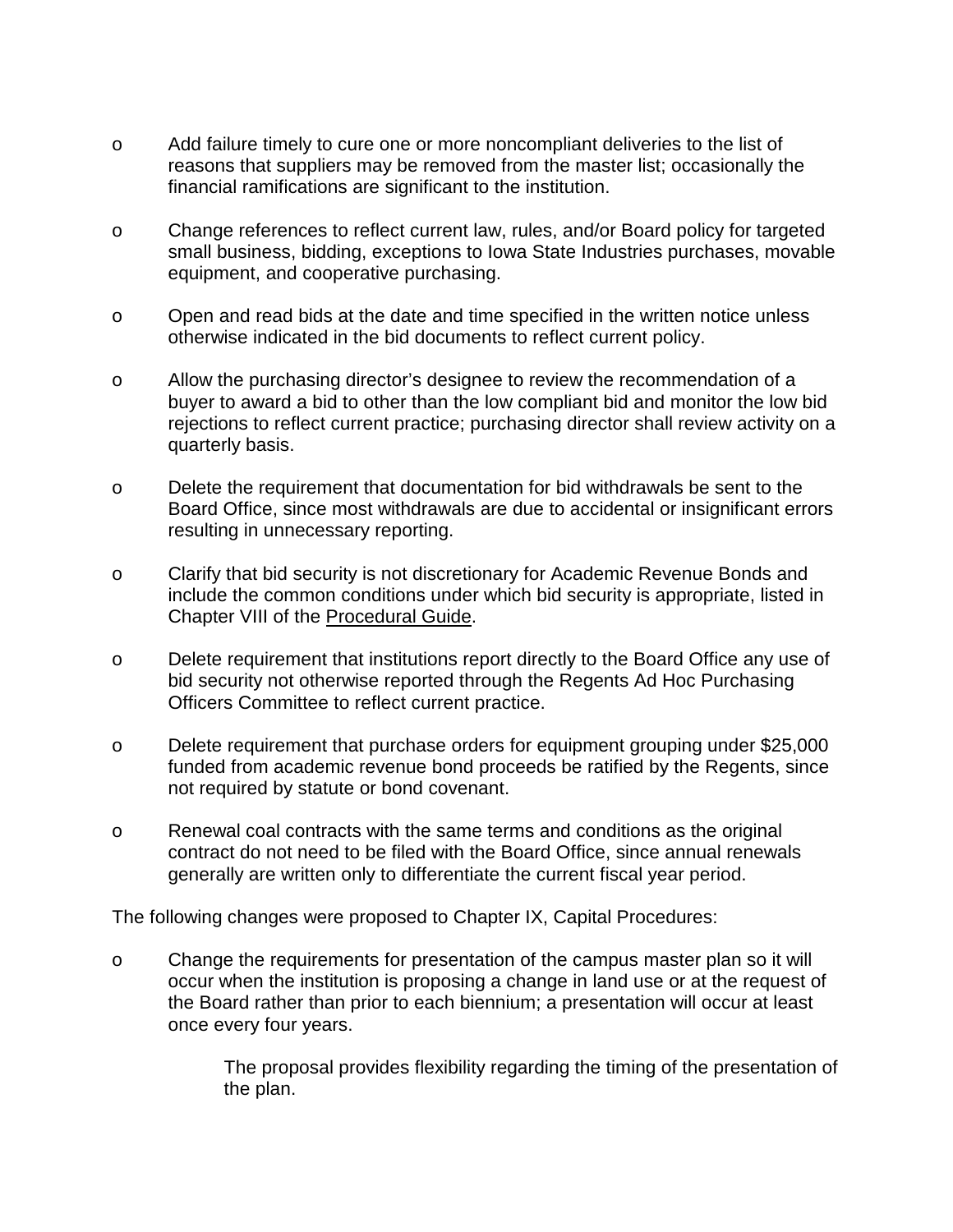o For projects under \$250,000, increase from \$25,000 to \$50,000 the cumulative amount of fees during a fiscal year for non-Iowa firms before specific Board authorization is required.

> The Board Office will monitor fees for non-Iowa firms since all fees, including those for out-of-state firms, will continue to be reported on the semi-annual report.

o Revise the section on the use of consultants for feasibility studies so that consultant fees between \$25,000 and \$50,000 would require the approval of the Board Office; fees exceeding \$50,000 would require approval of the Board.

> Currently all agreements for which the fee exceeds \$25,000 must be reported to the Board in accordance with procedures established elsewhere in the *Guide.*

- o Increase from \$5,000 to \$10,000 the threshold for Board approval of the renovation, modification or improvement to the residence of the institutional head; all renovations, modifications or improvements will continue to be reported to the executive director before proceeding.
- o Increase from \$25,000 to \$50,000 the amount required for Board approval of change orders; all change orders will continue to be listed on the semi-annual report, which will enable the Board Office to monitor the number and size of these changes to construction contracts.
- o Eliminate paperwork which is not essential to the Board's and Board Office's duties and responsibilities for capital projects including submittal of final specifications to the Board Office, Board Office notification when institutions contract for architect/engineer services for projects less than \$250,000, and Board Office notification of final acceptance of contracts of more than \$1 million.
- o Add section requiring Board approval of amended and revised project budgets; this addition reflects current practice and is essential for Board oversight.
- o Make revisions consistent with current Iowa Code, including applicable chapter references.

The following changes were proposed to Chapter 4, Personnel, Section 4.31 - Moving Expenses:

o Change the limit for moving expenses from 10,000 pounds to \$7,500 and allow an exception to pay for moving expenses for full-time employees not defined by receiving special approval from the appropriate dean/director or their designee to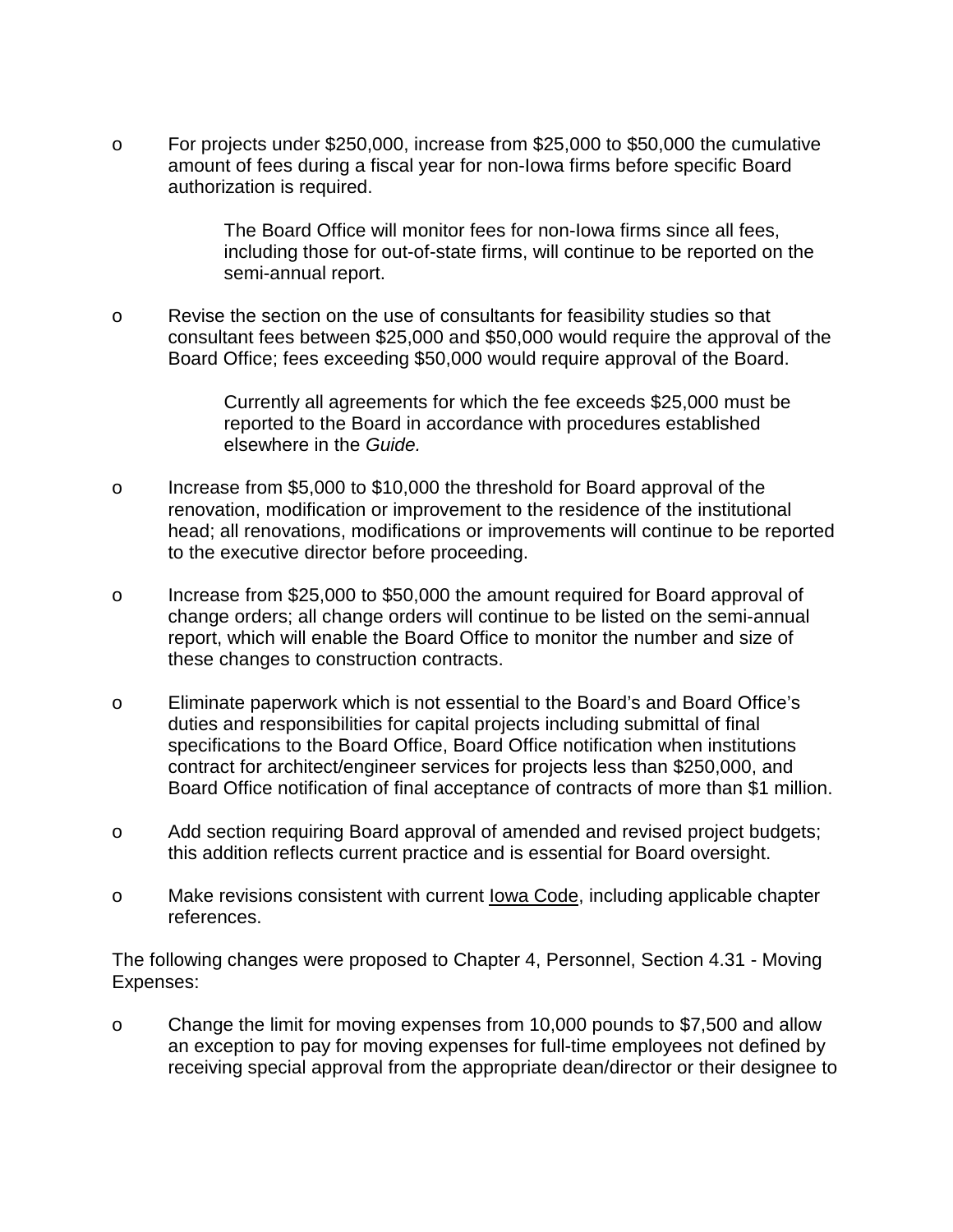consistently reflect current policies of other state agencies, current Iowa Code language, and current IRS guidelines.

MOTION: Regent Pellett moved to approve revisions to the Procedural Guide related to purchasing, capital procedures and moving expenses, as presented. Regent Smith seconded the motion.

Regent Dorr asked whether the changes had been reviewed by counsel. Mr. Richey responded that they had been, both by institutional counsel and the Attorney General's Office, to the extent appropriate. He said they were careful to make sure the language was consistent with the Code of Iowa.

VOTE ON THE MOTION: Motion carried unanimously.

### **STATUS REPORT ON THE BOARD OFFICE BUDGET FOR FISCAL YEAR 1996**.

The Board Office recommended the Board receive the report.

Anticipated expenditures were expected to be very close to the budgeted amount for fiscal year 1996.

ACTION: The report was received by consent.

**BOARD MEETINGS SCHEDULE**. The Board Office recommended the Board approve the Board Meetings Schedule.

| November 15, 1995       | <b>Iowa State University</b>         | Ames               |
|-------------------------|--------------------------------------|--------------------|
| December 13-14          | <b>Hotel Fort Des Moines</b>         | Des Moines         |
| <b>January 17, 1996</b> | Telephonic                           |                    |
| February 21-22          | University of Iowa                   | <b>Iowa City</b>   |
| <b>March 20-21</b>      | University of Northern Iowa          | <b>Cedar Falls</b> |
| April 17-18             | <b>Iowa State University</b>         | Ames               |
| May 15 (p.m.)           | Iowa Braille and Sight Saving School | Vinton             |
| <b>May 16</b>           | University of Iowa                   | <b>Iowa City</b>   |
| June 19-20              | University of Northern Iowa          | <b>Cedar Falls</b> |
| <b>July 17-18</b>       | <b>Iowa State University</b>         | Ames               |
| September 18-19         | University of Iowa                   | <b>Iowa City</b>   |
| October 16-17           | University of Northern Iowa          | <b>Cedar Falls</b> |
| November 20-21          | <b>Iowa State University</b>         | Ames               |
| December 11             | To be Determined                     | Des Moines         |

ACTION: The Board Meetings Schedule was approved, by consent.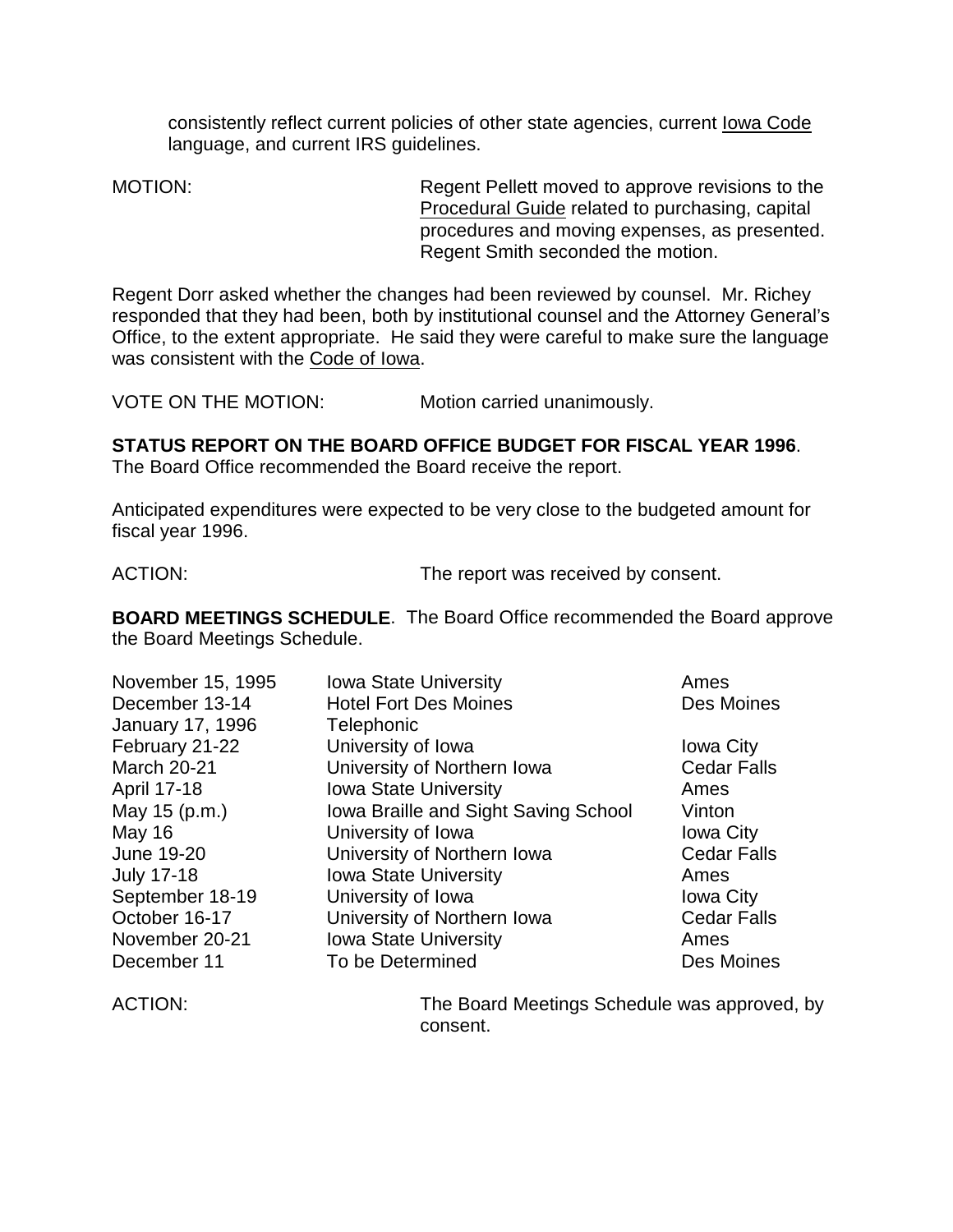President Pomerantz then asked Board members and institutional officials if there were additional general or miscellaneous items for discussion. There were none.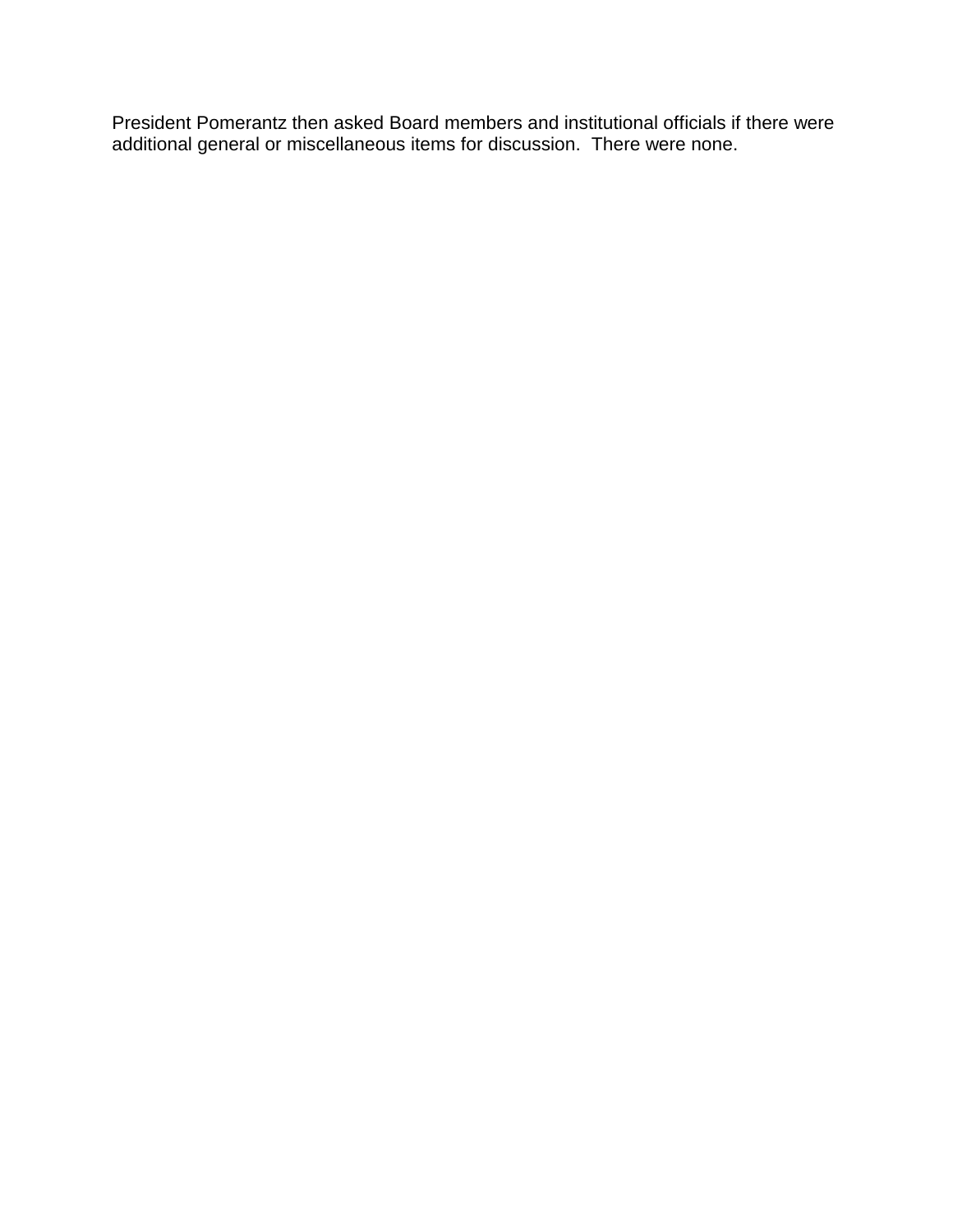# STATE UNIVERSITY OF IOWA

The following business pertaining to the State University of Iowa was transacted on Wednesday, October 18, 1995.

Interim President Nathan announced that ex-president Sandy Boyd was returning to the University of Iowa as a one-half time professor of law. He said Dr. Boyd was a popular figure in Iowa City and elsewhere. He was delighted that Dr. Boyd had chosen to return to Iowa City and to continue his relationship with the university.

President Pomerantz thanked Interim President Nathan for the good news.

**RATIFICATION OF PERSONNEL TRANSACTIONS**. The Board Office recommended the Board ratify personnel transactions, as follows:

Register of Personnel Changes for August 1995.

MOTION: Regent Newlin moved to ratify personnel transactions, as presented. Regent Kennedy seconded the motion. MOTION CARRIED UNANIMOUSLY.

**CONFLICTS OF INTEREST**. (a) Conflict of Interest Policy. The Board Office recommended the Board receive and approve the university's Conflict of Interest Policy, as presented.

University of Iowa officials developed a conflict of interest policy to ensure that University of Iowa employees' interaction with the wider community and the nation are consistent with the university's mission.

The policy notes that conflicts of interest can take many forms. The complete policy is on file in the Board Office.

Interim President Nathan stated that last year a faculty committee was established to work with university administrators to develop this policy.

Mr. Richey noted that the policy was presented to the Board members for their information; it did not require Board approval.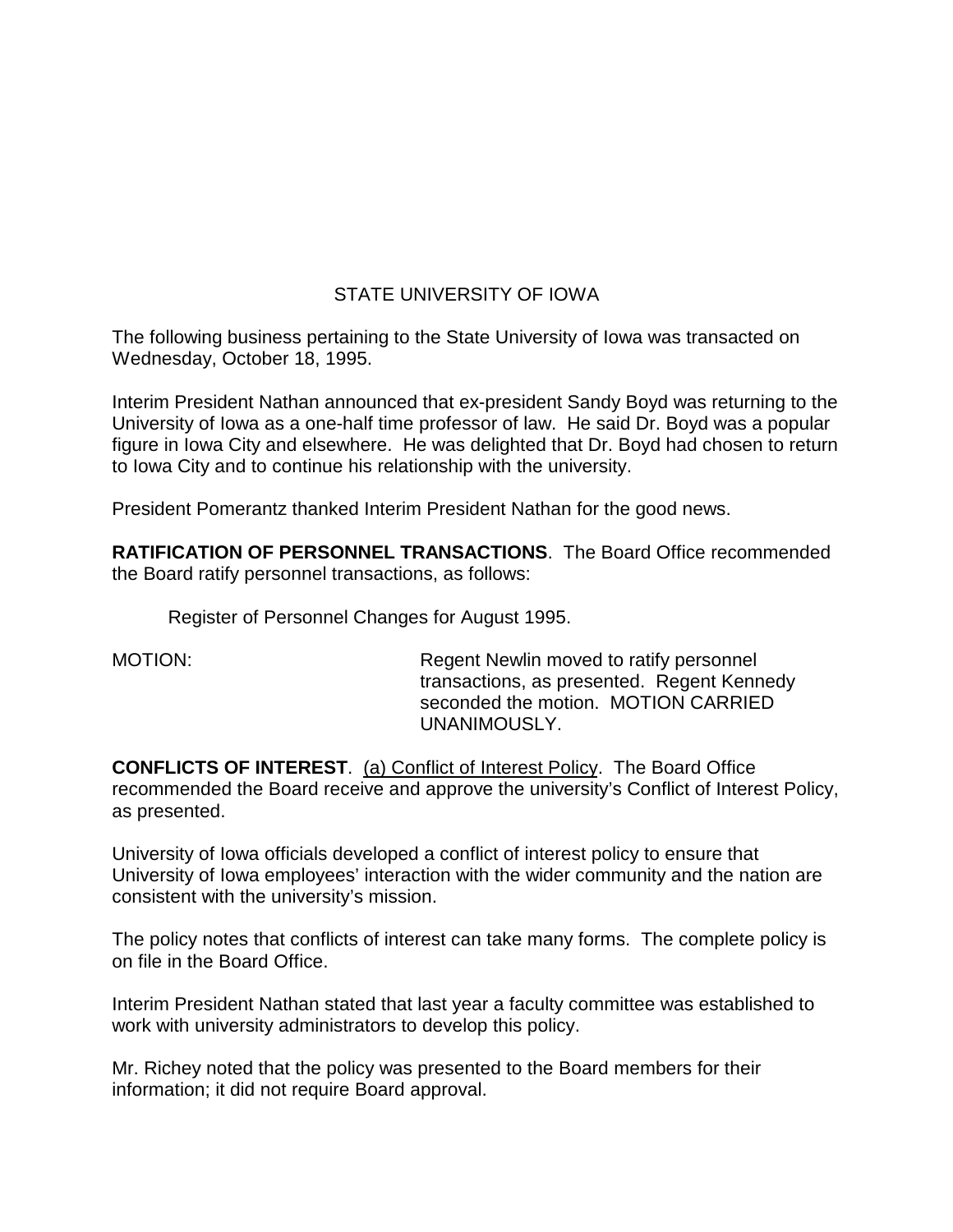Regent Collins asked what had prompted the change. Professor Kurtz stated that Federal agencies, particularly the National Institutes of Health, required that all organizations receiving Federal funds have a new conflict of interest policy in place by October 1.

President Pomerantz expressed the Board's appreciation for the effort. Interim President Nathan noted that the development of a policy on conflict of interest that would be supported by faculty and staff on campus was Herculean in nature.

ACTION: President Pomerantz stated the Board received the university's Conflict of Interest Policy, as presented, by general consent.

(b) Conflict of Interest in Employment (Nepotism) Policy. The Board Office recommended the Board receive and approve the university's Conflict of Interest in Employment-Nepotism Policy.

A conflict of interest in employment arises whenever an employee has the responsibility to make or participate actively in making decisions or recommendations relating to the employment status of another individual if the two persons have one of the following relationships.

By blood or adoption: Parent, child, sibling, first cousin, uncle, aunt, nephew or niece

By marriage: Current or former spouse, brother- or sister-in-law, father- or mother-in-law, son- or daughter-in-law, step-parent, step-child

For purposes of this policy, decisions or recommendations related to employment status include decisions related to hiring, salary, working conditions, working responsibilities, evaluation, promotion and termination.

The Regents policy on nepotism is stated in the Board of Regents Procedural Guide, Section 4.11 Nepotism. The nepotism policies of the Regent institutions are consistent with the Code of Iowa, Chapter 71.1.

The university's revised policy was consistent with both Board policy and State law and broadened the kinds of relationships subject to the policy.

An individual is not deemed to make or actively participate in making decisions or recommendations if that employee's participation is limited to routine approvals and s/he plays no role involving exercise of any discretion in the decision-making processes.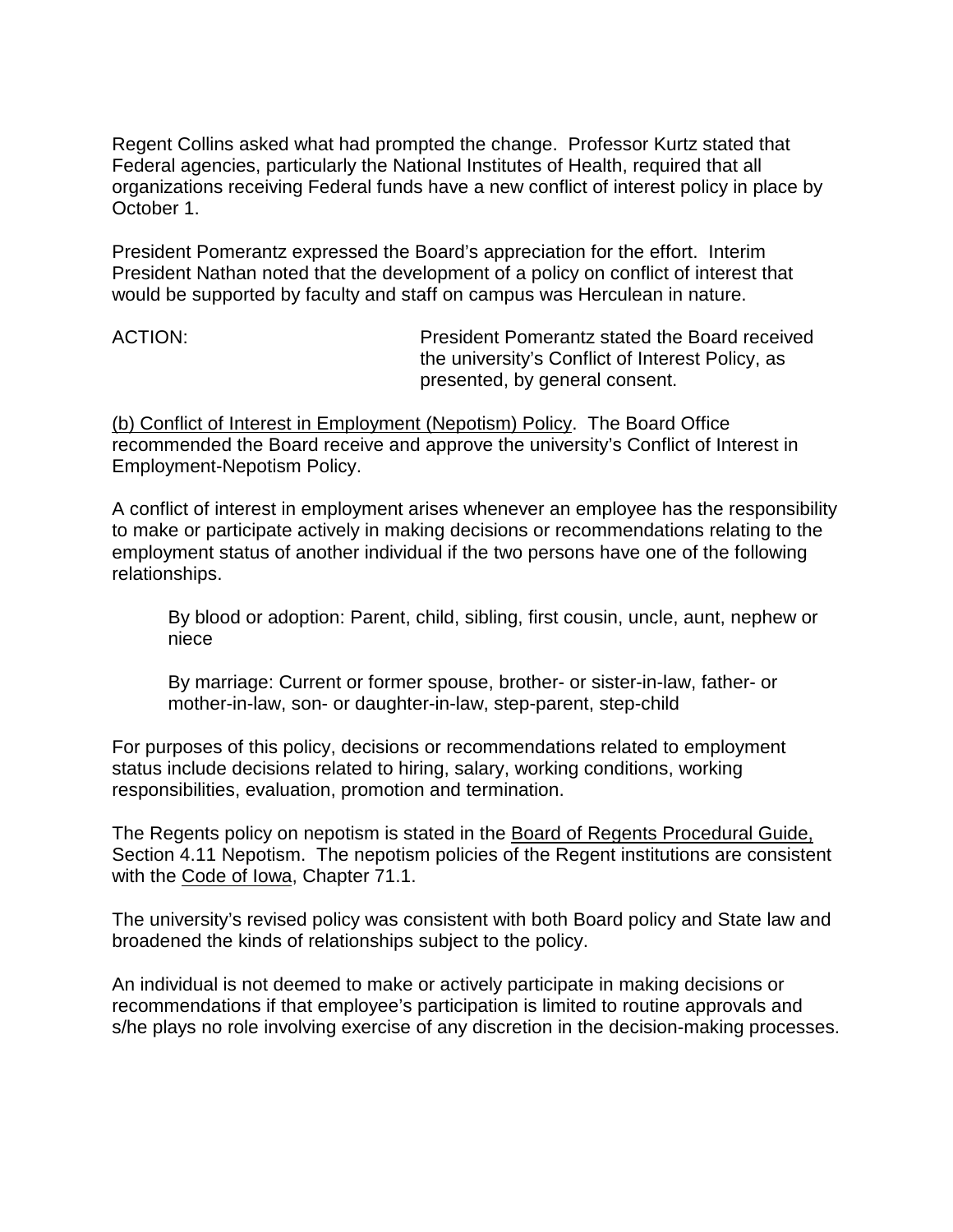If any question arises whether an individual's participation is greater than is permitted, the matter shall be immediately referred to the Committee on Conflict of Interest in Employment for appropriate resolution.

Violations of these policies by employees are deemed a serious violation of policies governing the staff member's employment and may be subject to appropriate disciplinary action.

Regent Collins noted that President-elect Coleman's husband would probably be teaching at the University of Iowa, and asked for an explanation of the applicability of the conflict of interest policy in that situation.

Interim President Nathan stated that the employment by the university of President Coleman's husband was not a conflict since the provost is responsible for the academic side of the institution, and presumably would not share with her matters pertaining directly to his employment. There would only be a problem if he were working in the office of the president.

ACTION: President Pomerantz stated the Board received and approved the university's Conflict of Interest in Employment-Nepotism Policy, by general consent.

**STRATEGIC PLANNING PROGRESS REPORT**. The Board Office recommended the Board receive a progress report on strategic planning at the University of Iowa.

The chair of the University Strategic Planning Committee, James Hinrichs, gave a presentation on the process used in developing a new strategic plan. The progress report on college planning provided a summary of the differences between the 1989/90 and 1995 strategic plans of the colleges and selected other first-level planning units.

The plans noted below were both a follow-up of the existing University of Iowa plan previously approved by the Board of Regents and the first step to the development of a new university plan to eventually be presented to the Board for approval. Development of a new plan is on hold pending the arrival of President-elect Coleman and review of strategic planning as a part of the organizational audit.

The College of Business Administration has significantly altered its primary strategic planning goals. The new plan emphasizes: 1) enrollment growth (since enrollments are now at a much lower level and graduate increases appear to be attainable with wellorganized student recruiting efforts), 2) better curriculum integration, 3) specialized programs only in areas of particular faculty strength, and 4) research pre-eminence in a small set of areas and excellence in all critical areas.

The College of Liberal Arts' plan focuses on goals that will contribute to achieving the level of excellence to which the faculty aspires: a diverse, high-quality faculty of sufficient size; a diverse, high-quality student body; excellence in teaching and learning; and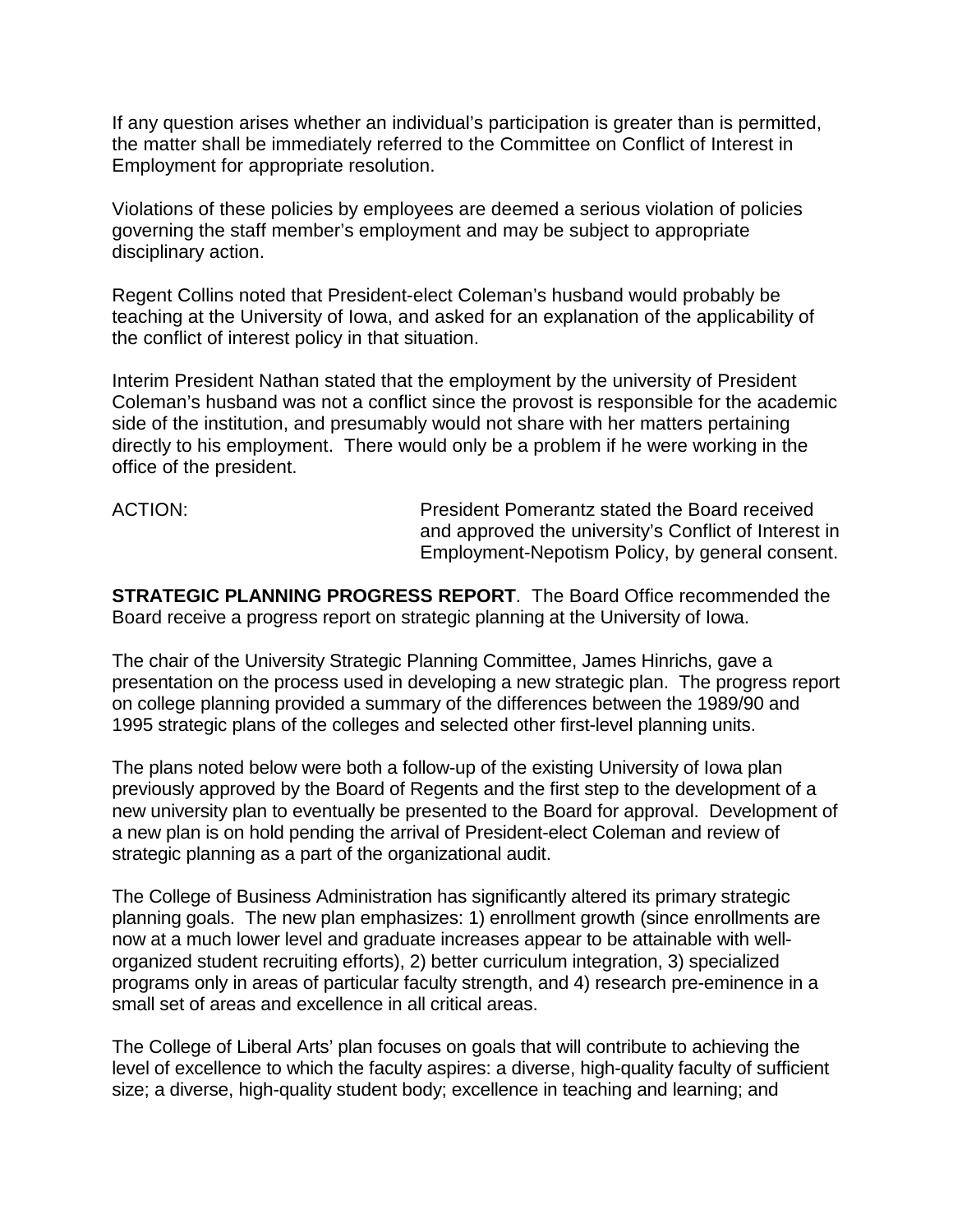improved infrastructure to support the teaching and research missions of the college. This plan incorporates some of the important objectives from the previous plan that had not yet been accomplished, but in large part consisted of new objectives and strategies, as the college met many of the objectives it set for itself in its earlier plan. Completely new were a more comprehensive mission statement, a limitation to four goals, and a greater emphasis on improvements in teaching and learning.

The College of Education's new strategic plan reorients the college significantly by 1) stressing that it is a professional college, since most of those it trains will become teachers and other types of educational practitioners; and recognizing that 2) the reorganization has worked and requires little further attention; 3) the college must build on successes in the areas of research and scholarship, program excellence, teaching, and professional partnerships; and 4) fewer (than nine) major goals will help focus the college's aspirations.

The College of Engineering completed a draft of a new plan. The college's long-term aspiration was modified to add "with selected areas in which the college holds a leading position nationwide" because, given the small college size, in order to gain national visibility the college needs to build on highly-selective areas of strength. The college needs at least a few programs that are on everyone's short list of premier programs in the nation, regardless of size. A new section on long-term growth potential was also added to the plan. No other public engineering college rated among the top ten in the nation has an FTE less than 100.

The Graduate College's 1995 strategic plan was predicated upon a much more comprehensive and realistic assessment of environmental assumptions; the number of goals was reduced from 10 to 5; there is increased emphasis upon retention, graduation and successful movement into career paths for minority and other underrepresented students recruited to Iowa graduate programs; and there is increased emphasis upon the contribution of the graduate program to the state of Iowa, as well as to the region, the nation, and the world.

The mission statement for the University Libraries was revised to reflect an increased emphasis on providing access to information regardless of where it may be found (locally or remotely), to reflect the staff of the libraries' increasing important leadership role on both the state-wide and national levels, and to reflect more directly the libraries' teaching mission in support of an information-literate academic community and general citizenry.

The activities of the colleges and other first-level units are consistent with the goals and objectives of the Board of Regents plan. Additional progress reports will be provided to the Board next spring after the new University of Iowa President is on the campus.

Interim Provost Becker introduced Professor James Hinrichs, chair of the university strategic planning group.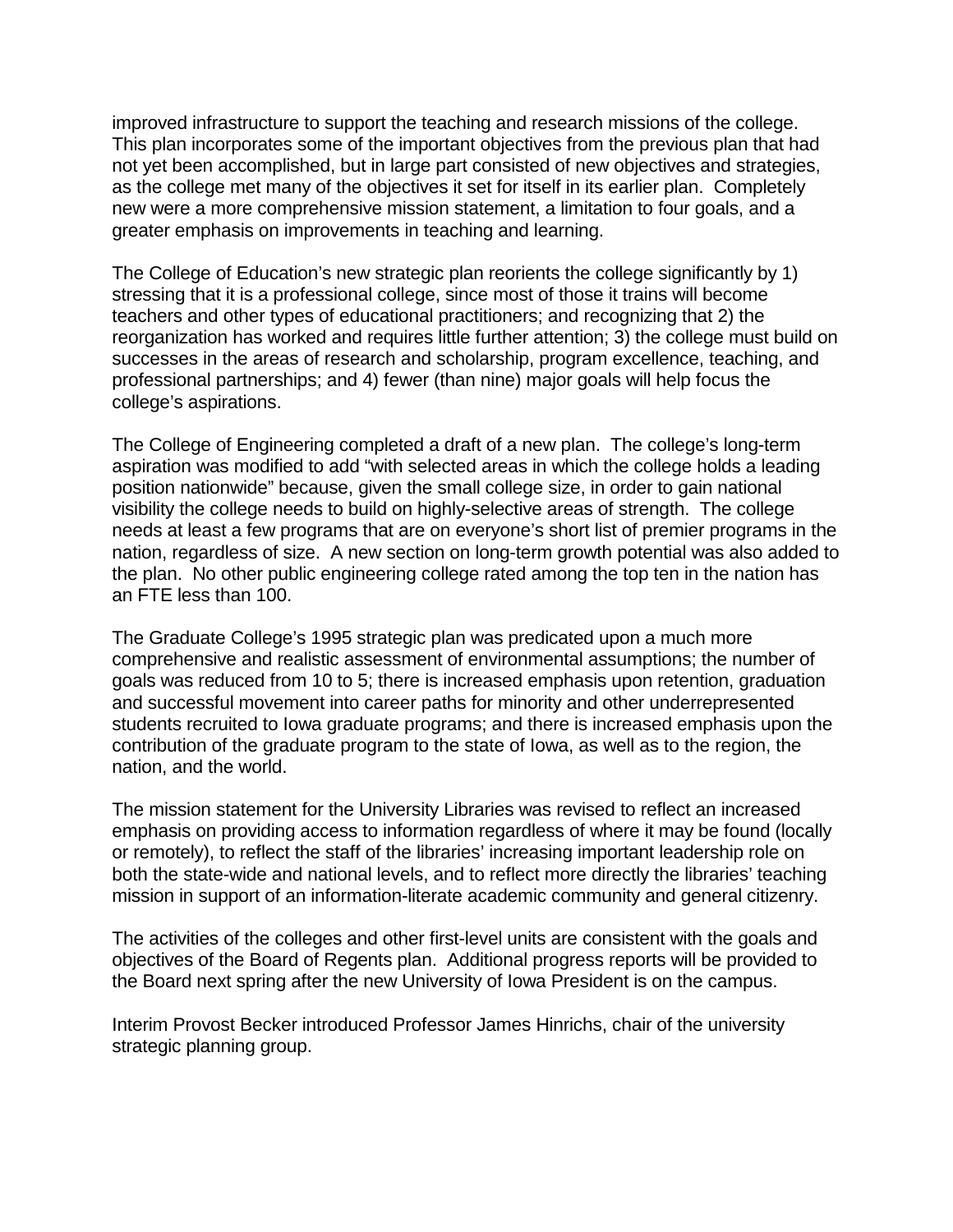Professor Hinrichs provided background on and briefly reviewed the first-level strategic plans at the University of Iowa, noting that a full report would be presented to the Board next February after President Coleman has had an opportunity for review and input. He said the original plan was based on the erroneous assumption that outside funding would continue to increase. The plan, now entitled Achieving Distinction 2000, was completed in March 1995.

President Pomerantz asked how the planning process works within the colleges. Professor Hinrichs responded that each college is given a mandate to construct its own plan in close consultation with the university strategic plan.

President Pomerantz asked whether the collegiate efforts identified areas of excellence to emphasize and marginal areas to be de-emphasized. Professor Hinrichs said the collegiate committees can expect feedback on the extent to which they do so. The collegiate committees know the terms of the overall university goals and aspirations. Each unit has its own decision to make in terms of how it will focus its own plan.

President Pomerantz questioned whether the strategic plan was coming down or going up, or whether it happens both ways. Professor Hinrichs responded that one of the problems identified with the first plan was that it had to be the university plan first then the first-level plans, etc. They hope to move toward more parallel development between the first-level plans and the overall university plan. He noted that the strategic planning committee is now a continuing committee where it was not in the past. The university committee will be more informed now of all the first-level plans and a much more interactive process is expected in the future.

Professor Hinrichs stated that he has been an advocate of planning for a very long time. The colleges have to be "on board" with the direction in which the university is headed. He said that the more he has gotten involved in the strategic planning activity, the more he realizes that it is central in facing the future of the university.

President Pomerantz stated that the more difficult activity in strategic planning was the determination of what areas will not be emphasized.

Professor Hinrichs said he makes a distinction between what goes on at the undergraduate level and what goes on at the graduate level. There cannot be areas of distinction and focus within the graduate college without a parallel mission to have comprehensive undergraduate programs; a broad introduction to many fields must be offered at the undergraduate level. He said he did not think those ideas were contradictory. Officials in the professional colleges and in the graduate programs must know what their strengths and areas of focus are while still maintaining comprehensive undergraduate programs.

ACTION: President Pomerantz stated the Board received a progress report on strategic planning at the University of Iowa, by general consent.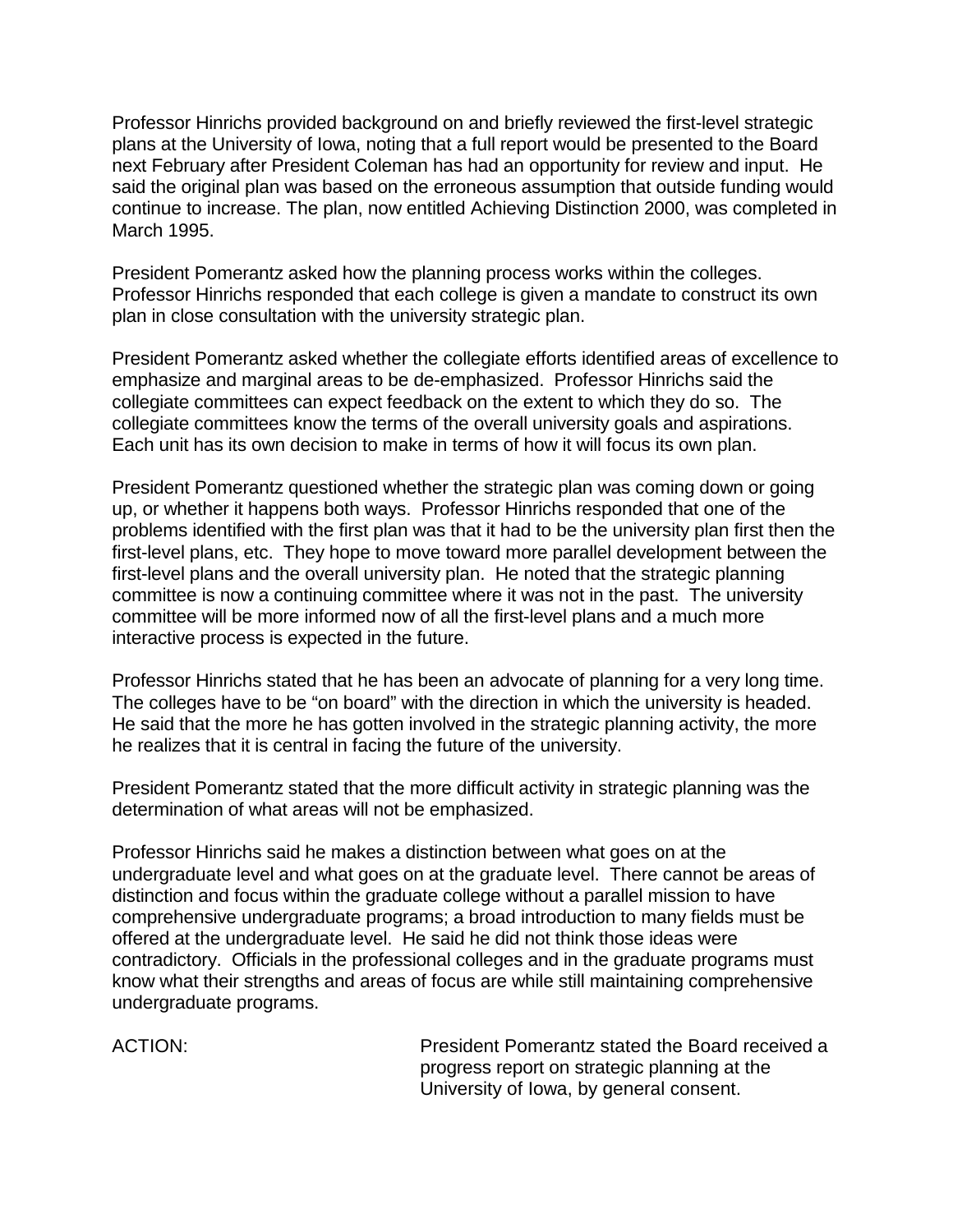**REGISTER OF CAPITAL IMPROVEMENT BUSINESS TRANSACTIONS**. The Board Office recommended the Board approve the university's capital register.

## PERMISSION TO PROCEED WITH PROJECT PLANNING

## Development South of Burlington Street

University officials are considering several changes to the area south of Burlington Street. The area immediately south of Burlington Street and West of Madison Street is the proposed site for a planned parking and ground transportation center.

The Physical Plant Department currently occupies 17 separate buildings within six city blocks of land south of Burlington Street. To free this space for construction of the parking structure, the Physical Plant would be relocated further south; other service departments in the area, such as the Laundry and Motor Pool, would also be relocated. The relocation of the Physical Plant would be accomplished in accordance with internal and external reviews dating from the 1970s.

The consolidation of the Physical Plant into one location and the relocation of selected service functions would clear the way for construction of a new parking structure to serve present and projected parking needs on the east campus. Construction of the facility would provide the university with the opportunity to develop the south campus area in accordance with the University Campus Planning Framework. The consolidation of parking would free up a number of valuable parcels of land for more productive uses. The proximity of this site to the Main Campus and the Burlington Street bridge provides an ideal location to serve as a campus entrance, a collection point for incoming traffic, and a center for information and transportation services.

## PROJECT DESCRIPTIONS AND BUDGETS

| Expansion of the East Campus Chilled Water Distribution System                               |                   | \$2,300,000 |
|----------------------------------------------------------------------------------------------|-------------------|-------------|
| <b>Preliminary Budget</b>                                                                    |                   |             |
| Construction                                                                                 | \$1,912,000       |             |
| Design, Inspection and Administration<br>Consultant<br><b>Architect/Engineering Services</b> | 182,000<br>13,000 |             |
| Contingencies                                                                                | 193,000           |             |
| <b>TOTAL</b>                                                                                 | \$2,300,000       |             |
| Source of Funds:                                                                             |                   |             |

Utility Enterprise Improvement and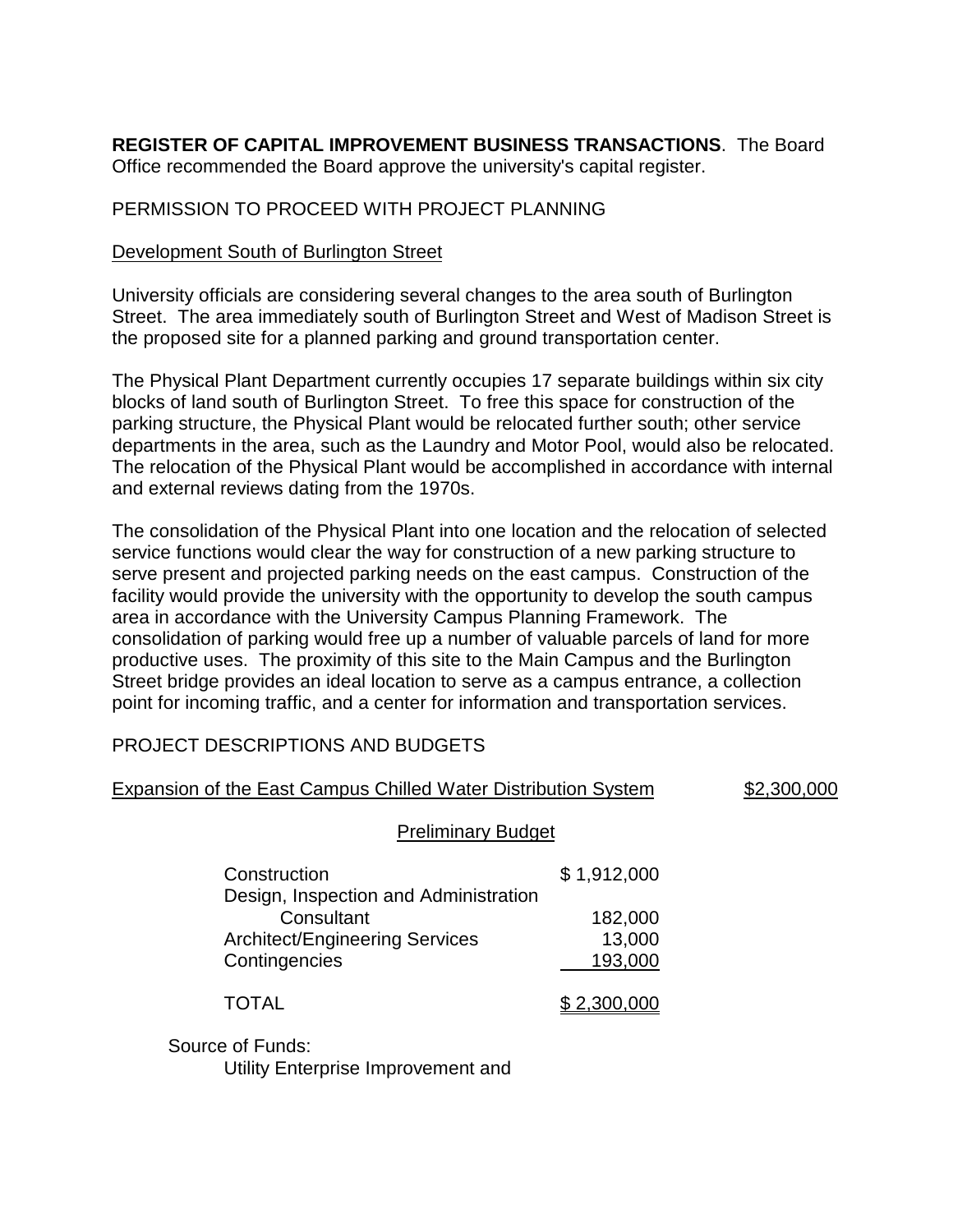| <b>Replacement Fund</b>                | \$1,600,000 |
|----------------------------------------|-------------|
| Income from Treasurer's Temporary      |             |
| <b>Investments or Building Renewal</b> | 500,000     |
| FY 1996 Capital Appropriations         | 200,000     |
|                                        |             |
| <b>TOTAL</b>                           | \$2,300,000 |

This extension of the system will begin from the north edge of the Pentacrest to the area of the English-Philosophy Building and the Library and will connect the systems serving these buildings to this new source. The project will be bid in two packages: 1) exterior pipe installation and 2) interior building modifications and system connections.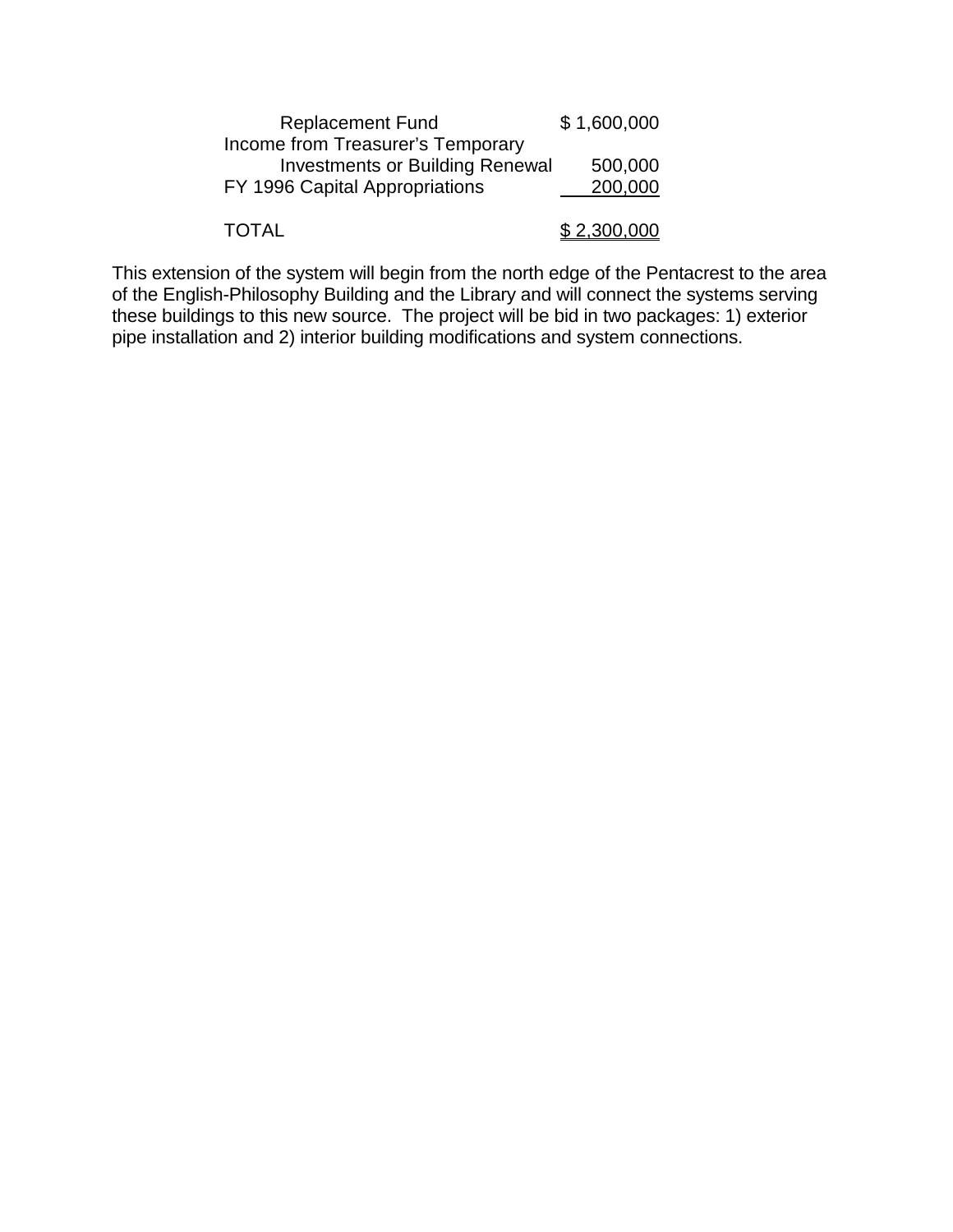#### Campus Fiber Optic Network, Project 7  $$1,136,000$

Source of Funds: Telecommunications Revenue Bonds or a Combination of Income from Treasurer's Temporary Investments and Telecommunications Improvement and Replacement Funds

#### Preliminary Budget

| Construction                          | 915,600     |
|---------------------------------------|-------------|
| Design, Inspection and Administration |             |
| Consultants                           | 94,000      |
| <b>Architect/Engineering Services</b> | 34,400      |
| Contingencies                         | 92,000      |
|                                       |             |
| <b>TOTAL</b>                          | \$1,136,000 |

University officials requested approval of a project description and budget for Project 7 of the Campus Fiber Optic Network which will include the installation of fiber optic cable and termination equipment in the campus ductbank system. The cable will be installed between four primary hubs (located in the Bowen Science Building, Lindquist Center, Chemistry Building, and Phillips Hall) and from each hub to the building it serves. The project will include the purchase and installation of the cable, connections and associated documentation.

| <b>Water Plant Laboratory Remodeling</b><br><b>Preliminary Budget</b>                                             |                                 | \$421,500 |
|-------------------------------------------------------------------------------------------------------------------|---------------------------------|-----------|
| Construction<br>Design, Inspection and Administration                                                             | \$337,200                       |           |
| Consultants<br><b>Architect/Engineering Services</b><br>Contingencies                                             | 3,450<br>47,150<br>33,700       |           |
| <b>TOTAL</b>                                                                                                      | \$421,500                       |           |
| Source of Funds:<br><b>National Science Foundation Grant</b><br>College of Engineering<br><b>Building Renewal</b> | \$137,500<br>118,000<br>166,000 |           |
| TOTAL                                                                                                             | \$ 421.500                      |           |

University officials requested approval of a project description and budget to renovate the Environmental Engineering Research Laboratories in the Water Plant. The university has received a grant from the National Science Foundation to partially fund the project.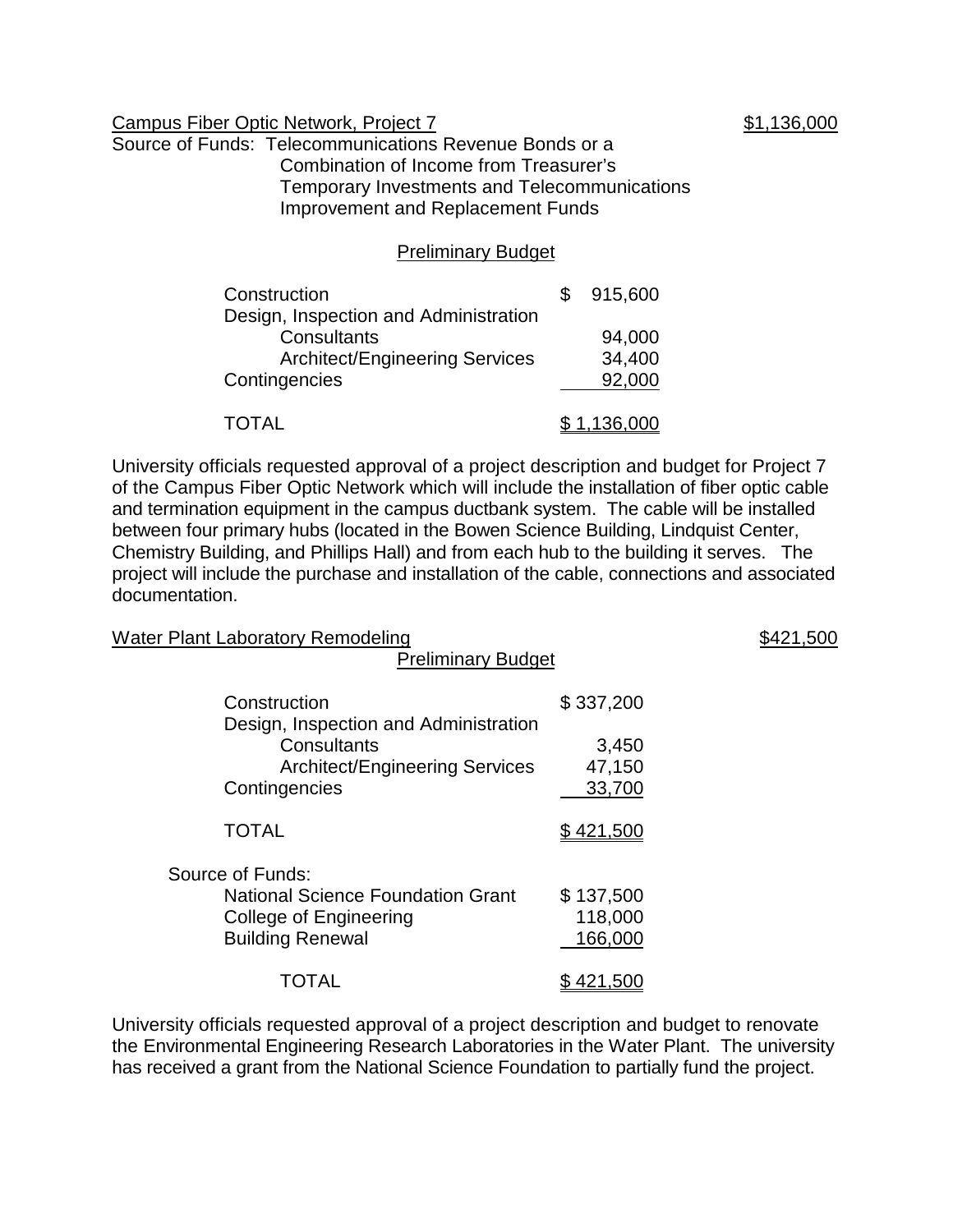Children's Miracle Network Pediatric Intensive Care Unit \$265,575 Renovation and Expansion Source of Funds: Donations to Children's Miracle Network

#### Preliminary Budget

| Construction                             | \$220,500 |
|------------------------------------------|-----------|
| <b>Architectural/Engineering Support</b> | 12,000    |
| <b>Planning and Supervision</b>          | 11,025    |
| Contingency                              | 22,050    |
| <b>TOTAL</b>                             | \$265,575 |

University officials requested approval of a project description and budget to renovate approximately 7,900 gross square feet of space on the fifth level of the Carver Pavilion. The project will increase the existing patient care, family and staff support facilities of UIHC's Children's Miracle Network Pediatric Intensive Care Unit by expanding the unit into a portion of the space formerly occupied by the Surgical Intensive Care Unit. This project will also upgrade the finishes of the unit which are now over 14 years old and in need of replacement.

University officials presented the following revised project budget for Board ratification.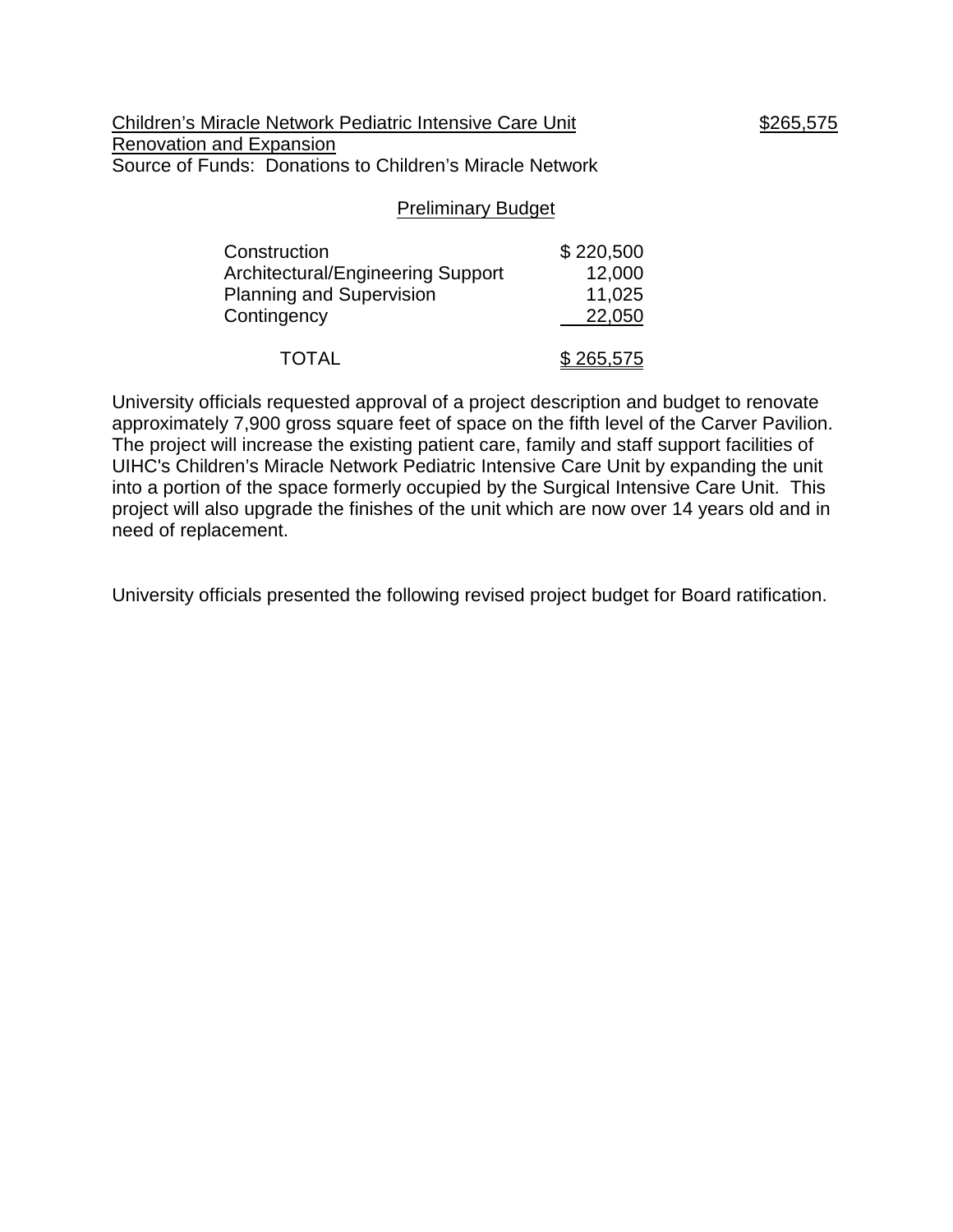#### University Hospitals and Clinics--Pomerantz Family **Communical Budget \$378,000** Pavilion Main Entrance Drop-Off Drive **Revised Budget \$396,974** Source of Funds: University Hospitals Building Usage Funds

Project Budget

|                                                                                                     | Original<br><b>Budget</b><br><b>June 1995</b> | <b>Revised</b><br><b>Budget</b><br>Sept. 1995 |
|-----------------------------------------------------------------------------------------------------|-----------------------------------------------|-----------------------------------------------|
| Construction<br>Architectural/Engineering Support<br><b>Planning and Supervision</b><br>Contingency | \$302,700<br>30,000<br>15,000<br>30,300       | \$344,737<br>30,000<br>5,000<br>17,237        |
| TOTAL                                                                                               | \$378,000                                     | \$396,974                                     |

On September 14, 1995, the university received one bid for construction of the drop-off drive to serve the main entrance of the Pomerantz Family Pavilion. The single bid of \$344,737 exceeded the engineering estimate by approximately 14.9 percent. The university determined that the receipt of only one bid was due to the extensive amount of construction activity in the Iowa City and Cedar Rapids area.

The university investigated the possibility of redesigning the project in order to achieve cost savings. The project architect, however, indicated that this could not be accomplished without significantly reducing the project scope.

In order to proceed with the project, the university requested Executive Director approval of a revised project budget in the amount of \$396,974, an increase of 5 percent. This allowed the Executive Director to award the construction contract in the amount of \$344,737. This request was made by the university so that completion of the drive would accommodate the February 1, 1996, scheduled completion date for the Pomerantz Family Pavilion. This will also allow timely completion of certain portions of the project necessitated by weather conditions and coordination with institutional roads and major utility projects being accomplished in the area.

\* \* \* \* \* \* \*

University officials reported seven new projects with budgets of less than \$250,000. The titles, source of funds and estimated budgets for the projects were listed in the register prepared by the university.

\* \* \* \* \* \* \*

ARCHITECT/ENGINEER AGREEMENTS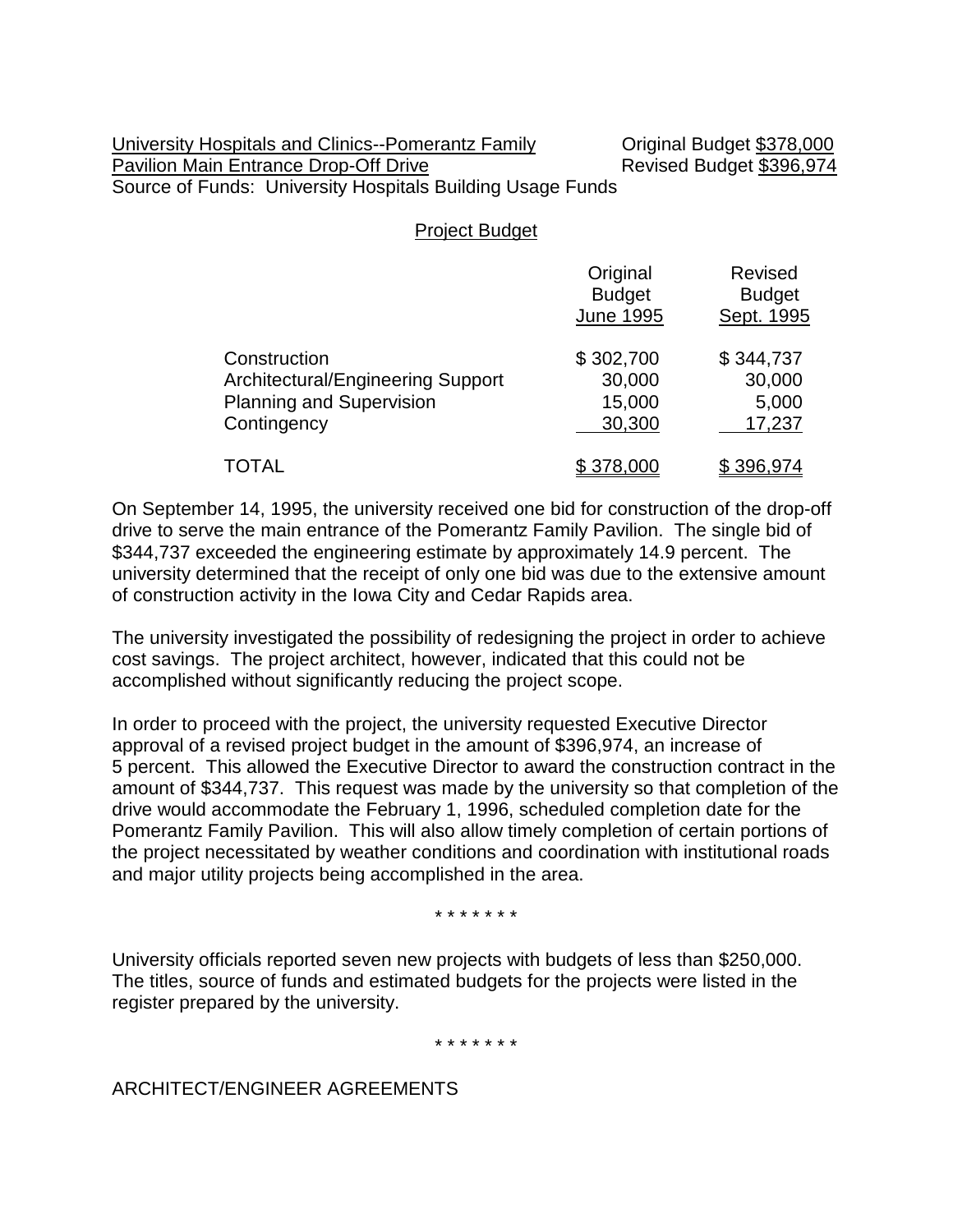| University Hospitals and Clinics--A Family Care Center | \$770,534 |
|--------------------------------------------------------|-----------|
| Hansen Lind Meyer, Iowa City, Iowa                     |           |

University officials requested approval to enter into an agreement with Hansen Lind Meyer to provide design services for the project. The agreement provides for a fee of \$770,534, including reimbursables.

Expansion of the East Campus Chilled Water Distribution System \$124,695 Black and Veatch, Kansas City, KS

University officials requested approval of a negotiated agreement with Black and Veatch to provide project design services and administration for the project. The agreement provides for a fee of \$124,695, including reimbursables.

Campus Fiber Optic Network--Project 7 \$94,000 MIS, Inc., Watertown, WI

University officials requested approval to enter into an agreement with MIS, Inc., to provide design, inspection, and administration services for the project. The agreement provides for a fee of \$94,000, including reimbursables.

| University Hospitals and Clinics--Carver Pavilion West Mechanical | \$54,700 |
|-------------------------------------------------------------------|----------|
| Equipment Upgrade                                                 |          |
| Hansen Lind Meyer, Iowa City, Iowa                                |          |

University officials requested approval of an agreement with Hansen Lind Meyer to provide design services for the project. The agreement provides for a fee of \$54,700, including reimbursables.

Expansion of the North Campus Chilled Water Plant **\$42,000** Black and Veatch, Kansas City, KS

University officials requested approval to enter into an agreement with Black and Veatch to provide a feasibility study of the expansion of the North Campus Chilled Water Plant. The North Campus Chilled Water Plant was constructed in 1988 with an ultimate capacity of 6,000 to 7,000 tons. The plant was constructed with an initial capacity of 3,000 tons, with an additional 2,000 ton capacity installed in 1992. Spaces and cooling towers are available for the final installation of 2,000 tons.

With the expansion of the east campus chilled water distribution system to serve the University Library and the English-Philosophy Building, and with projected chilled water demand, the university proposes to begin the planning process for the final expansion of the North Campus Chilled Water Plant. In order to ensure that the expansion of the plant is feasible, the university proposes to perform preliminary studies to ensure that adequate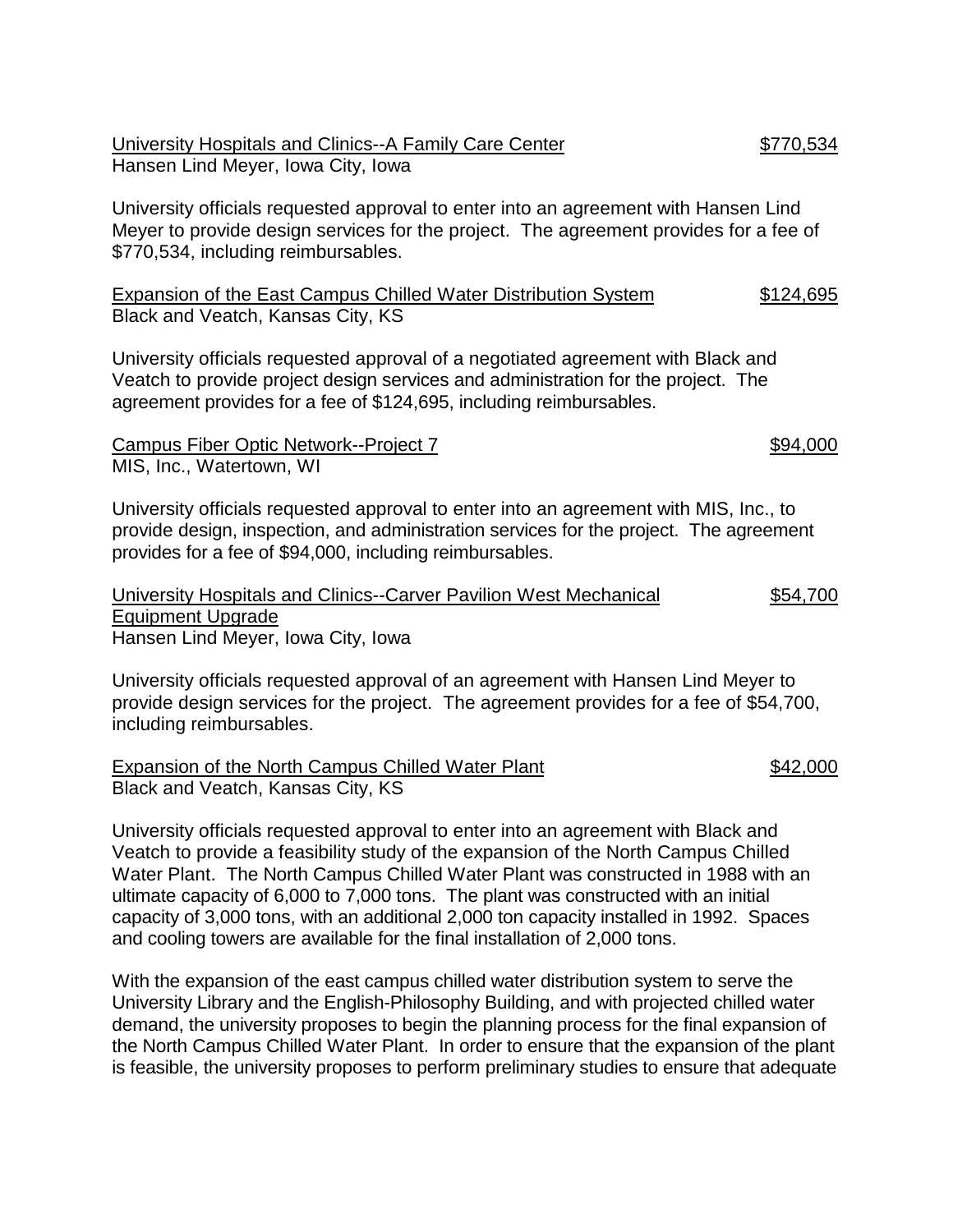utilities serve the plant. The study will also determine the most cost effective chiller equipment for the project.

University Hospitals and Clinics--General Hospital Electrical \$32,300 Distribution System Upgrade--Phase A Design Engineers, Cedar Rapids, Iowa

University officials requested approval to enter into an agreement with Design Engineers to provide preliminary design services for the upgrade of the primary electrical distribution system of the General Hospital. The project is required to comply with Occupational Safety and Health Administration (OSHA) and National Electrical Code requirements. The agreement provides for a fee of \$32,300, including reimbursables.

Expansion of West Campus Chilled Water Plant  $$30,000$ Black and Veatch, Kansas City, KS

After reviewing the goals of this project, university officials determined that it was necessary to perform a preliminary analysis of the West Campus Plant to assure that it can meet expectations for increased chilled water production at a reasonable cost. Therefore, the agreement with Black and Veatch will provide for a preliminary study only. A full agreement and preliminary budget will be presented for approval at a future date. The agreement provides for a fixed fee of \$30,000, including reimbursables.

#### Engineering Building Modernization Project

Neumann Monson, Iowa City, IA/Anshen + Allen, Architects, Los Angeles, CA

The university received expressions of interest from ten firms to provide design services for the project. The Architect Selection Committee recommended the selection of Neumann Monson and Anshen + Allen to provide design services for the project. All of the teams interviewed had impressive credentials and extensive national-level experience with projects similar to the Engineering Modernization project. The Neumann Monson/Anshen + Allen association was thought to have a narrow advantage over the other teams.

#### Development South of Burlington Street Herbert Lewis Kruse Blunck, Des Moines, Iowa

University officials requested approval to enter into an agreement with Herbert Lewis Kruse Blunck to provide master plan assistance for the Development South of Burlington Street project including a review of the financial feasibility of constructing a replacement facility for Physical Plant services.

## Amendments:

Campus Fiber Optic Network  $\sim$  818,563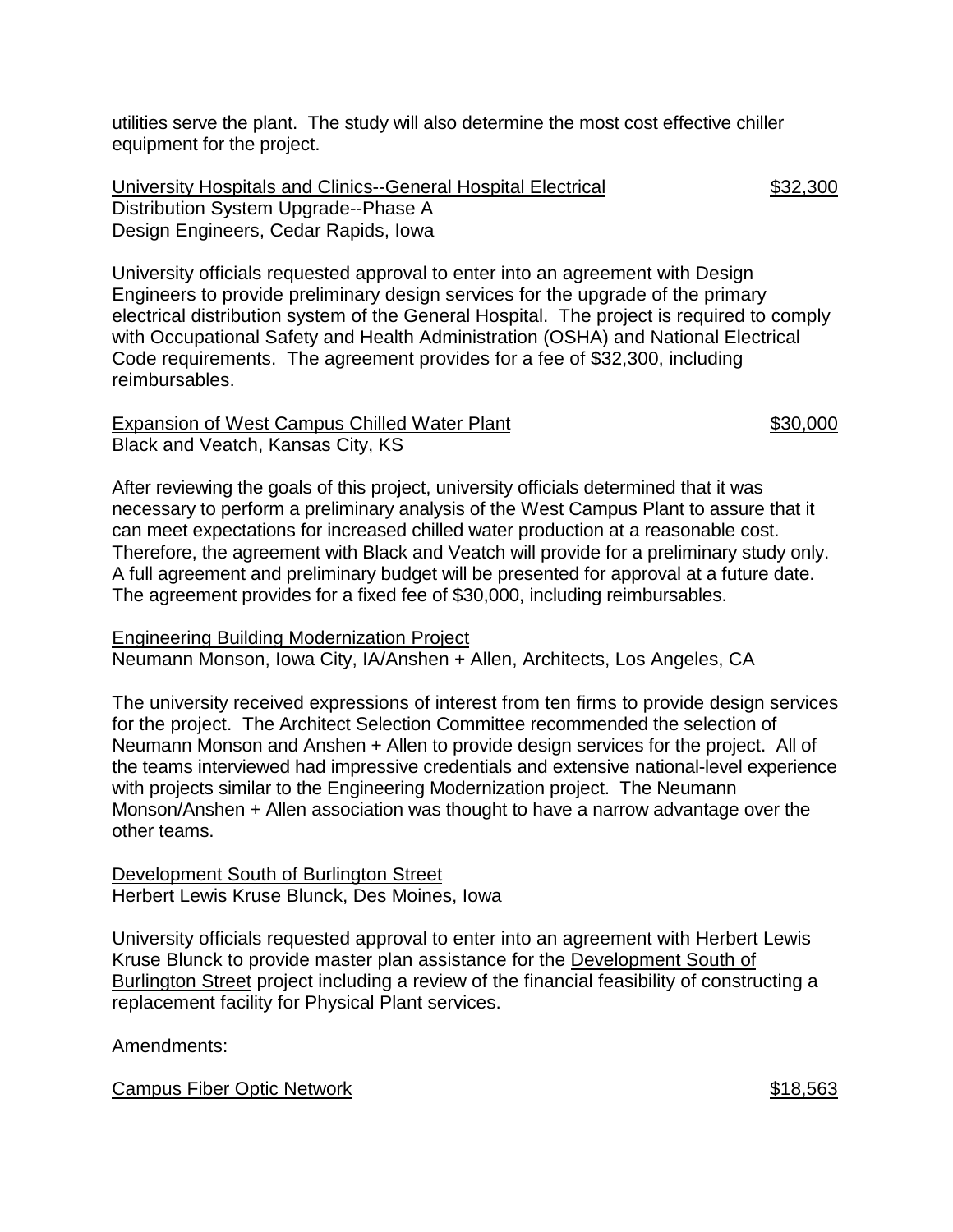| MIS Labs, Watertown, WI                                                                                                                                       |           |
|---------------------------------------------------------------------------------------------------------------------------------------------------------------|-----------|
| Lower Finkbine--Repair Flood Damage<br>Shive-Hattery Engineers and Architects, Iowa City, IA                                                                  | \$2,330   |
| <b>CONSTRUCTION CONTRACTS</b>                                                                                                                                 |           |
| Library Area Master Plan--North Pedestrian Walkway and<br>South Plaza Developments<br>Award to: All American Concrete, North Liberty, IA<br>(2 bids received) | \$852,339 |
| University Hospitals and Clinics--UIHC Back-Up Boiler<br>Award to: Bowker Mechanical Contractors, Inc., Cedar Rapids, Iowa<br>(5 bids received)               | \$609,100 |
| <b>Madison Street Utility Tunnel Rehabilitation</b><br>Award to: Mid-America Construction Company of Iowa, Iowa City, Iowa<br>(3 bids received)               | \$546,500 |
| <b>Schaeffer Hall--Remodeling and Renewal--Utility Extensions</b><br>Award to: McComas-Lacina Construction Company, Inc., Iowa City, IA<br>(2 bids received)  | \$460,139 |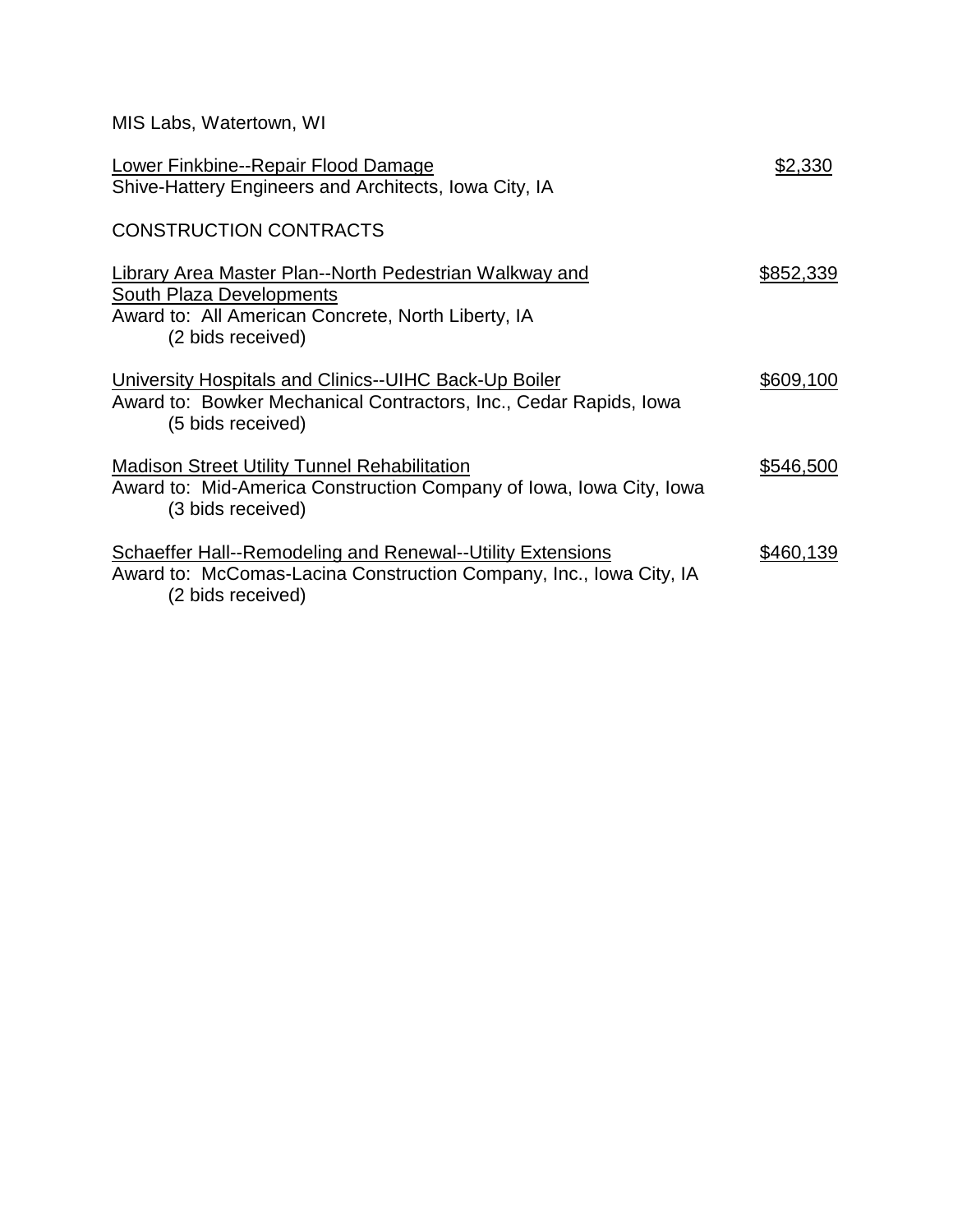| University Hospitals and Clinics--Pomerantz Family Pavilion<br>Main Entrance Drop-Off Drive<br>Award to: McComas-Lacina Construction Company, Iowa City, Iowa<br>(1 bid received) |                                                                                                                                       | \$344,737        |
|-----------------------------------------------------------------------------------------------------------------------------------------------------------------------------------|---------------------------------------------------------------------------------------------------------------------------------------|------------------|
| Campus Fiber Optic Network--Project 3, Contract 2<br>Award to: Wolf Construction, Iowa City, Iowa<br>(2 bids received)                                                            |                                                                                                                                       | \$335,289        |
| Campus Fiber Optic Network--Project 3, Contract 1<br>Award to: Gerard Electric, Iowa City, Iowa<br>(2 bids received)                                                              |                                                                                                                                       | <u>\$116,981</u> |
| <b>Schaeffer Hall--Remodeling and Renewal--Asbestos Abatement</b><br>Award to: Curry Environmental Services, Marion, Iowa<br>(4 bids received)                                    |                                                                                                                                       | \$107,695        |
| ACCEPTANCE OF COMPLETED CONSTRUCTION CONTRACTS                                                                                                                                    |                                                                                                                                       |                  |
| <b>Power Plant Improvements--Contract 9</b><br>Mid-America Construction Company of Iowa, Iowa City, Iowa                                                                          |                                                                                                                                       |                  |
| <b>Engineering Building--Replace Windows</b><br>Robinson Energy Efficient Products, Baxter, Iowa                                                                                  |                                                                                                                                       |                  |
| <b>Hancher Auditorium Renovation</b><br>Merit Construction Company, Cedar Rapids, Iowa                                                                                            |                                                                                                                                       |                  |
| University Hospitals and Clinics--Multi-Disciplinary Faculty and Staff<br><b>Office Development</b><br>Mid-America Construction Company of Iowa, Iowa City, Iowa                  |                                                                                                                                       |                  |
| Dental Science Building--Reconstruct Visitor Parking Lot<br>All American Concrete, Inc., North Liberty, Iowa                                                                      |                                                                                                                                       |                  |
| MOTION:                                                                                                                                                                           | Regent Newlin moved to approve the university's<br>capital register, as presented. Regent Dorr<br>seconded the motion. MOTION CARRIED |                  |

UNANIMOUSLY.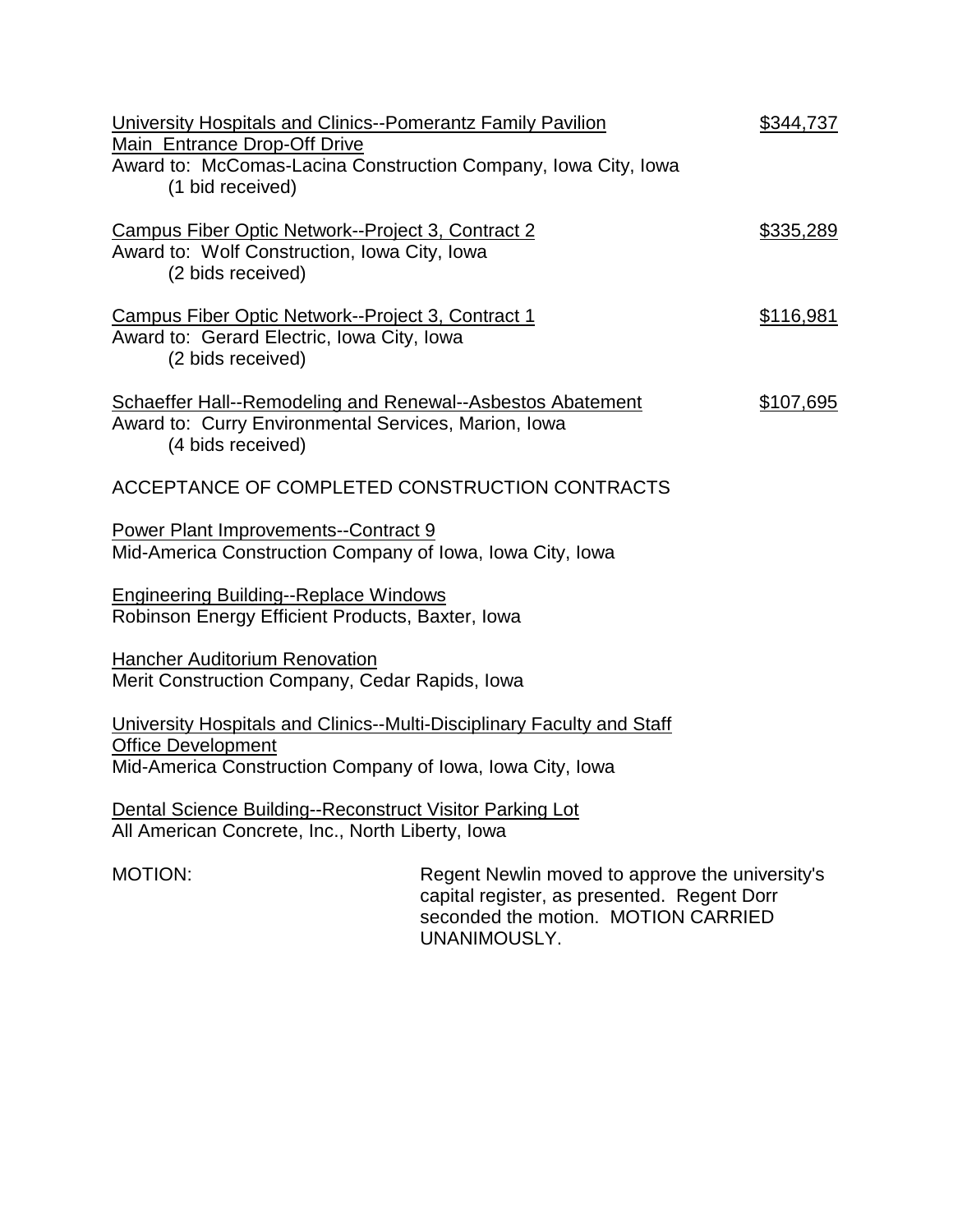**APPROVAL OF LEASES**. The Board Office recommended the Board approve leases, as presented.

University officials requested approval to renew its lease as lessee with Thomas Alberhasky for the university's use of 7,614 square feet of warehouse space located in Iowa City, Iowa, at the rate of \$2,855.25 per month (\$4.50 per square foot, \$34,263 per year) for a one-year term.

MOTION: Regent Collins moved to approve the lease, as presented. Regent Kennedy seconded the motion, and upon the roll being called, the following voted: AYE: Collins, Dorr, Kennedy, Mahood, Newlin, Pellett, Pomerantz, Smith, Tyrrell. NAY: None. ABSENT: None.

MOTION CARRIED UNANIMOUSLY.

**MEETING OF THE BOARD OF REGENTS AS BOARD OF TRUSTEES OF THE UNIVERSITY OF IOWA HOSPITALS AND CLINICS**. The Board Office recommended the Board (1) Receive the report of the University of Iowa Clinical Enterprise and authorize the University of Iowa Hospitals and Clinics and the University of Iowa College of Medicine to transfer \$18,945,000, one-half from each unit, to the University of Iowa Health System for the purpose of acquiring 100% of the capital stock of University of Iowa Community Medical Services, Inc. (UICMS), including \$18,445,000 to acquire, develop and coordinate a community practice network and \$500,000 to acquire 100 percent of the capital stock of the University of Iowa Community Homecare, Inc. (2) Receive the report on the operations of the UIHC.

The Board of Regents in its role as the Trustees of the University of Iowa Hospitals and Clinics was provided a quarterly report on operations of the UIHC. The agenda included an annual report on the clinical enterprise, review and update on UIHC operations, programs, finances and Family Care Center, operating plan for accomplishing the UIHC strategic plan goals, and status report on Federal initiatives dealing with educationallyrelated costs.

It has become critical that the university take steps to formalize long-standing relationships with community physicians and hospitals. In recognition of the unique characteristics of different communities, UIHC and the College of Medicine, through UIHS, have focused on the development of a continuum of potential relationships with community providers that will allow each interested physician or hospital to relate to UIHS.

The business of UIHS is conducted primarily through subsidiary organizations established and controlled by UIHS.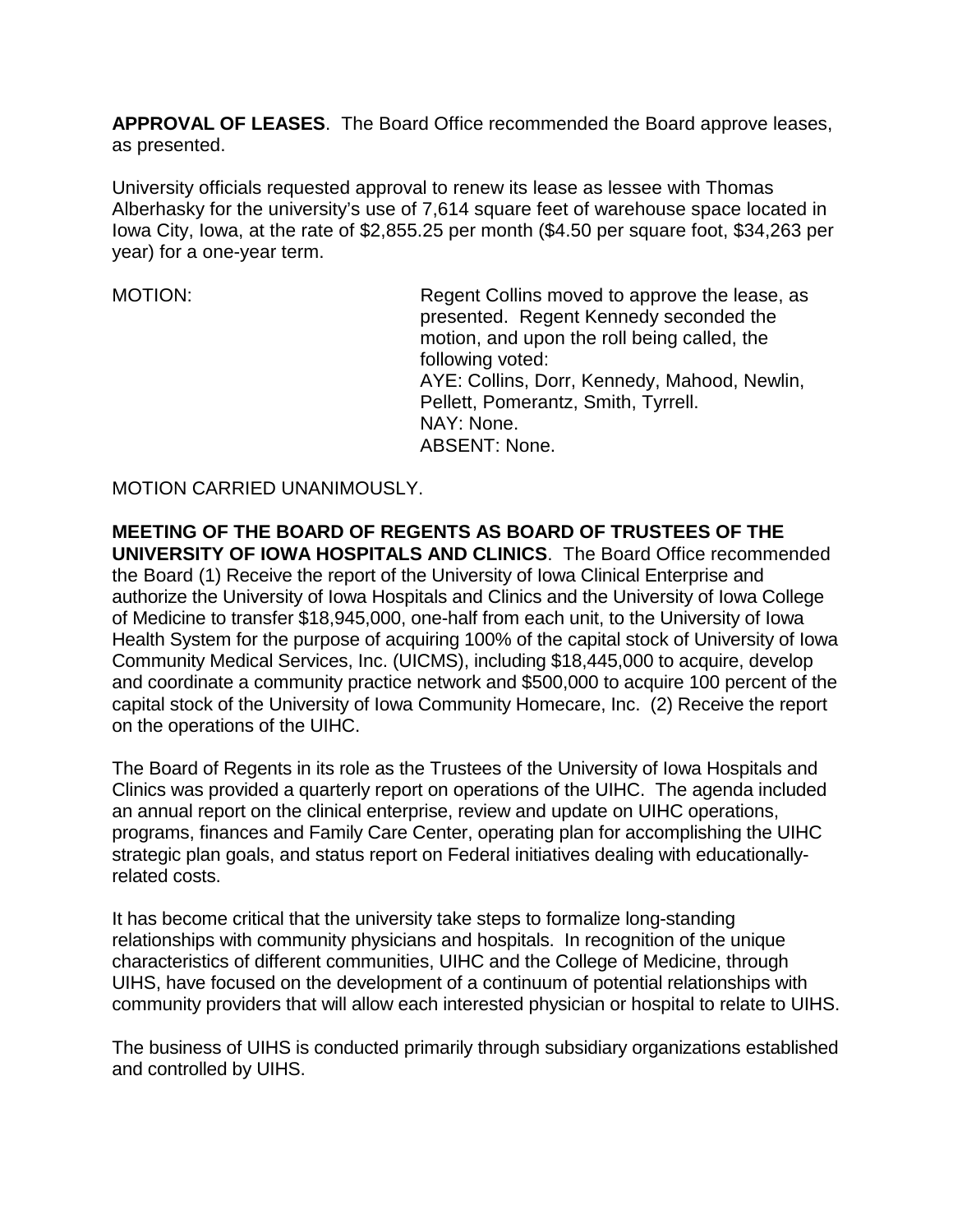The Report on Clinical Enterprises included reports on the following subsidiary organizations: University of Iowa Affiliated Health Providers, L.C. (UIAHP); University of Iowa Community Medical Services, Inc. (UICMS); and University of Iowa Community Health Care, Inc. (UICH).

UIHC officials developed 12 major goals which are organized into 3 categories: (1) managing value; (2) managing health; and (3) managing markets.

## (1) MANAGING VALUE:

GOAL: Reduce costs associated with providing patient care while maintaining/ expanding support for educationally-related costs; patient care quality, service and access, yet also reducing costs.

## STRATEGIES:

Continue the development and implementation of multidisciplinary CareMaps to standardize and streamline the care process for select patient populations, while optimizing patient outcomes.

Complete second generation of the MECON-PEER benchmarking survey and utilize results as one measure to guide budget growth curtailment goals for individual departments/units.

Develop and oversee process for departmental review of organizational structure and operations to identify cost-reduction opportunities.

Critically review opportunities to eliminate, reduce, defer or reclassify all open positions as they occur.

Expand existing group purchasing arrangements to achieve greater economies in drug and supply acquisition expenses.

Pursue alternative funding streams for graduate medical education and other educationally-related costs.

GOAL: Coordinate and balance efforts to manage quality and cost.

## STRATEGIES:

Develop and implement educational programs for UIHC staff explaining the changing external environment and the associated implications for day-to-day operations in terms of the criticality of value management.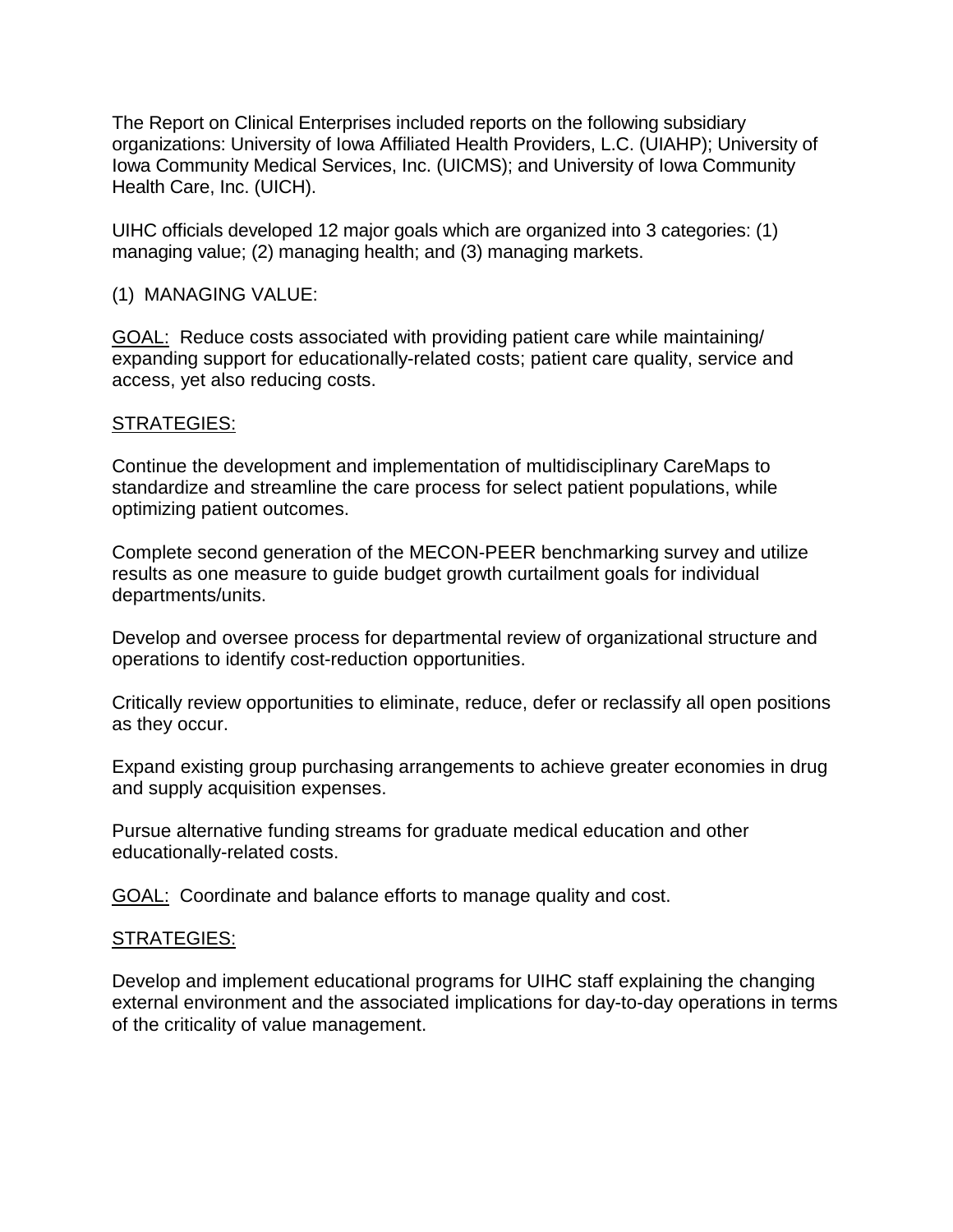Perpetuate and refine the Process Improvement Grant Program, which provides small grants for innovative, multidisciplinary approaches to enhancing clinical and/or operational efficiency and/or effectiveness.

Develop an organizational structure to consolidate/coordinate institutional quality improvement efforts.

GOAL: Enhance the value of health science education and clinical research efforts while increasing efficiency of patient care.

## STRATEGY:

Enhance the awareness of costs associated with the different service and treatment options involved in clinical decision making.

GOAL: Enhance information access and decision support in the Clinical Enterprise.

## STRATEGIES:

Complete expanded implementation of a fiber-optic network in all UIHC buildings.

Initiate on-line clinician documentation in selected areas of the UIHC and create a clinical repository for all on-line patient data.

GOAL: Examine and refine operations at UIHC to ensure that all patients have userfriendly access to comprehensive high-quality health care services provided in an environment which consistently results in convenience, courteous, safe and timely patient care, while meeting the educational objectives of training programs.

## STRATEGIES:

Improve convenience and accessibility of clinics.

Under the direction of the Director of Market Development, review existing clinical services using such measures as market needs/demands, congruence with the strategic plan, and various financial, utilization and quality parameters.

GOAL: Foster recruitment and retention of high-quality staff while enhancing the diversity of the staff.

## STRATEGIES:

Maintain and strengthen efforts to recruit and retain high-quality staff.

Continue efforts to enhance the diversity of the UIHC's work force.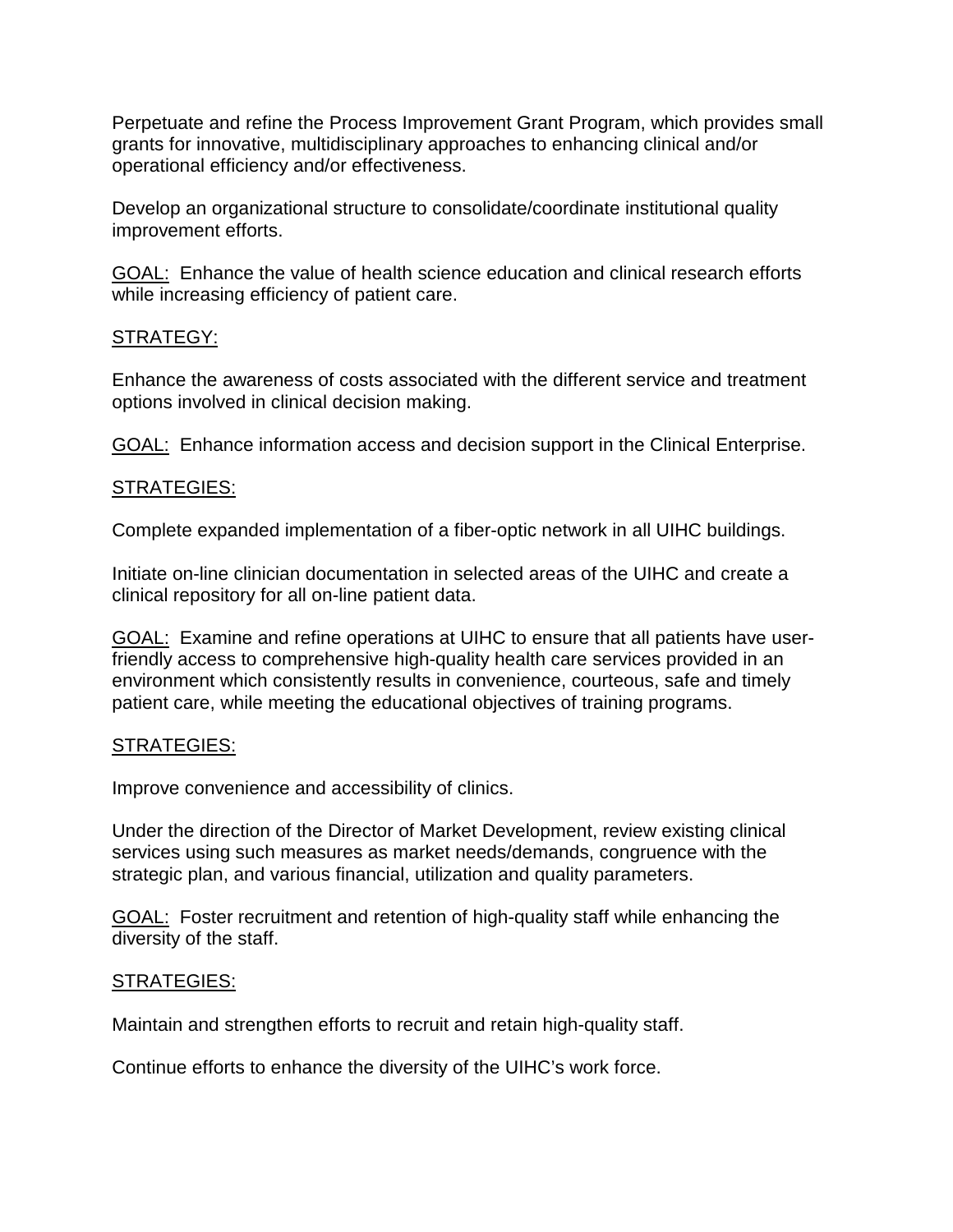GOAL: Continue development of replacement facilities that will provide the State of Iowa and the University of Iowa with a modern comprehensive teaching hospital well into the 21st Century.

#### STRATEGIES:

Emphasize operational efficiency and effectiveness as well as patient/family comfort and convenience when developing new and renovated facilities.

Initiate planning, continue development and/or complete projects associated with the Pappajohn and Pomerantz Pavilions, including the Eye Institute, the Family Care Center and the Ear, Nose and Throat and Dental Institutes, among other units.

Continue minor addition and modernization projects to satisfy prevailing regulatory and code requirements and evolving clinical needs.

Plan to vacate outmoded UIHC space to accommodate general university academic programs and the Student Health Service.

#### MANAGING HEALTH:

GOAL: To improve the health of the population, UIHC should assume a leadership role in providing preventive health services and initiating health enhancement activities.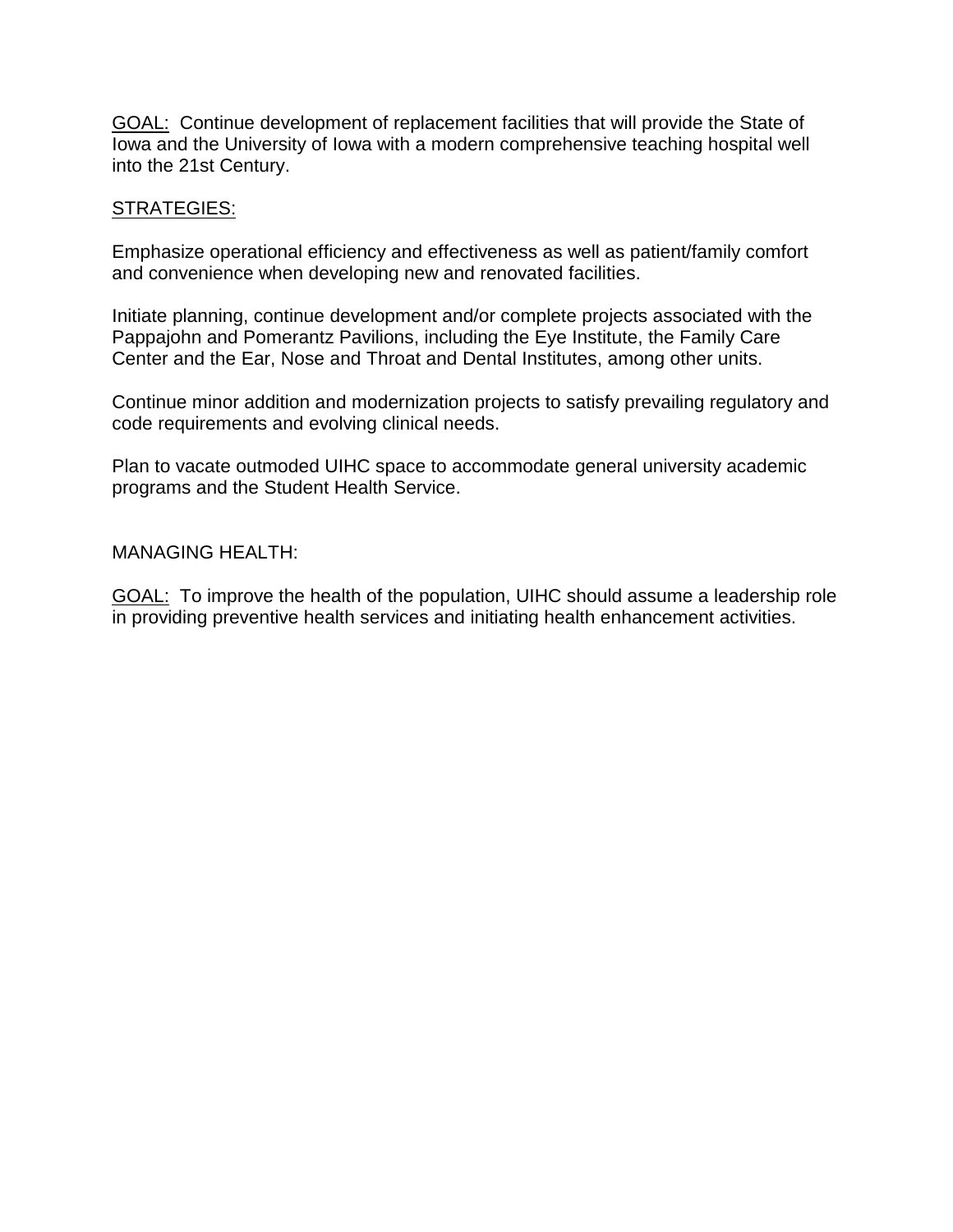## STRATEGIES:

Monitor patient outcomes and changes in functional/health status over time in order to design appropriate interventions.

Expand focus on health education and promotion.

## MANAGING MARKETS:

GOAL: Expand the capacity of the UIHC to provide primary and community-based care to support increased emphasis on primary care education and to furnish the base for an integrated network of health services delivery capable of contracting for the comprehensive care of enrollees in managed care systems.

## STRATEGIES:

Create corporate entities, with specified governance structures, reporting relationships, areas of responsibility and necessary capitalization to provide the University of Iowa Medical Center with the capacity to accomplish such objectives as the acquisition and/ or management of community physician practices; the development of new practices or services such as home health care; and the offering of equity interest in the Integrated Health Delivery system insurance product (Unity Choice).

Identify those communities that are critical to the network development efforts of the clinical enterprise and ascertain their level of interest in a formalized relationship with the university and/or a specified array of value-added services available to them within the context of such an affiliation.

Develop or secure the necessary capabilities, not currently available, to meet the identified needs of network affiliates, such as sophisticated practice management and expanded electronic linkages to the UIHC.

Collaboratively pursue developmental opportunities with community providers and employers in the Iowa City area.

Develop, recruit or establish linkages to supply sufficient internal primary care clinical capacity to meet the primary and preventive needs of patients enrolled in managed care plans affiliated with the university.

Provide convenient, accessible physical facilities and appointment availability as well as more efficient clinic operations, employing new modes of training/educating residents and students, to generate greater patient "throughput" and satisfaction without compromising the technical quality of those services.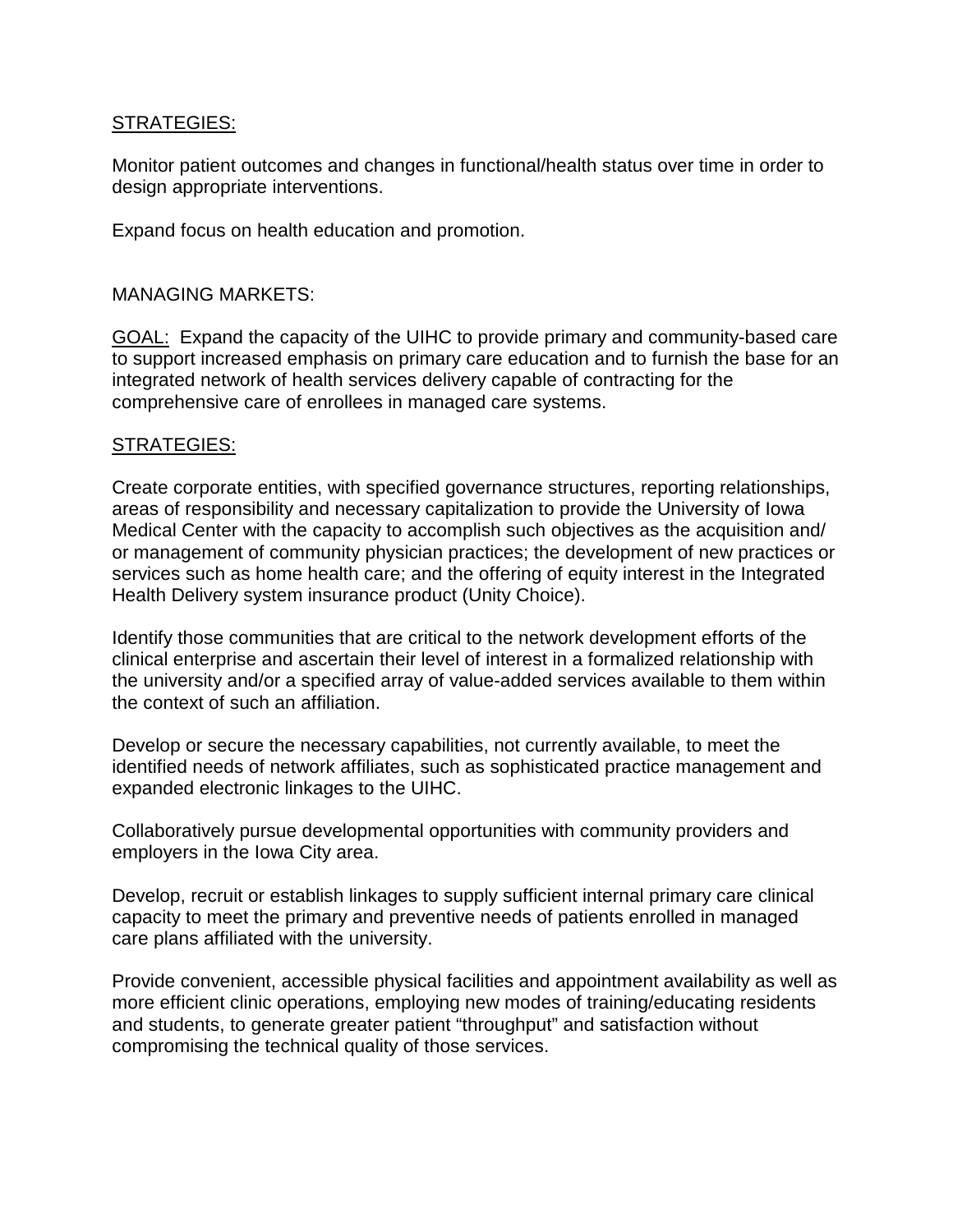Participate actively in the marketing of university-affiliated products, including Unity Choice and UICare.

GOAL: Develop new markets by creating and applying new knowledge to development of cutting edge clinical services and enhance competitiveness by refining provision of current clinical services.

#### STRATEGIES:

Introduce new clinical programs or technologies that meet specified return on investment parameters or that fulfill other objectives of the center within existing budgetary limitations.

Provide specialty outreach clinics to meet the identified needs of communities throughout the region.

Aggressively pursue contracting opportunities for comprehensive or specialized services with those organizations representing significant numbers or potential numbers of covered lives.

GOAL: Develop the capacity to support effectively the UIHC missions through a more sophisticated market analysis and communication mechanism.

#### STRATEGIES:

Develop or secure the expertise necessary to analyze the market in a sophisticated manner by such parameters as geography, clinical service, provider availability, general demographics, growth potential, referral patterns and employer/payor mix, as well as to use the acquired information to identify/address market opportunities/threats.

Target public information and fund development initiatives to maximize the potential opportunities identified through market assessments and to support the furtherance of institutional objectives.

Enhance relationships with community physicians, hospitals, the general public and other constituencies.

Vice President Manasse stated that in August 1994 the University of Iowa successfully recruited Robert Kelch as Dean of the College of Medicine; it simultaneously recruited successfully R. Edward Howell as Director, University of Iowa Hospitals and Clinics. He said those two individuals joined heads and hands and put forward a significant effort to address the current environment in which the institutions are operating. There has been a projection of trends for the future and a plan has been developed to respond to those trends.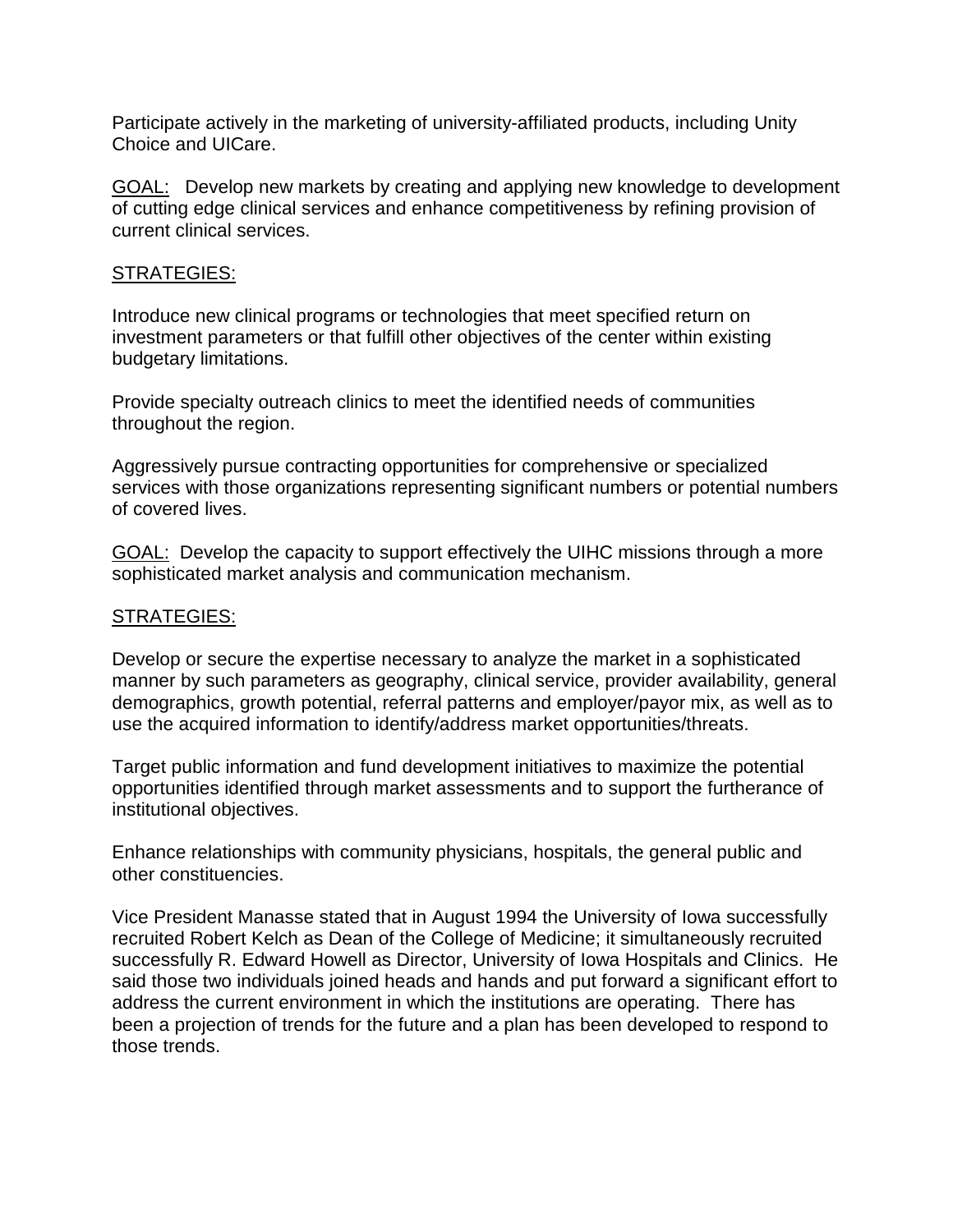Director Howell stated that much had transpired since he joined the university. He referred to the annual report on the clinical enterprise and said the clinical enterprise mechanism has been very effective in dealing with the thunderous health care environment. He then introduced Dean Kelch to share some of the past year's accomplishments and a view of what is on the horizon.

Dean Kelch summarized the activities of the clinical enterprise that have taken place during the last year and stated that many things had been accomplished. When he arrived at the University of Iowa there were vacancies for six department heads in the College of Medicine. He said he was very pleased to report that some outstanding leaders had been recruited for what is now called the clinical enterprise. There is also a new associate director at the University of Iowa Hospitals and Clinics for nursing and patient services. He said the College of Medicine underwent its accreditation review only a couple of months after he arrived at the university, and was fully accredited. He described some of the items that are being addressed as a result of the accreditation review including facilities needs. He said a major accomplishment was overcoming the inertia of resisting change. The College of Medicine emphasizes training in primary care. The research enterprise is developing nicely. There has been a 6 percent growth in research dollars to the College of Medicine; the majority of the research is performed at the University of Iowa Hospitals and Clinics.

Regent Collins expressed concern that the emphasis on primary care would lessen the emphasis on the six other disciplines for which the University of Iowa Hospitals and Clinics is ranked high nationally. Dean Kelch responded that those involved with the University of Iowa clinical enterprise are addressing the rate at which new specialists should be produced while maintaining specialty program quality.

Regent Collins questioned whether the national rankings would be jeopardized. Dean Kelch responded that everything would be done to maintain and strengthen program quality while reducing the number of persons being trained. He said clinical enterprise officials were working cooperatively and effectively with university leadership to develop UI Select to provide high-quality managed care and have done so in a very rapid and effective manner. He said enrollment had exceeded expectations by three-fold. The corporation is chaired by Vice President Manasse. He identified the corporation which houses the university's regional PHO and stated that Unity Choice is the main product of the PHO. The corporation is working cooperatively with the private sector toward a true community-wide health resource. A number of new initiatives are being reviewed, which he described. He said University of Iowa officials have embarked on an ambitious facilities master plan to address the facility needs of the health science campus with an emphasis on the College of Medicine.

Director Howell stated that a number of initiatives had taken place at the UIHC in the first quarter of fiscal year 1996. A comprehensive physician referral center will be operational by January 1, 1996, which will enhance the accessibility of the University of Iowa Hospitals and Clinics throughout the state. He said a second endeavor was in the area of ambulatory care. UIHC officials looked forward to the dedication of the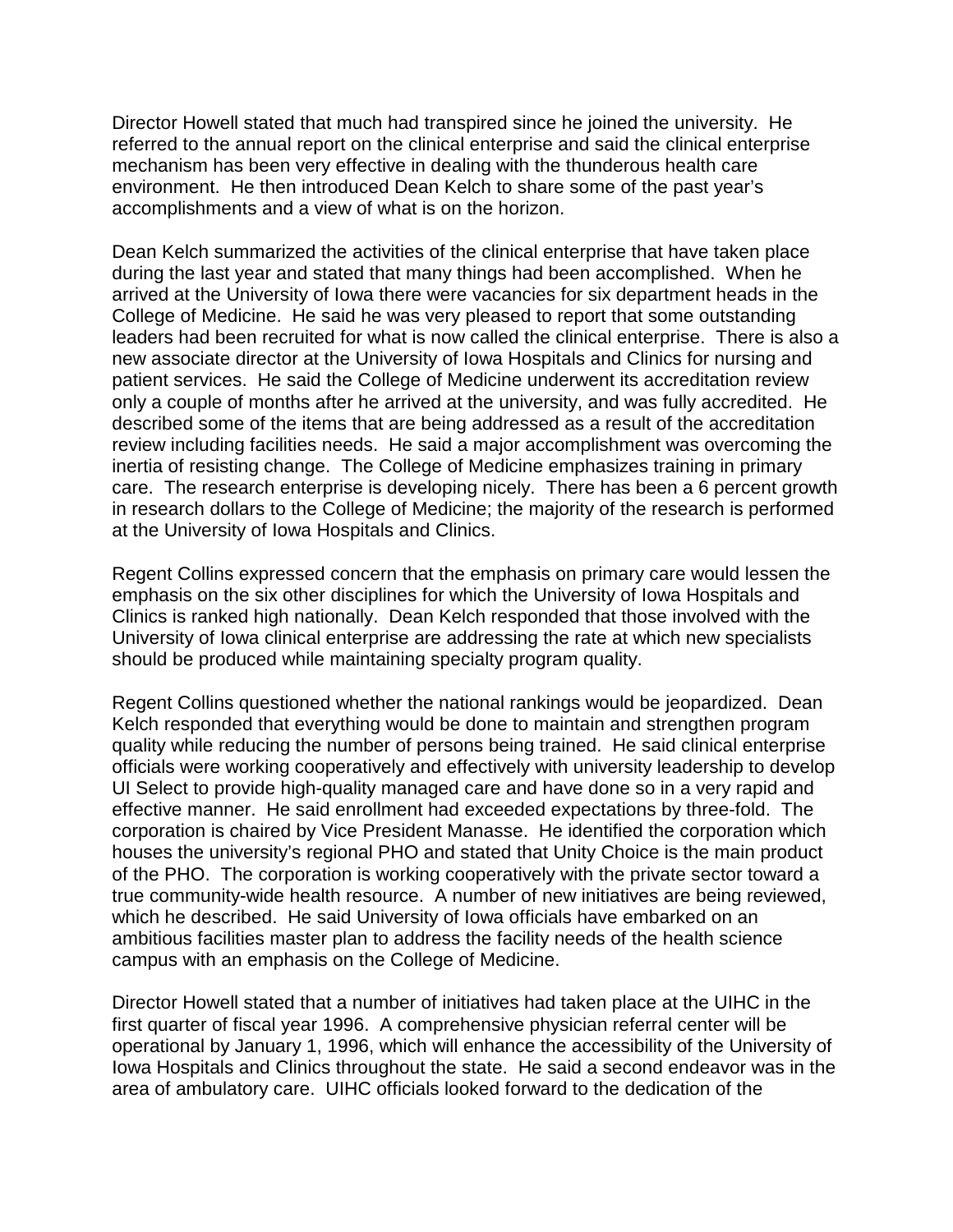Pomerantz Pavilion. He said much attention had been given during the first quarter to development of network activities.

Director Howell stated that as Dean Kelch and he concluded their first year they were still eager and excited to continue their communications with the Board of Regents. He has been very impressed with the commitment of individuals throughout the state for the University of Iowa Hospitals and Clinics. He expressed appreciation for the support he had received thus far.

President Pomerantz congratulated Dean Kelch and Director Howell on the conclusion of their first year together. He said they brought to Iowa a really first-rate team. Their commitment was an outstanding statement to the public and he thanked them for all that they do. With regard to communications with the Board, he said it was going to be absolutely essential in the fast-changing health care delivery market. This Board must be continually appraised so it can make intelligent decisions regarding the programs. He urged University of Iowa clinical enterprise officials to make sure that all the Regents know what they need to know in order to be team players.

Director Howell said he certainly understood the obligation to communication.

MOTION: Regent Tyrrell moved to (1) Receive the report of the University of Iowa Clinical Enterprise and authorize the University of Iowa Hospitals and Clinics and the University of Iowa College of Medicine to transfer \$18,945,000, one-half from each unit, to the University of Iowa Health System for the purpose of acquiring 100% of the capital stock of University of Iowa Community Medical Services, Inc. (UICMS), including \$18,445,000 to acquire, develop and coordinate a community practice network and \$500,000 to acquire 100 percent of the capital stock of the University of Iowa Community Homecare, Inc. (2) Receive the report on the operations of the UIHC. Regent Kennedy seconded the motion. MOTION CARRIED UNANIMOUSLY.

Vice President Manasse stated that for the next component of the presentation the Regents would put on the hats as the trustees of the University of Iowa Hospitals and Clinics. He asked Director Howell to begin the presentation.

Director Howell stated that before he presents the Board with an update from the first quarter of FY 1996, he also would provide a brief summary of the year in review. UIHC officials have been able to close the books and collect final operating statistics. He said that in-patient activity remained essentially stable. Outpatient activity continues to grow. Surgical volume is stable. UIHC concluded a year of strong performance in areas of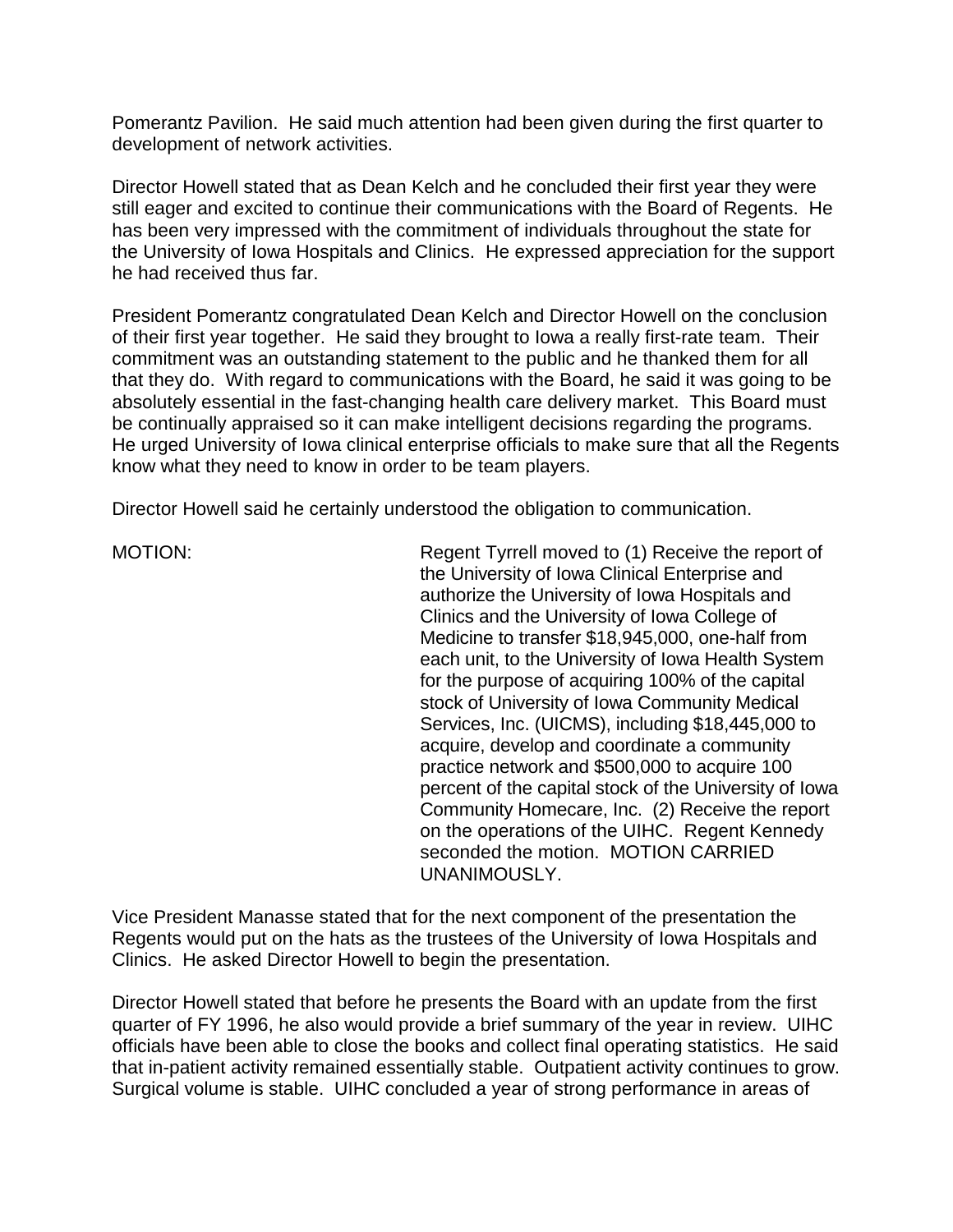expense management. There was almost no growth in salary expenditures while accommodating an \$8+ million pay plan. He said salary savings occurred primarily by downsizing without a disruption in the work force. He asked John Staley and Ken Yerington to review the first quarter operations.

Mr. Yerington reviewed operating statistics and financial performance measures for the first quarter of FY 1996. He said there was a minor decrease (-1.1 percent) in total revenues due in part to the reduction in in-patient versus out-patient surgical procedures.

Regent Newlin asked why the bad debt item had improved so much. Mr. Yerington responded that last year the reserves for uncollectibles were increased.

Mr. Yerington stated that the operating margin of 5.7 percent was an improvement over last year. He cautioned that it would be very difficult to maintain that level in the face of Federal budget reduction proposals and the decline in patient volumes.

Regent Collins asked what would be the preferred operating margin. Mr. Yerington responded that the last time that question was asked his response was approximately 8 percent; however, that was no longer realistic. He said that nationally to achieve 3 percent was about what could be expected in a managed care environment.

Mr. Staley stated that on November 13 through November 17 a survey of the University of Iowa Hospitals and Clinics would be completed by the joint commission on health care accreditation. He noted that there are 175 different organizations that oversee one or more aspects of the University of Iowa Hospitals and Clinics.

Mr. Staley reviewed the quarterly operating report. The total admissions had increased although the composition of the admissions was changing significantly. He said acute admissions had declined by 11.9 percent due to two factors: 1) the movement of more patient care from inpatient to an ambulatory setting by the move to managed care and 2) at the beginning of calendar year 1995 three new bed categories were adopted at the University of Iowa Hospitals and Clinics. He said there has been a large growth in the number of admitted outpatients and a reduction in the average length of patient stay.

Regent Newlin asked how many patients were involved in the change of classification. Mr. Staley responded that almost all patients were affected. There has been a shift in classification from acute admission to admitted outpatient.

Regent Newlin asked if there would be any benefit to going back a year or two to reclassify admissions so they can compare "apples to apples". Mr. Staley responded that it would be quite a task to do so.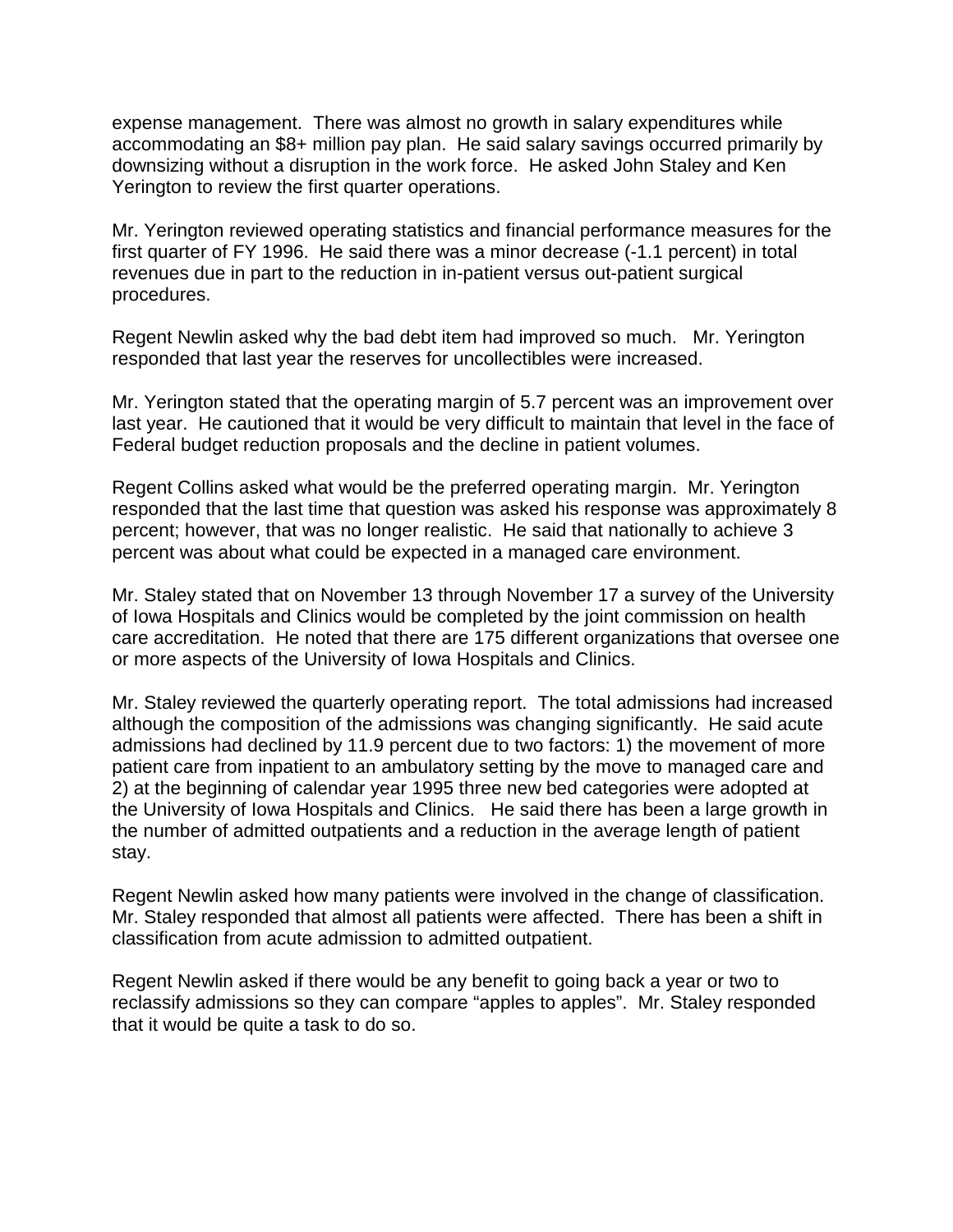Mr. Staley stated that the case mix index was very similar to the preceding two fiscal years. He reviewed the case mix index compared to other hospitals in Iowa. He also reviewed the ambulatory care programs of the University of Iowa Hospitals and Clinics .

Regent Collins questioned whether the patient mix of complicated cases impacted on the primary care training for the medical school. Dean Kelch responded that it was having an impact. College of Medicine officials have to provide more opportunities in the community for students. He said that as tertiary care centers become more specialized it will become more difficult to meet the primary care training needs.

President Pomerantz asked for Dean Kelch's current view of the potential impact of legislation being formulated in Washington, D.C. effecting teaching hospitals.

Dean Kelch responded that there were many things that were of great concern as society seems to be pulling away from its previously-assumed responsibility to participate in the educational costs of medical students and other health care providers. The most onerous potential right now is the elimination of support of graduate medical education direct and indirect costs through the Medicare program. He said he was very concerned about that prospect which was another reason to keep the cost structure under very tight control and seek other ways to fund the educational mission of the both the University of Iowa Hospitals and Clinics and the College of Medicine. He said the managed care organizations are rationing reimbursement for hospitals and providers; every way they turn they are facing challenges.

Regent Collins said the Regents must get the word out to the citizens and the legislature; this is a very crucial stage in the evolution of health care reform.

Dean Kelch said he hoped that Director Howell and he were getting that word out. They are meeting with many community leaders, discussing issues and offering a range of opportunities for communities to participate with the university. He said they were working diligently on that effort and needed the Board's feedback on the directions in which they were proceeding.

Regent Collins asked if the clinical enterprise was in a survival mode. Dean Kelch responded that it was not. Other university medical enterprises did not get involved at the right stage; there are many disaster areas in medical education in this country.

Regent Tyrrell stated that officials of the University of Iowa Hospitals and Clinics and the College of Medicine have done planning and have prepared for this crisis as well as could be done at this time, and better than many. He felt they were as well positioned as they could and should be.

Mr. Staley reviewed the patient census data.

Regent Dorr asked where the ambulatory clinics are located. Mr. Staley responded that clinics are located all across the state but predominantly in the eastern part of the state.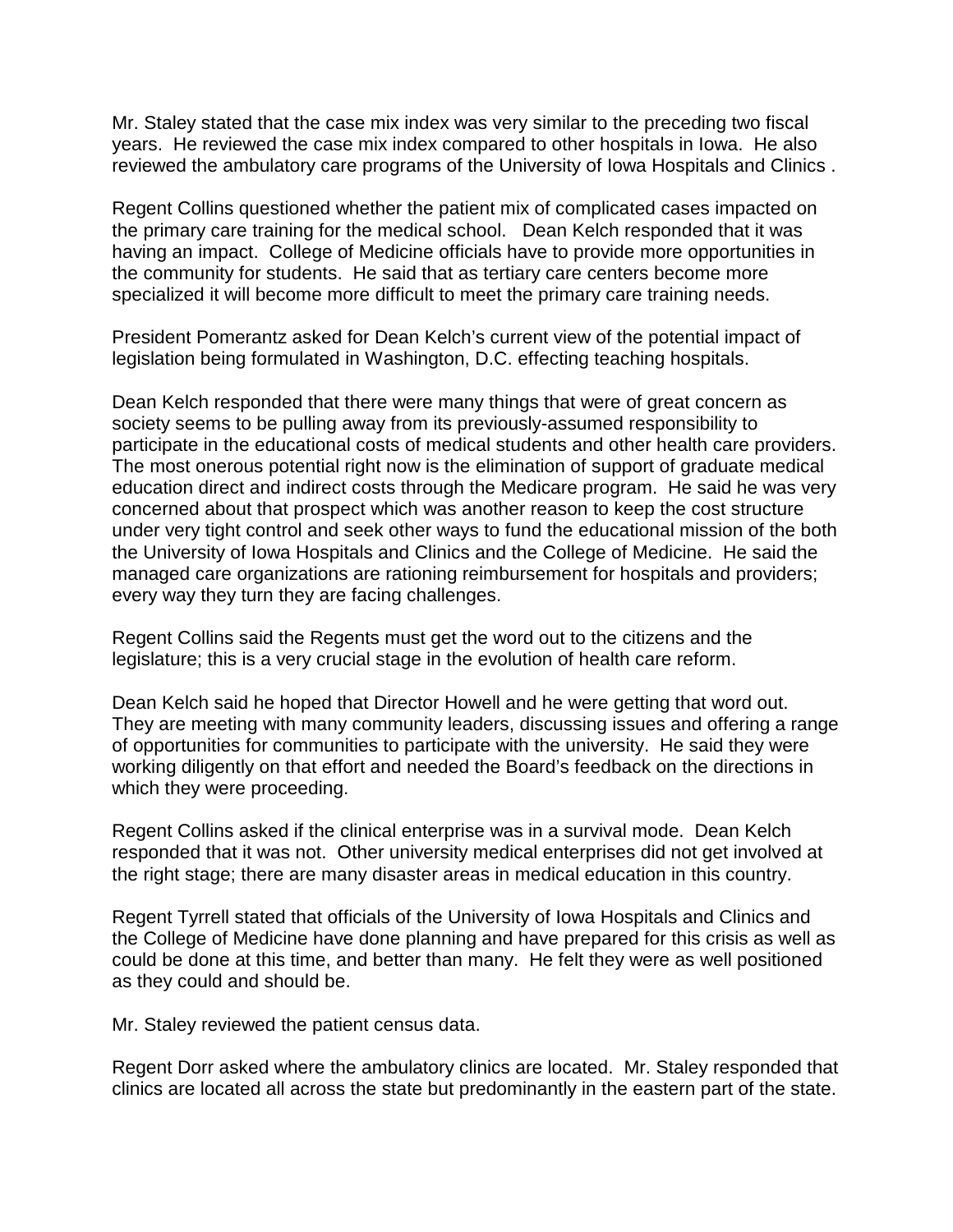He said there are 20 types of clinics, a number of which are highly specialized. (Later in the meeting Director Howell stated that there are 37 outreach clinics, not including the numerous child health outreach clinics located throughout the state.)

Mr. Staley reviewed the managed care patient volume, development of the new Family Care Center, progress in meeting capital replacement objectives, sources of capital development funds, and plans for future development. He noted that 97 percent of the funds used for capital replacement for the UIHC have come from self-generated paying patient revenues; none of the capital replacement funds came from State revenues. The facilities for family practice in the non-code conforming Steindler Building will be completely replaced.

Mr. Staley introduced Kent Bottles.

Dr. Bottles discussed the multiple purposes of the Family Care Center program. He said it is an outcare facility. The program will facilitate collaboration between units and will be a model for family providers of medical care.

Regent Tyrrell asked if the Family Care Center would have expanded hours. Dr. Bottles responded affirmatively.

Regent Tyrrell asked if after hours care would be offered. Dr. Bottles responded that it would not be offered.

Regent Tyrrell suggested that there may be a need to offer a 24-hour Family Care Center. Dr. Bottles responded that it was a good suggestion and would be given consideration.

Director Howell stated that before addressing the operating plan for accomplishing University of Iowa Hospitals and Clinics strategic plan goals, he wished to elaborate on earlier comments made by his colleagues and questions asked by Regents. With regard to comments made by Mr. Staley about the accreditation review survey, he said UIHC officials would be reporting the results of the survey to the Regents. Secondly, in response to a question by Regent Collins, Director Howell stated that UIHC officials will continue to provide the Regents with a barometer of what constitutes thriving in this changing health care environment. He noted that the perils of survival or non-survival will become greater with each passing day.

Director Howell proceeded to discuss the 12 specific goals within the UIHC strategic plan. He said the goals were organized into general categories of managing value, managing health and managing markets. Since July special tactical plans have been identified to operationalize each goal and accompanying strategies. He summarized key elements of the strategic plan. He noted that in pursuit of cost goals they cannot lose sight of quality and service. One such effort was the development of CareMaps to standardize and streamline the care process while optimizing patient outcomes. He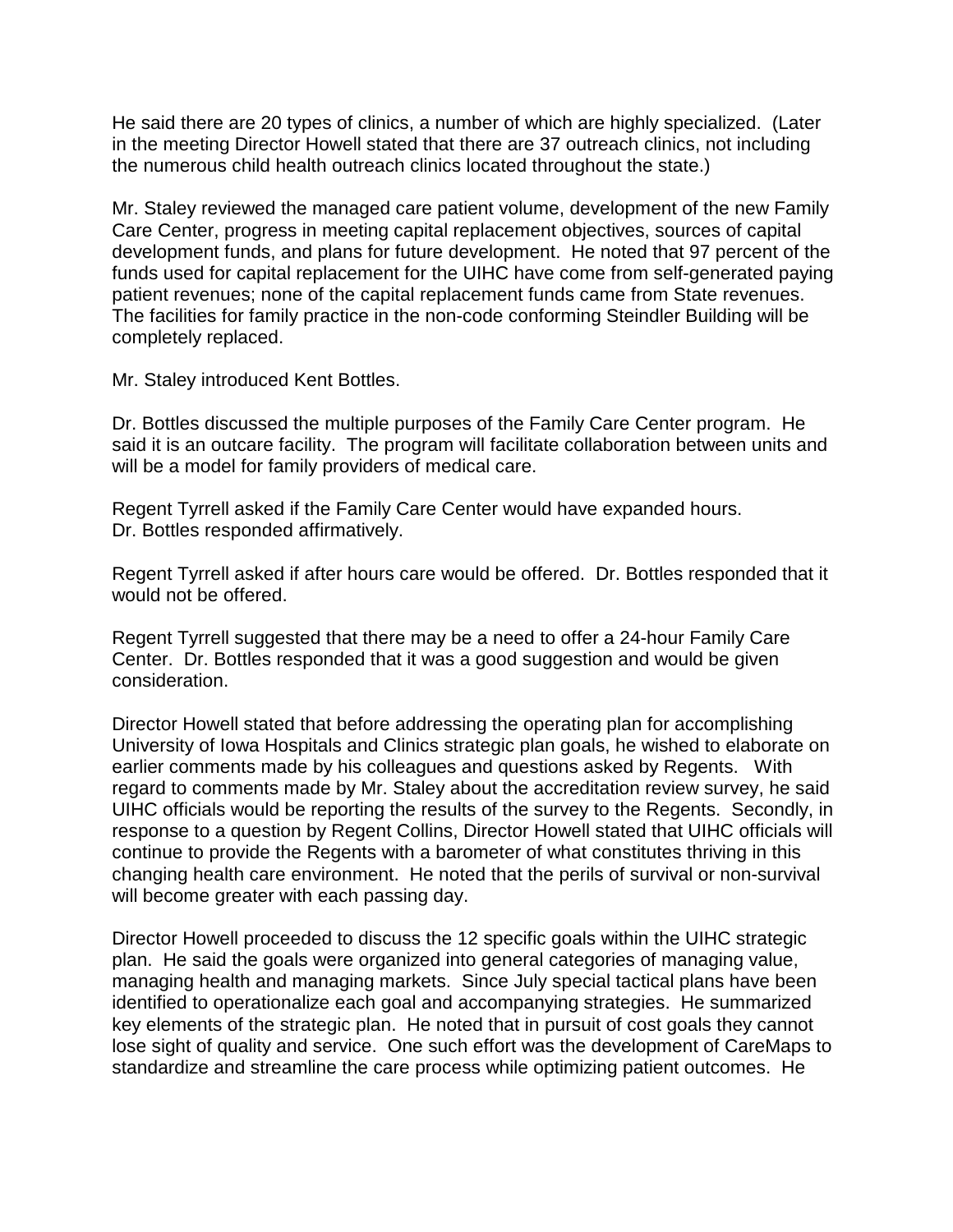said UIHC officials will continue to pursue expansion of group purchasing activities. In order to be competitive, alternate streams of funding will be sought.

As a strategy for managing quality and cost, Director Howell stated that UIHC officials will perpetuate and refine the Process Improvement Grant Program which provides small grants for innovative, multidisciplinary approaches to enhancing clinical and/or operational efficiency and/or effectiveness.

Director Howell provided examples of additional strategies to manage value, manage health and manage markets.

Director Howell acknowledged that the University of Iowa Hospitals and Clinics has a long and nationally-recognized history of accomplishments. In order to sustain those accomplishments, initiatives will be pursued at the departmental and unit levels. An operating plan will be developed for each of the five fiscal years included in the strategic plan.

Regent Collins stated that if Iowa is going to have a first-class medical school and one of the largest teaching hospitals in the nation within the context of health care reform, competition, capitation, etc., there will need to be sources of financial support beyond obtaining operating efficiencies. The University of Iowa Hospitals and Clinics and the College of Medicine must be viewed as part of the overall educational system to receive support from the legislature.

Director Howell stated that Regent Collins was absolutely right. The next part of this presentation would address the Federal government's Medicare reform efforts and would allow them to focus on the impact and to engage in a meaningful discussion.

President Pomerantz stated that Regent Collins made a good point. Not only is communication with the Regents on a continuing basis important but communication with the Governor and the legislature, also, needs to take place. At some point in time they are going to be called upon. With the strategic planning process and the continuance of improvement toward quality, he said the people of Iowa will support the University of Iowa Hospitals and Clinics and the College of Medicine.

Director Howell discussed with the Regents the impact of Medicare reform proposals on funding of educationally-related costs of the University of Iowa Hospitals and Clinics. He described the potential impact of all the reductions, noting that much was still unknown about Medicare reform. UIHC officials monitor legislative activities daily and are beginning to make contingency plans. In order to close on an optimistic note, he said the picture looked much more optimistic now than it did in July.

Regent Newlin asked if the medical teaching hospitals were all being treated alike under the various Federal proposals. Director Howell responded that they were not. Many of the cost structures are based on historical costs; however, all teaching hospitals will experience the same percentage impact.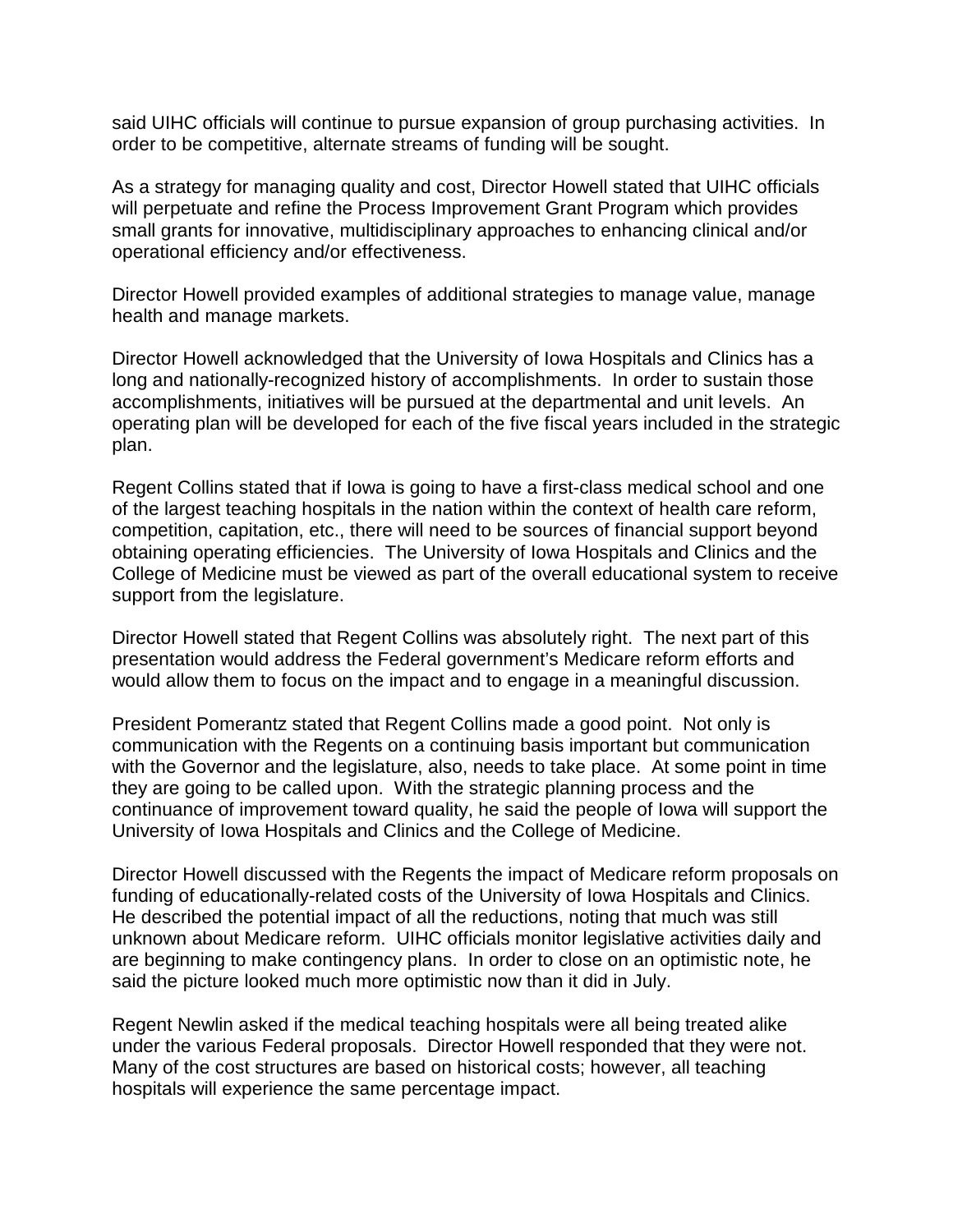President Pomerantz thanked University of Iowa and University of Iowa Hospitals and Clinics officials for the report.

ACTION: President Pomerantz stated the Board received the reports, by general consent.

**RESOLUTION FOR THE SALE OF \$15,900,000 TELECOMMUNICATIONS FACILITIES REVENUE BONDS, SERIES SUI 1995**. The Board Office recommended that the Board adopt the following resolutions:

- (1) A Resolution providing for the sale and award of \$15,900,000 Telecommunications Facilities Revenue Bonds, Series S.U.I. 1995, and approving and authorizing the agreement of such sale and award.
- (2) A Resolution authorizing and providing for the issuance and securing the payment of \$15,900,000 Telecommunications Facilities Revenue Bonds, Series S.U.I. 1995, for the purpose of defraying costs of constructing, improving and equipping certain telecommunications facilities for The State University of Iowa, paying the costs of issuance and funding a reserve fund.

During the September 19, 1995, Banking Committee meeting, President Pomerantz asked Springsted to review the possibility of using a 5-year call option on the bonds rather than a 10-year call feature. As a result of discussions with a number of underwriting firms, the call provision was changed to 8 years.

The University of Iowa Office of Information Technology, Hospitals & Clinics and Business Office developed an improvement plan to meet the university's voice, video and data communications needs for instruction, research, administration and outreach services.

The size of the bond issue including project costs, issuance costs and debt service reserve is \$15,900,000; the repayment period will be 15 years. The debt service on the bonds will be met through charges to users of the telecommunications facilities. The bonds also will be secured by a debt service reserve equal to the lesser of 10 percent of the bond principal or maximum annual debt service in any year prior to the final maturity year, together with investment earnings thereon.

The financing will enable the university to accelerate the completion of a modern campus network system in 1996 and 1997; the estimated date of completion is December 1997.

Other fund sources available for the telecommunications capital program are Telecommunications Improvement and Replacement Funds, Office of Information Technology Equipment and Improvement Funds, UIHC Building Usage Funds and Income from Treasurer's Temporary Investments.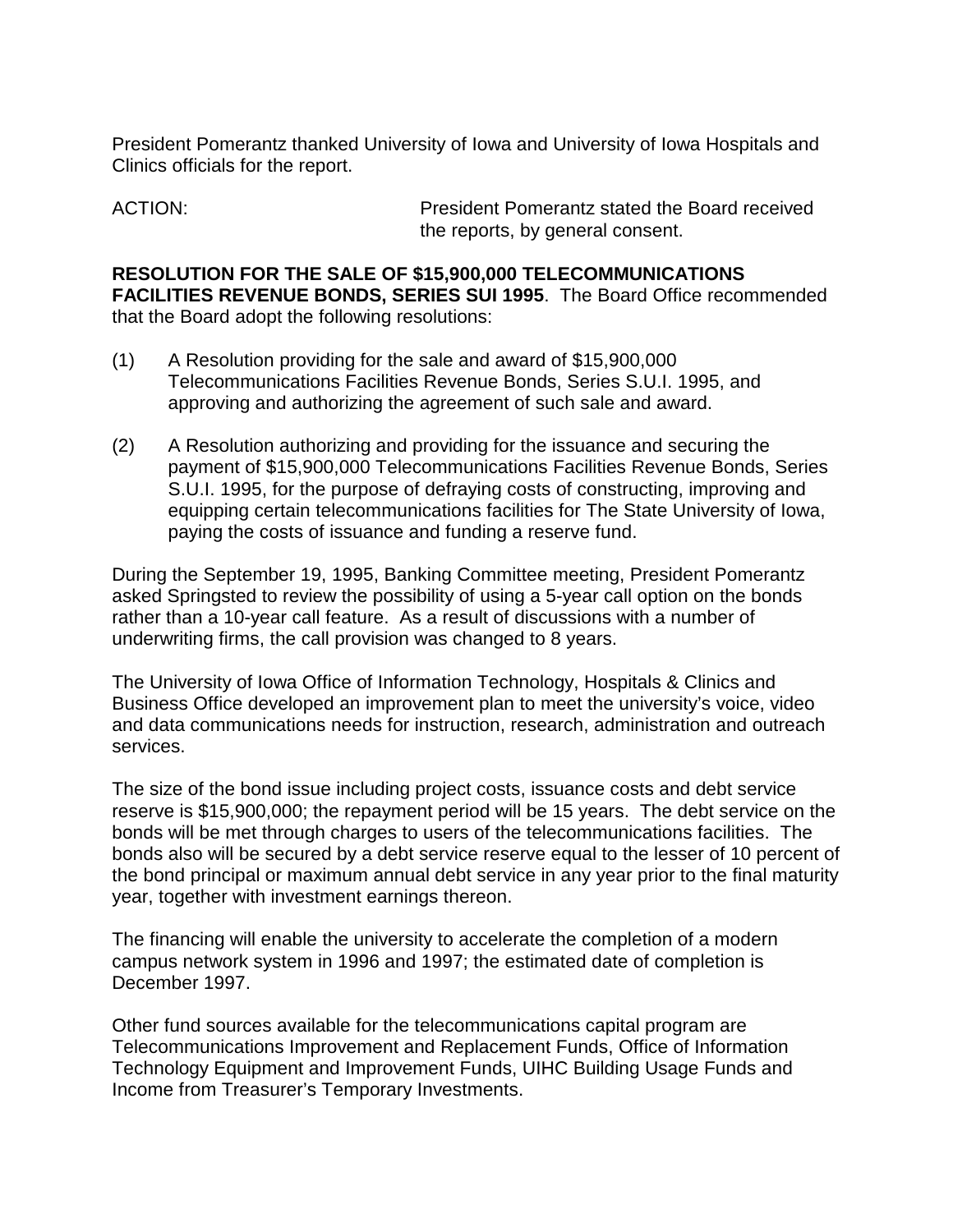#### Bond Specifics

| <b>Average Maturity:</b> | 9.55 years                                                        |
|--------------------------|-------------------------------------------------------------------|
| <b>Bonds Dated:</b>      | November 1, 1995                                                  |
| Interest Due:            | January 1 and July 1 commencing July 1, 1996                      |
| <b>Principal Due:</b>    | July 1, 1997-2011 inclusive                                       |
| <b>Optional Call:</b>    | Bonds maturing on and after July 1, 2004 are callable on any date |
|                          | on or after July 1, 2003 at par                                   |
| Denomination:            | \$5,000 and integral multiples thereof                            |

Mr. Fick of Springsted, Inc., reported that two bids were received. A syndicate led by Merrill Lynch bid a true interest rate of 4.9964 percent. The second bid was from a syndicate led by Piper Jaffray for a true interest rate of 4.9803 percent. He noted that there was only a \$36,000 difference in the interest costs of the bids.

Mr. Fick stated that the Piper Jaffray bid represented a very good bid in the market. He provided examples of two other issues which recently sold at 35 to 40 basis points higher than these bonds. The bond buyer index was 5.82 percent this week. The Piper Jaffray bid was 80 basis points below the bond buyer index. He recommended the Regents accept the Piper Jaffray bid.

President Pomerantz asked if he was best advised to abstain from voting on the bond sale. Mr. Haynie responded that abstention by President Pomerantz was probably appropriate.

MOTION: Regent Tyrrell moved to approve the two resolutions as outlined on page 356 of these Minutes. Regent Dorr seconded the motion, and upon the roll being called, the following voted: AYE: Dorr, Kennedy, Mahood, Newlin, Pellett, Smith, Tyrrell. NAY: None. ABSENT: None. ABSTAIN: Collins, Pomerantz.

MOTION CARRIED.

President Pomerantz thanked Messrs. Fick and Haynie for a job well done.

**AMENDMENT TO OAKDALE RESEARCH PARK LEASE**. The Board Office recommended that the Board (1) approve a mortgage loan not to exceed \$5 million between the University of Iowa Facilities Corporation and Firstar Bank for the acquisition of the Multi-Tenant Facility (Oakdale Research Park Building), and (2) approve a revision to the amended and restated Oakdale Research Park lease between the Board of Regents and the University of Iowa Facilities Corporation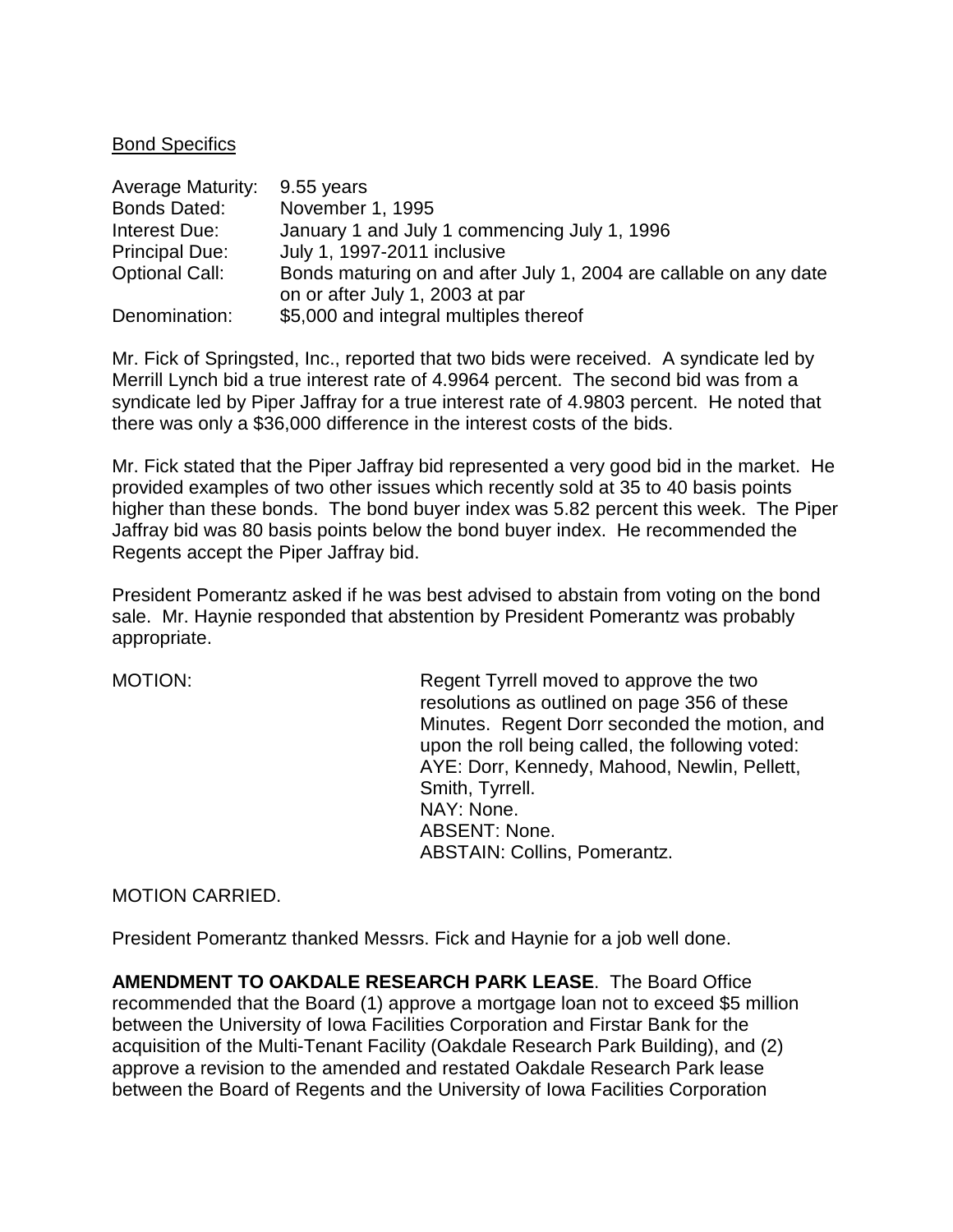extending the lease term to 15 years beginning November 1, 1995, subject to review and approval by the Attorney General's Office.

In September 1995 the Board approved the action by the Oakdale Research Park Corporation to designate the University of Iowa Facilities Corporation as its assignee to exercise the corporation's option to purchase the 48,000 square foot Multi-Tenant Research Facility (Oakdale Research Park Building) from CPMI-CRE Coralville Venture at a price of \$5 million.

CPMI's mortgage with Firstar Bank for the facility could be assumed upon exercise of the purchase option; the outstanding principal is \$4.4 million. This mortgage provides for a three-year adjustable rate mortgage amortized over 15 years; interest rate adjustments are determined by adding 180 basis points to the rate of the 36 month U.S. Treasury note.

The university's lease of the building for research needs is coterminous with this 15 year mortgage; the lease has another 12-1/2 years to run.

The existing monthly rental rate was \$47,831, which was equal to 1.12 times the monthly amortization payment required to be made by CPMI to Firstar Bank of Des Moines, pursuant to the terms of the financing.

To acquire the facility, the University of Iowa Facilities Corporation wishes to modify the loan commitment currently in place. The amount to be borrowed will not exceed \$5 million; amortization payments will be determined on the basis of an adjustable rate, 15-year, mortgage loan with the initial interest rate, set at the time of closing, equal to the 5-year U.S. Treasury Note yield plus 110 basis points.

With 7 percent mortgage financing, the monthly rental payment would be approximately \$45,750.

The current lease will be extended another 2-1/2 years for a total term of 15 years beginning November 1, 1995; the lease term would be coterminous with the new financing arrangements. The mortgage interest rate would be reset in 5-year intervals, based upon the 5-year U.S. Treasury Note yield plus 110 basis points; this would result in a corresponding adjustment in the rental rate, which will equal the monthly amortization payment.

MOTION: The motion for this item can be found under the Report of the Banking Committee, page 313 of these Minutes.

President Pomerantz then asked Board members and institutional officials if there were additional items for discussion pertaining to the University of Iowa. There were none.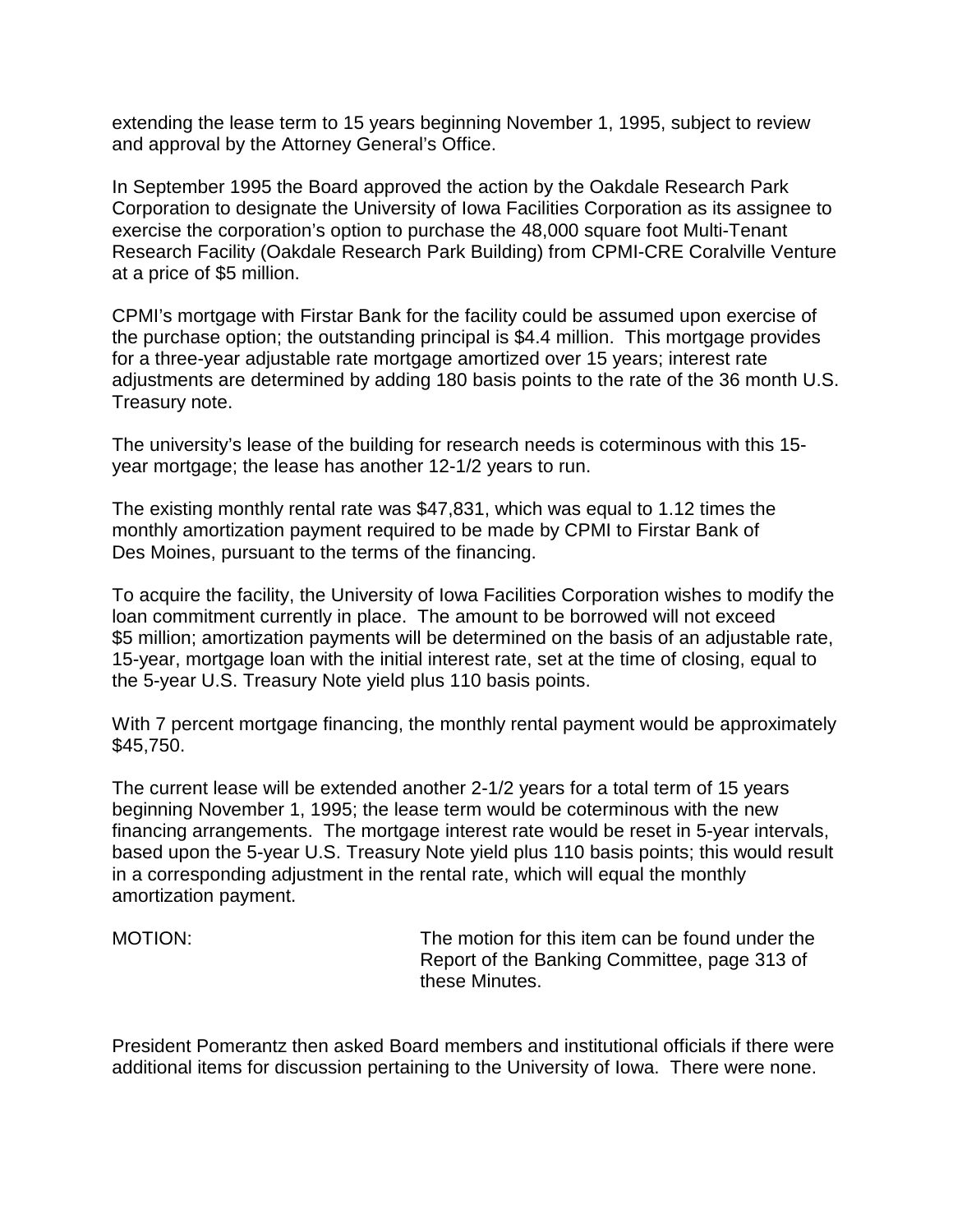# IOWA STATE UNIVERSITY

The following business pertaining to Iowa State University was transacted on Wednesday, October 18, 1995.

**RATIFICATION OF PERSONNEL TRANSACTIONS**. The Board Office recommended the Board approve personnel transactions, as follows:

Register of Personnel Changes for September 1995 which included eight requests for early retirement.

Approve the appointment of THOMAS J. BARTON as Director of the Ames Laboratory effective September 1, 1995, at an annual salary of \$142,500.

MOTION: Regent Newlin moved to approve the university's personnel transactions, as presented. Regent Kennedy seconded the motion. MOTION CARRIED UNANIMOUSLY.

# **RENAMING OF EXISTING ISU CENTER FROM THE IOWA TRANSPORTATION CENTER TO THE TRANSPORTATION RESEARCH AND EDUCATION CENTER**.

The Board Office recommended the Board refer the requested change in the name of the Iowa Transportation Center to the Interinstitutional Committee on Educational Coordination and the Board Office for review and recommendation.

The two reasons for this request were: (1) there is confusion between the "Iowa Transportation Center and field offices of the Iowa Department of Transportation "transportation centers" and particularly the "Central Iowa Transportation Center" located in Ames; and (2) there has been an expansion in the range of activities taken on by the center.

The center now has projects underway in about 20 states and in Canada. The mission and objectives of the center will remain unchanged. There are no budgetary implications of this name change.

ACTION: This matter was referred by consent.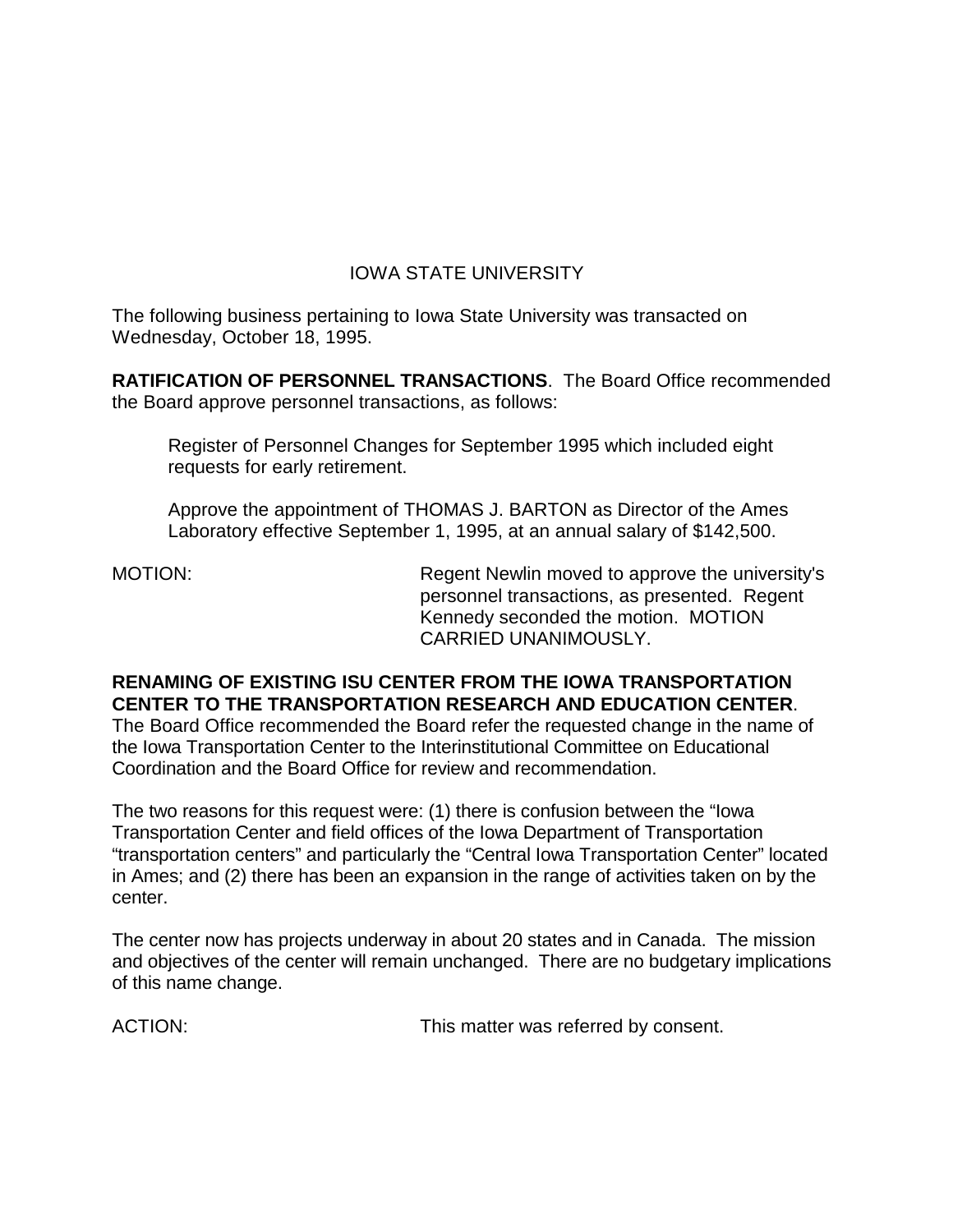**REGISTER OF CAPITAL IMPROVEMENT BUSINESS TRANSACTIONS**. The Board Office recommended that the Register of Capital Improvement Business Transactions for Iowa State University be approved.

## PERMISSION TO PROCEED WITH PROJECT PLANNING

#### Utilities--Heating Plant--Chiller No. 4

The additional chiller will provide back-up service in the event of a malfunction of any of the three existing units, all of which are needed to meet the university's chilled water demand. The university completed a chilled water master plan in 1993 which forecasted the need for the additional chiller for the 1996 cooling season. Actual installation will be scheduled so that the unit will be available for service for the 1997 cooling season.

## PROJECT DESCRIPTIONS AND BUDGETS

Utilities--Heating Plant--Chiller No. 4 \$2,500,000 Source of Funds: Utility Repairs

#### Preliminary Budget

| Contracts                          | \$1,700,000 |
|------------------------------------|-------------|
| <b>Design Services</b>             | 325,000     |
| <b>Construction Administration</b> | 30,000      |
| <b>University Services</b>         | 40,000      |
| <b>Miscellaneous</b>               | 5,000       |
| <b>Project Reserve</b>             | 400,000     |
|                                    |             |
| <b>TOTAL</b>                       | \$2,500,000 |

University officials requested approval of the project budget in the amount of \$2,500,000 for the purchase and installation of an additional chiller in the Heating Plant.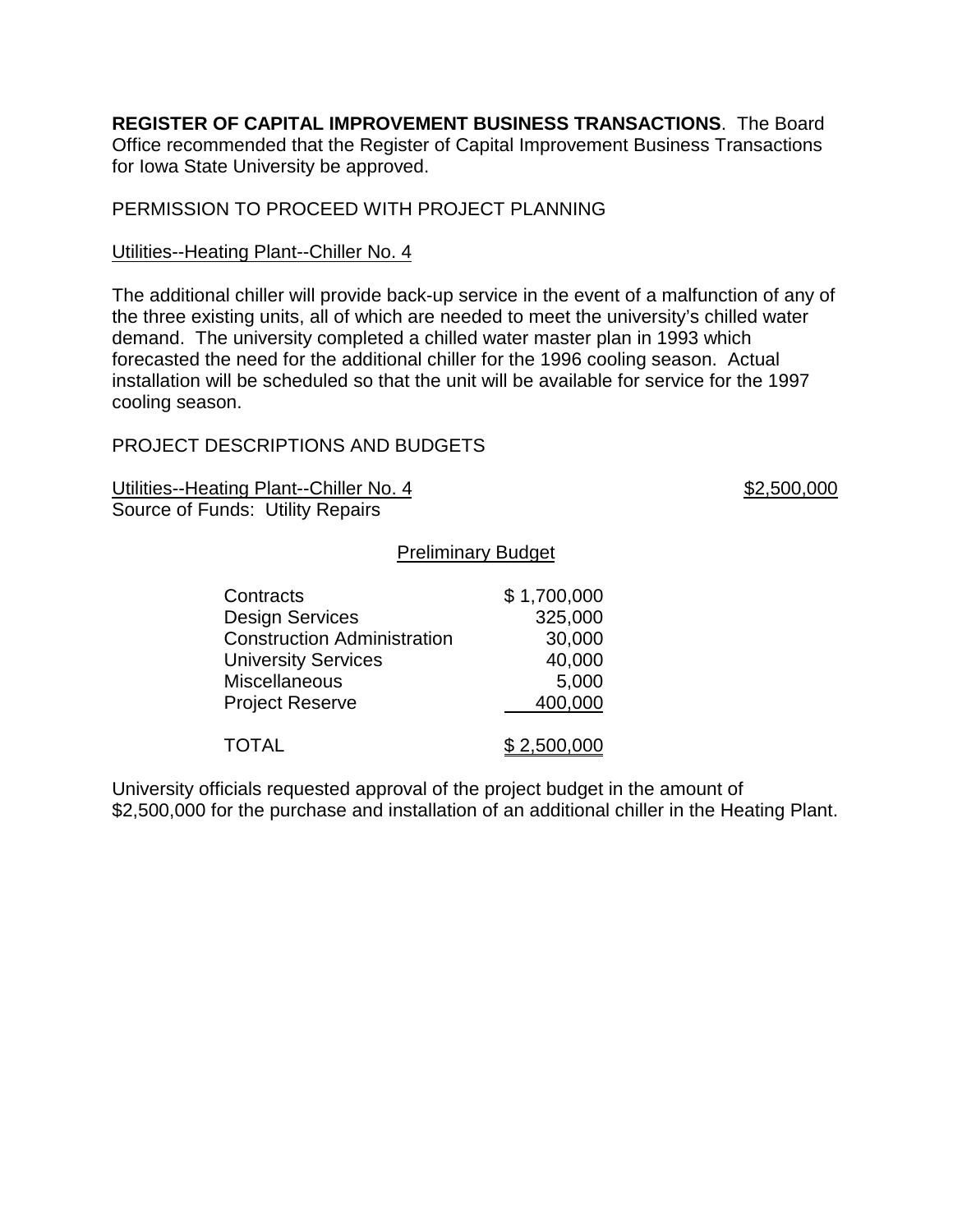Utilities--Heating Plant--Replace Chiller No. 1 \$450,000 Refrigerant Condenser Source of Funds: Utility Repairs

#### Project Budget

| Contracts                          | \$380,000 |
|------------------------------------|-----------|
| <b>Design Services</b>             | 35,000    |
| <b>Construction Administration</b> | 4,500     |
| <b>Miscellaneous</b>               | 500       |
| <b>Project Reserve</b>             | 30,000    |
| <b>TOTAL</b>                       | \$450,000 |

University officials requested approval of a project description and budget to replace the refrigerant condenser on Chiller No. 1 in order to provide adequate water flow to the unit. Following the conversion of Chiller No. 1 to a non-ozone depleting refrigerant, operating problems indicated an inadequate circulating water flow on the unit. The extreme heat and humidity of this past August resulted in extremely high chilled water loads that severely taxed the chilled water system. The new refrigerant apparently has less operating margin, but the university believes that the strain on the system would have resulted in similar problems with the old refrigerant.

\* \* \* \* \* \* \*

University officials submitted one revised project budget for approval by the Board.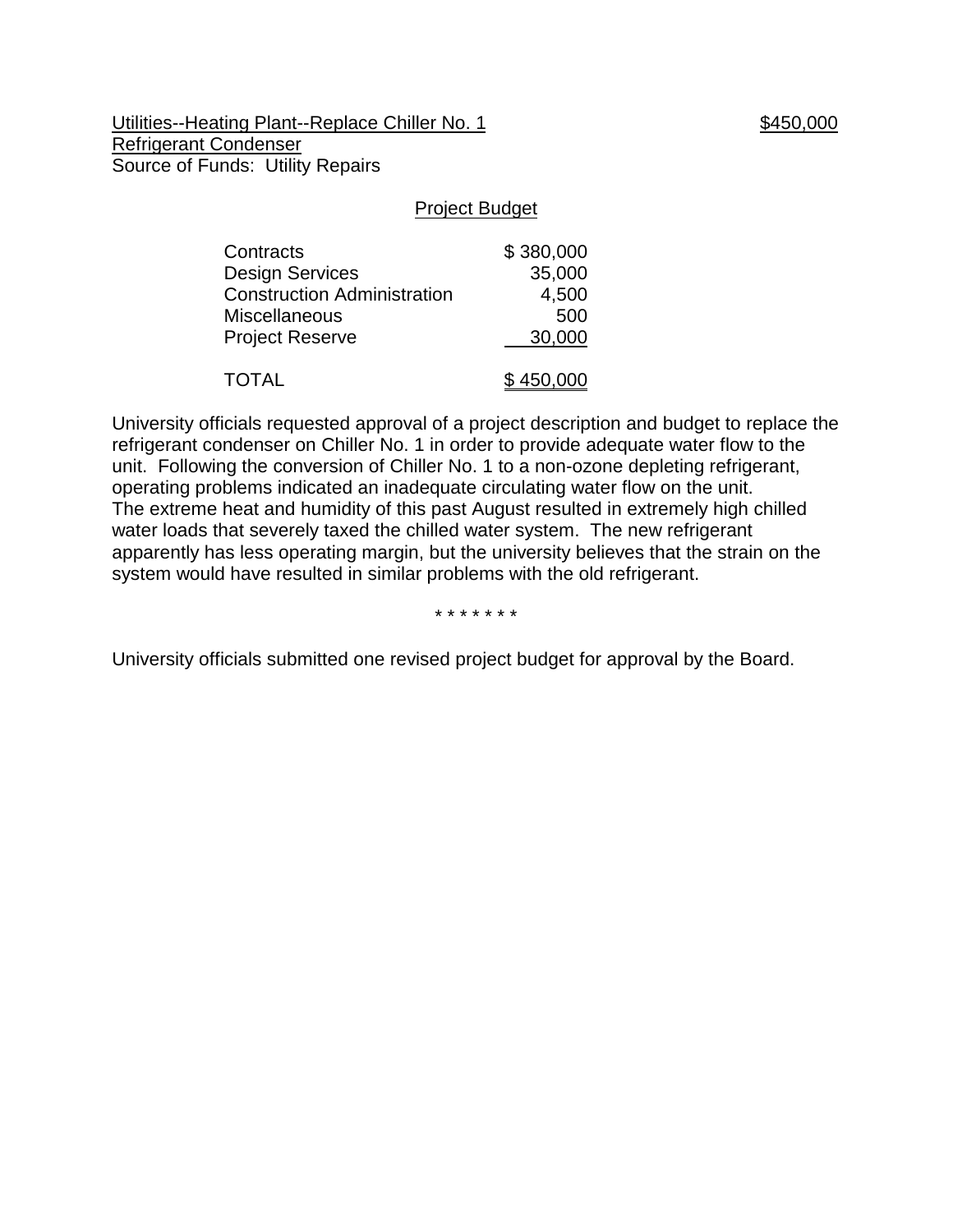## Athletic Office and Training Facility May 1995 Budget \$10,630,000

Revised Budget \$11,830,000

#### Project Budget

|                                          | May 1995<br>Budget | Revised<br><b>Budget</b><br>Oct. 1995 |
|------------------------------------------|--------------------|---------------------------------------|
| Contracts                                | \$8,515,315        | \$9,381,000                           |
| Site Development/Land Acquisition        | 12,000             | 12,000                                |
| <b>Design Services</b>                   | 810,385            | 937,345                               |
| <b>Construction Administration</b>       | 138,800            | 157,100                               |
| <b>University Services</b>               | 14,000             | 55,000                                |
| <b>Miscellaneous</b>                     | 6,500              | 9,000                                 |
| Landscaping                              | 30,000             | 100,000                               |
| <b>Utility Extensions</b>                | 45,000             | 25,000                                |
| Movable Equipment                        | 400,000            | 390,000                               |
| <b>Art Work</b>                          | 53,000             | 59,150                                |
| <b>Building Automation</b>               | 90,000             | 90,000                                |
| Telecommunications                       | 20,000             | 20,000                                |
| <b>Project Reserve</b>                   | 495,000            | 594,405                               |
| <b>TOTAL</b>                             | \$10,630,000       | \$11,830,000                          |
| Source of Funds:                         |                    |                                       |
| <b>ISU Foundation</b>                    | \$8,630,000        | \$9,830,000                           |
| <b>Treasurer's Temporary Investments</b> | 2,000,000          | 2,000,000                             |
| <b>TOTAL</b>                             | \$10,630,000       | \$11,830,000                          |

University officials requested approval of a revised project budget in the amount of \$11,830,000, an increase of \$1,200,000, to include the installation of a natural grass field to replace the existing artificial turf in Cyclone Stadium. The existing turf is 20 years old and in critical need of replacement. It will probably not be playable for another season. University officials wish to install the natural grass field prior to the 1996 football season.

#### \* \* \* \* \* \* \*

University officials reported 12 new projects with budgets of less than \$250,000. The titles, source of funds and estimated budgets for the projects were listed in the register prepared by the university.

#### \* \* \* \* \* \* \*

ARCHITECT/ENGINEER AGREEMENTS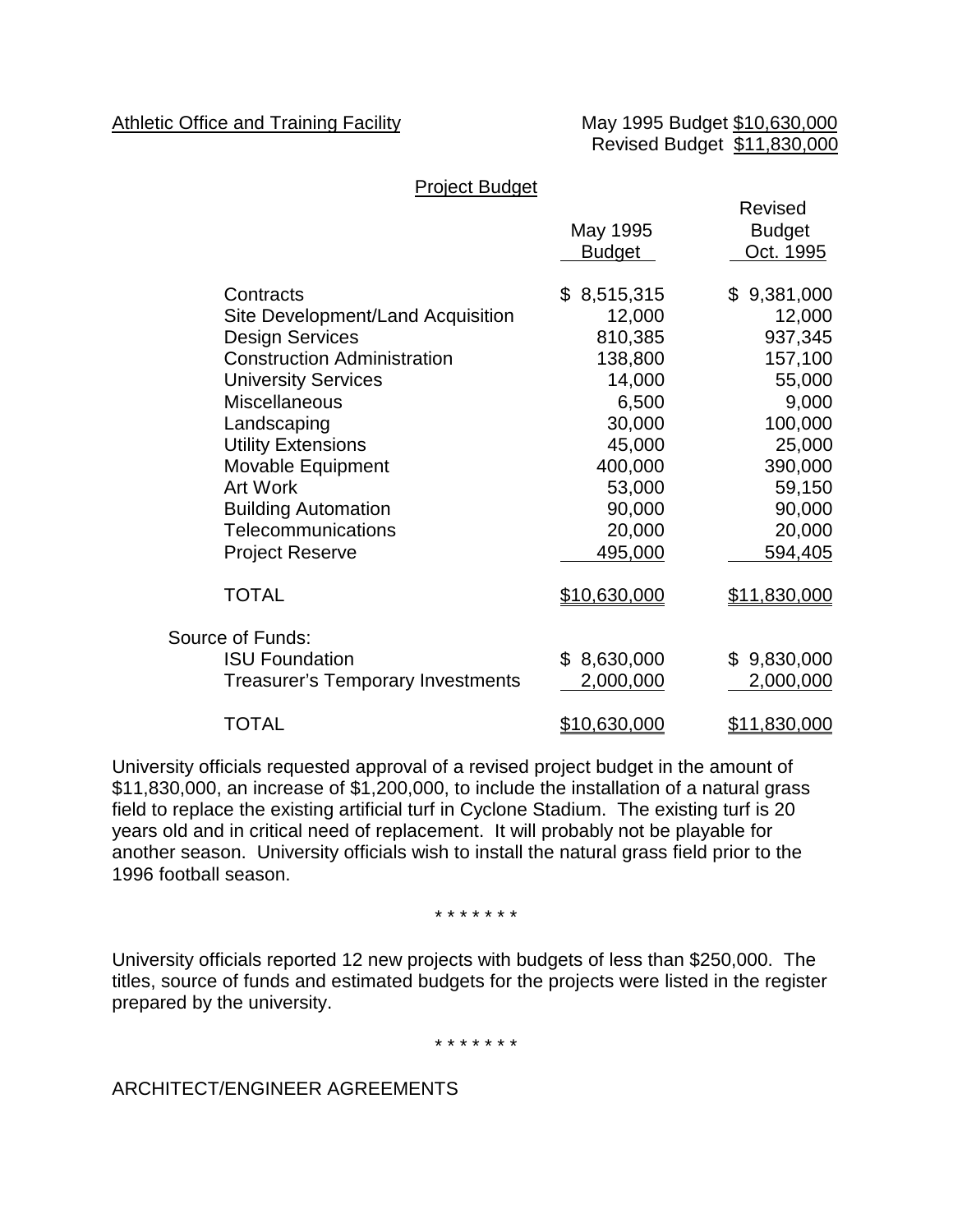University Child Care Facility  $$27,400$ Baldwin White Architects, Des Moines, Iowa

University officials requested approval of an agreement with Baldwin White Architects to provide schematic design services for the project. The university received expressions of interest from ten firms to provide design services on this project. The university selected four firms for interviews and is recommending approval of the selection of Baldwin White Architects. The Baldwin White firm demonstrated extensive experience and ability to complete the project.

Bilsland Swine Breeding Farm--Renovate Facilities--Phase I \$2,140 Curry-Wille and Associates, Ames, Iowa

CONSTRUCTION CONTRACTS

## Bilsland Swine Breeding Farm--Renovate Facilities--Phase 1--Farrowing and Nursery Building

One bid, which exceeded the engineering estimate, was received for this project. On September 8, 1995, the Executive Director authorized the university to reject the bid and reevaluate and re-bid the project at a future date.

# ACCEPTANCE OF COMPLETED CONSTRUCTION CONTRACTS

Parking Lots 28 and 29 Improvements Manatt's, Inc., Ames, Iowa

General Campus Water and Wind Damage--Vet Med Condensate Line Replacement-- Phase 2 ACI Mechanical Corporation, Ames, Iowa

General Campus Water and Wind Damage 1993--Heating Plant--Railroad Siding Shaw Engineering Company, Indianola, Iowa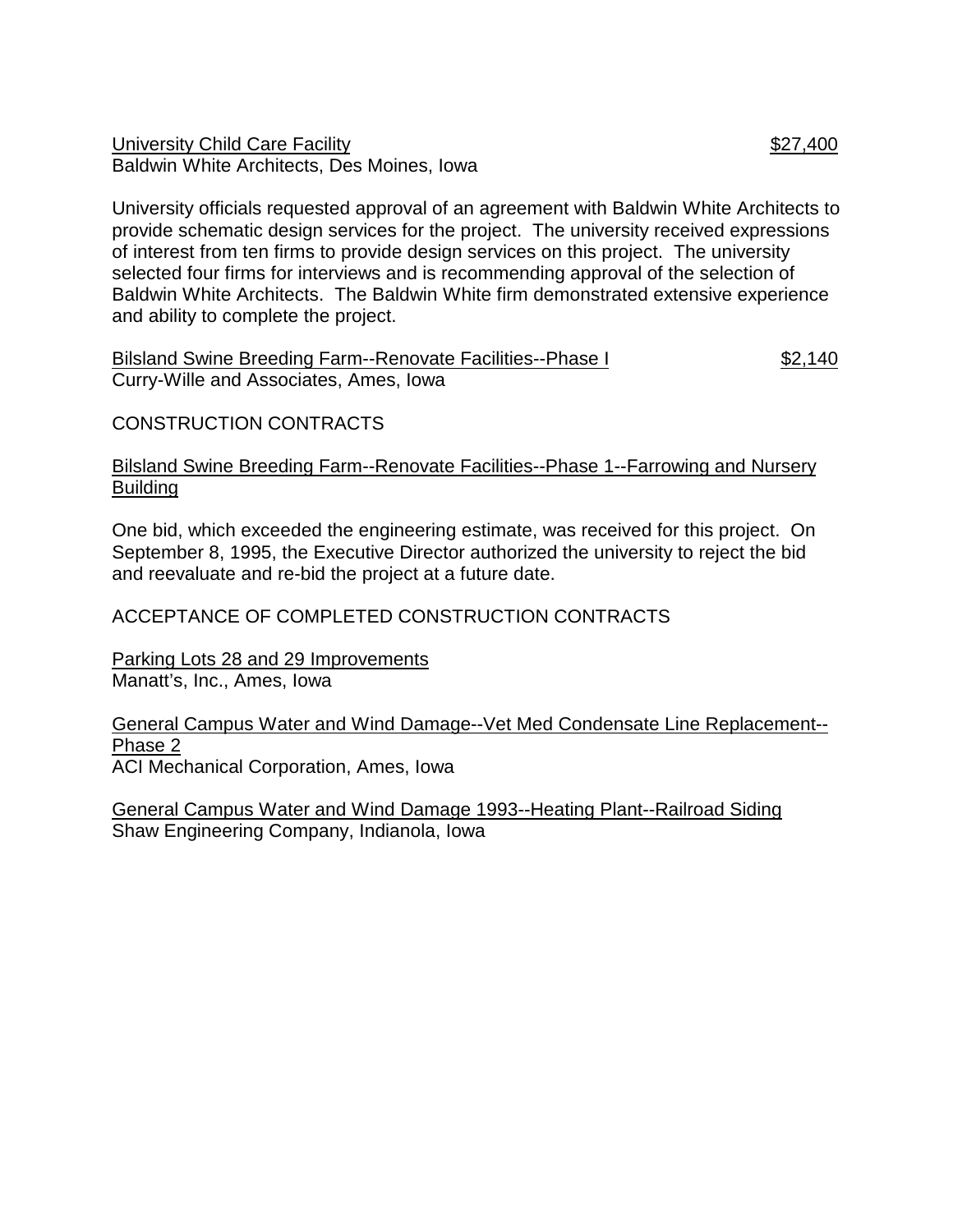Utilities--Increased Chilled Water Capacity--Phase I--Mechanical Package No. 10 Manning-Seivert Mechanical Contractors, Granger, Iowa

MOTION: Regent Tyrrell moved that the Register of Capital Improvement Business Transactions for Iowa State University be approved. Regent Collins seconded the motion. MOTION CARRIED UNANIMOUSLY.

**APPROVAL OF LEASES**. The Board Office recommended the Board approve leases, as presented.

University officials requested approval to enter into a new lease as lessor with VisionAire Corporation for its use of 272 square feet of space in the Iowa State Innovation System at the ISU Research Park at the rate of \$300 per month (\$13.24 per square foot, \$3,600 per year) on a month-to-month basis.

University officials requested approval to extend its lease as lessor with William Gardner for his use of 4,176 square feet of space in Hangar #1 at the ISU Flight Service at the rate of \$375 per month (\$1.08 per square foot, \$4,500 per year) for a one-year period.

University officials requested approval of a Memorandum of Understanding with the North Central Iowa Research Association for the Agriculture and Home Economics Experiment Station's operation of 170 acres of farmland located in north central Iowa, at an estimated cost of \$3,566 per year, effective upon Board approval through April 1, 2010.

University officials requested approval to enter into a new lease as lessee with Western Iowa Tech Community College for the university's use of 1,148 square feet of office space located in Sioux City, Iowa, at the rate of \$984.53 per month (\$10.29 per square foot, \$11,814.36 per year), and 45 square feet of storage space to be leased at no cost to the university, for a five-year period.

MOTION: Regent Collins moved to approve leases, as presented. Regent Kennedy seconded the motion, and upon the roll being called, the following voted: AYE: Collins, Dorr, Kennedy, Mahood, Newlin, Pellett, Pomerantz, Smith, Tyrrell.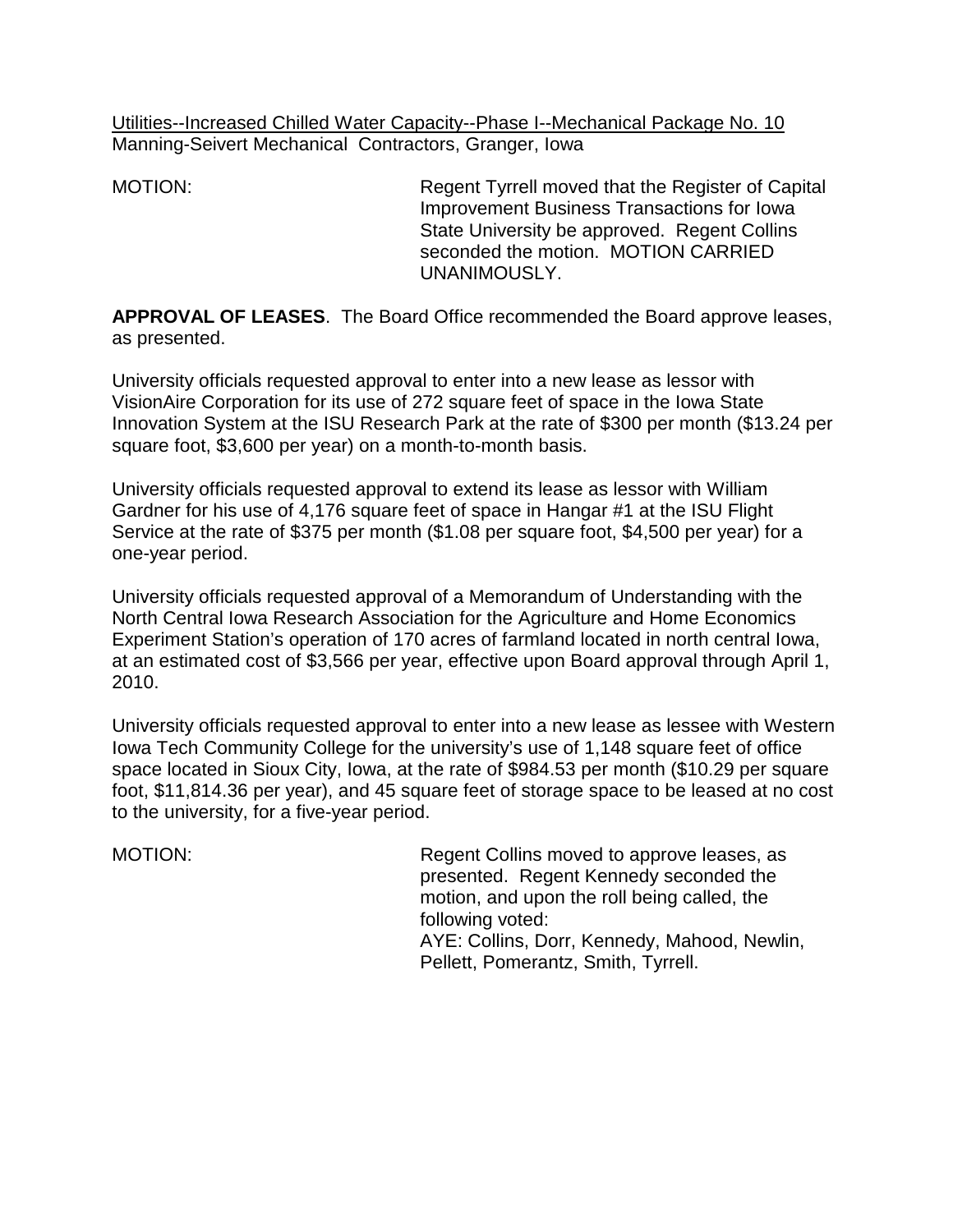## NAY: None. ABSENT: None.

#### MOTION CARRIED UNANIMOUSLY.

## **FINANCING OF THE IOWA STATE UNIVERSITY MEMORIAL UNION REMODEL**.

The Board Office recommended that the Board Adopt a Resolution authorizing the Executive Director to fix the date or dates for the sale of up to \$7,300,000 First Mortgage Notes of the Iowa State Memorial Union, directing publication of notice of intention to issue, and directing the Executive Director to call a public hearing on the proposal to issue said Notes and to set an interest rate and fix a date of sale for the said Notes; and related matters.

The Board was requested to adopt a Resolution authorizing the Executive Director to fix the date or dates for the sale of up to \$7,300,000 First Mortgage Notes of the Iowa State Memorial Union, directing publication of notice of intention to issue, and directing the Executive Director to call a public hearing on the proposal to issue said Notes and to set an interest rate and fix a date of sale for the said Notes; and related matters.

Under the terms of the resolution, the Executive Director would be authorized to fix one or more dates on or prior to November 30, 1995, for the sale of the notes in an aggregate principal amount not to exceed \$7.3 million and to approve an interest rate for the Notes at an average interest cost not to exceed 5.5 percent per annum.

At its September 20, 1995, meeting, the Board authorized the Memorial Union Board of Directors to proceed with the Iowa State University Memorial Union Food Service and Student Office Space Remodeling (37,000 gross square feet of the ground floor at an estimated cost of \$5.8 million) and Financing, subject to final review by the Regents legal and financial advisors.

The Board adopted at its September 1995 meeting a resolution authorizing the Iowa State Memorial Union to begin initial proceedings for the sale of notes in an amount not to exceed \$7.3 million.

Proceeds from the notes are to be used for the renovation of the ground floor of the Union and to refund existing promissory notes.

Since the September Board meeting the University and Memorial Union Corporation have been working with the Regents legal advisor to review and resolve legal issues regarding the project and its financing. As a result of the review, the union will finance directly the portion of the project for the franchise space, approximately \$312,000.

MOTION: The motion for this item can be found under the Report of the Banking Committee, page 314 of these Minutes.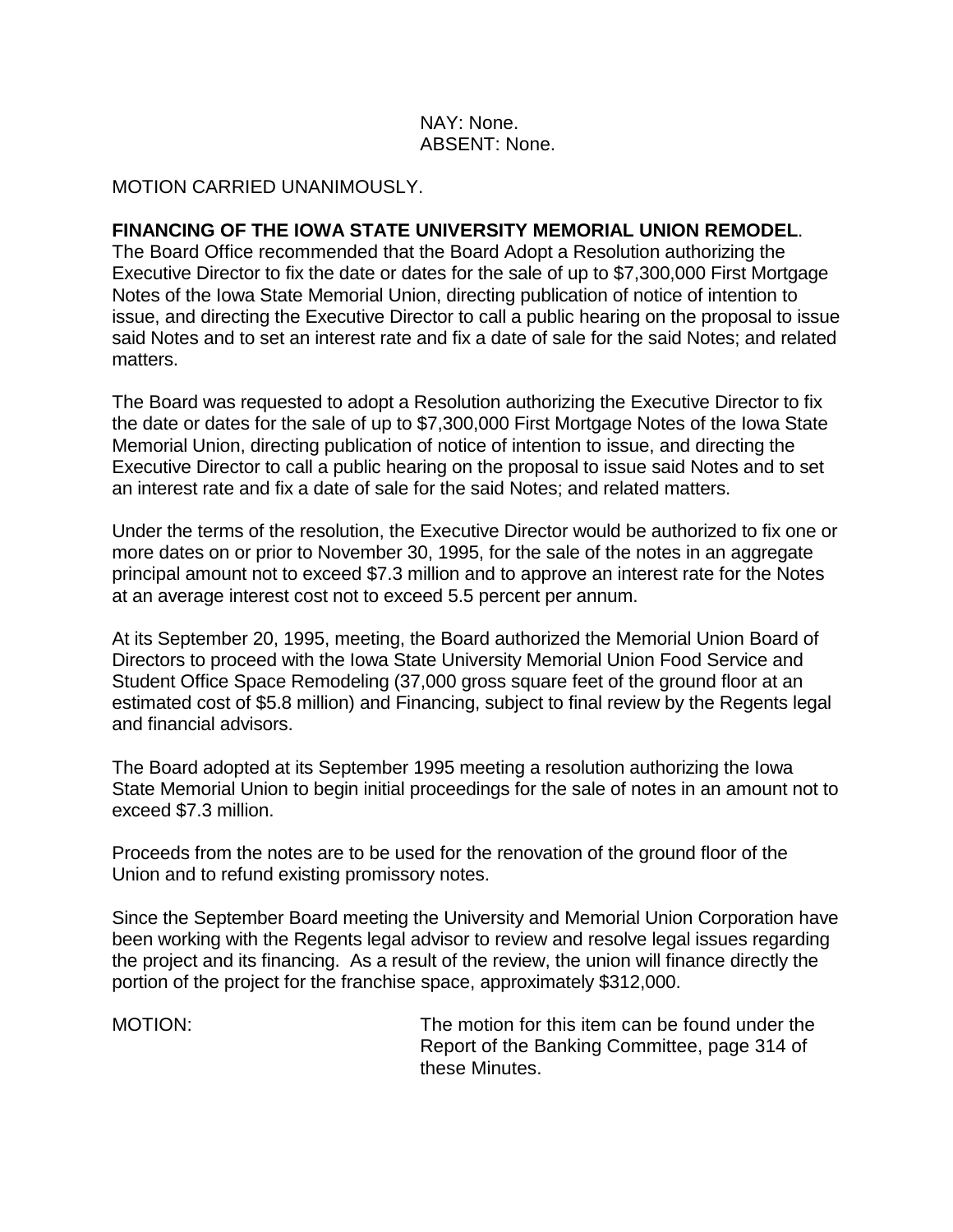President Pomerantz then asked Board members and institutional officials if there were additional items for discussion pertaining to Iowa State University.

President Pomerantz asked that Iowa State University officials return to the Board at its March meeting with an update on the university's strategic plan.

President Jischke asked in what sense the plan was to be updated. President Pomerantz responded that it would be an opportunity to present any changes and an opportunity for additional Board discussion.

President Jischke asked if there were any specific issues the Board members might want to have addressed. President Pomerantz said he sensed the Regents would be in touch with him if there were specific issues.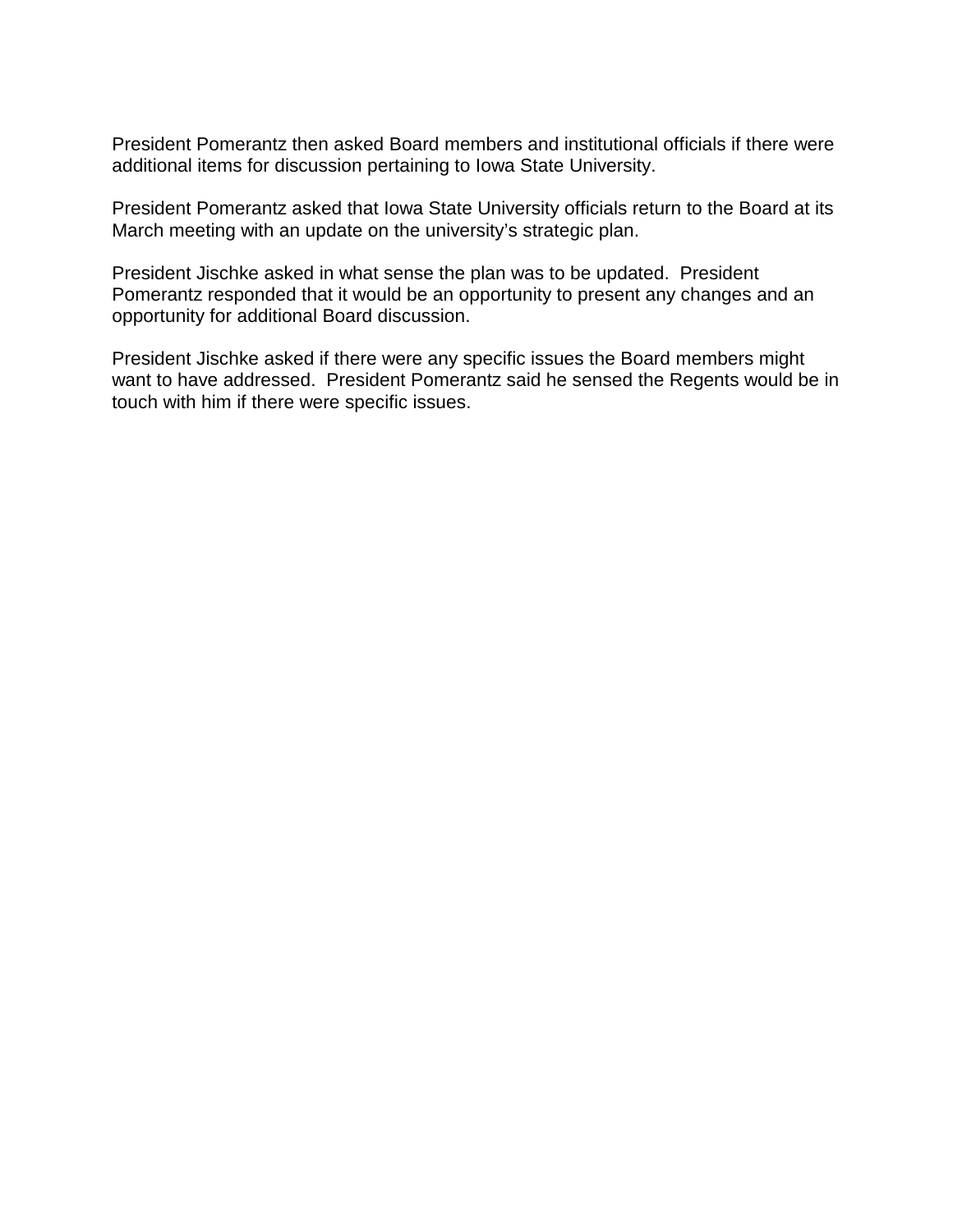## UNIVERSITY OF NORTHERN IOWA

The following business pertaining to the University of Northern Iowa was transacted on Wednesday, October 18, 1995.

**RATIFICATION OF PERSONNEL TRANSACTIONS**. The Board Office recommended the Board approve the university's personnel transactions, as follows:

Register of Personnel Changes for September 1995.

MOTION: Regent Newlin moved to ratify the university's personnel transactions, as presented. Regent Kennedy seconded the motion. MOTION CARRIED UNANIMOUSLY.

**REPORT ON THE TWO PLUS TWO PROGRAM BETWEEN UNI AND DMACC, CARROLL CAMPUS**. The Board Office recommended the Board receive the oral report on the University of Northern Iowa - Des Moines Area Community College (Carroll) Elementary Education 2 plus 2 program.

Earlier this year Regent Pellett requested a report on the University of Northern Iowa, Des Moines Area Community College (Carroll) Elementary Education 2 plus 2 Program. This report responded to the request by describing the cooperative effort between the two institutions at the Carroll campus.

Students enrolled in this program complete the first two years of the program as students of DMACC and the last two years as students at the University of Northern Iowa.

This collaborative effort offers career opportunities in teaching for students previously geographically isolated from a teacher education program. The curricular emphasis is on the preparation of teachers in rural settings. Both state and national data show a shortage of elementary teachers especially for rural and small communities.

A \$315,000 three-year grant from the Fund for the Improvement of Post-Secondary Education is providing initial support for the program. A decision on future funding for the program will be made at the conclusion of the three-year project.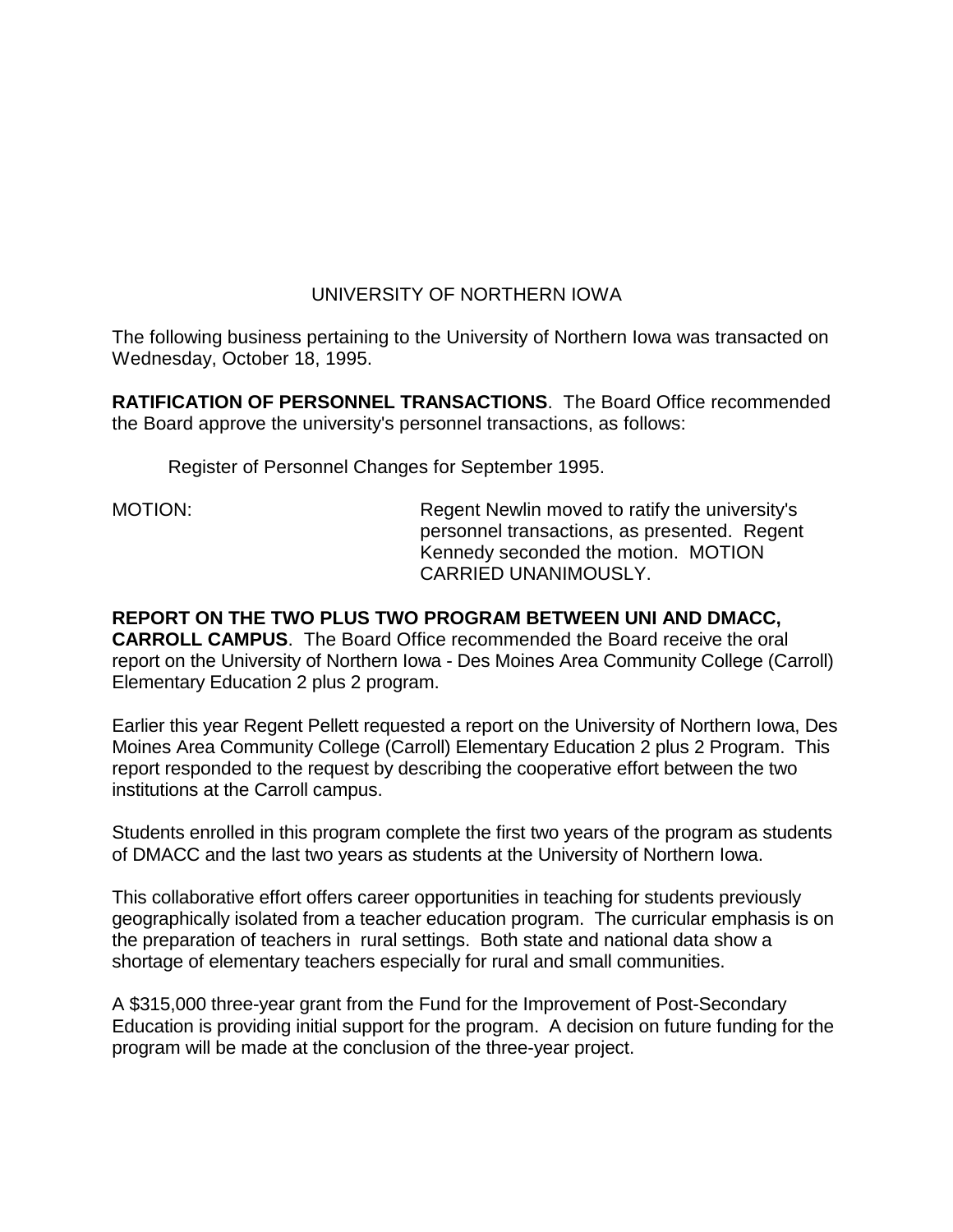Dean Switzer stated that the university has experienced difficulty for many years in providing opportunities to citizens in the western part of the state. He said the University of Northern Iowa president and Des Moines Area Community College president began speaking in 1991 about how to address the issue. A survey of teachers in southwest Iowa was initiated by DMACC. What has emerged is a four-year elementary education program at DMACC in Carroll where students take their first 2 years in the teacher education program as DMACC students and the final 2 years as University of Northern Iowa students. He introduced Richard Hawkes, Professor, Student Field Experience, University of Northern Iowa.

Professor Hawkes discussed the operation, organization and current status of the two plus two program. He said the Improvement of Post-Secondary Education grant was a highly-competitive grant, which was won for three basic reasons: 1) the program's focus on rural education, 2) the probability of the program becoming a model for other institutions, and 3) the unique nature of the collaborative project. The program received excellent support from Iowa's congressional delegation and the Carroll community.

Professor Hawkes stated that there are more than 420 elementary teachers over the age of 55+ teaching in western Iowa. He said the Carroll program is having a direct impact on the lives of people; he sees it every day. The spirit of cooperation exhibited in the development of the two plus two program is the same spirit that will be used to find the funding necessary to continue the program at the end of the grant funding. He introduced Donna Schumacher, Assistant Professor, Curriculum and Instruction, University of Northern Iowa.

Professor Schumacher discussed the significance of the project that allows teachers to complete their degrees in their home community and the high quality of the collaborative effort. The courses offered in this program are of the same quality as courses offered on the Cedar Falls campus. Faculty increasingly will be using the Iowa Communications Network to provide coursework.

Dean Switzer stated that the offering of alternative degree programs for non-traditional students is sometimes the only way those students can complete their degree programs.

Regent Tyrrell asked about the allocation of the \$315,000. Dean Switzer responded that most of the planning money is used for faculty who teach in the program. Faculty from the University of Northern Iowa go to Carroll to teach and also will provide coursework over the Iowa Communications Network. He said that as the program matures there will be increasingly more classes taught on the Iowa Communications Network.

Regent Tyrrell said he thought the Iowa Communications Network was a sterile and impersonal medium. He asked if courses would be partly taught on the Iowa Communications Network and partly taught by live instructors.

Dean Switzer said he suspected that what would eventually happen would be a combination.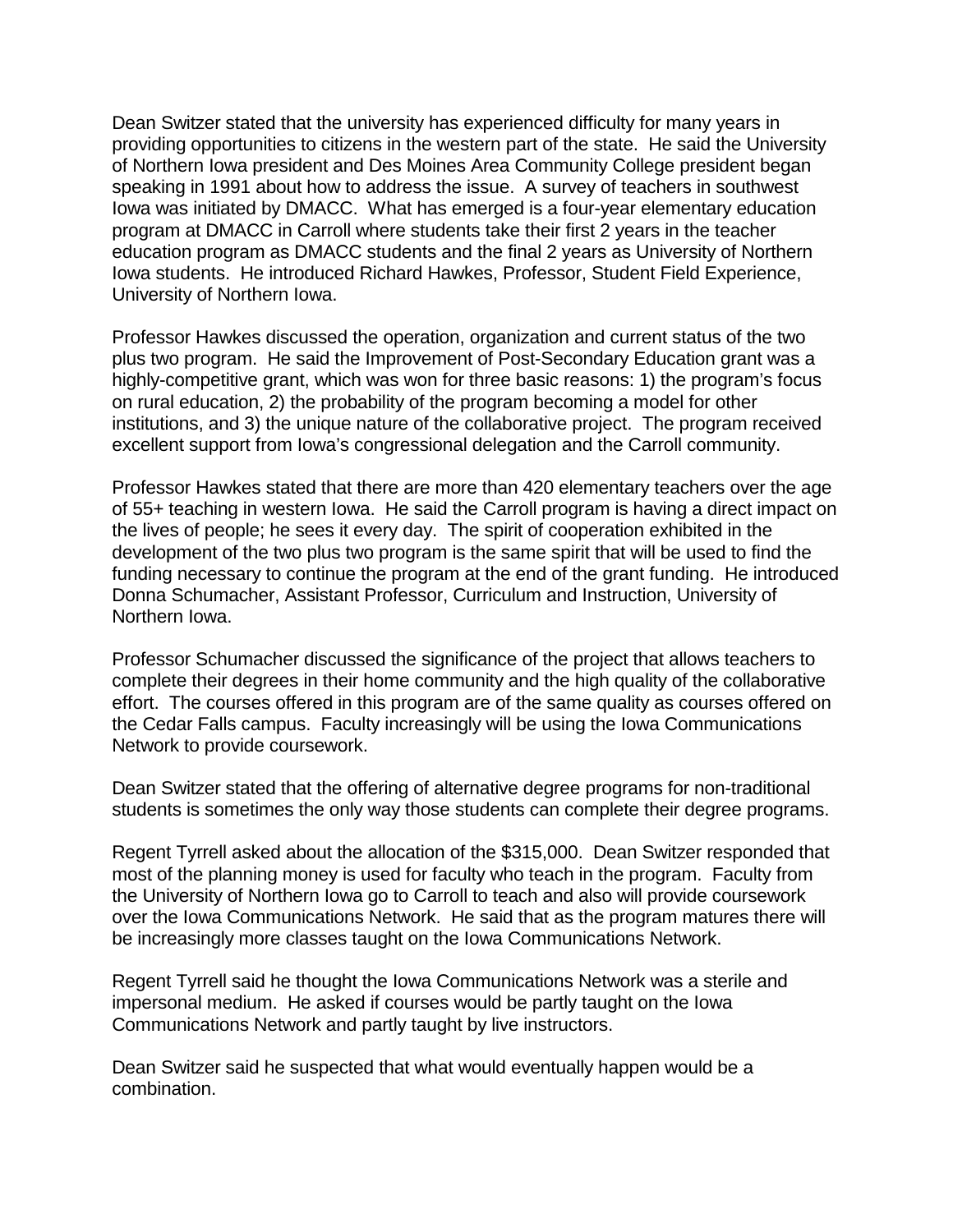Regent Tyrrell asked if students would ever come to the University of Northern Iowa campus. Dean Switzer responded that there was no need for students in this program to come to the campus.

Regent Dorr referred to the statement that both state and national data indicated a shortage of teachers for rural communities, and asked what data was utilized for the statewide information. Dean Switzer responded that most of the data comes from Iowa State University.

Professor Hawkes said the information he referred to concerning the number of teachers age 55+ in western Iowa was derived through the most current Department of Education and Iowa State Education Association data. The numbers represented a 60- mile radius around Carroll.

Regent Dorr questioned whether those statistics represented valid numbers because the numbers were not typical of his community.

President Pomerantz said the cooperation between the community colleges and the Regent universities was a terrific manifestation of what needs to happen if the institutions are to continue to go forward and reach the desired quality levels. He said those involved certainly were to be complimented not only for providing a service but for the cooperative element of this project. When the various sectors of education begin to work together the entire state benefits. He encouraged them to expand their efforts and continue moving forward.

Regent Kennedy asked whether there was an advisor at DMACC in Carroll to assist the students in the two plus two program. Professor Hawkes responded affirmatively, naming a particular individual who is on the campus a minimum of 3 days/week including evenings, who is paid by the College of Education. A student center was developed for two plus two students. DMACC advisors are also trained in the University of Northern Iowa's model for assisting entering students.

ACTION: President Pomerantz stated the Board received the oral report on the University of Northern Iowa - Des Moines Area Community College (Carroll) Elementary Education 2 plus 2 program, by general consent.

**REGISTER OF CAPITAL IMPROVEMENT BUSINESS TRANSACTIONS**. The Board Office recommended the Board approve the Register of Capital Improvement Business Transactions, as presented.

PROJECT DESCRIPTIONS AND BUDGETS

Bartlett/Lawther Halls--Exterior Repairs--Phase I \$250,000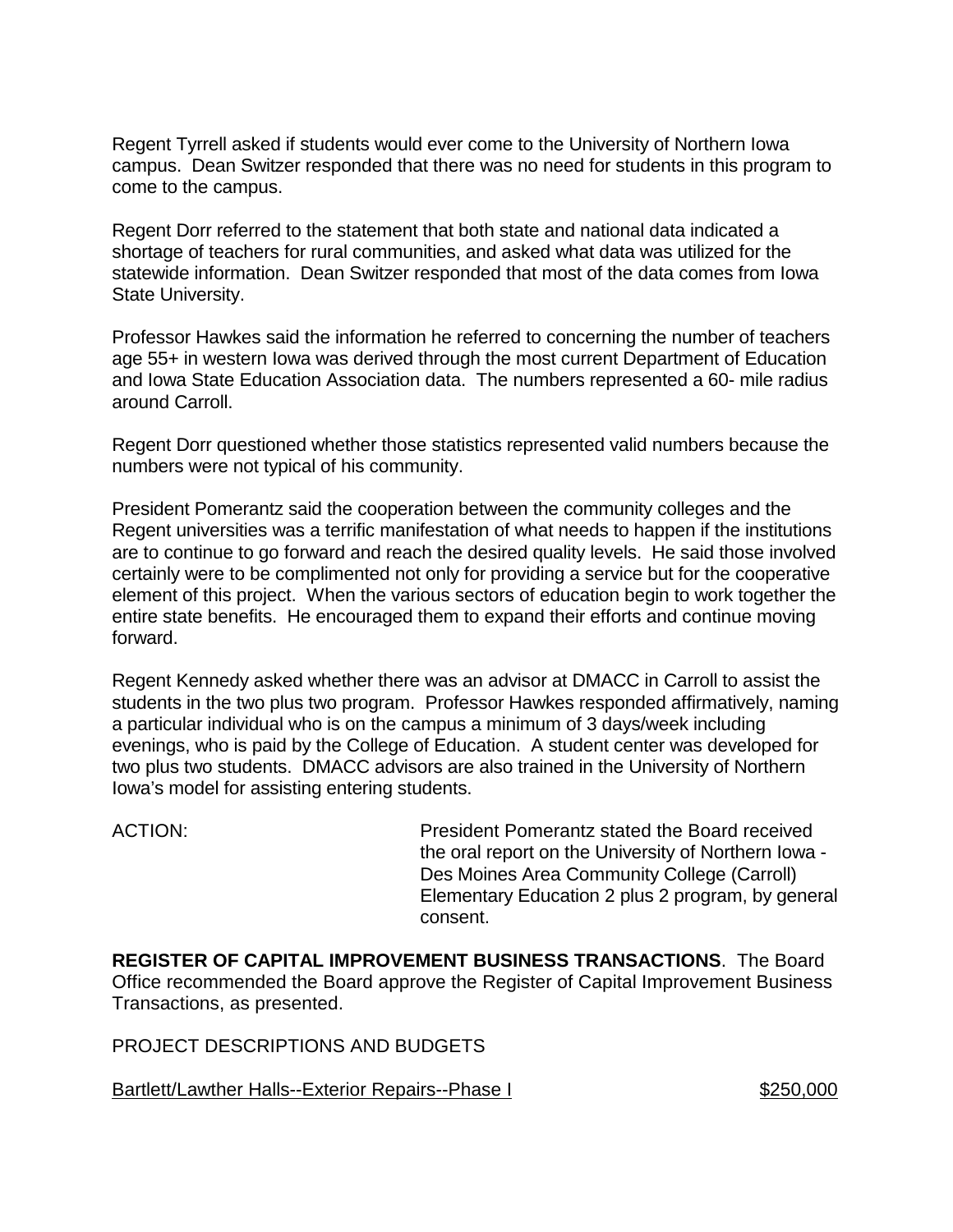Source of Funds: Residence System Improvement Funds

#### Preliminary Budget

| <b>Contracts/Purchase Orders</b>  | \$217,000 |
|-----------------------------------|-----------|
| <b>Consultant/Design Services</b> | 21,700    |
| Contingencies                     | 11,300    |
| <b>TOTAL</b>                      | \$250,000 |

University officials requested approval of a project description and budget to begin a series of repairs to the exterior of Bartlett and Lawther Halls. The project will address various items included in a 1995 feasibility study of exterior repairs of the two buildings.

\* \* \* \* \* \* \*

University officials reported two new projects with budgets of less than \$250,000. The titles, source of funds and estimated budgets for the projects were listed in the register prepared by the university.

\* \* \* \* \* \* \*

### ARCHITECT/ENGINEER AGREEMENTS

Baker Hall--Exterior and Electrical Repairs (Electrical Contract) \$10,700 Alvine and Associates, Omaha, NE

University officials requested approval to enter into an agreement with Alvine and Associates to provide electrical engineering services for the project. The agreement provides for a fee of \$10,700, including reimbursables.

### CONSTRUCTION CONTRACTS

McCollum Science Hall--Renovation of Chemistry and \$340,861 Environmental Science Research Facilities Award to: Peters Construction Corporation, Waterloo, Iowa (2 bids received)

MOTION: Regent Smith moved to approve the university's capital register, as presented. Regent Mahood seconded the motion. MOTION CARRIED UNANIMOUSLY.

**MILEAGE REIMBURSEMENT POLICY**. The Board Office recommended the Board approve a mileage reimbursement rate of \$.28 per mile for the University of Northern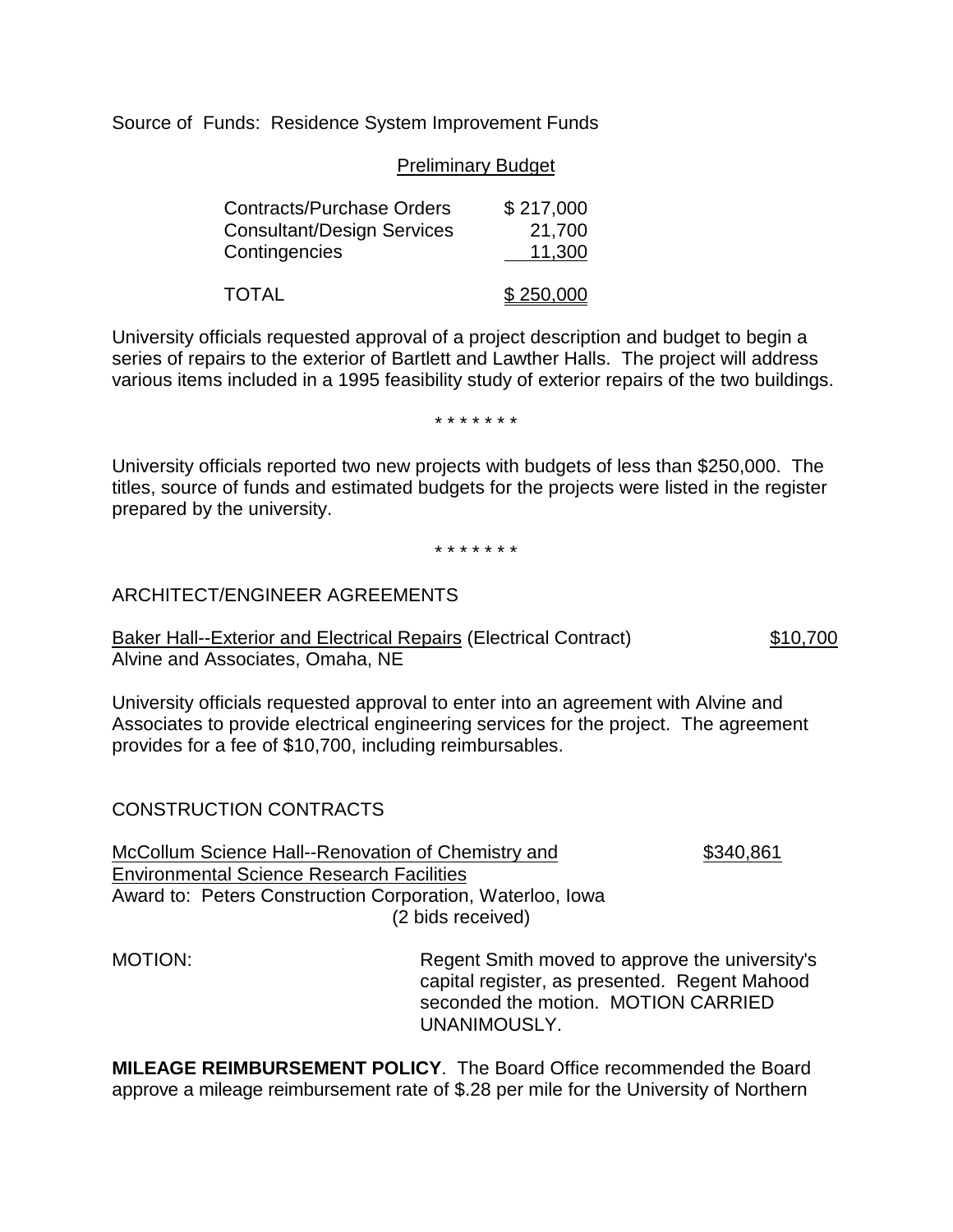Iowa retroactive to July 1, 1995, when a motor pool vehicle is not available and the employee must use his/her personal vehicle.

University of Northern Iowa officials requested an increase in the mileage reimbursement rate as approved by the Board for the other Regent institutions. Adoption of the recommended action would revise Section 7.35A of the Board of Regents Procedural Guide as follows:

Transportation reimbursement for official travel by private automobile when the use of a personal car is authorized shall be paid:

at a rate of \$.28 per mile for the University of Iowa, Iowa State University, Iowa School for the Deaf and Iowa Braille and Sight Saving School and \$.24 per mile for the University of Northern Iowa, retroactive to July 1, 1995, when a motor pool vehicle is not available and the employee must use his/her personal vehicle;

The rate would remain at \$.21 per mile if a motor pool vehicle is available, but the employee chooses to use his/her own vehicle.

The estimated cost of this change in policy for the University of Northern Iowa was approximately \$3,500.

The faculty and staff affected include continuing education/extension and student field experience personnel.

While the primary beneficiary of the proposed change would be the above-identified individuals who are based in a location not served by a motor pool, in certain instances campus motor pool vehicles may not be available; the change in policy would also apply in these instances.

MOTION: Regent Newlin moved to approve a mileage reimbursement rate of \$.28 per mile for the University of Northern Iowa retroactive to July 1, 1995, when a motor pool vehicle is not available and the employee must use his/her personal vehicle. Regent Mahood seconded the motion. MOTION CARRIED UNANIMOUSLY.

President Pomerantz then asked Board members and institutional officials if there were additional items for discussion pertaining to the University of Northern Iowa. There were none.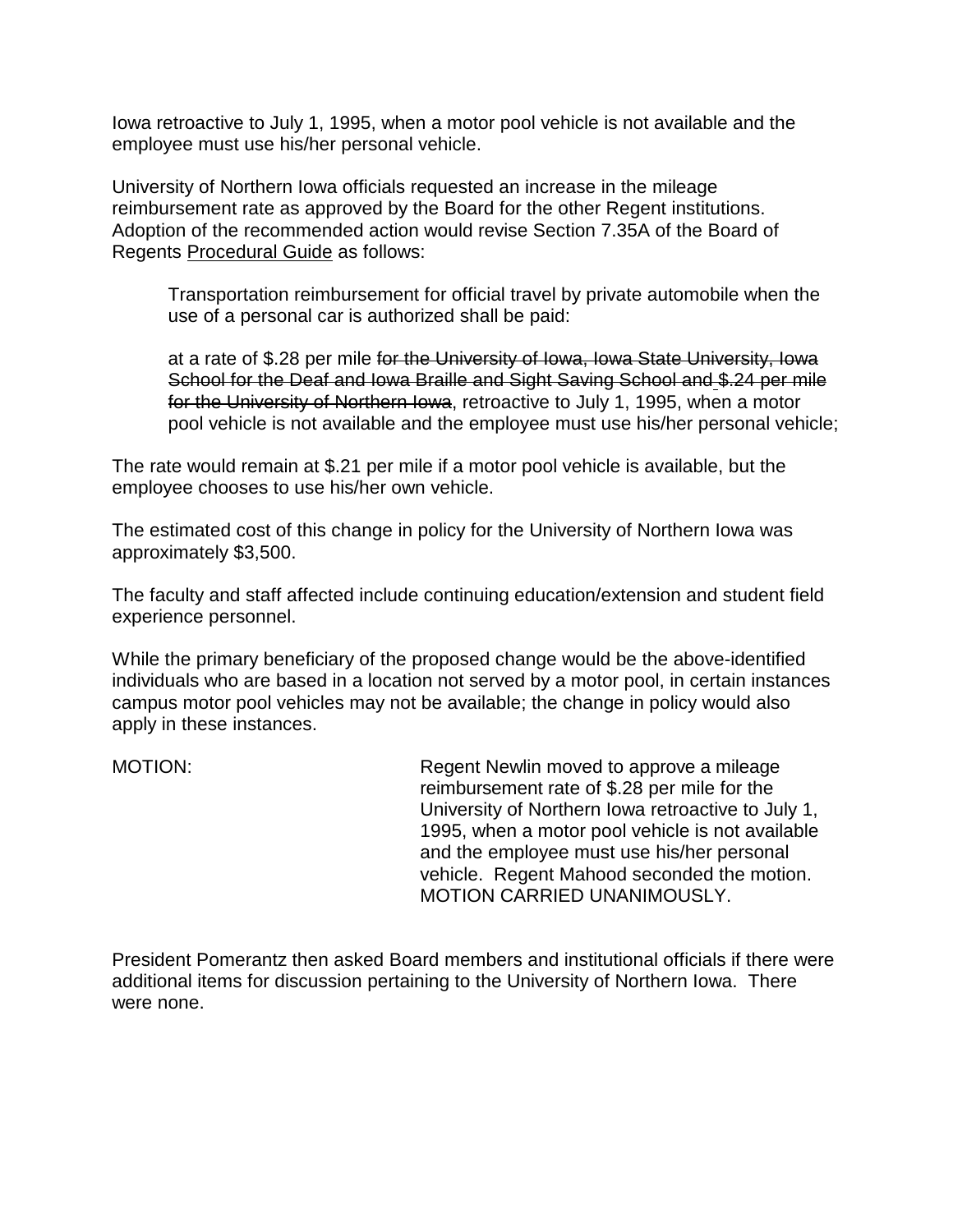# IOWA BRAILLE AND SIGHT SAVING SCHOOL

The following business pertaining to Iowa Braille and Sight Saving School was transacted on Wednesday, October 18, 1995.

Superintendent Thurman introduced Kaari Kreitlow, a senior at Iowa Braille and Sight Saving School. Ms. Kreitlow was doing a report on the Board of Regents for government class.

**RATIFICATION OF PERSONNEL TRANSACTIONS**. The Board Office recommended the Board approve personnel transactions, as follows:

Register of Personnel Changes for the period August 13 to September 23, 1995.

MOTION: Regent Newlin moved to approve personnel transactions, as presented. Regent Kennedy seconded the motion. MOTION CARRIED UNANIMOUSLY.

**STRATEGIC PLAN, 1994-96**. The Board Office recommended (1) the Board receive the report of Iowa Braille and Sight Saving School on its strategic planning progress during 1994-95, (2) the Board approve the school's strategic planning goals and major initiatives for 1995-96, and (3) Iowa Braille and Sight Saving School should develop a new four-year plan to be reported to the Board of Regents next summer.

### Part 1 - Strategic Goals

The strategic planning process used by the school is based on eight Board approved goals for IBSSS. The Outcomes Accreditation process has developed six broad student outcomes to further focus the eight strategic goals

### Part 2 - Environmental Assessment

The school's environmental assessment looked at three areas: internal school climate, Iowa issues, and national issues.

*Internal school climate*.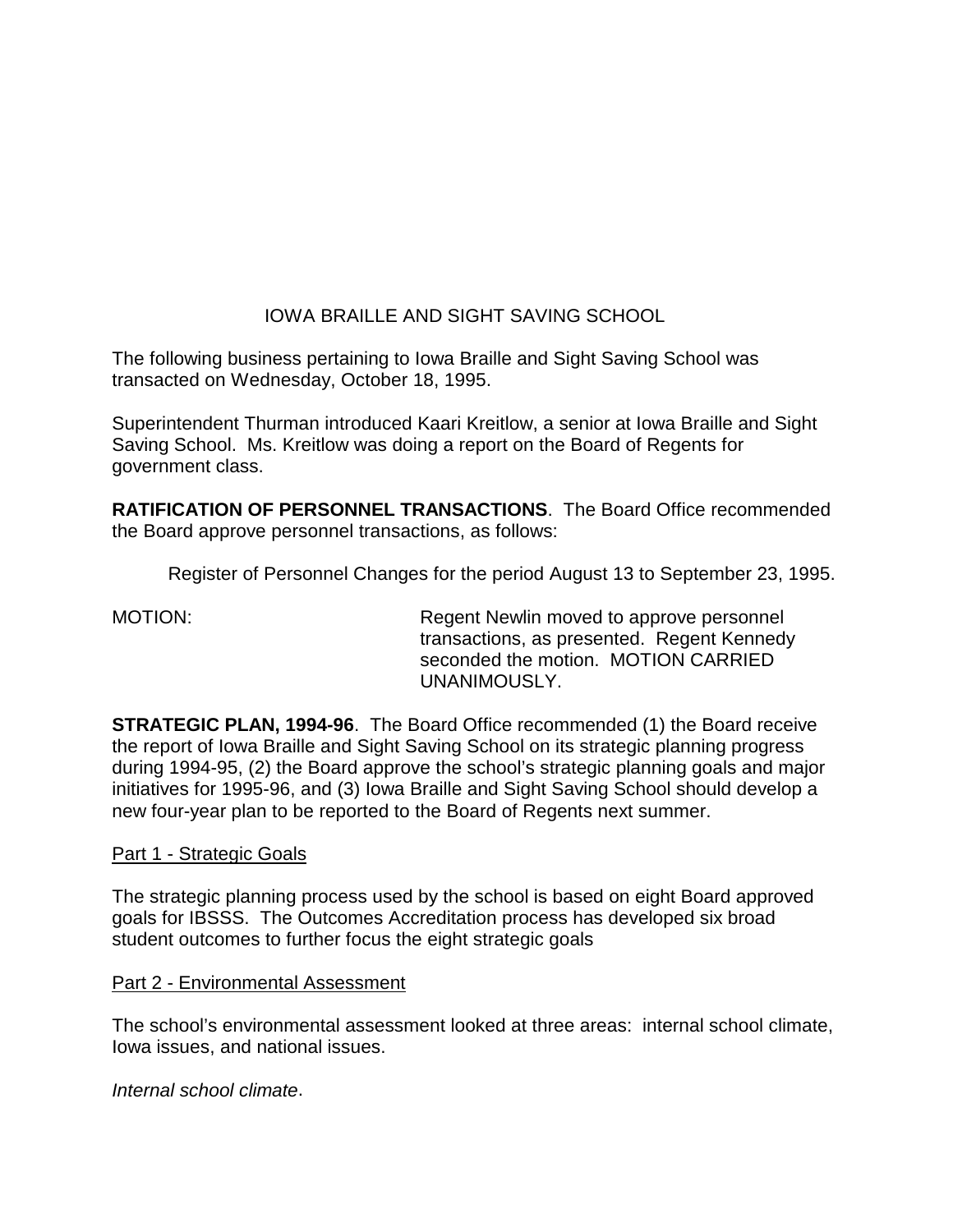In spring 1994 many staff expressed frustrations concerning leadership within the school, interdepartmental cooperation, and a change in the type of students served.

All the staff were involved in developing a plan to address as many issues as possible in order to improve the school's internal climate. Topics covered in these small group meetings were student behavior management, physical facilities and access issues, vision and programming, personnel, internal communication, staff development, and school structure.

One of the school's initiatives for 1995-96 was based on this environmental assessment.

#### *Iowa Issues.*

Meetings with the Iowa Department of Education begun in 1993-94 were structured into an informal group called the Association of Service Providers (APVI) and approximately 4-6 meetings are held annually. Broad issues being addressed are

- o the direction of the State Vision Grant which supports outreach efforts, admission procedures, and related matters at Iowa Braille and Sight Saving **School**
- o development of a philosophy of service to recognize all parties which play a role in the education of the blind, visually impaired, and multidisabled students.
- o conduct of an informal study by the State Vision consultant to determine gaps in Braille instruction.

### Part 3 - Six Major Initiatives: Progress and Plans

During 1995-96 the Iowa Braille and Sight Saving School expects to continue six major initiatives begun in 1994-95.

#### *Initiative A. School Improvement Plan/Outcomes Accreditation.*

The school entered into Phase VI for implementation of its school improvement plan.

Target Area Committees established data collection systems to evaluate progress toward selected goals. During 1994-95 baseline data on students was collected and expectations established.

The results of the first team visit by the North Central Association indicated that considerable effort had been expended in making the Outcomes Accreditation process an effective one.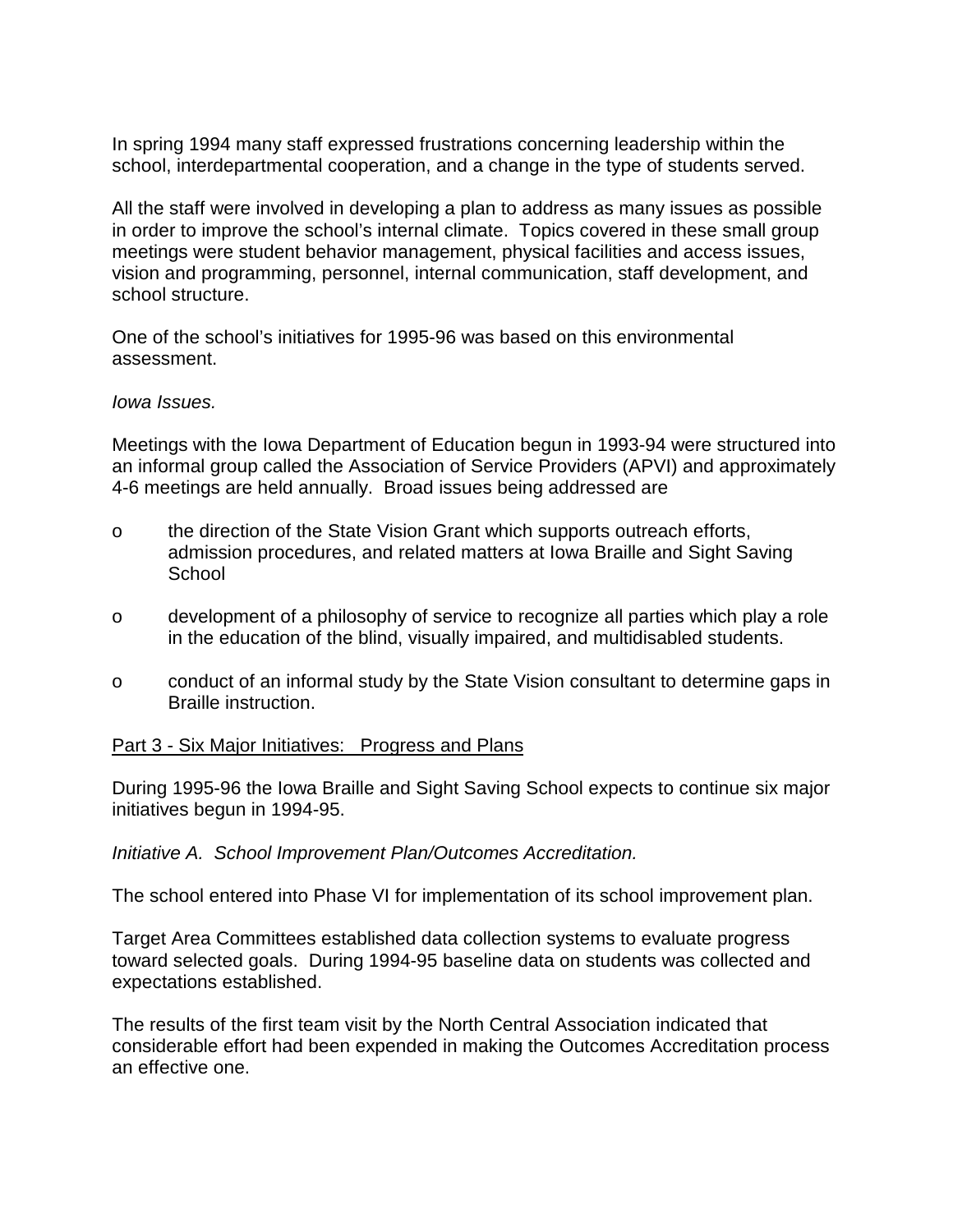### *Initiative B. Develop and Implement Strategies for Enhancing School Climate.*

In the process of developing a vision statement and broad student outcomes, staff began to work together. Conflicts and diverse opinions made it evident the school needed to revise team work strategies.

The school was now ready to write an action plan to implement and evaluate a program to move closer to the ideal climate and was exploring the possibility of the Communication Committee taking on this project. The staff development plan in Initiative D describes many of the efforts taken by the staff to address this critical issue.

### *Initiative C. Develop and Implement a Reorganization Plan.*

During 1995-96 groups of students will be placed together in both classes and dorms to facilitate closer communication among staff.

A turnover in personnel in the principalship of the school has slowed progress in moving toward a unitary structure.

The reorganization calls for a very high level of staff participation. Literally every staff member from all programs has been part of this initial process.

A unitary structure will ensure that the school's activities are centered around student needs and outcomes and that services reflect the changing needs of students across the state.

### *Initiative D. Staff Development Plan.*

Training opportunities were provided to meet the needs of both faculty and paraprofessionals as well as support staff.

Staff development materials were purchased for Iowa Braille and Sight Saving School's library.

Training for staff on a system of intervention was held in January and February for six sessions.

Nearly 50 staff and related professionals attended a Saturday workshop on autism among blind or visually impaired children.

Training on the assessment of communicative intent took place at the Fall Vision Conference.

The school supported faculty attendance at the 1994 Closing the Gap conference.

Training opportunities for all staff will again be made available in 1995-96.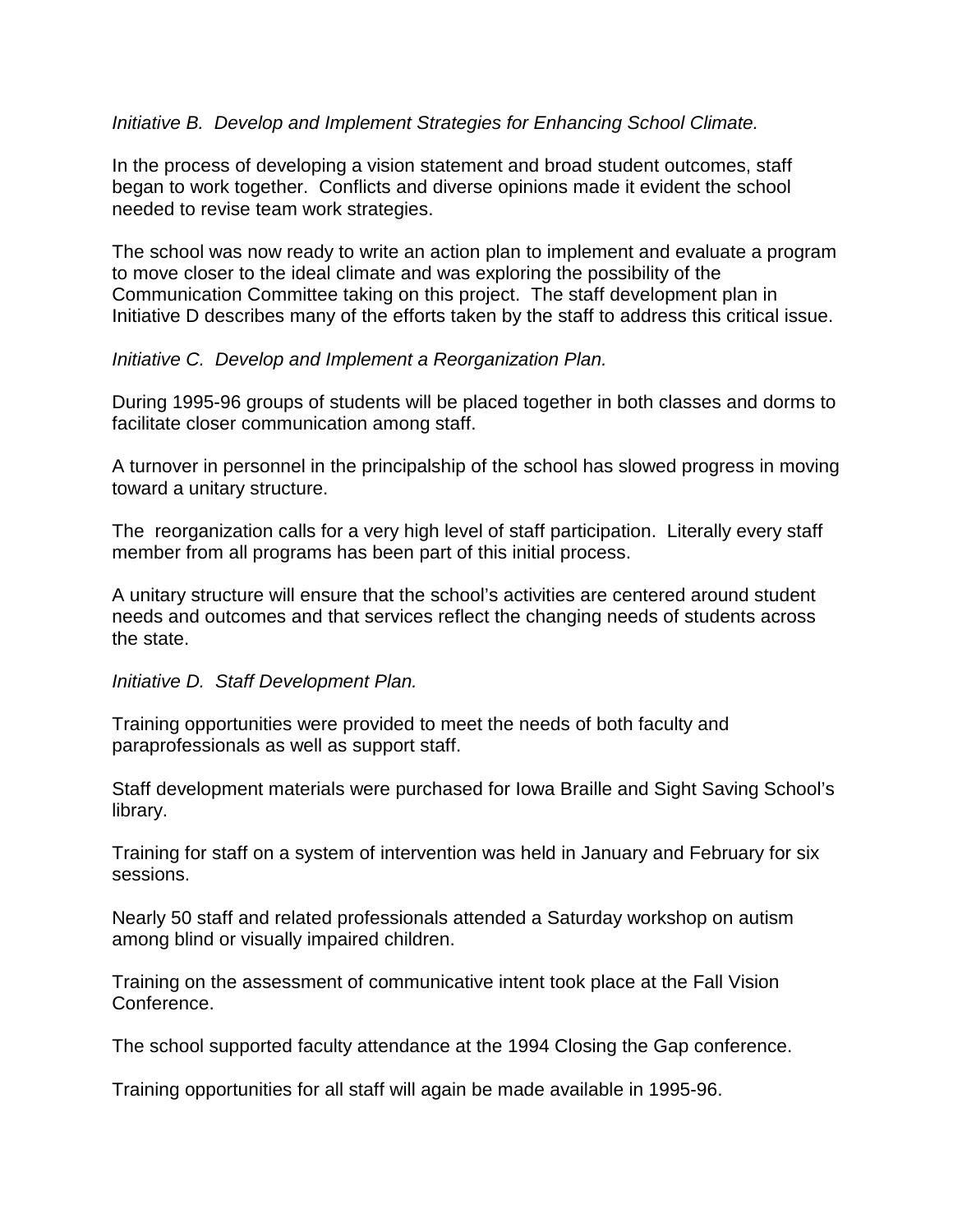Changes in the busing schedule and school calendar will make possible more inservice time for faculty and staff during 1995-96.

### *Initiative E. Develop and Implement ADA Compliance Review.*

The school prepared a formal self-evaluation and was in the process of completing a transition plan to meet the requirements of the Americans for Disabilities Act (ADA). A thorough and detailed assessment of physical facilities formed the basis for the school's ADA capital budget requests.

During 1994-95 a wheelchair elevator was installed, a new van was purchased, school bathroom remodeling was begun, and the fire alarm system was upgraded.

The school will continue to review issues surrounding employment practices. The school continues to work to complete the ADA compliance plan for Title I.

*Initiative F. Continue Technology Investigation.*

Iowa Braille and Sight Saving School continues to add to the technology options available to students.

The 1995 legislative session placed the school among those agencies designated under Phase III of Iowa Communications Network construction. The General Assembly appropriated \$250,000 for both special schools to initiate hook-up to the Iowa Communications Network and the school is developing other funding strategies to support this effort.

The school has partially completed investigation into going on-line to the Internet. School administration has Internet access and the school library provides access to the Internet through the use of speech output devices on the school's computers. Speech output devices present written information in oral form.

Consultation on a technology plan through the College Community Schools (public schools on the southern boundary of Cedar Rapids) is aimed at developing a multi-year plan to expand the capability and accessibility of technology across the school. The multi-year plan is expected to be completed in the fall of 1995.

### Part 4 - Fiscal Impact, Needs, and Reallocations

For its fiscal year 1996 operating budget the school received strong support from the Governor, General Assembly, and the Board of Regents.

Support for the following projects and associated goals was received:

School Bus - \$52,000 (Board goal 5: Campus facilities and equipment)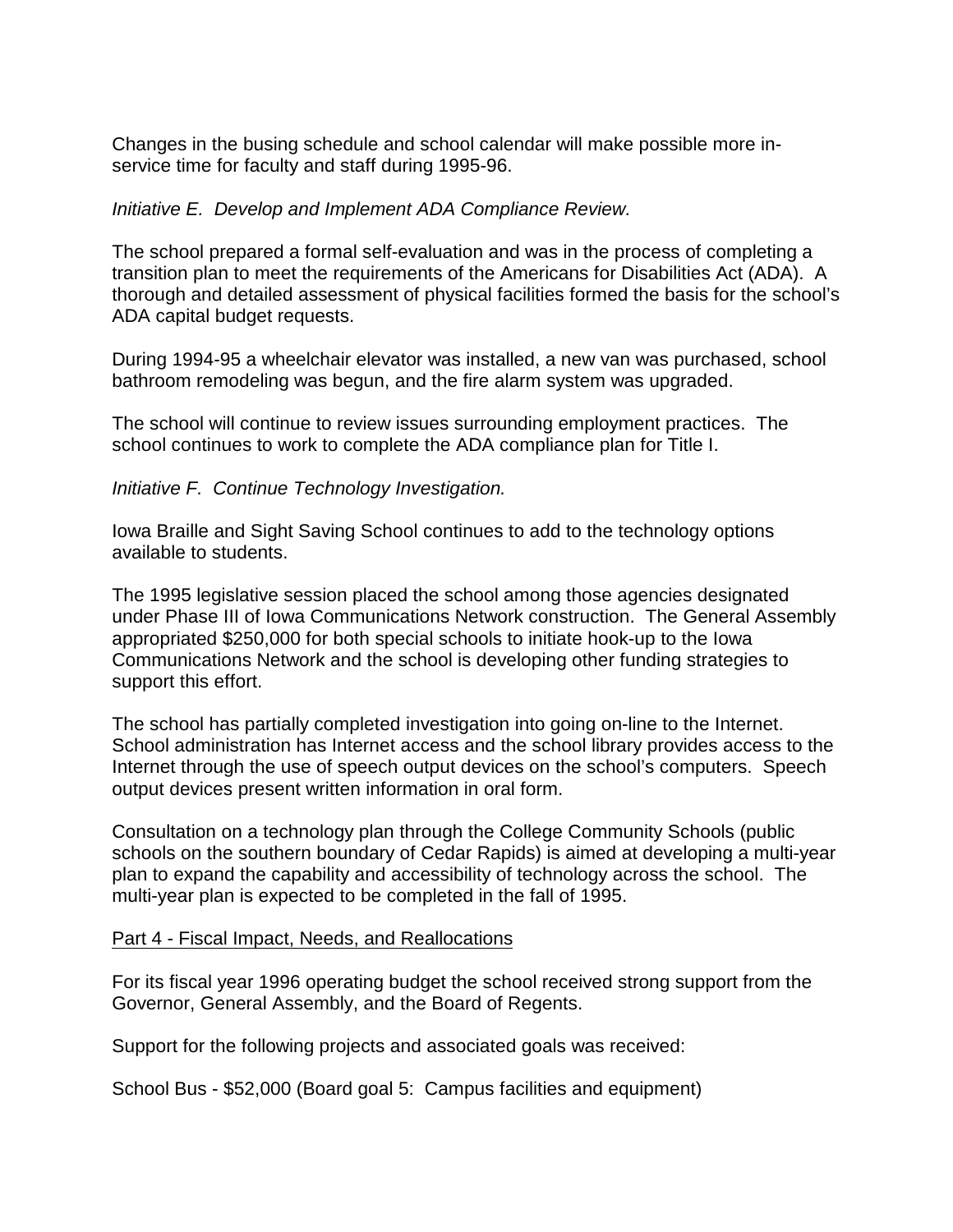Annualization - \$27,786 (Board Goal 7: High quality and diverse staff) Salary and fringe benefit policy - \$109,740 (Board Goal 7) New Boilers - \$296,000(Board Goal 5) Telephone System - \$45,000 (Board Goal 5) Support for ICN hookup - costs part of total state costs for Phase III (Board Goal 1: Quality educational program; Board Goal 2: Curricula and instructional

methodologies; Board Goal 3: Resources and services for visually impaired; Board Goal 5)

To further carry out its strategic plan, the school plans to reallocate services.

ACTION: President Pomerantz stated (1) the Board received the report of Iowa Braille and Sight Saving School on its strategic planning progress during 1994-95, (2) the Board approved the school's strategic planning goals and major initiatives for 1995-96, and (3) Iowa Braille and Sight Saving School should develop a new fouryear plan to be reported to the Board of Regents next summer, by general consent.

**REGISTER OF CAPITAL IMPROVEMENT BUSINESS TRANSACTIONS**. The Board Office reported there were no transactions this month on the school's capital register.

**APPROVAL OF TEMPORARY CONTRACTS FOR ITINERANT TEACHERS OF STUDENTS WITH VISUAL IMPAIRMENTS (ITSVI)**. The Board Office recommended the Board approve three temporary contracts between Iowa Braille and Sight Saving School and Evelyn Bruns-Seybert, Ruby Eschen, and LeeAnn Back to be itinerant teachers of students with visual impairments, as follows:

With Evelyn Bruns-Seybert at the rate of \$28.29 per hour for an average of 20 hours per week;

With Ruby Eschen at the rate of \$34.64 per hour for an average of 15.5 hours per week, and;

With LeeAnn Back at the rate of \$19.20 per hour for an average of 9.5 hours per week.

The three contracts submitted for approval were similar to the school's other professional contracts as previously approved by the Board in June, except these were temporary contracts for services until the school can hire a permanent itinerant teacher.

The services performed by the temporary teachers are a critical part of the outreach services provided to visually impaired students served by Loess Hills Area Education Agency 13.